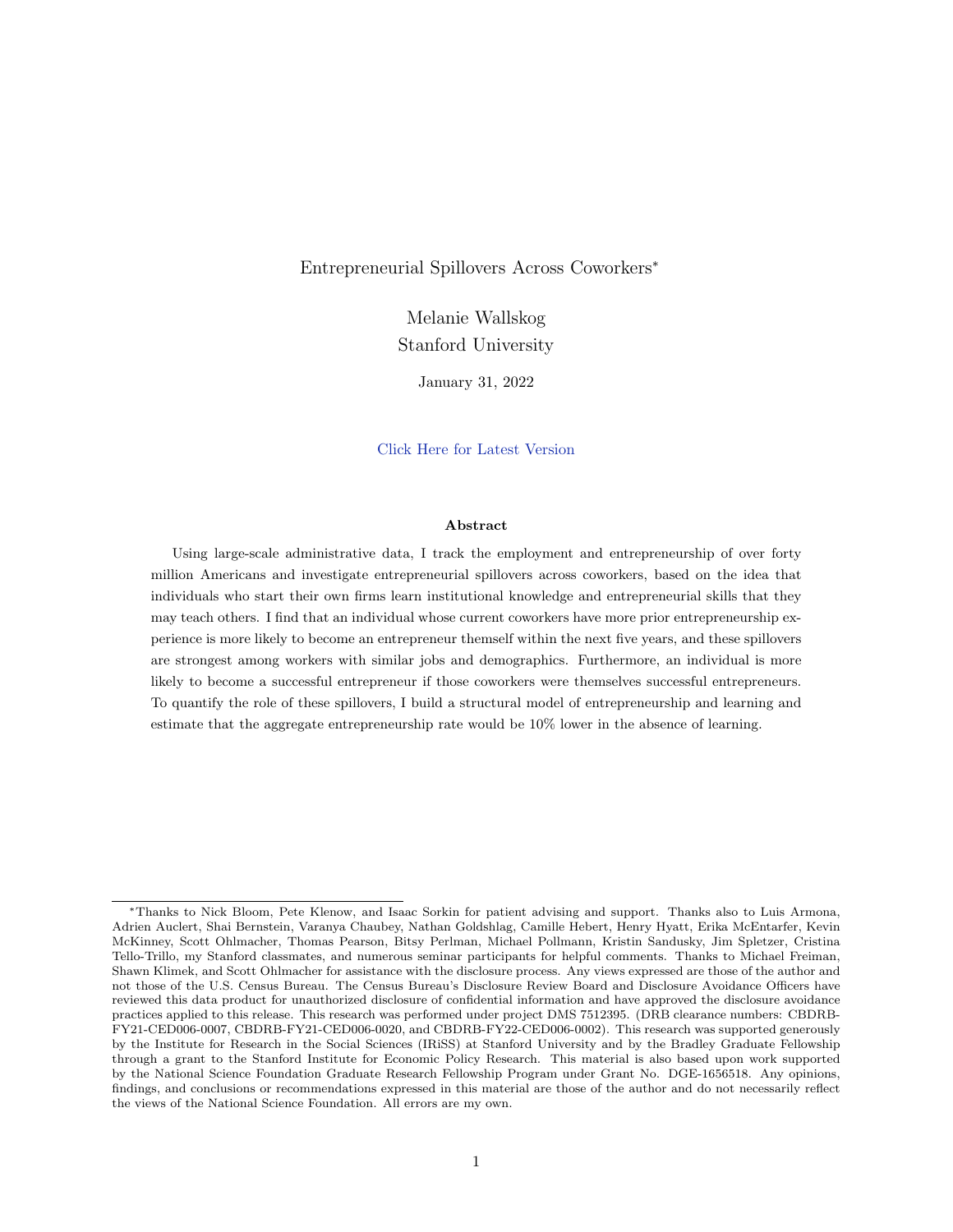Prior economic research has documented the presence of entrepreneurial spillovers but has found mixed evidence on what is transmitted in these spillovers. Some spillovers appear to encourage more entrepreneurship without increasing productivity, effectively lowering the entry cost to entrepreneurship: [Nanda and](#page-38-0) [Sørensen](#page-38-0) [\(2010\)](#page-38-0) argue that working with entrepreneurial coworkers can motivate or inspire a worker to become an entrepreneur themself. Other spillovers both promote entrepreneurship and make subsequent entrepreneurs more successful: [Guiso, Pistaferri, and Schivardi](#page-37-0) [\(2020\)](#page-37-0) argue that exposure to more firms leads individuals to accrue more entrepreneurial skills, such as the ability to better manage a firm. Meanwhile, other spillovers actually appear to discourage entrepreneurship: [Lerner and Malmendier](#page-38-1) [\(2013\)](#page-38-1) find evidence of entrepreneurial peers dissuading ventures that are unlikely to succeed. Because young firms play disproportionate roles in driving aggregate employment [\(Decker et al.](#page-37-1) [\(2014\)](#page-37-1)) and productivity [\(Klenow and](#page-38-2) [Li](#page-38-2) [\(2021\)](#page-38-2)) growth, entrepreneurial spillovers have the potential to affect the aggregate economy, but how they do so depends on which type of spillover is dominant in the aggregate.

The lack of consensus on the mechanisms of entrepreneurial spillovers in part arises because context likely matters. For instance, [Lerner and Malmendier](#page-38-1) [\(2013\)](#page-38-1) study spillovers across quasi-randomly assigned Harvard MBA classmates; while this setting yields identification of causal spillovers, the specificity of the context makes the results difficult to extrapolate to general settings. Taken together, the literature suggests that the mechanisms of spillovers are multidimensional, but it is difficult to discern the relative importance of the mechanisms in the aggregate without studying a broad context.

This paper presents new evidence on the mechanisms and implications of entrepreneurial spillovers in a broad and relevant context: coworker relationships in the United States. I present empirical evidence of individuals experiencing two types of spillovers from their coworkers who were recently entrepreneurs. First, there are spillovers that decrease the entry cost to entrepreneurship, for instance by transmitting institutional knowledge; these spillovers push individuals who work with more former entrepreneurs towards entrepreneurship without improving productivity. Second, there are spillovers that increase the productivity of firms, perhaps by transmitting entrepreneurial skills; these spillovers also push individuals who work with more *productive* former entrepreneurs towards entrepreneurship but additionally improve productivity. Both types of spillovers are relevant in the national context: using a structural model, I estimate that these spillovers on net increase aggregate firm entry by  $10\%$  on average across twenty years.

Using the Longitudinal Employer-Household Dynamics (LEHD) data and additional data on firms from the U.S. Census Bureau, I combine longitudinal information on individuals and their coworkers with data on firms' outcomes in order to quantify the two types of entrepreneurial spillovers. The scope of this data, which is large and spans many states and industries, allows me to explore the heterogeneity of these spillovers and to construct estimates that are relevant in the national context. Furthermore, studying the characteristics of the firms that arise through these spillovers allows me both to evaluate the productivity implications of these spillovers and to characterize the lessons learned through these spillovers. While there are several ways of measuring entrepreneurship, I predominantly follow the recent literature and call an individual an entrepreneur if they are one of the top three earners at a new firm [\(Agarwal et al.](#page-36-0) [\(2016\)](#page-36-0), [Kerr and Kerr](#page-38-3) [\(2017\)](#page-38-3), and [Azoulay et al.](#page-36-1) [\(2018\)](#page-36-1)). This measure of entrepreneurship captures individuals who likely hold influential positions at young firms.

In the first part of the paper, I estimate entrepreneurial spillovers across establishment coworkers by leveraging variation in individuals' exposure to coworkers with prior (within the past five years) entrepreneurial experience. Empirically, some individuals work with more former entrepreneurs, and these former entrepreneurs vary in terms of how productive their firms were. These two sources of variation allow me to explore whether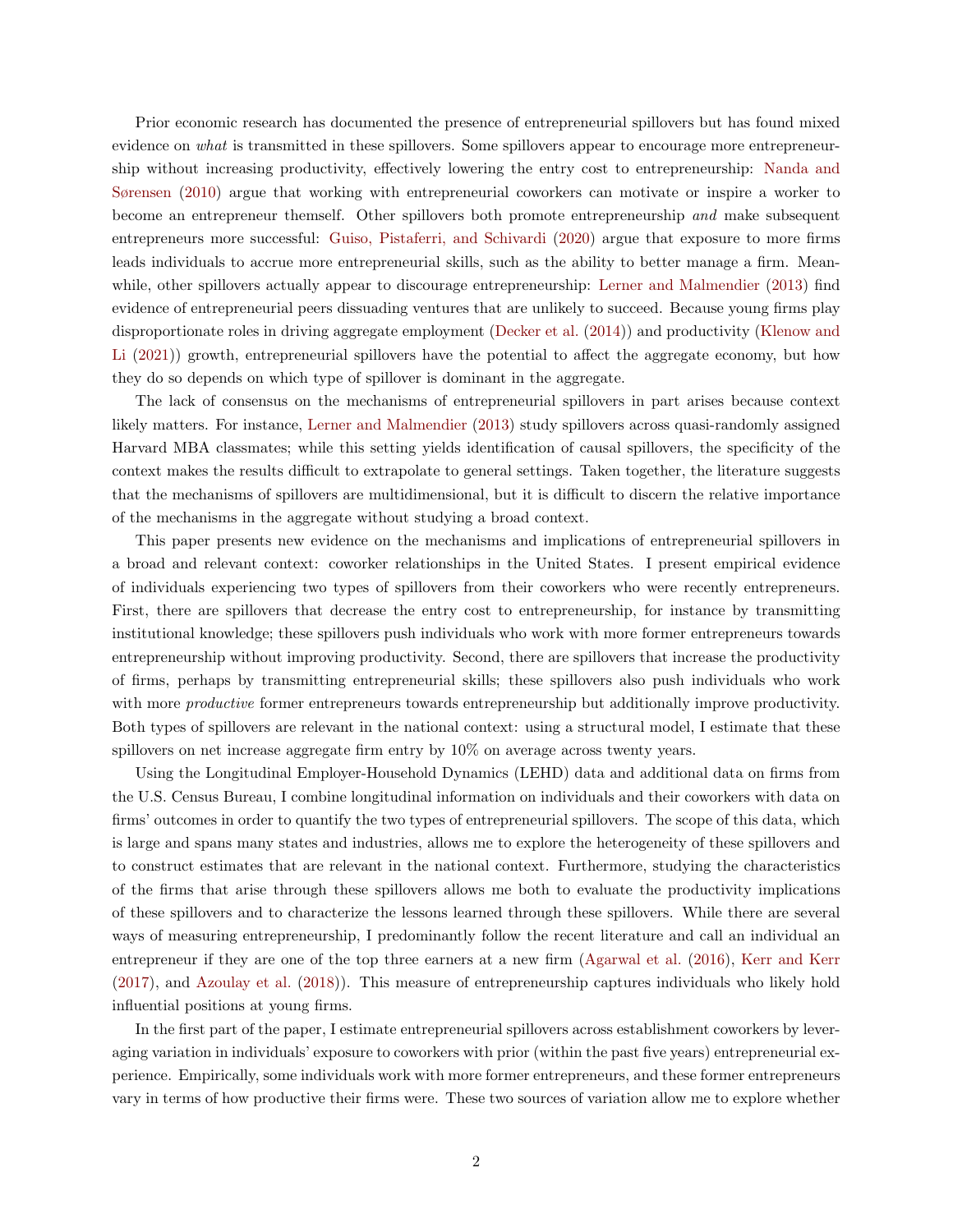more exposure, both in general and to more productive entrepreneurs, predicts more future entrepreneurship (the extensive margin) and, for individuals who subsequently become entrepreneurs, different firm outcomes (the intensive margin).

Studying both extensive and intensive margin spillovers sheds light on the mechanisms of the spillovers and allows me to quantify how these spillovers affect aggregate outcomes. Broadly speaking, the extensive margin tells us about the presence of spillovers: if individuals who work with more entrepreneurial coworkers are more likely to become entrepreneurs themselves, then something is transmitted from the coworkers.

Meanwhile, the intensive margin contains information on whether these spillovers lower entry costs (e.g., transmit institutional knowledge, such as how to register a business or choose a legal structure) or increase productivity (e.g., transmit entrepreneurial skills, such has how to build a strong business plan and hire productive workers). On the one hand, if more exposed individuals tend to start less successful firms, such that the marginal entrepreneur is less productive, this means that the exposure pushed some less productive individuals to become entrepreneurs (e.g., by lowering the entry cost). On the other hand, if more exposed individuals tend to start more productive firms, this means that either prior entrepreneurs discouraged unproductive entrepreneurs from starting a business or that exposure actually increased individuals' productivity as entrepreneurs (e.g., by transmitting good advice).

In my extensive margin analysis, I estimate regression models of whether individuals who work with more former entrepreneurs in 2004 are more likely to become entrepreneurs themselves subsequently, between 2005 and 2009. I find evidence of positive spillovers: individuals who work with one standard deviation (about 10 percentage points) higher share of coworkers who were entrepreneurs in the past five years are 8% more likely to become entrepreneurs themselves in the next five years, relative to the average likelihood. Through a backof-the-envelope calculation, this pattern suggests that spillovers generate an additional 3% of entrepreneurs in the aggregate.

While the average extensive margin spillover is large (8%, relative of the mean), there is substantial heterogeneity. The spillovers tend to be amplified by exposure to relatively more successful entrepreneurial coworkers (i.e., entrepreneurs whose firms were relatively large or productive). While spillovers exist in most sectors, they are largest in the accommodation and food service sector, suggesting that the aggregate evidence of spillovers are not driven by the "high tech" sector that previous literature has studied [\(Kerr](#page-38-4) [and Kominers](#page-38-4) [\(2015\)](#page-38-4)). Additionally, these spillovers are stronger for younger individuals and do not exist for near-retirement individuals, with individuals "learning" the most from their relatively older coworkers. The spillovers are strongest across coworkers who may be more likely to regularly interact in the workplace or to form mentorship relationships, namely coworkers who earn similar wages or who are of the same sex or immigration status. Finally, spillovers generate new entrepreneurs: individuals who themselves have recent entrepreneurial experience are not more likely to become entrepreneurs after working with more entrepreneurial coworkers, consistent with these individuals having had their own experiences and thus little to learn from entrepreneurial coworkers.

In my intensive margin analysis, I study the entrepreneurial outcomes of the individuals who become entrepreneurs between 2005 and 2009 and find evidence of both spillovers of institutional knowledge and entrepreneurial skill. I estimate regressions models of whether an individual's future entrepreneurial firm's characteristics vary if they were exposed to more entrepreneurial coworkers in 2004. I find that individuals who work with more entrepreneurial coworkers tend to start firms that are smaller in both employment and sales and are less likely to survive, consistent with a net pattern of individuals on average simply being inspired or learning the institutional knowledge needed to start a firm, as this leads to less productive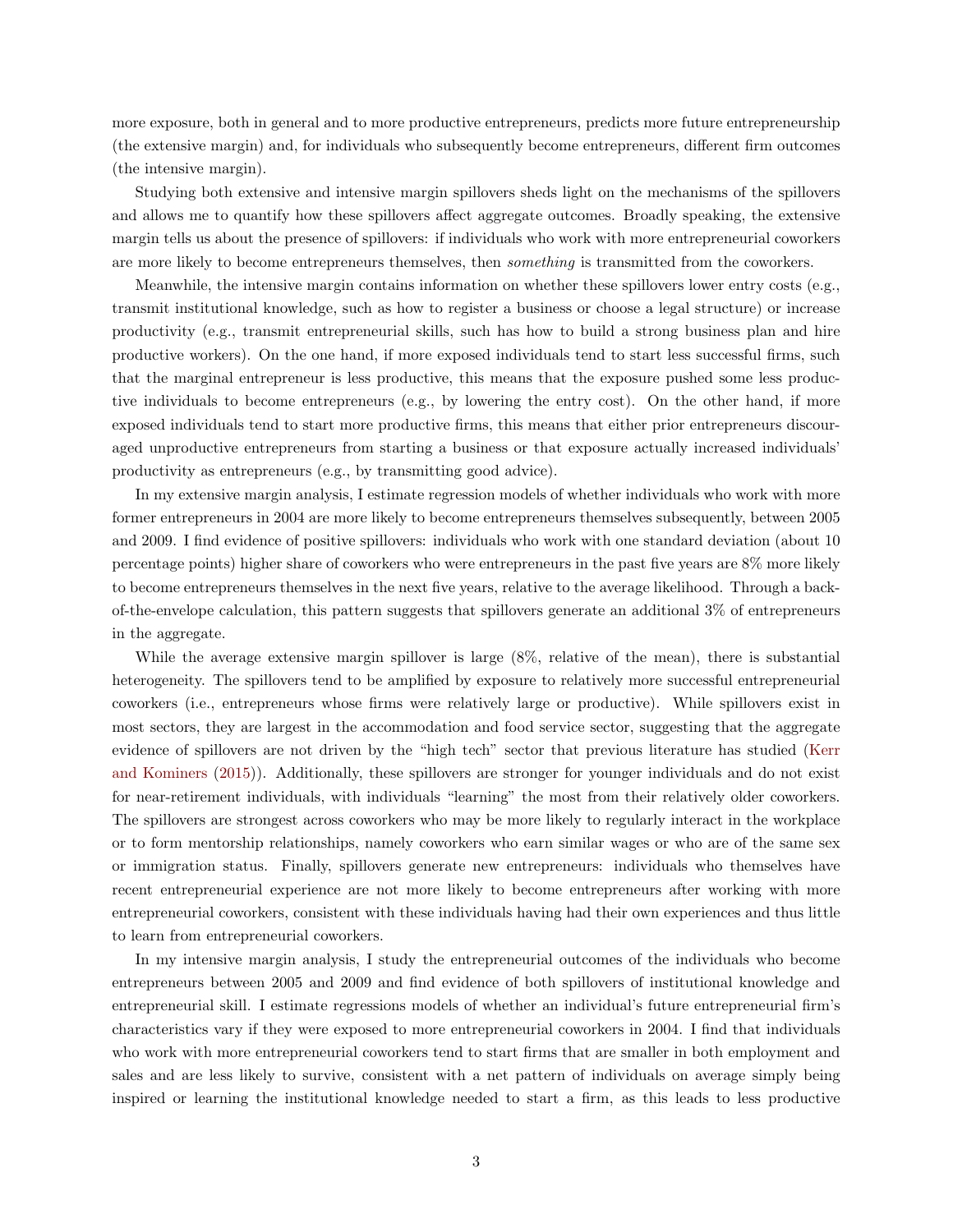individuals choosing to become entrepreneurs. However, if the individuals' entrepreneurial coworkers ran larger or longer-surviving firms, the individuals are more likely to start firms that are larger and more likely to survive. These results suggest scope for some true productivity gains via entrepreneurial skill spillovers, if the spillovers are from particularly successful entrepreneurs.

Coworkers are not randomly assigned to individuals, creating identification concerns, despite the rich set of controls included in the baseline specifications. For instance, entrepreneurship-prone individuals may cluster at firms or establishments for a variety or reasons not captured by the observable controls, such that the spillovers I measure may not be evidence of learning from coworkers. Instead, these spillovers may reflect firm or establishment effects, consistent with the literature of entrepreneurs "spawning" from their employers. Or, these spillovers may reflect pure spurious correlation, if these entrepreneurship-prone individuals work at firms for reasons entirely unrelated to entrepreneurship, for instance if they are also more educated. Additionally, individuals living and working in particular locations or industries may experience common business shocks that make entrepreneurship more or less attractive.

I address these identification concerns through several robustness analyses. First, I show that these spillovers do not reflect entrepreneurial individuals simply clustering at certain firms or establishments. Instead, individuals disproportionately appear to learn from their true coworkers — other workers at their establishment — as opposed to other workers at the same firm but at other establishments or workers who work at the same establishment either before they joined or after they leave. Second, I show that these spillovers cannot be fully accounted for by selection into having specific coworkers; the results are not driven by individuals seeking out entrepreneurial coworkers. Instead, spillovers are also apparent from coworkers who joined an individual's establishment after they joined, whom the individual should not have been able to select on when choosing to join the firm. Finally, spillovers are not driven by local or industry common shocks, as the patterns persist with the inclusion of additional location and industry fixed effects.

To further bolster a causal interpretation of the spillovers, I present direct survey evidence of entrepreneurial spillovers across coworkers. By linking individuals who become entrepreneurs to firm owners in a Census survey, I analyze reported motivations for these individuals' entrepreneurship. I find that the individuals who previously worked with more former entrepreneurs are more likely to report that they had an entrepreneurial role model who led them to start a firm. In other words, the individuals who I predict become entrepreneurs because of their exposure to entrepreneurial coworkers are more likely to report having an entrepreneurial role model, consistent with these spillovers actually existing.

I also present evidence against several alternative mechanisms through which exposure to entrepreneurial spillovers may convey something beyond institutional knowledge and entrepreneurial skills. I document that the spillovers are not driven by entrepreneurial coworkers taking individuals along with them for their next venture, teaching generic leadership skills, or providing direct funding or access to financial networks.

Taken together, the extensive and intensive margin results highlight the multidimensional nature of entrepreneurial spillovers, yet quantifying the importance of these spillovers in the aggregate is difficult to do without adding more structure. If we want to know how these spillovers affect the aggregate entrepreneurship rate, or how much these spillovers would propagate the effects of policies subsidizing entrepreneurship, we need to estimate counterfactuals, which require a model.

To quantify the role of the entrepreneurial spillovers, in the final part of the paper I build and estimate a structural model of entrepreneurial spillovers. I extend the canonical [Lucas](#page-38-5) [\(1978\)](#page-38-5) occupational choice model in which individuals choose between wage work and entrepreneurship. In my model, I incorporate entrepreneurial spillovers across randomly-assigned coworkers. In line with the reduced form results, I include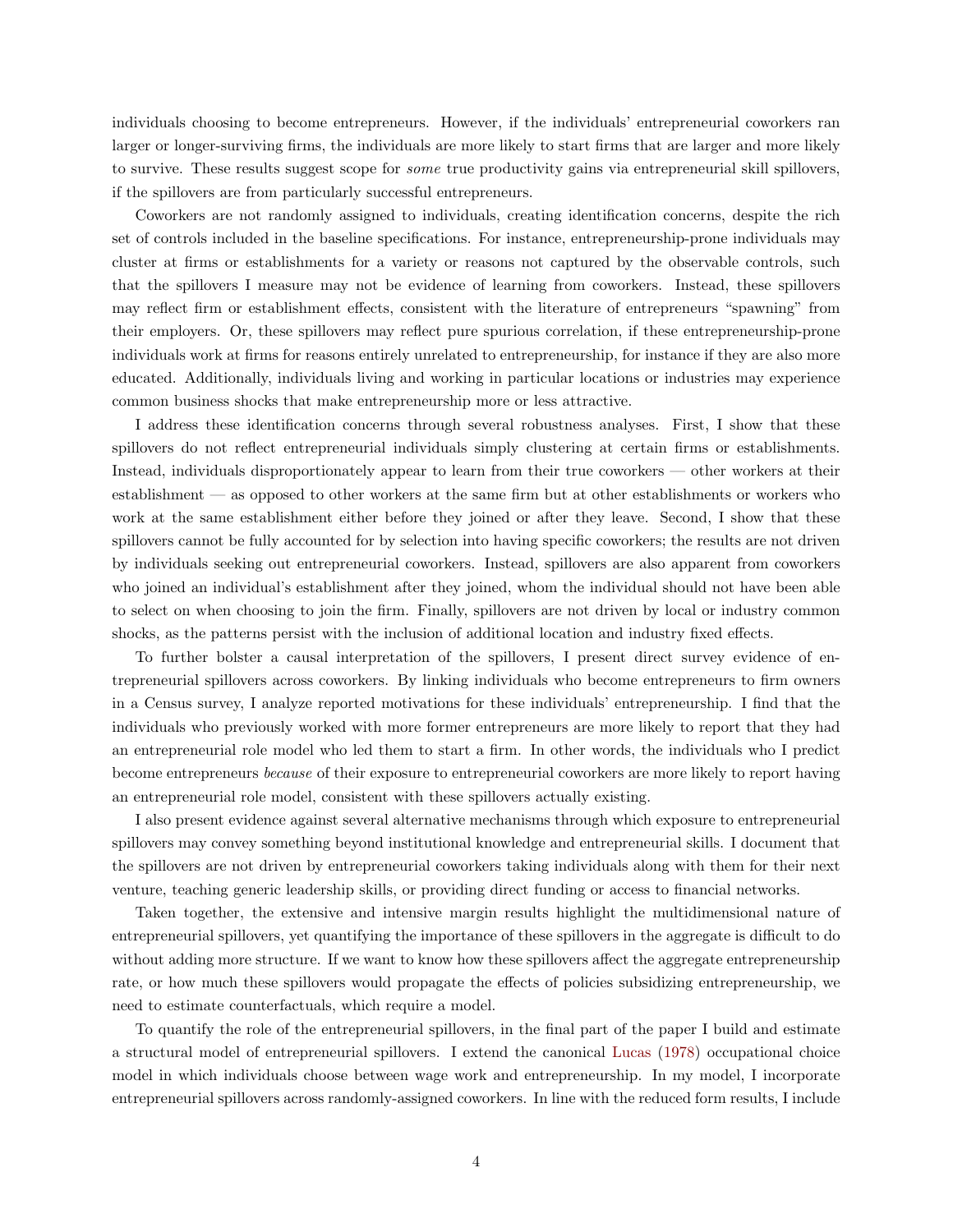two types of spillovers: spillovers that lower the costs to entrepreneurship and spillovers that increase the productivity of entrepreneurs.

I estimate this model using the Simulated Method of Moments (SMM), targeting empirical moments of earnings, firm characteristics (namely payroll, which increases with productivity in the model), and entrepreneurship. Given the estimation, I quantify how entrepreneurial spillovers promote aggregate entrepreneurship by conducting counterfactual analyses in which I remove learning from coworkers. I estimate that, in the absence of learning, entrepreneurship would be 10% lower, on average across 1994 through 2013, with the majority of this difference being driven by spillovers that increase the productivity of entrepreneurs. However, the spillovers that increase productivity do not dramatically increase aggregate productivity, likely because these spillovers prompt some otherwise-low productivity individuals to choose entrepreneurship. Furthermore, because these estimates mean that spillovers increase entrepreneurship, they moderate the secular decline in entrepreneurship: in the absence of learning, entrepreneurship decreases more in response to rising average costs and falling average productivity. These estimates suggest that entrepreneurial spillovers play non-negligible roles in determining aggregate patterns.

This paper contributes to several literatures. First, it contributes to the literature on entrepreneurial occupation choice. There is a plethora of reasons for which an individual may choose to start their own firm, from coming up with a good idea, to having the access to resources needed to start a firm, to simply wanting to be their own boss or being risk-loving or tolerant. With these many reasons, there is a very large literature on entrepreneurship motivation. See [Segal, Borgia, and Schoenfeld](#page-39-0) [\(2005\)](#page-39-0) for a broad description of the various motivations.<sup>[1](#page-4-0)</sup> My paper contributes by analyzing an understudied dimension — learning from entrepreneurs — using high quality large-scale data.

Second, the paper relates to papers on learning entrepreneurship from coworkers and communities.<sup>[2](#page-4-1)</sup> The single closest paper to mine is [Nanda and Sørensen](#page-38-0) [\(2010\)](#page-38-0), which estimates entrepreneurial spillovers across coworkers in Denmark, finding evidence of positive extensive margin spillovers in support of learning, but notably does not study the characteristics of the subsequent firms.<sup>[3](#page-4-2)</sup> Beyond entrepreneurial learning across coworkers, other work considers spillovers in terms of entrepreneurship in other contexts. [Guiso, Pistaferri,](#page-37-0) [and Schivardi](#page-37-0) [\(2020\)](#page-37-0) and [Giannetti and Simonov](#page-37-2) [\(2009\)](#page-37-2), for instance, find evidence of individuals learning entrepreneurship from their broader (geographic) community. Meanwhile, [Lerner and Malmendier](#page-38-1) [\(2013\)](#page-38-1) provide some of the best-identified evidence of entrepreneurial spillovers by leveraging randomly assigned peer groups among MBAs and find evidence of nuanced entrepreneurial spillovers; having more previous entrepreneur classmates reduced students' likelihood of later becoming an entrepreneur, driven by a decrease

<span id="page-4-0"></span> $1$ There is a related literature on the innovative and corporate motivations and decisions of firm managers and executives. See, for example, [Bertrand and Schoar](#page-36-2) [\(2003\)](#page-36-2), [Graham et al.](#page-37-3) [\(2009\)](#page-37-3), [Campbell et al.](#page-36-3) [\(2011\)](#page-36-3), [Malmendier, Tate, and Yan](#page-38-6) [\(2011\)](#page-38-6), [Hirshleifer, Low, and Teoh](#page-38-7) [\(2012\)](#page-38-7), [Kaplan, Klebanov, and Sorensen](#page-38-8) [\(2012\)](#page-38-8), [Ben-David, Graham, and Harvey](#page-36-4) [\(2013\)](#page-36-4), [Graham,](#page-37-4) [Harvey, and Puri](#page-37-4) [\(2013\)](#page-37-4), [Faleye, Kovacs, and Venkateswaran](#page-37-5) [\(2014\)](#page-37-5), and [Hall et al.](#page-37-6) [\(2014\)](#page-37-6).

<span id="page-4-1"></span><sup>2</sup>There is also evidence of entrepreneurial spillovers within family members (e.g., [Hvide and Oyer](#page-38-9) [\(2018\)](#page-38-9), [Akcigit et al.](#page-36-5) [\(2021\)](#page-36-5), [Lindquist, Sol, and Van Praag](#page-38-10) [\(2015\)](#page-38-10), and [Djankov et al.](#page-37-7) [\(2006\)](#page-37-7)) as well as from employer to worker (e.g., [Gompers,](#page-37-8) [Lerner, and Scharfstein](#page-37-8) [\(2005\)](#page-37-8) and [Bosma et al.](#page-36-6) [\(2012\)](#page-36-6)). Additionally, there is mixed evidence of peer effects in the context of formal entrepreneurial training (e.g., [Chatterji et al.](#page-36-7) [\(2019\)](#page-36-7), [Hasan and Koning](#page-37-9) [\(2019\)](#page-37-9), [Field et al.](#page-37-10) [\(2016\)](#page-37-10), [Karlan and](#page-38-11) [Valdivia](#page-38-11) [\(2011\)](#page-38-11)). More broadly, there is evidence of peer and network effects across firms, executives, and individuals in terms of executive compensation and financial decisions; see, for example, [Davis and Greve](#page-36-8) [\(1997\)](#page-36-8), [Hong, Kubik, and Stein](#page-38-12) [\(2005\)](#page-38-12), [Cohen, Frazzini, and Malloy](#page-36-9) [\(2008\)](#page-36-9), [Shue](#page-39-1) [\(2013\)](#page-39-1), [Bursztyn et al.](#page-36-10) [\(2014\)](#page-36-10), [Leary and Roberts](#page-38-13) [\(2014\)](#page-38-13), [Fracassi](#page-37-11) [\(2017\)](#page-37-11). and [Bernstein et al.](#page-36-11) [\(2019\)](#page-36-11).

<span id="page-4-2"></span><sup>3</sup>[Nanda and Sørensen](#page-38-0) [\(2010\)](#page-38-0) find that a one standard deviation higher exposure to entrepreneurial coworkers predicts a 4% higher likelihood of becoming an entrepreneur subsequently. Surveying 292 representative Dutch entrepreneurs, [Bosma](#page-36-6) [et al.](#page-36-6) [\(2012\)](#page-36-6) present evidence of former colleagues and employers serving as role models for entrepreneurship. [Stuart and Ding](#page-39-2) [\(2006\)](#page-39-2) find evidence of academic life scientists' entrepreneurship being positively correlated with their colleagues' experience with commercial science.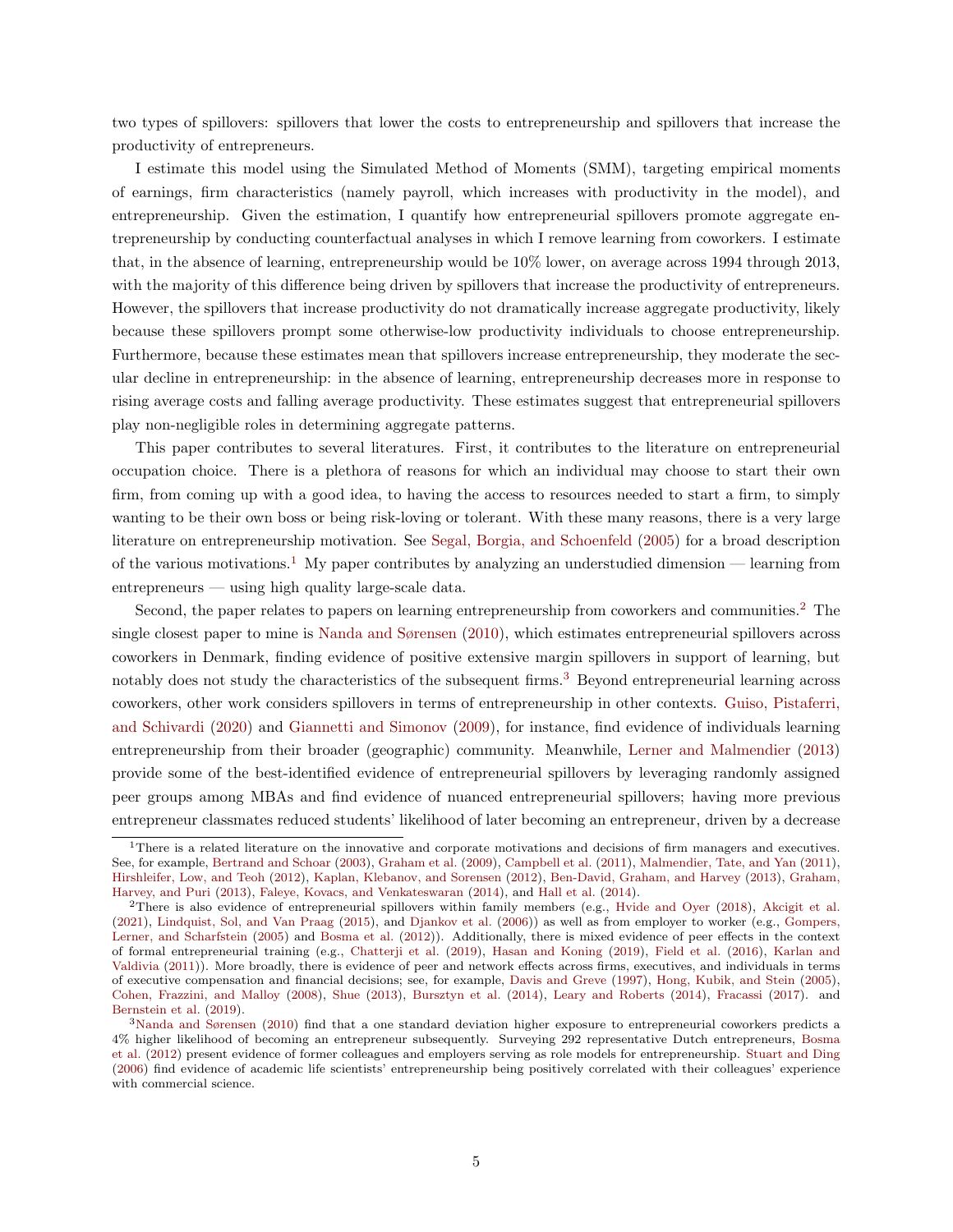in future unsuccessful entrepreneurship.[4](#page-5-0)

I complement these papers' findings by using much larger, broader data that allow me to study a wide span of the American workforce and to explore heterogeneity and the mechanisms through which the spillovers operate. Through this process, I am able both to measure spillovers in a general setting and to evaluate the types of firms that emerge from these spillovers. I also provide evidence that context matters; in Section [A.IV,](#page-69-0) I identify coworkers similar to the MBAs in [Lerner and Malmendier](#page-38-1) [\(2013\)](#page-38-1), for whom I find evidence consistent with that paper's findings, with these like-MBA entrepreneurial coworkers appearing to dissuade unsuccessful entrepreneurship. This comparison both supports the causal interpretation of my paper's spillovers, since my findings for this particular group are consistent with those from a setting with exogenous variation in exposure to former entrepreneurs, and suggests that my estimates may better capture the experience of the average American worker.

Finally, this paper contributes to the broader literature on growth driven by new firms, their employees, and declining dynamism. [Decker et al.](#page-37-1) [\(2014\)](#page-37-1) documents a decline in firm and labor dynamism over the past few decades, with an increasing pace of decline after 2000, and suggest that this pattern may reflect a concerning decline in entrepreneurship.[5](#page-5-1) [Haltiwanger, Jarmin, and Miranda](#page-37-12) [\(2013\)](#page-37-12) argue that, contrary to public opinion at the time, young firms, rather than necessarily small ones, drive growth by growing quickly. More recently, [Klenow and Li](#page-38-2) [\(2021\)](#page-38-2) argue that young firms contribute disproportionately to the level of growth (but not necessarily as much to the changing growth rate). However, as [Botelho, Fehder,](#page-36-12) [and Hochberg](#page-36-12) [\(2021\)](#page-36-12) summarize, young firms are not a monolith: a small innovative subset of young firms account for much of the growth-promoting role of entrepreneurship. The employees, particularly the first ones, of these young firms may be particularly important to growth, as [Choi et al.](#page-36-13) [\(2019\)](#page-36-13) argue that initial employees are instrumental to new firms' performance. I complement this literature by investigating how these spillovers, in the presence of declining entrepreneurship rates, matter for aggregate growth.

The remainder of this paper is organized as follows. Section [I](#page-5-2) describes the U.S. Census Bureau data and samples used in both the reduced form and the model analyses. Section [II](#page-9-0) presents a brief conceptual framework, demonstrating both why spillovers may be multidimensional and how the extensive and intensive margin analyses speak to the dimensions. Section [III](#page-12-0) describes and presents the results of the extensive margin analysis, while Section [IV](#page-25-0) follows with the intensive margin analysis. Section [V](#page-28-0) presents the structural model of entrepreneurial spillovers. Section [VI](#page-35-0) concludes.

#### <span id="page-5-2"></span>I Data

I use several datasets from the U.S. Census Bureau to measure the entrepreneurship and entrepreneurial outcomes for individuals and their coworkers. See Section [A.I](#page-53-0) for details on these datasets and how samples and variables are constructed. Here, I present broad summary statistics for the main sample, highlighting that entrepreneurs are quite different from average workers.

<span id="page-5-0"></span><sup>4</sup>[Shue](#page-39-1) [\(2013\)](#page-39-1) and [Hacamo and Kleiner](#page-37-13) [\(2020a\)](#page-37-13) also study entrepreneurial spillovers across MBA classmates, finding evidence of positive spillovers in terms of firm policies and confidence, respectively. For younger students, [Falck, Heblich, and Luedemann](#page-37-14) [\(2012\)](#page-37-14) find positive correlations between a teenager's entrepreneurial intentions and their classmates'.

<span id="page-5-1"></span> $5$ The reason(s) for the decline in entrepreneurship are uncertain. For example, Karahan, Pugsley, and Sahin [\(2019\)](#page-38-14), among others, argue that decline is driven by population aging. [Salgado](#page-39-3) [\(2020\)](#page-39-3) argues that increases in returns to high-skill labor, through skill-biased technical change and decreases in the price of capital, account for three-quarters of the decline.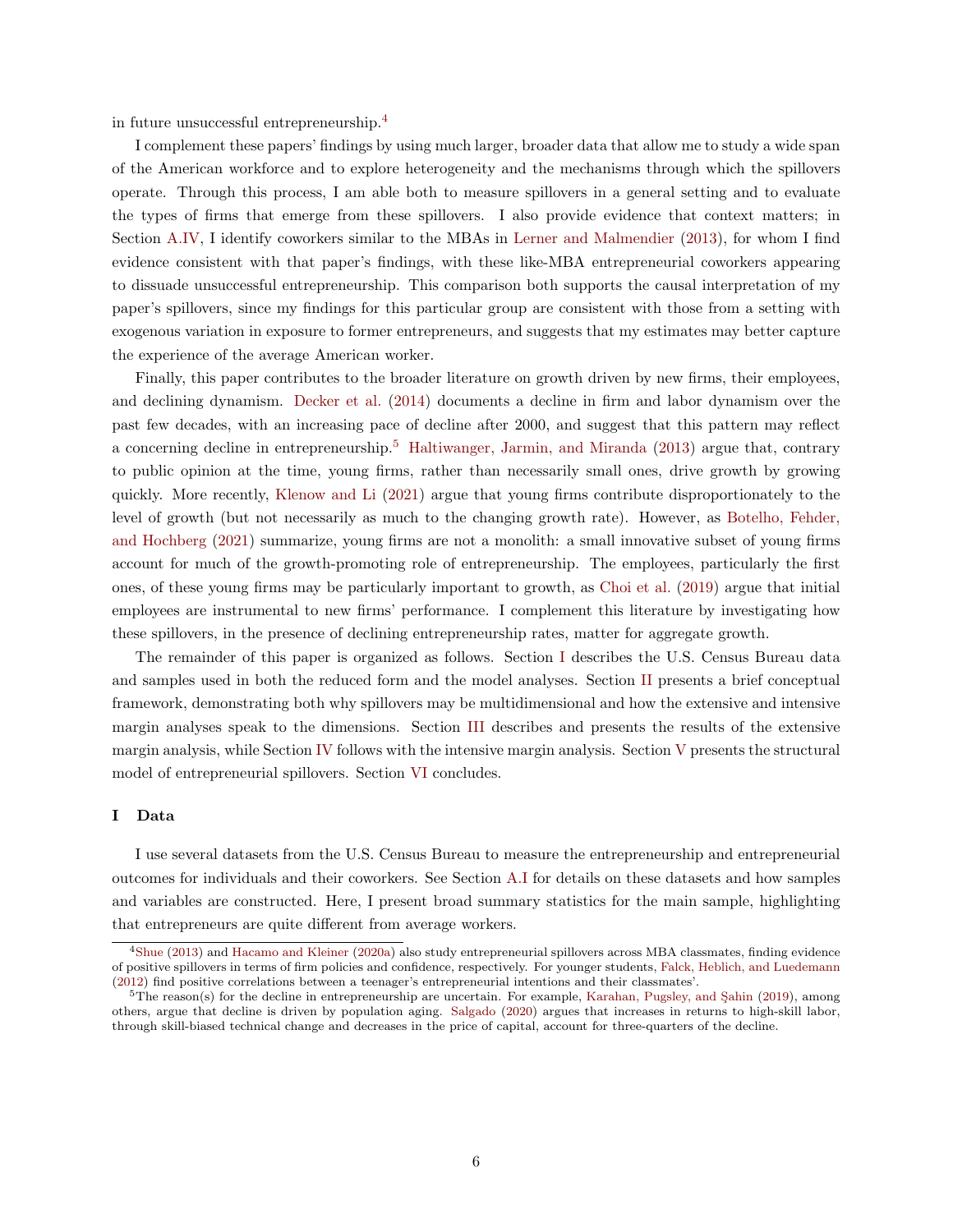#### I.1 Coworkers and firm and worker characteristics

I measure earnings, demographics, and firm information for individuals and their coworkers using the Longitudinal Employer Household Dynamics (LEHD), which is the matched employer-employee data that covers the near-universe of formally employed workers in the United States. Here, I provide basic information on the LEHD.

The LEHD is constructed from firm-side state unemployment insurance (UI) records and contains information on employment, earnings, and demographics, with longitudinal employer and individual identifiers that allow me to link individuals and their coworkers and follow workers over time. I use LEHD data from 1993 to 2013 for a balanced sample of 18 states.<sup>[6](#page-6-0)</sup>

I study each individual's employer (and coworkers) at two levels of aggregation: the establishment and the firm. For this paper, the "establishment" is the least aggregate firm unit available in the LEHD, i.e., a state-level unemployment insurance account (called a State Employer Identification Number, or SEIN). For many employers, the establishment has a single location; for others, the establishment is a pooled collection of physical locations within a given state, generally within a single sector. Approximately half of individuals work at single-location establishments in 2004. The "firm" (given by the Census FIRMID) pools all of these establishments for a firm, across states and sectors.

For each individual, I identify their highest paying firm in each year, call this their "primary firm," and only consider their earnings at that firm in a given year. Within that firm, I call the individual's highest paying establishment their "primary establishment," I subsequently call other workers with the same primary establishment (or firm) the individual's coworkers.

In my empirical analyses, I control for and analyze heterogeneity along several base characteristics from the LEHD. These characteristics include individuals' firm-level earnings, deflated to 2010 dollars and which include salaries and wages as well as bonuses, stock options, and other cash pay, as well as their demographics, including age, sex, race/ethnicity, education, and country of birth. Additionally, these characteristics include establishment and firm variables, including industry and sector (based on 6-digit NAICS codes) and employment (counting the individual and their coworkers).

### I.2 Entrepreneurship and entrepreneurial outcomes

I measure entrepreneurship for individuals and their coworkers using the LEHD, which I supplement with firm entry information from the Longitudinal Business Database (LBD), which tracks all U.S. firms with paid employees over time. While there are several ways of measuring entrepreneurship, I follow the recent literature<sup>[7](#page-6-1)</sup> and call an individual an entrepreneur if they are a top three earner at a new firm; specifically, I identify the three highest annual earners at a firm in the first year in which it employs workers. This measure of entrepreneurship captures individuals who likely hold influential positions at young firms.

For entrepreneurs, I measure a variety of outcomes for their entrepreneurial firms using the LEHD and several other Census data products. These outcomes include size and survival from the LEHD, revenue and revenue productivity from the LBD, and a variety of entrepreneurial outcomes from the Annual Survey of Entrepreneurs (ASE). As discussed in Section [A.I,](#page-53-0) I additionally use management information from the

<span id="page-6-0"></span><sup>6</sup>This results in a balanced panel of the following 18 states: AK, AZ, CA, CO, FL, ID, IL, IN, KS, LA, MD, MO MT, NC, OR, WA, WI, WY (other states only provide data starting in later years). In the 2004 Current Population Survey Annual Social and Economic Supplement (CPS ASEC), these 18 states account for 44% of age 20-64 national employment. I source CPS data from IPUMS [\(Flood et al.](#page-37-15) [\(2020\)](#page-37-15)).

<span id="page-6-1"></span><sup>7</sup> I follow [Agarwal et al.](#page-36-0) [\(2016\)](#page-36-0), [Kerr and Kerr](#page-38-3) [\(2017\)](#page-38-3), and [Azoulay et al.](#page-36-1) [\(2018\)](#page-36-1) in doing this; [Azoulay et al.](#page-36-1) [\(2018\)](#page-36-1) audits this initial team definition using W-2 records to compare founders to initial team members. They find that "90% of the owner-workers are in fact among the top three earners in the firm during the first year," though this coverage is noisy.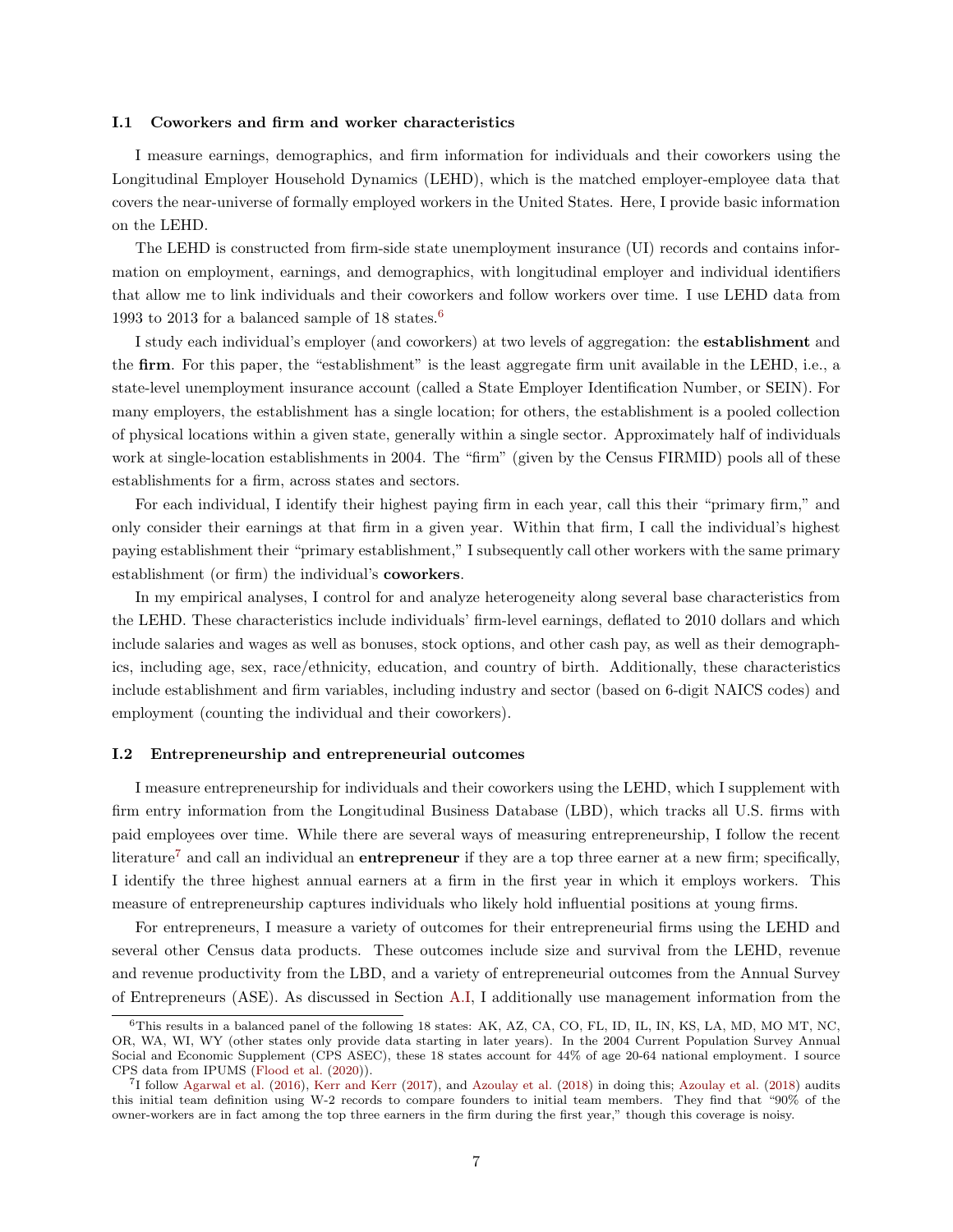Management and Organizational Practices Survey (MOPS), legal form from the Business Register (BR), and whether a firm is privately-held or publicly-traded from the Compustat-SSEL Bridge (CSB).

Size, revenue productivity, and survival I measure *absolute* firm size in terms of employment and payroll from the LEHD and revenue from the LBD, which contains firm-level information on national revenue and employment starting in 1997 [\(Haltiwanger et al.](#page-37-16) [\(2017\)](#page-37-16)). Additionally, based on the LBD information on revenue and employment, I construct revenue productivity (i.e., log(revenue/employment)).<sup>[8](#page-7-0)</sup> I also measure relative firm size and revenue productivity by identifying firms whose size or revenue productivity falls in the top 10% among firms that enter in the same year and (6-digit NAICS) industry. I measure a firm's survival to a given age by whether the firm has nonzero LEHD employment at that age; note that I call a firm's age 1 in its entry year and increment each year afterwards.

Reason for starting a business I consider survey evidence of why entrepreneurs start businesses using information from the 2014-2016 Annual Survey of Entrepreneurs (ASE), which collects information from owners of a representative sample of non-farm firms with paid employees and receipts of at least \$1,000. For each firm owner, the ASE asks why they became an entrepreneur. As described in detail in Sections [III.3](#page-15-0) and [A.I,](#page-53-0) I match entrepreneurs in the LEHD to owners of their entrepreneurial firm in the ASE based on demographics and use this question to measure how important entrepreneurial friends or family members were as role models for the owner's entrepreneurship.

### I.3 Samples

I use several samples throughout this paper. I use data from 1994 to 2013 to describe aggregate patterns and to estimate my model. For the reduced form analyses, my primary sample contains individuals with coworkers in 2004 for whom I can measure previous and future entrepreneurial outcomes. For my analysis of outcomes from the ASE and MOPS, which are measured after 2010, I focus on later samples.

### I.4 Summary statistics

Entrepreneurship experience and success is not randomly allocated across individuals in the economy. Rather, individuals who become entrepreneurs are different along several dimensions. Furthermore, individuals' entrepreneurial coworkers started firms of varying success in the past. Here, I present summary statistics that motivate the empirical strategy in the remainder of the paper.

Workers vs. entrepreneurs Entrepreneurs are quite different from the general labor force. Yet, entrepreneurs work and start firms in all sectors of the economy, making the potential scope of entrepreneurial spillovers large.

For the 2004 sample, in Table [1](#page-40-0) I present entrepreneurial, demographic, job, and establishment characteristics of all individuals in 2004 and of those who become entrepreneurs between 2005 and 2009. Relative to the general population, future entrepreneurs tend to be young, male, educated, White and Asian, born outside the U.S., higher earning, and working at smaller, younger firms. They also tend to work with more entrepreneurial coworkers, which I explore more systematically in the remainder of the paper.

For one heterogeneity analysis below, it is worth noting here that is a non-monotonic relationship between entrepreneurship and age, recently documented in [Azoulay et al.](#page-36-1) [\(2018\)](#page-36-1). While entrepreneurs tend to be younger than workers, there is a distinct inverse-U relationship between age and entrepreneurship, as shown

<span id="page-7-0"></span><sup>8</sup>Note that revenue productivity is a distinct concept from "productivity" discussed elsewhere in the paper, including the model.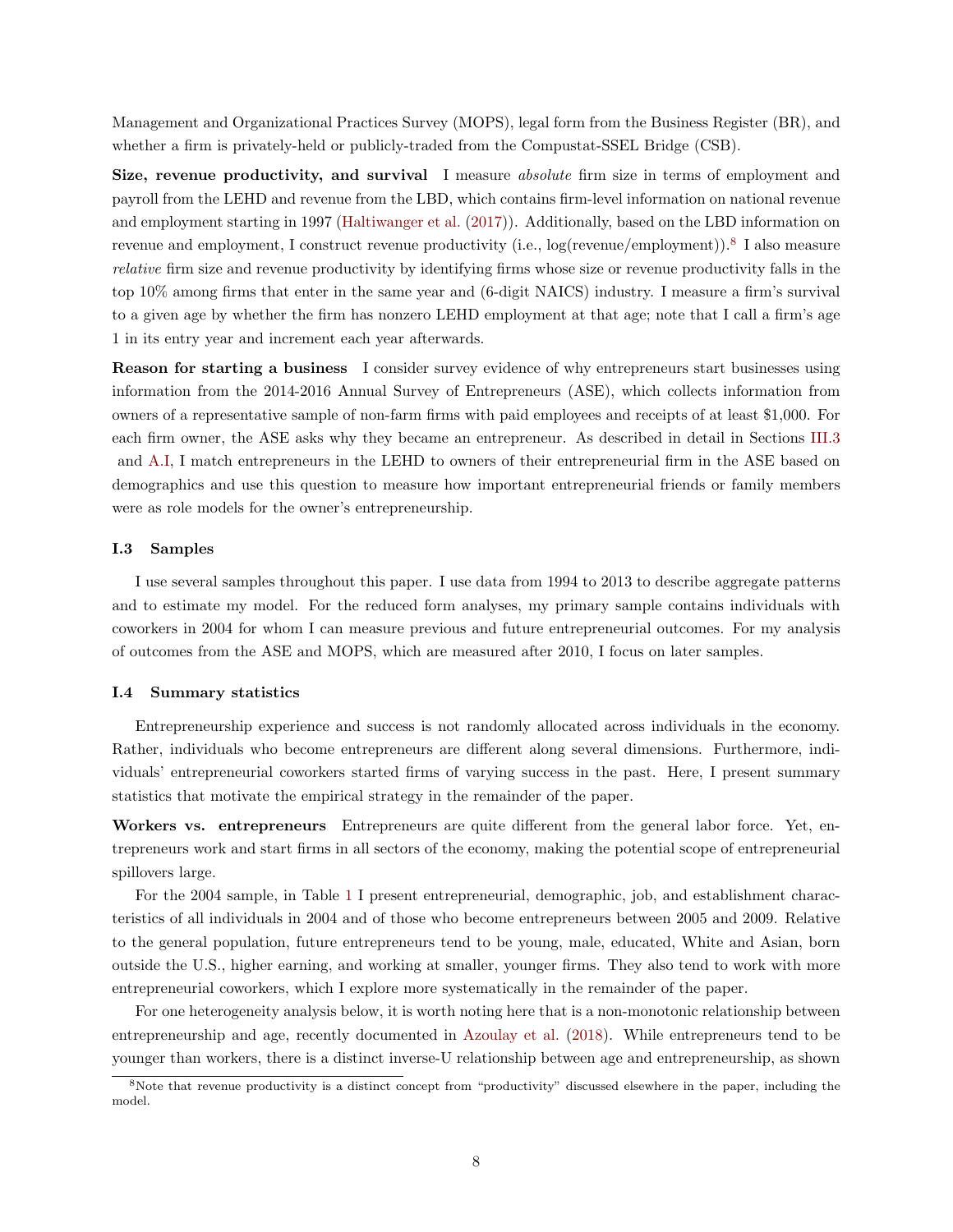in Figure [1.](#page-50-0) Entrepreneurship rates by age peak around age 35, with the share of individuals aged 35 who are entrepreneurs being nearly double that of individuals aged 20 or 70.

Despite the fact that future entrepreneurs are different from workers in general, they work and become entrepreneurs across the economy. Figure [2](#page-50-1) shows the sectoral composition of all individuals and future entrepreneurs, plotting the shares of all individuals compared to the shares of future entrepreneurs employed in each 2004 primary firm sector (based on NAICS codes), along with the share of future entrepreneurs' firms' entry year sectors. As the figure shows, future entrepreneurs work in all industries in 2004 and start firms in all industries, though they disproportionately work and start firms in construction, professional/scientific/technical services (e.g., R&D and law and accounting services), and accommodation and food services, and less often appear in manufacturing and health, compared to the general workforce. Nearly half of future entrepreneurs start firms in the same sector as their 2004 establishment.

Entrepreneurial coworkers It is additionally important to note that coworkers with recent entrepreneurial experience were not necessarily the most productive entrepreneurs: indeed, many of their firms no longer exist, and they are now primarily employed at a different firm. As discussed below, this likely shapes the lessons that these coworkers can teach.

Table [2](#page-41-0) documents summary statistics on the firm outcomes for coworkers and individuals who were entrepreneurs within the previous five years (1999-2003). The table shows the outcomes both in terms of the average coworkers (columns 1 and 2, i.e., average outcomes for coworkers who were previous entrepreneurs) and at the individual level (columns 3 and 4, i.e., average outcomes for individuals who were previous entrepreneurs). For this paper, the past outcomes of the average set of entrepreneurial coworkers (columns 1 and 2) describe the average "treatment" that individuals face in the workforce. The average past outcomes of previous entrepreneurs in general (columns 3 and 4, many of whom started their current firm) provide benchmarks for the success of the average set of entrepreneurial coworkers.

Table [2](#page-41-0) highlights that entrepreneurial coworkers generally started relatively unsuccessful (i.e., shortersurviving, smaller, and less productive) firms, although some were relatively successful. Less than half of individuals' entrepreneurial coworkers started firms that survive to age 5, on average, while over 60% of all recent entrepreneurs' firms survive that long. Alongside these higher exit rates, many entrepreneurial coworkers have since returned to being a standard worker: while around 52% of the recent entrepreneurs in general started their current firms, less than 9% of an individual's entrepreneurial coworkers are entrepreneurs of the current firm, on average. This means that many of these entrepreneurial coworkers have left the firm they started and now work at someone else's firm.<sup>[9](#page-8-0)</sup> Yet, some entrepreneurial coworkers started relatively successful firms; for instance, on average 15% of entrepreneurial coworkers started firms that were in the top 10% of entry year log employment, amongst firms that started in the same year and industry as them.

Taken together, these summary statistics suggest that exposure to entrepreneurial coworkers is likely quite different from, e.g., mentorship through start-up accelerator programs: the average entrepreneurial coworker did not start a hyper-productive firm.<sup>[10](#page-8-1)</sup> However, the fact that there is heterogeneity in these entrepreneurial coworkers' outcomes — some individuals get "lucky" and work with successful former entrepreneurs — allows me to explore the roles of both exposure to more entrepreneurs and to more successful entrepreneurs in

<span id="page-8-0"></span> $9$ It is important to note that an entrepreneur leaving their entrepreneurial firm need not indicate that the firm is unsuccessful. Rather, firm founders frequently are replaced by more professional CEOs (sometimes willingly, sometimes not; see [Kaehr Serra](#page-38-15) [and Thiel](#page-38-15) [\(2019\)](#page-38-15)). Venture-capital backed companies tend to aggressively replace founders with outside CEOs, such that these shifts can actually indicate firm growth [\(Hellmann and Puri](#page-38-16) [\(2002\)](#page-38-16)).

<span id="page-8-1"></span> $10$ Note that entrepreneurs of failed firms need not be discouraged from entrepreneurship themselves, and consequently they need not discourage others. As [Dillon and Stanton](#page-37-17) [\(2017\)](#page-37-17) document, serial entrepreneurs frequently "dip in and out" of standard wage work.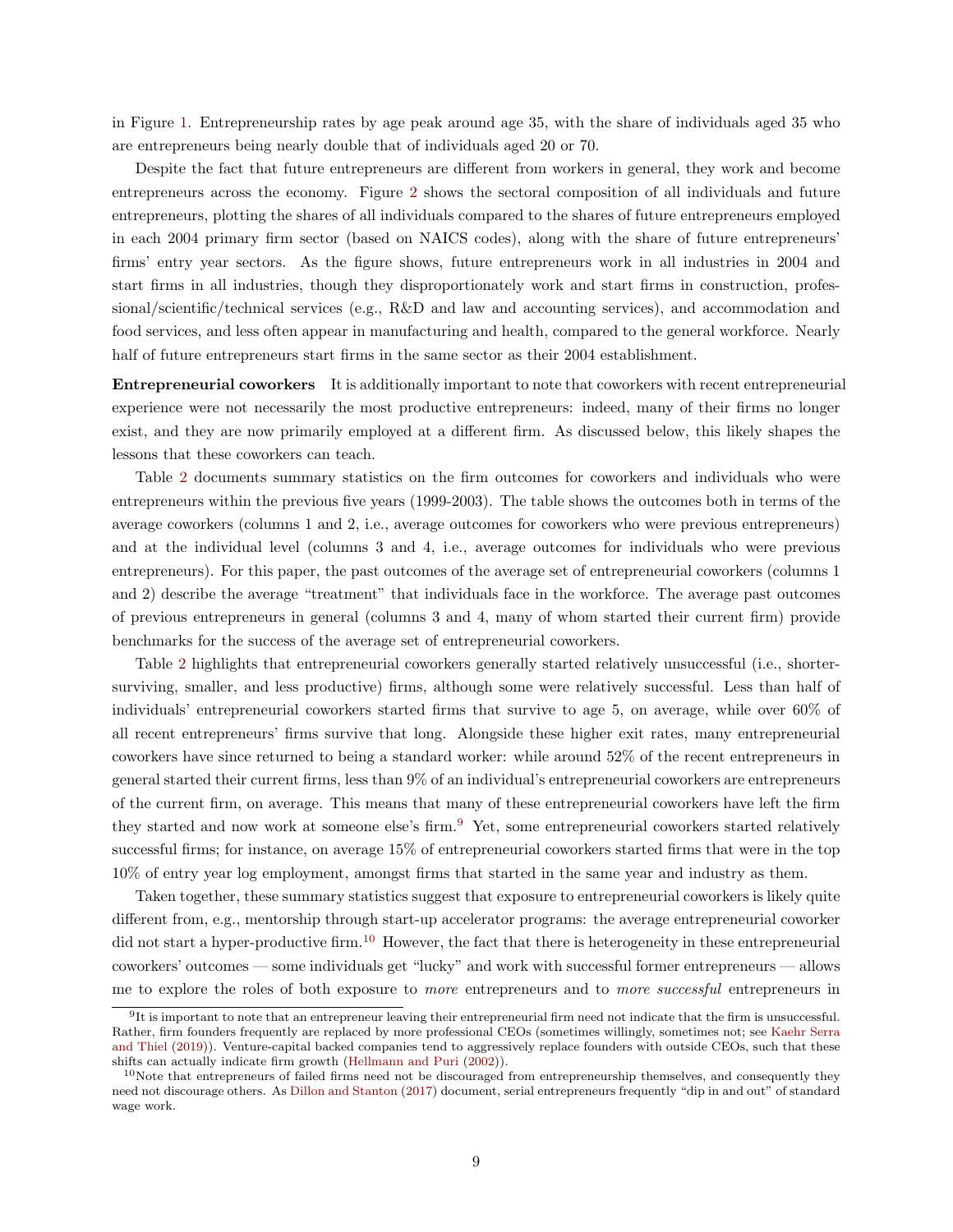Sections [III](#page-12-0) and [IV](#page-25-0) below.

# <span id="page-9-0"></span>II Conceptual framework: Multidimensional spillovers

When an individual works with former entrepreneurs, they may experience multiple dimensions of entrepreneurial spillovers, and the ultimate implications of these spillovers depend on what these coworkers can teach them. Here, I present a conceptual framework in which individuals may learn from former entrepreneurs both how to be more productive entrepreneurs, e.g., by learning entrepreneurial skills, and to have lower **entrepreneurial costs**, e.g., by learning institutional knowledge. On the margin, both of these types of spillovers encourage more entrepreneurship (i.e., have positive extensive margin effects), but only productivity spillovers lead to productivity gains (i.e., have positive intensive margin effects).

These patterns mean that I can empirically measure the presence of entrepreneurial spillovers by studying the extensive margin, leveraging variation in exposure to entrepreneurial coworkers (Section [III\)](#page-12-0). Then, I can disentangle the relative strengths of the spillovers to productivity and cost by studying the intensive margin, leveraging variation in exposure to *productive* entrepreneurial coworkers (Section [IV\)](#page-25-0).

### II.1 Individuals choose between wage work and entrepreneurship

To see how studying both extensive and intensive margin spillovers is informative about what is transmitted across coworkers, consider a version of the occupational choice model of [Lucas](#page-38-5) [\(1978\)](#page-38-5), which I extend in Section [V.](#page-28-0) [11](#page-9-1)

Suppose a positive mass of individuals maximize utility by choosing between wage work and entrepreneurship, given an equilibrium wage w. Let individuals be heterogeneous along two dimensions: how productive they would be as an entrepreneur (given by productivity  $z$ ) and how costly entrepreneurship is to them (given by fixed cost c). (Note that productivity  $z$  is a distinct concept from, and will not be mapped to, revenue productivity defined in Section [I.](#page-5-2))

Formally, individuals choose between work and entrepreneurship by maximizing

$$
V(z, c; w) = \max_{x \in \{0, 1\}} \left\{ \underbrace{(1 - x)w}_{\text{worker}} + \underbrace{x \max_N(f(z, N) - wN - c)}_{\text{entrepreneur}} \right\}.
$$
\n(1)

Each individual chooses between wage work  $(x = 0)$ , in which case they earn the equilibrium wage, or entrepreneurship  $(x = 1)$ , in which case they earn a profit after optimizing their labor demand (i.e., optimal N), producing (where  $f(z, N)$  increases in both inputs), and paying wages and the fixed cost. In equilibrium, the wage clears the labor market: given the equilibrium wage, the number of workers (labor supply) equals the total labor demand from entrepreneurs, with all individuals optimally choosing between work and entrepreneurship (see Section [V](#page-28-0) for full details).

Individuals will opt for entrepreneurship if their payoff as an entrepreneur exceeds their payoff as a worker. An entrepreneur's productivity z increases their payoff as an entrepreneur, while their cost c decreases it. Conceptually, z captures an entrepreneur's ability to extract more profits from a given level of labor, which empirically might derive from a new entrepreneur's skills in conducting market research, producing initial

<span id="page-9-1"></span><sup>&</sup>lt;sup>11</sup>This conceptual framework is similar to that in [Guiso, Pistaferri, and Schivardi](#page-37-0) [\(2020\)](#page-37-0), who in turn follow [Guiso and](#page-37-18) [Schivardi](#page-37-18) [\(2011\)](#page-37-18) and [Lucas](#page-38-5) [\(1978\)](#page-38-5). Note that [Guiso, Pistaferri, and Schivardi](#page-37-0) [\(2020\)](#page-37-0) also include physical capital, but this does not affect the intuition.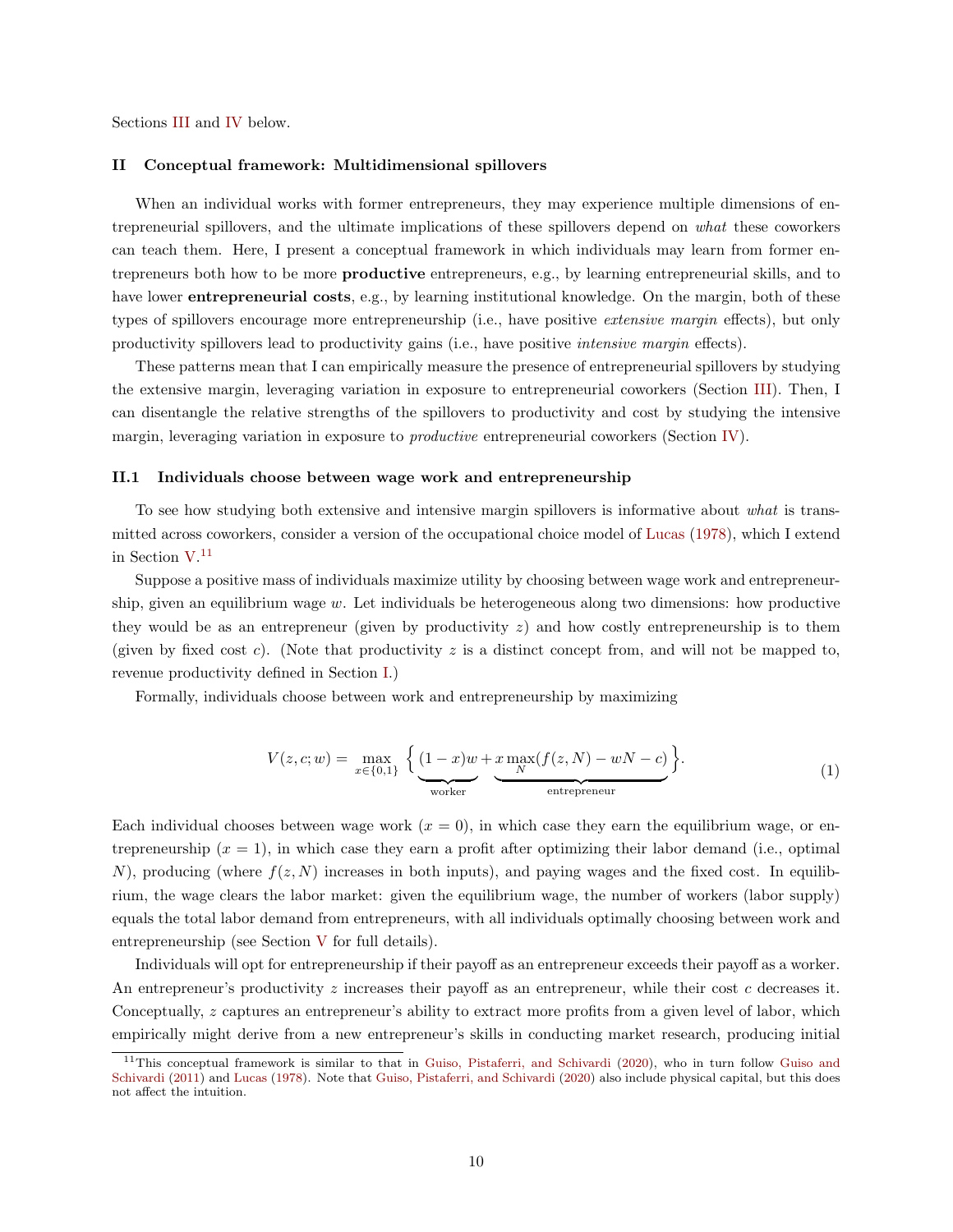products and services, and hiring and managing productive workers.<sup>[12](#page-10-0)</sup> Meanwhile, c captures the fixed costs to entrepreneurship, which for new entrepreneurs may include overhead costs as well as logistical necessities, such as choosing the optimal legal structure and banking relationships for a firm as well as correctly obtaining and maintaining tax IDs, licenses, and permits.<sup>[13](#page-10-1)</sup>

The solution to this model has a simple cutoff property: for any given level of  $c$ , there is a threshold level of z above which individuals choose to become entrepreneurs, given the wage. In other words, conditional on the fixed cost, individuals with a "high enough" productivity opt into entrepreneurship. This threshold,  $z^*(c)$ , is defined as the productivity at which an individual is indifferent between wage work and entrepreneurship, given the wage and cost c. Denoting  $\pi(\cdot)$  as profits, given optimal labor demand and the wage (excluding the fixed cost), this threshold is such that  $14$ 

<span id="page-10-4"></span>
$$
w = \max_{N} (f(z^*(c), N) - wN - c) = \pi(z^*(c); w) - c.
$$
 (2)

The threshold  $z^*(c)$  increases in c: as entrepreneurship becomes more costly, only the relatively more productive individuals will choose entrepreneurship.[15](#page-10-3) This means that, all else equal, raising the fixed cost to entrepreneurship translates to a higher productivity of the marginal entrepreneur:

<span id="page-10-5"></span>
$$
\frac{\partial z^*(c)}{\partial c} > 0.
$$
\n(3)

Additionally, this threshold means that, in equilibrium, individuals who choose entrepreneurship but are unproductive as entrepreneurs are likely to have low cost; otherwise, they would have chosen to work.

## II.2 Comparative statics: Entrepreneurial spillovers to productivity and cost

Given this framework, consider how entrepreneurship decisions and individuals'  $z$  and/or  $c$  change because of entrepreneurial spillovers. The spillovers have implications for both the decision to become an entrepreneur (the extensive margin) and the productivity of the marginal entrepreneur (the intensive margin), which motivates my empirical analysis in the remainder of the paper. Here, I consider the partial equilibrium implications of entrepreneurial spillovers (i.e., ignoring any effects of the spillovers on wages), which matches the structure of my individual-level analyses in Sections [III](#page-12-0) and [IV,](#page-25-0) in which the economy is implicitly held fixed. I additionally briefly consider the general equilibrium, in which wages may change with spillovers; this matches the structure of my model in Section [V](#page-28-0) that I use to analyze the aggregate effects of the spillovers.

Suppose there are spillovers that shift the distributions of z and c, e.g., increasing the average z and/or decreasing the average  $c$  for individuals who work with entrepreneurial coworkers. How do these spillovers affect individuals' entrepreneurial decisions, as well as the characteristics of entrepreneurs in the economy? In partial equilibrium, the implications of spillovers are straight-forward: increases in  $z$  and decreases in  $c$  both push individuals towards entrepreneurship, but only increases in  $z$  increase the productivity of the

<span id="page-10-0"></span><sup>12</sup>In [Lucas](#page-38-5) [\(1978\)](#page-38-5), this productivity is known as managerial technology and encompasses both managerial skill and span of control.

<span id="page-10-1"></span><sup>&</sup>lt;sup>13</sup>The fixed cost c may also capture the mental burden of entrepreneurial risk, etc. See examples of lists of all the decisions entrepreneurs must make from the U.S. Small Business Association ([https://www.sba.gov/](https://www.sba.gov/business-guide/10-steps-start-your-business) [business-guide/10-steps-start-your-business](https://www.sba.gov/business-guide/10-steps-start-your-business)) and Forbes ([https://www.forbes.com/sites/allbusiness/2018/07/15/](https://www.forbes.com/sites/allbusiness/2018/07/15/35-step-guide-entrepreneurs-starting-a-business/?sh=34ea1f54184b) [35-step-guide-entrepreneurs-starting-a-business/?sh=34ea1f54184b](https://www.forbes.com/sites/allbusiness/2018/07/15/35-step-guide-entrepreneurs-starting-a-business/?sh=34ea1f54184b)). Some of these decisions are highly logistical and build up institutional knowledge, while other decisions are more closely linked to the productivity, and thus profitability, of the business.

<span id="page-10-3"></span><span id="page-10-2"></span><sup>&</sup>lt;sup>14</sup>Note that because c only enters additively in the payoff, optimal N does not depend on c.

<sup>&</sup>lt;sup>15</sup>This is because production (and thus profits, excluding the fixed cost) increases in  $z$ , while the total payoff to entrepreneur-ship decreases in c. Taking partial derivatives of equation [\(2\)](#page-10-4), we see that  $\frac{\partial z^*(c)}{\partial c} = \left(\frac{\partial \pi(z^*(c);w)}{\partial z^*(c)}\right)^{-1} > 0$ .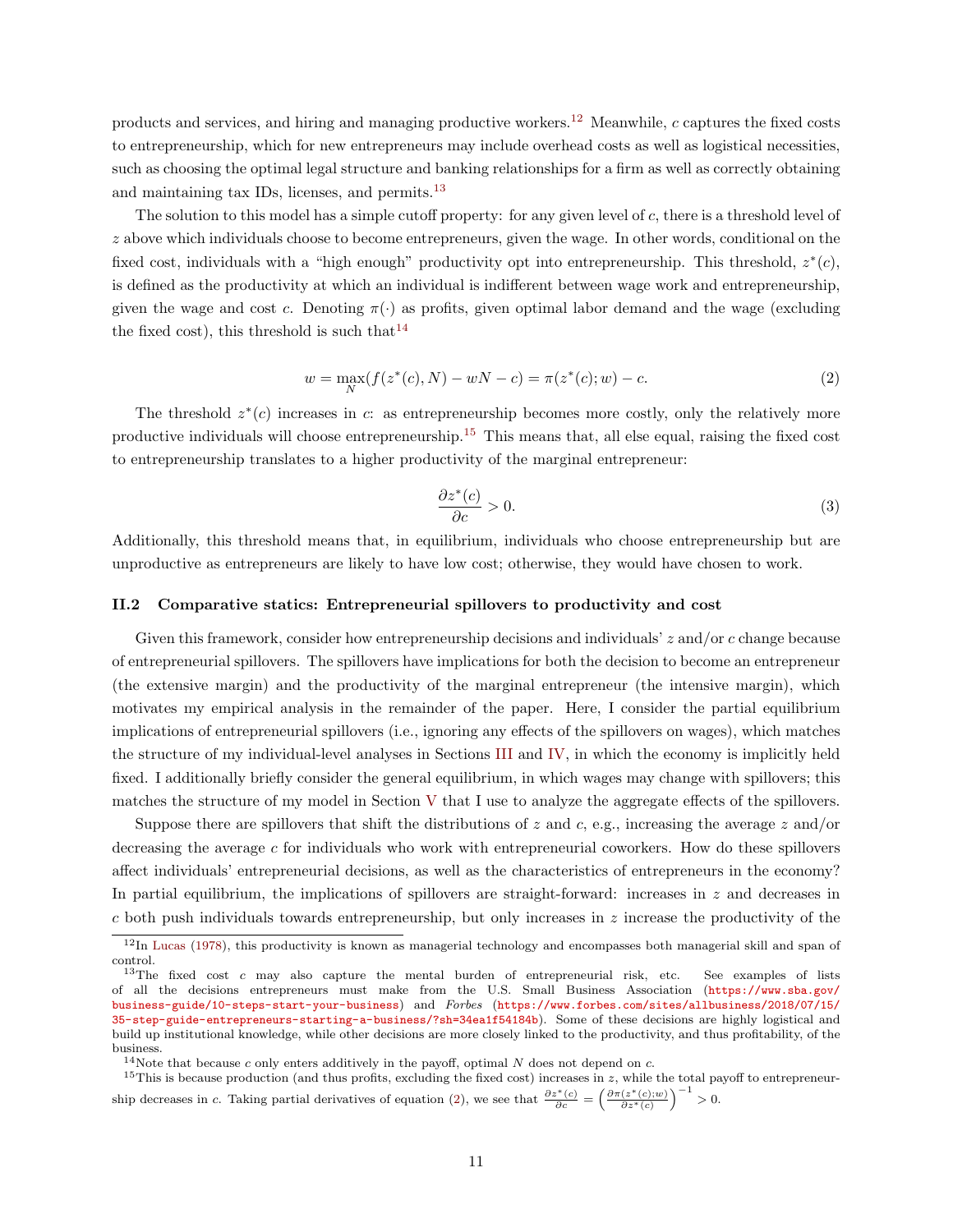marginal entrepreneur.

Formally, suppose that individuals learn from their entrepreneurial coworkers. First, if an individual works with more former entrepreneurs who have lower values of  $c$ , then they "learn" to lower their own  $c$ (e.g., because they learn institutional knowledge from the low-c entrepreneurs). Second, if an individual works with more former entrepreneurs who have higher values of z, then they "learn" to increase their own  $z$  (e.g., because they learn entrepreneurial skills that increase their productivity from the high-z entrepreneurs).<sup>[16](#page-11-0)</sup>

As discussed above, both increasing their  $z$  and decreasing their c will push individuals towards choosing entrepreneurship, since both increase their relative payoff from entrepreneurship, as seen in equation  $(2)$ .<sup>[17](#page-11-1)</sup> Holding the wage fixed, an increase in  $z$  or decrease in  $c$  yields a larger payoff from entrepreneurship, such that an individual is more likely to opt into entrepreneurship.[18](#page-11-2)

Meanwhile, spillovers to  $z$  and  $c$  have different effects on the productivity of the marginal entrepreneur. If an individual's c decreases, they are more likely to choose entrepreneurship regardless of whether they have a lower z, such that spillovers that decrease c lead to marginally less-productive entrepreneurs; formally, because the threshold level of z above which individuals choose entrepreneurship increases with  $c$ , as shown in equation [\(3\)](#page-10-5), reducing c predicts that the marginal entrepreneur has a lower  $z$  in partial equilibrium. Spillovers that increase  $z$ , however, will increase the entrepreneurial productivity of the marginal entrepreneur, as well as the average productivity (under frequently used distributional assumptions).[19](#page-11-3) Taken together, this means that the ultimate partial equilibrium effect of spillovers on the entrepreneurial productivity will depend on which of the two spillovers — i.e., productivity and cost — dominate for the average individual, which is ultimately an empirical question.

Therefore, this conceptual framework demonstrates that I can measure the presence of spillovers by studying the extensive margin (i.e., the decision to become an entrepreneur), by leveraging variation in exposure to any (i.e., low c and/or high  $z$ ) entrepreneurial coworkers; and then disentangle the spillovers in z and c by studying the *intensive margin* (i.e., the quality of entrepreneurs), by leveraging variation in exposure to more productive (i.e., high z) entrepreneurial coworkers. Namely, we want to determine in which box below each individual who works with entrepreneurial coworkers is located:

Spillovers to c? (i.e.,  $c \downarrow$ )

|                                                   |    | Yes                                             | Nο                                            |
|---------------------------------------------------|----|-------------------------------------------------|-----------------------------------------------|
| Spillovers to $z$ ? Yes  <br>$(i.e., z \uparrow)$ |    | $+$ extensive margin,<br>$+/-$ intensive margin | $+$ extensive margin,<br>$+$ intensive margin |
|                                                   | No | $+$ extensive margin,<br>$-$ intensive margin   | no<br>effects                                 |

<span id="page-11-0"></span><sup>&</sup>lt;sup>16</sup>It is also possible that exposure to entrepreneurial coworkers may decrease an individual's  $z$ , e.g., if these coworkers give bad advice. Exposure may also increase an individual's c, e.g., if these entrepreneurial coworkers convey how difficult entrepreneurship can be, which could increase the cost to entrepreneurship. Below, I argue that the empirical evidence does not support these alternatives playing dominant roles and exclude these patterns in the model presented in Section [V.](#page-28-0)

<span id="page-11-1"></span><sup>&</sup>lt;sup>17</sup>Formally,  $\frac{\partial \Pr(x=1)}{\partial e} < 0$  and  $\frac{\partial \Pr(x=1)}{\partial s} > 0$ , where  $\Pr(x=1)$  denotes the probability an individual chooses to be an entrepreneur, i.e., the probability that  $w \le \max_N (f(z,N) - wN - c)$ .

<span id="page-11-2"></span><sup>18</sup>See [Guiso, Pistaferri, and Schivardi](#page-37-0) [\(2020\)](#page-37-0) and [Guiso and Schivardi](#page-37-18) [\(2011\)](#page-37-18) for a complete discussion of how entrepreneurial spillovers within locations push more individuals towards entrepreneurship.

<span id="page-11-3"></span><sup>&</sup>lt;sup>19</sup>It is possible for spillovers that increase z to decrease the average productivity of equilibrium entrepreneurs through a composition effect, if some low productivity individuals have their productivity increased "just enough" to induce them to choose entrepreneurship without making them high productivity entrepreneurs. As [Guiso, Pistaferri, and Schivardi](#page-37-0) [\(2020\)](#page-37-0) argue, positive spillovers in productivity increase the average entrepreneurial productivity in general if entrepreneurial productivity is drawn from a log-concave distribution [\(Barlow and Proschan](#page-36-14) [\(1975\)](#page-36-14)), e.g., is distributed as uniform, normal, or exponential; an example of a non-log-concave distribution is a bimodal one.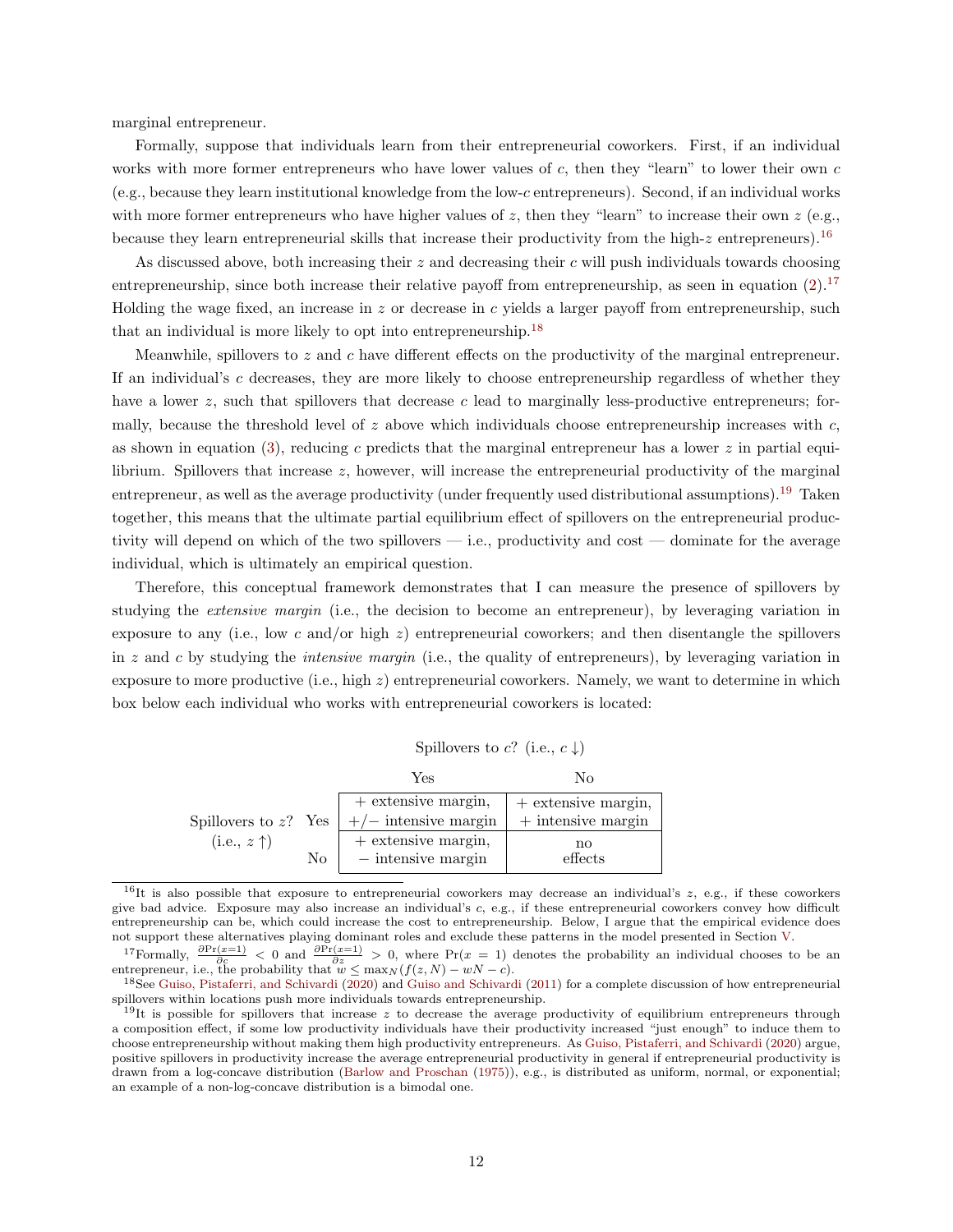In Section [III,](#page-12-0) I demonstrate the presence of spillovers by studying the extensive margin. I show that individuals who work with more entrepreneurial coworkers are more likely to subsequently become entrepreneurs themselves. I interpret this positive extensive margin results as indicating the presence of spillovers, i.e., ruling out the southeast box in the table above. Namely, individuals who work with entrepreneurial coworkers learn something, although this exercise cannot distinguish between whether they learn to lower their c's or increase their z's.

In Section [IV,](#page-25-0) I disentangle the spillovers to z and c by studying the intensive margin, in order to determine in which of the other boxes exposed individuals are located. I show that individuals who work with more entrepreneurial coworkers (who are high-z and/or low-c) tend to become less productive entrepreneurs, starting smaller firms that are less likely to survive than other new firms; this suggests spillovers to c. However, if the entrepreneurial coworkers themselves started relatively productive firms, and thus were likely high-z entrepreneurs, the individuals start relatively productive firms too, suggesting spillovers to  $z^{20}$  $z^{20}$  $z^{20}$ Through these analyses, I conclude that spillovers to both  $c$  and  $z$  exist, such that exposed individuals are located in the northwest box. These individuals are more likely to become entrepreneurs, but their predicted success depends on their relative exposure to high- $z$  versus low- $c$  entrepreneurial coworkers.

In Section [V,](#page-28-0) I study the aggregate implications of these entrepreneurial spillovers by modeling entrepreneurial spillovers in the presence of general equilibrium wage effects. Compared to the partial equilibrium, which is informative for the reduced form analyses in which I consider individual-level variation in exposure to entrepreneurial coworkers holding fixed the economy, the ultimate impact of spillovers on entrepreneurship depends on how the equilibrium wage responds. For example, large spillovers that increase some individuals'  $z$ 's can actually decrease total entrepreneurship. In the extreme case, if one individual's  $z$ is increased substantially, they may demand enough labor, putting upward pressure up the wage, such that all other individuals choose to work for them. See Section [V](#page-28-0) for the full treatment of the general equilibrium.

# <span id="page-12-0"></span>III Extensive margin spillovers: Entry to entrepreneurship

I estimate entrepreneurial spillovers across coworkers by leveraging variation in individuals' exposure to coworkers with prior entrepreneurial experience, conditional on rich controls. I find evidence of positive extensive margin spillovers: individuals who work with one standard deviation (10 percentage points) higher share of entrepreneurial coworkers are 2.5 percentage points more likely to become entrepreneurs themselves within the next five years, an 8% increase relative to the average likelihood. I show that these patterns are supported by survey evidence and are plausibly causal, not being wholly driven by entrepreneurial-type individuals selecting into particular firms or establishments nor by common geographical or industrial business environment shocks. Section [A.II](#page-63-0) presents additional evidence against several alternative mechanisms.

#### III.1 Empirical strategy: Leverage variation in exposure to entrepreneurial coworkers

In order to study the extensive margin, I estimate an ordinary least squares specification with rich controls that leverages cross-individual variation in exposure to entrepreneurial coworkers.

<span id="page-12-1"></span><sup>&</sup>lt;sup>20</sup>The positive intensive margin results for individuals exposed to more productive entrepreneurial coworkers could also arise if these successful coworkers dissuade entrepreneurial ventures that are likely to fail, i.e., generating positive selection into entrepreneurship. I provide evidence against this option in Section [III,](#page-12-0) where I show that, in general, exposure to more productive entrepreneurial coworkers also predicts entrepreneurship. That is, productive entrepreneurial coworkers do not appear to dissuade entrepreneurship, on average. Additionally, as noted in footnote [19,](#page-11-3) it is possible for spillovers that increase  $z$  to lead to lower average productivity through a composition effect. The fact that I measure the positive intensive margin results for individuals exposed to more successful entrepreneurs suggests that the marginal impact of spillovers that increase z is positive.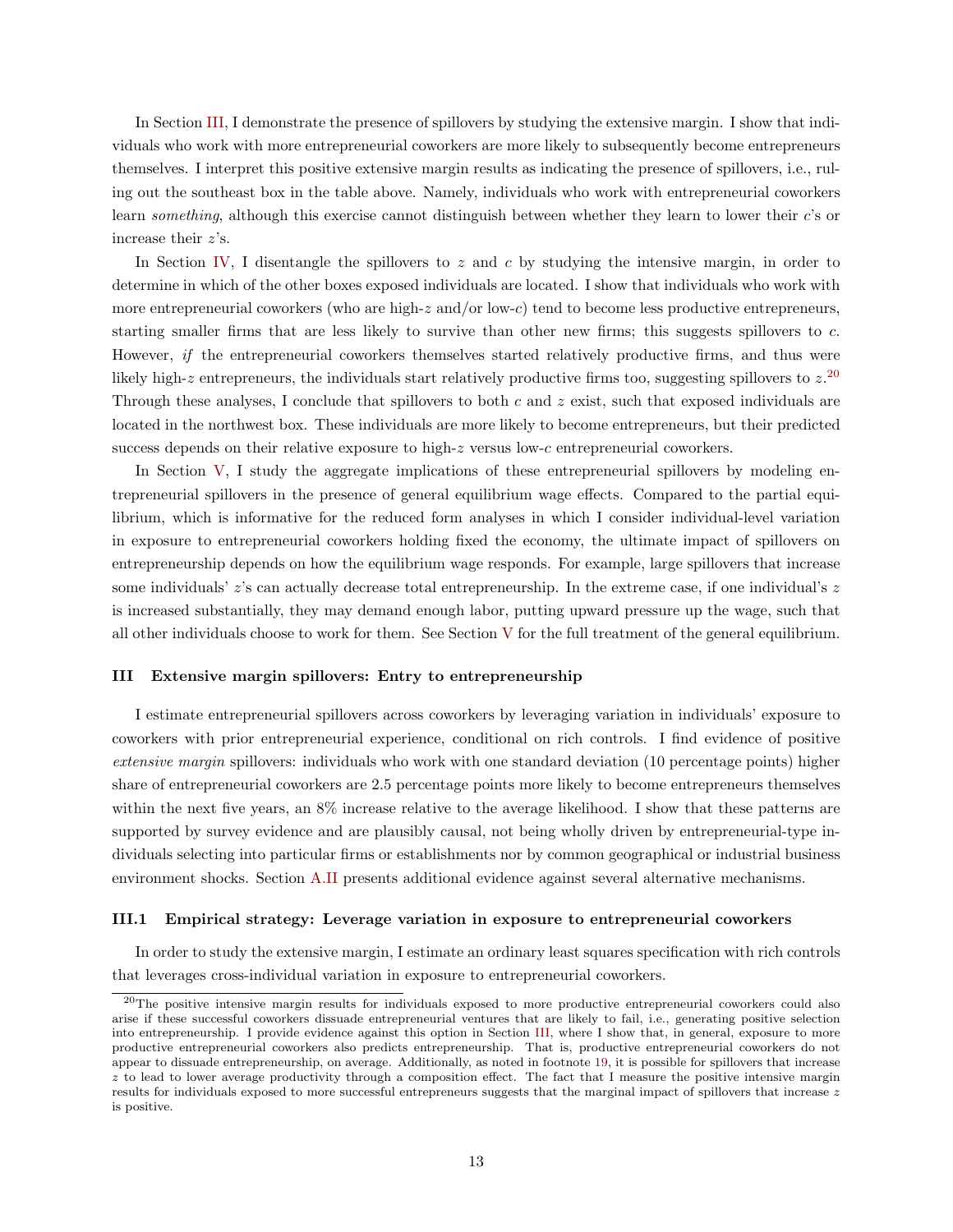I find that if an individual interacts more with former entrepreneurs, then they are more likely to become an entrepreneur subsequently. I compare the future entrepreneurship of individuals who work with more coworkers who were recently entrepreneurs to those who work with proportionally fewer entrepreneurial coworkers. Effectively, I want to compare individuals who are very similar, both in terms of their own demographics and entrepreneurship experience and their current firms, but who have different exposure to entrepreneurial experience.

I estimate the following linear probability model: $^{21}$  $^{21}$  $^{21}$ 

<span id="page-13-5"></span>Future entrepreneurship
$$
i_{i,n,s} = \alpha + \beta \text{Share of coworkers with entrepreneurship}_i + \mathbf{X}_{i,n,s} \delta + \xi_{i,n,s},
$$
\n
$$
(4)
$$

where Future entrepreneurship<sub>i,n,s</sub> is an indicator equal to 1 if individual i, whose 2004 primary establishment belongs to industry n (given by a 6-digit NAICS code) and is located in state s, becomes an entrepreneur within the next 5 years (i.e., from 2005 through 2009), and 0 otherwise.<sup>[22](#page-13-1)</sup> The key coefficient of interest is  $\beta$ on the share of individual i's 2004 primary establishment coworkers who were entrepreneurs within the past 5 years; the share is a proportion and lies between 0 and  $1<sup>23</sup>$  $1<sup>23</sup>$  $1<sup>23</sup>$  This coefficient measures the relationship between having more coworkers in 2004 with recent entrepreneurship experience and the likelihood of becoming an entrepreneur in the near future.<sup>[24](#page-13-3)</sup>

The model also contains a vector of controls  $\mathbf{X}_{i,n,s}$  that are chosen to bolster a causal interpretation of  $\beta$ measuring the causal effect of exposure to entrepreneurial coworkers on an individual's future entrepreneurship. Intuitively, by including controls, I make a "selection on observables" argument: conditional on these controls, exposure to entrepreneurial coworkers is exogenous. To this end, I include controls that may correlate with both the outcome and exposure variables, such that excluding these controls would generate endogeneity (i.e., omitted variable bias).

I control for several variables that, as shown in Table [1,](#page-40-0) are correlated with an individual's future entrepreneurship. Namely, I control for individual  $i$ 's primary establishment's log employment<sup>[25](#page-13-4)</sup> because future entrepreneurs tend to work at smaller establishments. Similarly, I control for individual i's own previous entrepreneurship between 1999 and 2003 and their current entrepreneurship in 2004, since entrepreneurship is highly serially correlated. I control for individual i's 2004 log annual earnings at their primary firm, since future entrepreneurs tend to have higher earnings, perhaps because higher paid individuals are more pro-

<span id="page-13-4"></span> $^{25}$ For this measure of employment, I only count individuals for whom the establishment is their primary establishment. This is the group of workers who are considered when identifying coworkers.

<span id="page-13-0"></span> $^{21}$ In unreported results, I confirm that my extensive margin results are similar if estimated as logistic model, rather than a linear probability model.

<span id="page-13-1"></span> $^{22}$ This indicator for being a future entrepreneur is zero if the individual either appears in my sample of states in 2005-2009 as a worker only (i.e., as a worker, but not as an entrepreneur) or does not appear in my sample of states (e.g., because they are unemployed, not in the labor force, or working in a state outside of my sample.)

<span id="page-13-2"></span> $23$ Specifically, this variable is calculated by counting the number of individual  $i$ 's coworkers who were entrepreneurs (started a firm) between 1999 and 2003, and then dividing this count by the total number of coworkers. I exclude coworkers who are currently entrepreneurs in 2004.

<span id="page-13-3"></span><sup>&</sup>lt;sup>24</sup>While I model entrepreneurial spillovers here as linear-in-means (since the share of coworkers who were recently entrepreneurs is a mean), the spillovers could take other forms. For example, it is possible that an individual only needs exposure to a single entrepreneur in order to experience spillovers. I estimate an alternative version of model [4](#page-13-5) in which I consider exposure to any entrepreneurial coworkers. Inspired by [Nanda and Sørensen](#page-38-0) [\(2010\)](#page-38-0), I break this out by establishment size, under the assumption that an individual is more likely to run into a single particular employee at a smaller establishment. As Table [A.4](#page-70-0) shows, the estimates of this model suggest that indeed, individuals who work with any entrepreneurial coworkers are more likely to subsequently become entrepreneurs, and this relationship is strongest at smaller establishments: individuals at establishments with fewer than 25 employees are 17.7% more likely to become entrepreneurs if they work with at least one entrepreneurial coworker, relative to the mean, while those at establishments with more than 100 employees are 10.9% more likely to become entrepreneurs if they have any entrepreneurial coworkers.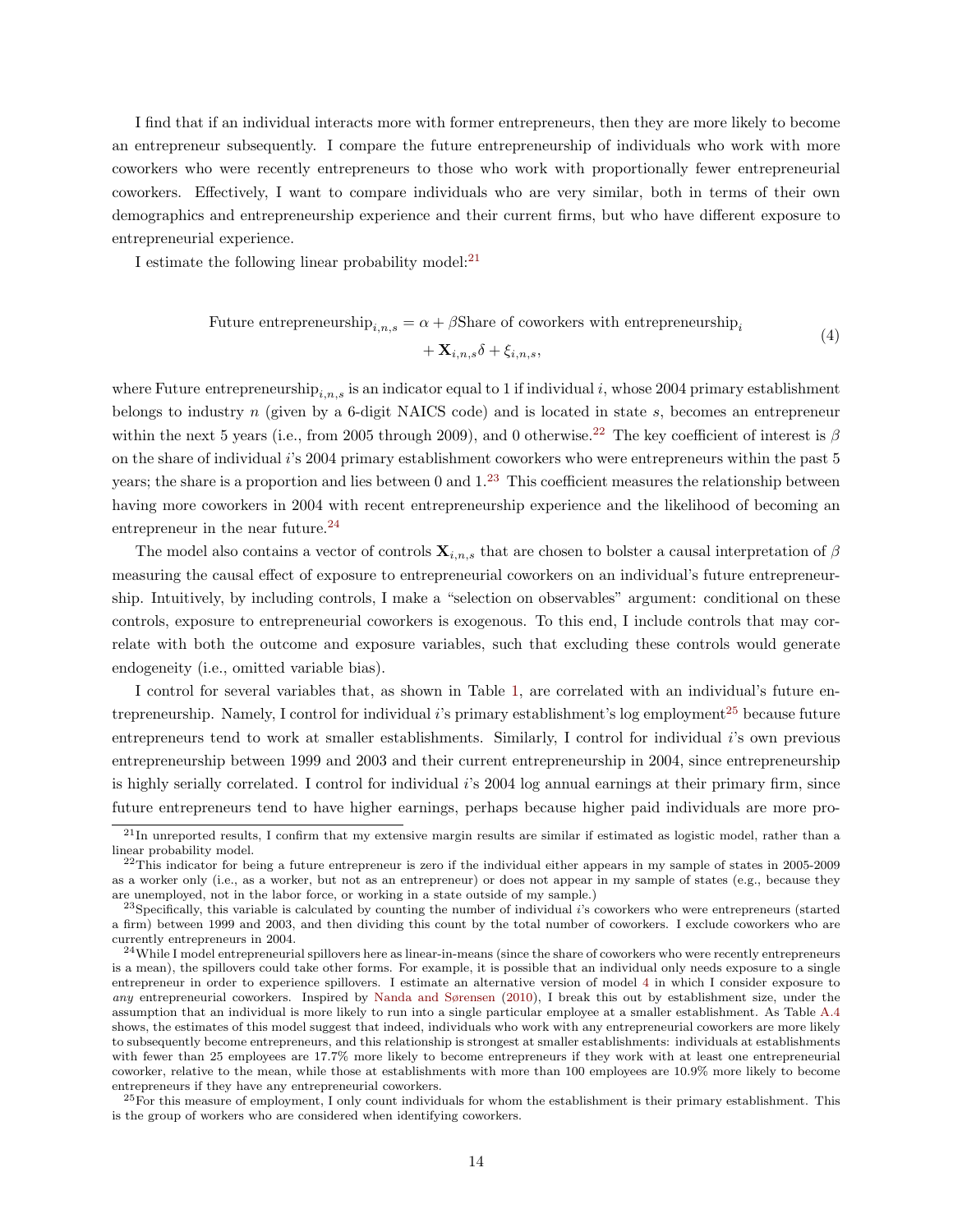ductive or have more access to start-up capital. Furthermore, I control for a vector of demographic controls, including age fixed effects and indicators for sex, race, four-bin education, and birth in the United States,<sup>[26](#page-14-0)</sup> because, compared to the general workforce, future entrepreneurs tend to be younger, male, higher-educated, White or Asian, or born outside the U.S. Many of these variables may correlate with individual i's exposure to entrepreneurial coworkers, making it important to control for them; for example, workers of particular demographics (and consequently similar entrepreneurial proclivities) may cluster at certain firms.

Additionally, I control for detailed industry and state fixed effects based on the industry and location of their 2004 primary establishment. Controlling for industry fixed effects is important because entrepreneurship rates vary dramatically by industry; for example, around 2004, many new firms entered the construction sector, perhaps due to booming housing demand (Figure [2\)](#page-50-1). Controlling for state fixed effects is similarly important because there may be location-based policies that promote both future entrepreneurship and past entrepreneurship of coworkers.

The model also includes an idiosyncratic draw,  $\xi_{i,n,s}$ . Note that the share of individual *i*'s coworkers who were previously entrepreneurs is correlated with that share for their coworkers themselves; treatment is effectively defined at the establishment level. For this reason, I estimate this model with standard errors clustered at the establishment level.

Before I present the estimates of this model, recall from Section [II](#page-9-0) that both the sign and magnitude of β are not known ex-ante, such that both the sign and magnitude are empirical questions. That is, β measures the linear prediction of having more entrepreneurial coworkers on future entrepreneurship, holding fixed the set of controls. If we interpret model [\(4\)](#page-13-5) as estimating a causal entrepreneurial spillover,  $\beta$  could be positive if individuals are inspired or taught by entrepreneurial coworkers. Alternatively,  $\beta$  could be negative if these entrepreneurial coworkers discourage entrepreneurship. These spillovers could be large or small in magnitude.

### III.2 Main results: Positive extensive margin spillovers

Table [3](#page-41-1) presents the point estimates from model [\(4\)](#page-13-5) as controls are gradually added. As the table shows, individuals who work with proportionally entrepreneurial coworkers are more likely to become entrepreneurs in the future, regardless of the inclusion of controls. As more controls are added, this relationship decreases marginally but remains relatively stable.

In the full specification (column 8), the coefficient on the share of coworkers with entrepreneurial experience is 0.025: this predicts that an individual whose entire set of coworkers have entrepreneurial experience is 2.5 percentage points more likely to become an entrepreneur themself, compared to an individual who works with no entrepreneurial coworkers.<sup>[27](#page-14-1)</sup> Recall that only  $3.1\%$  of the sample become entrepreneurs subsequently, such that 2.5 percentage points is very large relative to 3.1%, suggesting an 80% increase relative to the mean.

However, this interpretation may be misleading, since very few individuals work with all former entrepreneurs. Instead, consider an increase in one standard deviation: the estimated model predicts that individuals who work a one standard deviation (9.5 percentage points) higher share of entrepreneurial coworkers are 0.236 percentage points more likely to become entrepreneurs in the next five years. This gap is still large: a 0.236 percentage point increase in the predicted future entrepreneurship maps into a 7.6% increase,

<span id="page-14-0"></span><sup>26</sup>As noted above, non-imputed demographics are not available for all individuals. In regressions below, I assign the mean demographic values to those with missing demographics and then include as controls indicators for missing the various demographic values.

<span id="page-14-1"></span> $^{27}$ Figure [A.1](#page-89-0) demonstrates that the relationship is linear for the majority of the distribution of exposure and generally concave.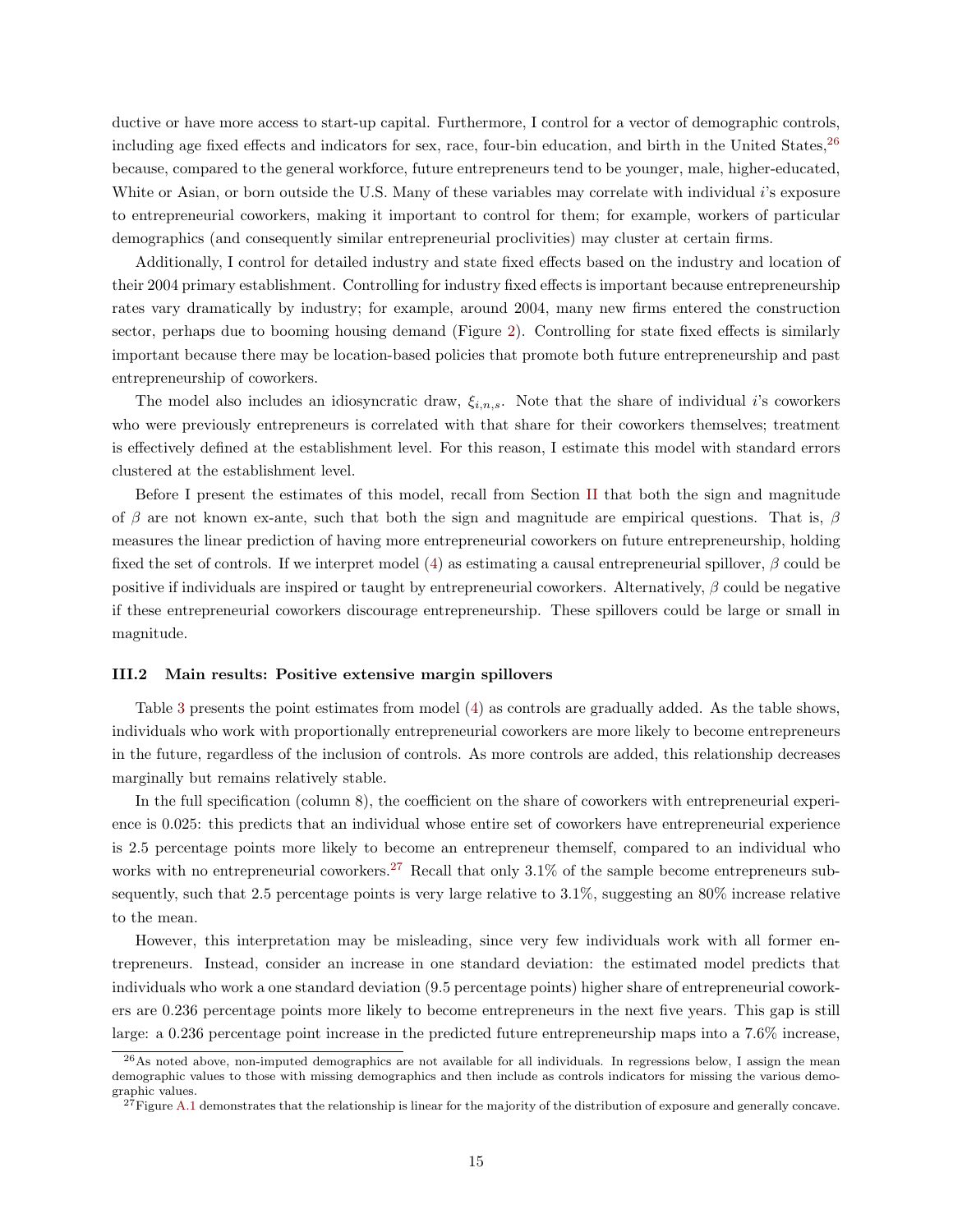relative to the mean;<sup>[28](#page-15-1)</sup> this increase is comparable to the prior findings in the literature.<sup>[29](#page-15-2)</sup>

To provide a simple evaluation of the size of this estimate, I conduct a back-of-the-envelope calculation to approximate how much the spillovers boost aggregate entrepreneurship. I predict the number of "additional" future entrepreneurs that start firms in the presence of spillovers by multiplying the coefficient on the share with the mean share of coworkers with entrepreneurship experience  $(0.03356)$  and the number of individuals (46.68 million). This calculation yields a predicted additional 39,000 future entrepreneurs, which amounts to a 2.75% increase.<sup>[30](#page-15-3)</sup>

While this back-of-the-envelope calculation is inherently simple, ignoring any general equilibrium forces or dynamics of how spillovers aggregate over time, it does suggest a meaningful role for spillovers: spillovers boost aggregate entrepreneurship by 3%. In Section [V,](#page-28-0) I return to this aggregation exercise, taking into account general equilibrium effects and dynamics.

#### <span id="page-15-0"></span>III.3 Direct survey evidence of spillovers

In this section, I provide direct evidence of entrepreneurial spillovers that support the positive spillovers estimated above: entrepreneurs who previously worked with more entrepreneurial coworkers are more likely to report that entrepreneurial role models led them to start firms. After matching entrepreneurs in the LEHD to owners in the ASE survey data, I find that individuals who worked with more entrepreneurial coworkers, especially ones who were relatively successful, and subsequently become entrepreneurs are more likely to say that entrepreneurial coworkers influenced their decision to start a firm.

For the top four owners of each firm in the 2014-2016 surveys, the ASE asks "How important to Owner [n] are each of the following reasons for owning this business?" Respondents are faced with a list of options,<sup>[31](#page-15-4)</sup> each of which they can label "Not Important," "Somewhat Important," or "Very Important." While there is no direct question about previous coworkers, the option "an entrepreneurial friend or family member was a role model" may be interpreted to contain coworker role models.<sup>[32](#page-15-5)</sup>

Given this survey question, I estimate whether individuals with higher shares of coworkers with previous entrepreneurship are more likely to cite this "role model" reason for their entry to entrepreneurship, conditional on appearing the ASE after working with those coworkers. I estimate model [\(4\)](#page-13-5) but replace future entrepreneurship as the outcome with stating that role models were at least somewhat important.

There are two challenges to running this analysis. First, the ASE begins in 2014; since exposure to entrepreneurship may affect the quality of a future entrepreneur's firm (see Section [IV\)](#page-25-0), matching individuals in 2004 to firms in the ASE may produce a very selected group of individuals whose entrepreneurial firms were successful enough to survive to 2014. Furthermore, entrepreneurs in 2014 may have imperfect recall

<span id="page-15-1"></span> $^{28}$ This is calculated by the following: one standard deviation of share of coworkers with entrepreneurial experience (0.095) times the coefficient on the share of coworkers with entrepreneurial coworkers (0.025) divided by the share of individuals who become entrepreneurs (0.03120).

<span id="page-15-2"></span> $^{29}$ In Denmark, [Nanda and Sørensen](#page-38-0) [\(2010\)](#page-38-0) find that a one standard deviation in an individual's coworkers' entrepreneurship predicts a 4% increase in their future entrepreneurship, relative to the mean. In Italy, [Guiso, Pistaferri, and Schivardi](#page-37-0) [\(2020\)](#page-37-0) find that a one standard deviation in an individual's local firm density at age 18 predicts a 8% increase in their entrepreneurship, relative to the mean. In Sweden, [Giannetti and Simonov](#page-37-2) [\(2009\)](#page-37-2) find that a one standard deviation increase in an individual's local entrepreneurship predicts a 5.7% increase in their entrepreneurship, relative to the mean.

<span id="page-15-3"></span><sup>30</sup>I reach a 2.75% increase by dividing the predicted number of entrepreneurs (number of observations ∗ mean share ∗ coefficient, i.e.,  $46,680,000 * 0.03356 * 0.02494 = 39,000$  by difference between the actual number (number of observations \* future entrepreneurship rate, i.e.,  $46,680,000 * 0.03120 = 1.456,416$  and the predicted number.

<span id="page-15-4"></span><sup>&</sup>lt;sup>31</sup>These include: "wanted to be my own boss," "flexible hours," "balance work and family," "opportunity for greater income/wanted to build wealth," "best avenue for my ideas/goods/services," "couldn't find a job/unable to find employment," "working for someone else didn't appeal to me," "always wanted to start my own business," "an entrepreneurial friend or family member was a role model," and "other."

<span id="page-15-5"></span> $32$ In a survey of Dutch entrepreneurs, [Bosma et al.](#page-36-6) [\(2012\)](#page-36-6) find that entrepreneurs' self-reported role models tend to be their family members, friends, former colleagues, or former employers and are very rarely business icons.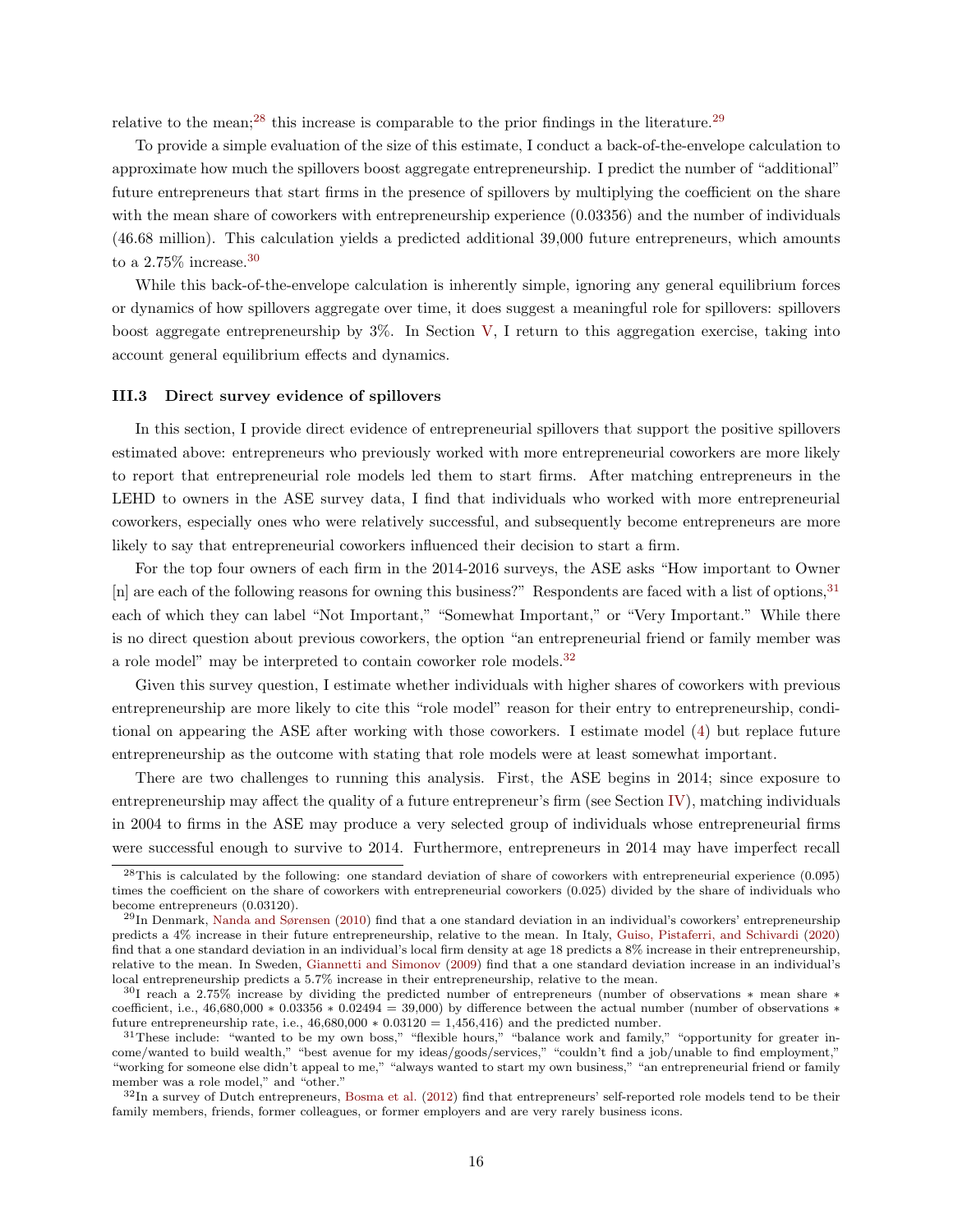of their motivations and experiences a decade earlier. For these reasons, I estimate this model on a new sample: individuals in 2009-2012 who become an entrepreneur in 2013<sup>[33](#page-16-0)</sup> and whose entrepreneurial firm is surveyed in at least one of the three ASE rounds; I restrict to the last year I see each individual within the 2009-2012 and measure coworkers in that year.

The second challenge lies in that the ASE does not contain identification numbers for the owners, so I cannot directly match the individuals I identify as entrepreneurs in the LEHD to the ASE owners.<sup>[34](#page-16-1)</sup> Instead, for individuals in the LEHD who become entrepreneurs and whose entrepreneurial firm is surveyed in the ASE, I check whether their demographics align with those of any of the owners described in the ASE. Specifically, I match the entrepreneurs in the LEHD to ASE owners of their entrepreneurial firm on the basis of sex, education, race, age, and birth country and keep the sample of entrepreneurs who match to at least one owner; for individuals who match to more than one owner along these demographics, I average across the owners' responses.[35](#page-16-2) In the resulting sample of 7,000 entrepreneurs, 55% of individuals say that entrepreneurial role models were at least somewhat important to their decision to become an entrepreneur.

Consistent with the presence of spillovers, estimates of model [\(4\)](#page-13-5) show that entrepreneurs who previously worked with more entrepreneurial coworkers are more likely to report that entrepreneurial role models were important to their decision to start a firm. Specifically, entrepreneurs who worked with a one standard deviation (15.5 percentage point) higher share of coworkers with entrepreneurial experience are 2.4% more likely to report that entrepreneurial role models were at least somewhat important for their entrepreneur-ship, relative to the mean.<sup>[36](#page-16-3)</sup> In other words, the individuals who I predict to have been influenced by entrepreneurial models, via their exposure to entrepreneurial coworkers, are indeed more likely to report this influence, consistent with these spillovers actually taking place.

# III.4 Robustness: Addressing potential identification concerns

While I argue above that model [\(4\)](#page-13-5) controls for important possible sources of endogeneity, there remains the possibility that other non-observed characteristics generate endogeneity problems. As summarized in [Sacerdote](#page-39-4) [\(2014\)](#page-39-4) it is difficult to estimate causal peer effects, such as entrepreneurial spillovers across coworkers, from observational data for three categories of reasons: selection into peer groups, common shocks, and the reflection problem. I discuss each of these in turn and provide evidence against these concerns.

#### III.4.1 Selection into peer groups

In this paper, selection into peer groups is perhaps the greatest concern: individuals do not randomly sort into firms or establishments, such that exposure to entrepreneurial coworkers may reflect some confounding force beyond those accounted for in the controls rather than causal peer effects. This could happen for two broad reasons. First, entrepreneurship-prone individuals may cluster at certain firms or establishments with hopes of learning entrepreneurial skills or using these firms or establishments as launching pads for

<span id="page-16-0"></span> $33$ Ideally, I would study firms in the ASE that start in 2014, 2015, or 2016; unfortunately, the currently available LEHD ends (with amply available SEIN to FIRMID matching) in 2013.

<span id="page-16-2"></span><span id="page-16-1"></span> $34$ See footnote [93](#page-57-0) for a discussion of the limited person identifiers in the ASE.

 $35$ In each year of the ASE, information is reported for up to 4 owners; some firms are re-sampled across the survey waves, such that each firm will have at least 1 owner and up 12. I restrict to owners who self-identify as founders of the firm. I match individuals on non-imputed sex, education, race, age bin, and birth in the U.S.; for each individual, I allow for up to 1 of these categories to not match in order to call the match a success. I restrict to individuals who match to at least one owner; 80.4% of individuals who are matched are uniquely matched to only one owner in at least one year.

<span id="page-16-3"></span> $36$ This calculation is a follows: one standard deviation in the share of coworkers with entrepreneurship  $(0.155)$  times the coefficient on the share of coworkers with entrepreneurship (0.084) divided by the share of entrepreneurs who report that entrepreneurial role models were at least somewhat important (0.5507).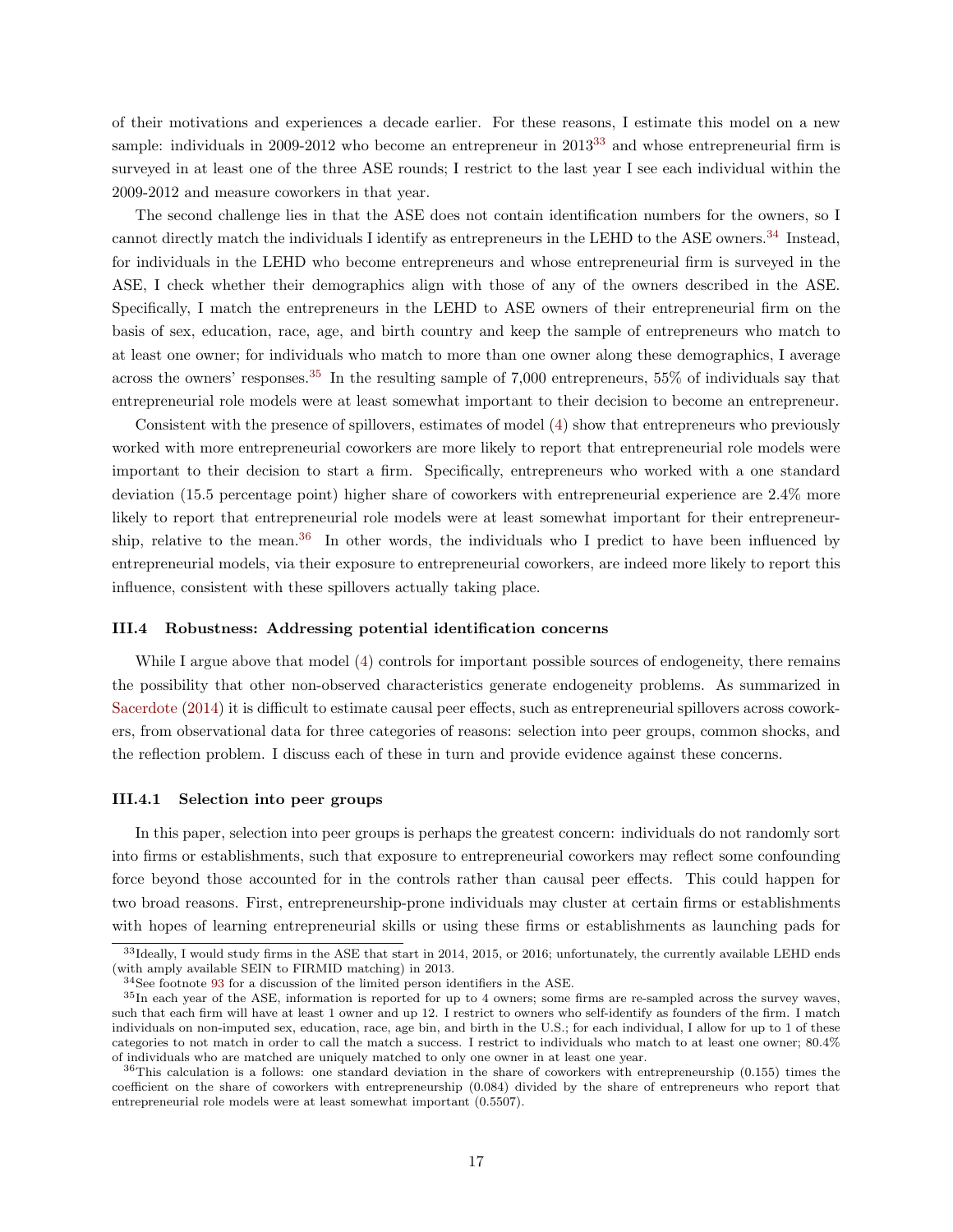entrepreneurial careers, such that spillovers reflect employer effects rather than coworker effects. Second, entrepreneurship-prone individuals may cluster at certain firms or establishments for a reason unrelated to entrepreneurship. For example, if entrepreneurial-type individuals tend to have higher human capital, they may cluster at certain workplaces because of their similar human capital. To address these concerns beyond controlling for individuals' own recent entrepreneurship experience, I perform several robustness exercises, starting with considering selection at the largest scope — into firms — and then narrow toward selection at smaller scopes — into establishments or worker groups.

Selection into firms If entrepreneurship-prone individuals cluster at certain firms, regardless of reason, then there should be nothing inherently "special" about an individual's establishment coworkers within their firm. That is, the relationship from model [\(4\)](#page-13-5) should be similar if instead of considering establishment coworkers, I estimate the relationship between an individual's future entrepreneurship and the entrepreneurial experience of employees at their firm, particularly employees at other establishments within the same firm with whom they may never interact (and thus from whom they should not learn). I estimate the following two similar models:

Future entrepreneurship<sub>i,n,s</sub> =  $\alpha + \beta_1$ Share of establishment coworkers with entrepreneurship<sub>i</sub>  $+ \beta_2$ Share of firm workers with entrepreneurship<sub>i</sub>  $+ \mathbf{X}_{i,n,s} \delta + \phi \log(\text{Emplogment at firm})_i + \xi_{i,n,s}$ (5)

which is identical to model [\(4\)](#page-13-5), except for the inclusion of a term measuring the share of all coworkers at individual i's firm who were entrepreneurs between 1999 and 2004, and the log total employment at the firm; and

Future entrepreneurship<sub>i,n,s</sub> =  $\alpha + \beta_1$ Share of establishment coworkers with entrepreneurship<sub>i</sub>

<span id="page-17-2"></span><span id="page-17-0"></span> $+ \beta_2$ Share of other-establishment workers with entrepreneurship  $+ \mathbf{X}_{i,n,s} \delta + \phi \log(\text{Emplogment at other establishes})_i + \xi_{i,n,s}$ , (6)

which is identical to model [\(4\)](#page-13-5), except for the inclusion of a term measuring the share of the workers at individual i's firm, at the firm's establishments other than i's, who were entrepreneurs between 1999 and 2004, and the log total employment at other establishments.

For model [\(6\)](#page-17-0), I consider three different categories of other establishments. First, I consider all other establishments at the firm (in my sample). Second, I consider establishments located in the same state but belonging to a different industry (2-digit NAICS code); this group is useful if we are concerned that my results reflect clustering at establishments within a firm within certain states. Third, I consider establishments located in the same industry (2-digit NAICS code) but a different state; this set is useful if we are concerned about selection into particular establishments within a firm *within the same industry*.<sup>[37](#page-17-1)</sup> It is worth noting that model [\(4\)](#page-42-0) can only be estimated for firms that have multiple establishments (of the given category) in my sample, and so I also estimate of model [\(4\)](#page-13-5) for these samples for comparison.

If the previously estimated positive spillovers are driven by selection into firms, rather than coworker spillovers, then we should see the following patterns. In model [\(5\)](#page-17-2), firm effects may load onto  $\beta_2$ , the

<span id="page-17-1"></span> $37$ In the LEHD data, establishments located in the same state but a different industry (or same industry but a different state) are identified by having a different SEIN (but the same FIRMID).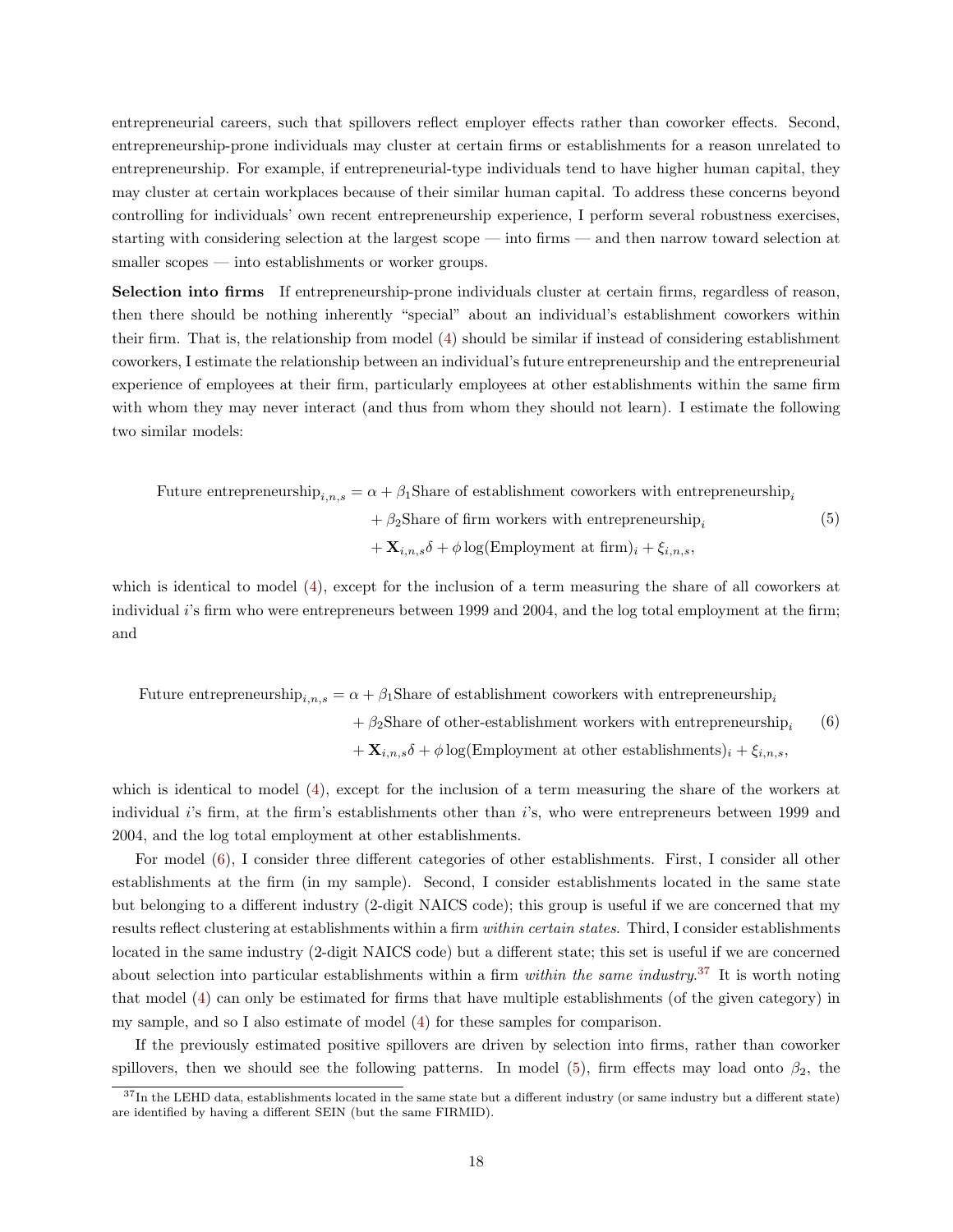coefficient on the share of workers at the firm with entrepreneurial coworkers, such that  $\beta_1$  should be zero (or the shares could be collinear). In model [\(6\)](#page-17-0), firm effects should mean that there is no difference between exposure to entrepreneurial establishment coworkers and "exposure" to entrepreneurial workers at other establishments within the same firm, such that  $\beta_1$  and  $\beta_2$  should take on the same value.

Table [4](#page-42-0) presents the findings of this analysis. Spillovers are concentrated within-establishment: regardless of which set of other establishments at the firm I consider, an individual's future entrepreneurship is disproportionately related to their establishment coworkers' past entrepreneurship, rather than to the entrepreneurial experience of other employees at the firm. This is true for estimates of both models [\(5\)](#page-17-2) and [\(6\)](#page-17-0). In the case of model [\(5\)](#page-17-2), I find that all evidence of spillovers load onto establishment coworkers, rather than firm workers in general (column 3). In the case of model [\(6\)](#page-17-0), I find substantially larger coefficients on exposure to entrepreneurial establishment coworkers compared to entrepreneurial other-establishment workers. In particular, when I horse-race the entrepreneurial share of an individual's establishment coworkers with that of workers at all other establishments in the firm (column 5), the coefficient on the establishment coworkers is more than 9 times larger than the coefficient on the other-establishment workers. Similar gaps appear for the alternative categories of other establishments, i.e., in the same state or industry. While there is some scope for general firm patterns (i.e., the coefficients on share of other-establishment coworkers who were entrepreneurs are nonzero), the spillover pattern is dominated by establishment patterns.

Selection into establishments While the above exercise demonstrates that the spillovers are not driven by selection into particular firms, or into particular states or industries within particular firms, it could be the case that entrepreneurship-prone individuals actually cluster into specific establishments within firms, such as headquarters.

I argue that the spillovers do not wholly reflect establishment effects. I do this by considering spillovers across individuals who are employed at the same establishment in different years, i.e., individuals who are "placebo coworkers" to each other and whose tenures do not overlap. This strategy leverages the assumption that individuals should only learn from individuals with whom they have interacted and is reminiscent of empirical designs in the social networks literature, such as [Caldwell and Harmon](#page-36-15) [\(2019\)](#page-36-15).

Specifically, I estimate a version of model [\(4\)](#page-13-5) for two different subsamples. First, for individuals who join their firms in 2004, I evaluate the entrepreneurial effects of their true coworkers in 2004 versus workers who left the establishment in 2003 or earlier. Second, for individuals who leave their firms in 2004, I evaluate the effects of their true coworkers in 2004 versus workers who join the establishment in 2005 or later. In both cases, the individuals should not interact with, and thus potentially learn from, their non-overlapping placebo coworkers.

For these subsamples, I estimate several versions of model

Future entrepreneurship<sub>i,n,s</sub> =  $\alpha + \beta_1$ Share of coworkers with entrepreneurship<sub>i</sub>

 $+ \beta_2$ Share of year-P placebo coworkers with entrepreneurship, (7)

 $+ \mathbf{X}_{i,n,s} \delta + \phi \log(\text{Emplogment of year-P placebo coworkers})_i + \xi_{i,n,s}$ ,

which is identical to model [\(4\)](#page-13-5), except for the inclusion of a term measuring the share of the workers at individual i's establishment, who were last/first at the firm in year  $P$ , who were entrepreneurs between year  $P-5$  and year P, and the log total employment of these placebo coworkers.<sup>[38](#page-18-0)</sup>

<span id="page-18-0"></span><sup>38</sup>This means that I am comparing workers' entrepreneurial experience relative to when they first or were last at the firm,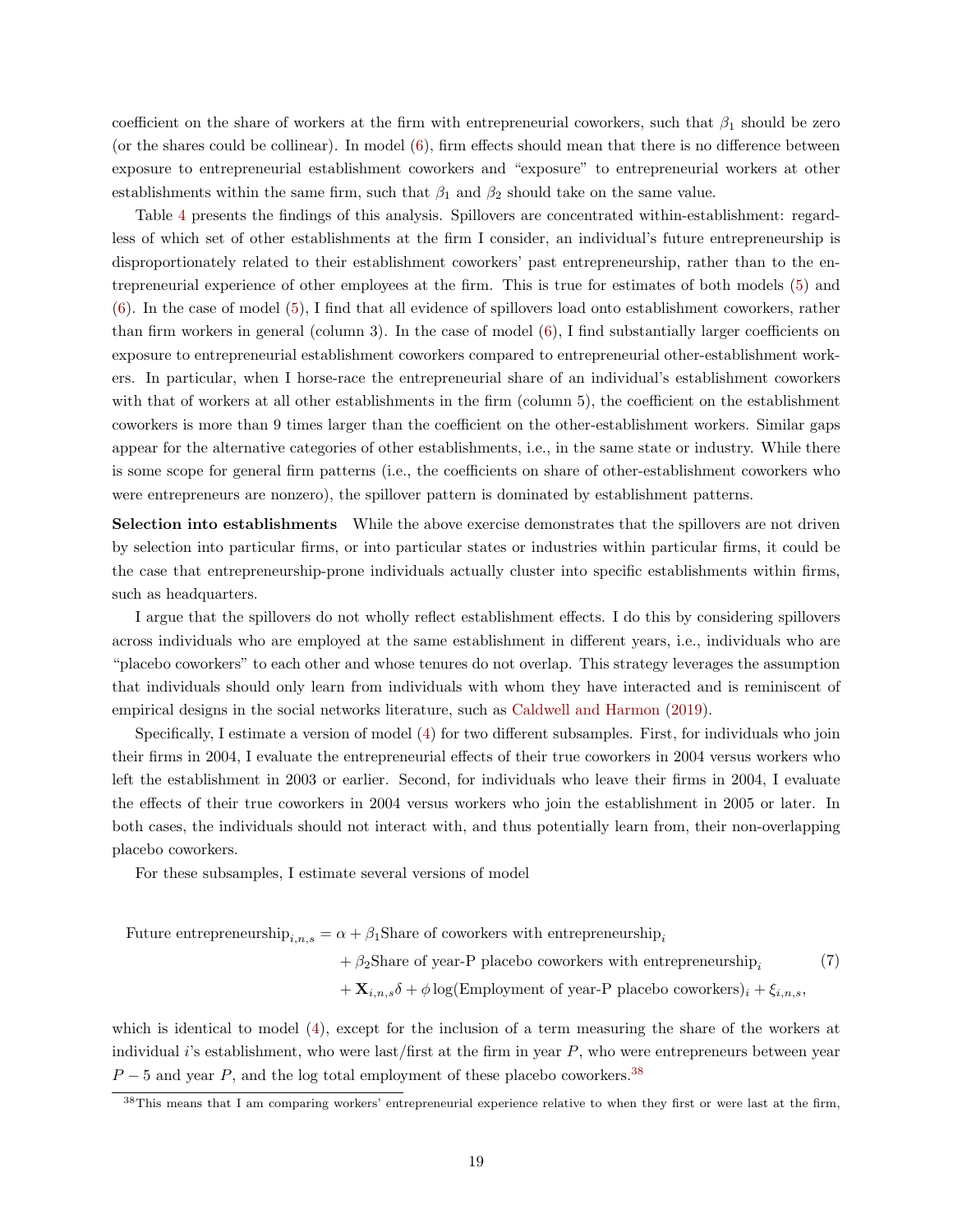I estimate this only for individuals who either join their firm in 2004 (when P is a year prior to 2004) or are last employed ("leave") in 2004 (when  $P$  is a year after 2004), and I estimate this for placebo coworkers who are last at the firm in 1999, ..., 2003 and those who are first at the firm in 2005, ..., 2009.<sup>[39](#page-19-0)</sup>

Table [5](#page-43-0) shows estimates of these regressions, suggesting that individuals in both samples experience spillovers disproportionately from their true 2004 coworkers. The coefficients on the share of placebo coworkers who were recently entrepreneurs are smaller than those on the share of true overlapping coworkers who were recently entrepreneurs.

For example, when I horse-race spillovers from true coworkers to individuals who left the firm in the year before the individual joined (Panel A, column 11 of Table [5\)](#page-43-0), the coefficient on the share of true coworkers who were recently entrepreneurs is over 3.5 times larger than the coefficient on these placebo coworkers.<sup>[40](#page-19-1)</sup> The gap is smaller when I consider individuals who leave the firm in 2004 but still apparent: for these individuals, the coefficient on the share of true coworkers who were recently entrepreneurs is over 1.5 times larger than the coefficient on the share of placebo coworkers who join in the next year who were recently entrepreneurs (Panel B, column 3).

The fact that the coefficients on the placebo coworkers are nonzero suggest that there is some persistence of entrepreneurial spillovers at the establishment level, but the relative size of the coefficients on the true coworkers demonstrates the relevance of concurrent establishment coworkers. That is, there is something special about concurrent coworkers in terms of entrepreneurial spillovers, above and beyond any workers at the establishment in past or future years, such that the spillovers are not driven entirely by establishment effects.

Selection into coworker groups Beyond selection into particular firms or establishments, entrepreneurshipprone individuals could also select based on the coworkers themselves. To address this concern, I consider two analyses.

First, I consider spillovers from coworkers who join the firm before and after an individual joins (but who are still employed at the establishment in 2004); if an individual joins an establishment to work with particular coworkers, then they may only appear to learn from the coworkers who were already employed at the firm before they joined, whom they could select on when joining. Instead, when I estimate model [\(4\)](#page-13-5), splitting the coworkers into bins of when they join the firm, I find that individuals also learn from coworkers who join after them. As shown in Table [A.5,](#page-71-0) the largest coefficient is actually on the share of coworkers who were entrepreneurs and joined after the individual.<sup>[41](#page-19-2)</sup> I take the fact that all coefficients on the entrepreneurial coworkers are positive, regardless of when the coworkers joined the firm relative to the individual, as evidence that the extensive margin spillovers are not wholly driven by coworkers who joined

instead of always comparing 1999-2003 entrepreneurship.

<span id="page-19-0"></span> $39$ An individual "joins" a firm in the first year that they earn at the firm (not necessarily the first year the firm is their primary employer) and "leaves" the firm in the last year that they earn at the firm, within 1994-2013. I make the further restriction to only consider individuals at establishments with sufficient flows of workers, i.e., establishments with individuals who leave (placebo coworkers) in 1999, 2000, 2001, 2002, and 2003 for analysis of individuals who join their firms in 2004 (such that the samples are consistent across different P's); and similarly establishments with individuals who join (placebo coworkers) in 2005, 2006, 2007, 2008, and 2009 for analysis of individuals who leave (last earn at) their firms in 2004. Table [5](#page-43-0) presents the estimates of these regressions.

<span id="page-19-1"></span> $^{40}\rm{Additionally,}$  the results are not very different when considering the variables separately, without horse-racing (e.g., column 10 vs. 11); this suggests that entrepreneurship is not actually extremely correlated within establishments over time, providing additional evidence against selection concerns.

<span id="page-19-2"></span><sup>&</sup>lt;sup>41</sup>Note that for all coworkers, whether they joined before, in the same year, or after the individual, I measure recent entrepreneurship between 1999 and 2003. This means that coworkers who joined before the individual (and thus joined in an earlier calendar year) and who were entrepreneurs between 1999 and 2003 might be differently selected than those who join after the individual. For instance, these coworkers may have been less successful as entrepreneurs, and hence returned to standard work more quickly. For this reason, the relative magnitudes in Table [A.5](#page-71-0) should be interpreted with caution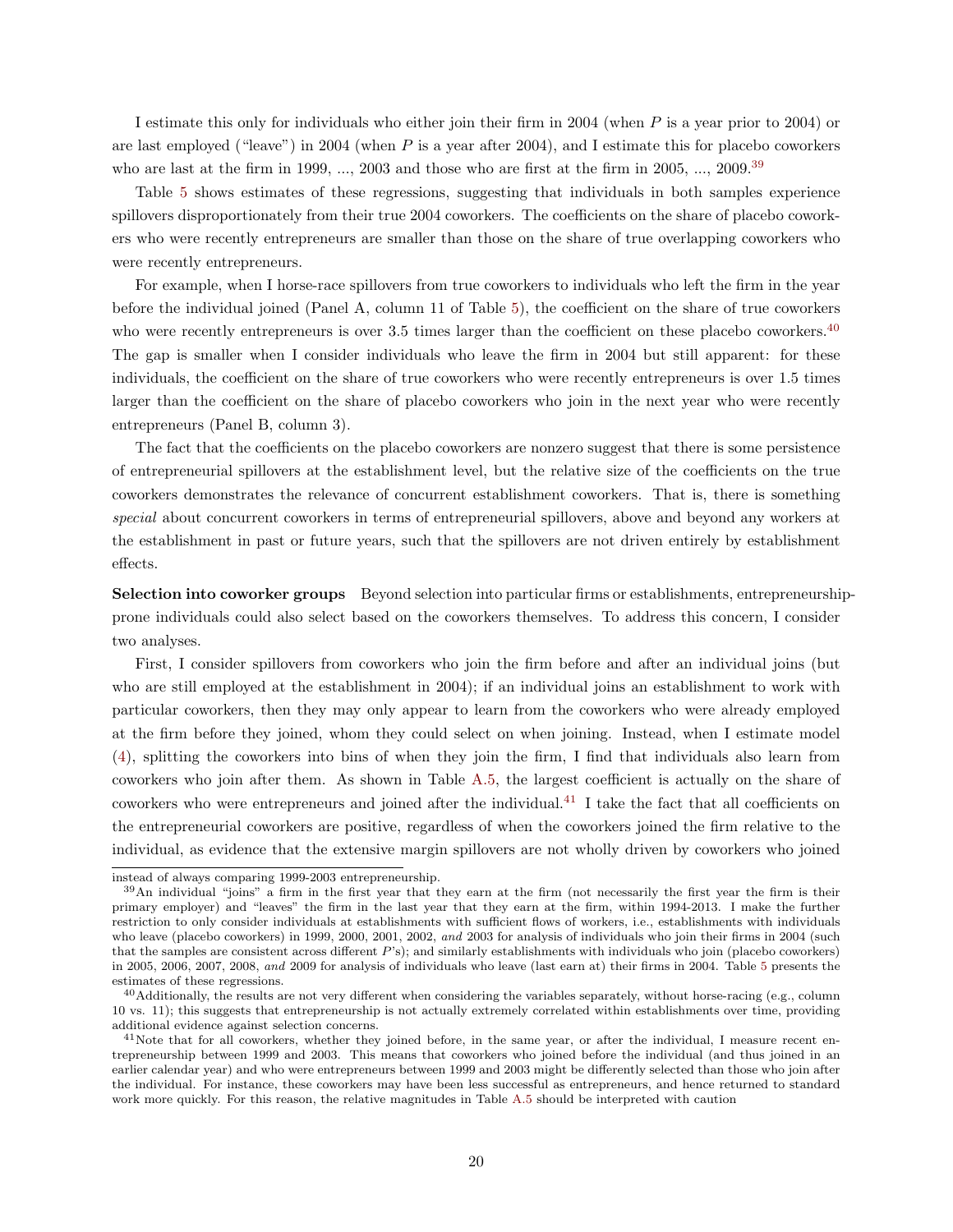the firm after the individual, i.e., who the individual may have known would be their coworker when they joined the firm.

Second, as [Jarosch, Oberfield, and Rossi-Hansberg](#page-38-17) [\(2021\)](#page-38-17) argue for the case of human capital spillovers, if individuals truly seek out entrepreneurial coworkers, then this should (in a competitive, full information equilibrium sense) be reflected in their wages. That is, if exposure to entrepreneurial coworkers is a compensating differential, we might see individuals accept lower wages in exchange for this exposure. Empirically, this is not the case. As Table [A.6](#page-71-1) shows, when I estimate model [\(4\)](#page-13-5) and replace future entrepreneurship with current earnings as the outcome (and control for past earnings instead of current earnings) for new hires, I see that individuals who join establishments with more entrepreneurial coworkers earn, if anything, higher earnings. Conditional on past earnings, a new hire with a one standard deviation (8.9 percentage point) higher share of coworkers with recent entrepreneurship is predicted to have 1.4% higher earnings. While it is still possible that some individuals seek out, and are willing to accept lower wages for, the opportunity to work with more former entrepreneurs, this story does not appear to be relevant, on net.

# III.4.2 Common shocks

Common shocks could drive both an individual's future entrepreneurship and their coworkers' past entrepreneurship. That is, it is possible that there is some force outside of the firm or establishment effects discussed above, for instance industry business cycles or local pro-business government policies, that could generate fluctuations in the attractiveness of entrepreneurship. These fluctuations could drive both an individual's future entrepreneurship and their coworkers' past entrepreneurship.

However, there is little space nor evidence for these common shocks, conditional on the rich set of controls in model [\(4\)](#page-13-5). Model [\(4\)](#page-13-5) includes detailed 6-digit industry and state fixed effects, such that any common shocks would have to operate within these categories. As robustness, in Table [A.7,](#page-72-0) I additionally estimate model [\(4\)](#page-13-5) including state-by-6 digit industry fixed effects and find consistent results. For single-location establishments, I can also identify the establishments' ZIP codes from the LBD; as presented in Table [A.8,](#page-73-0) for the sample of individuals at these establishments, I find the estimated spillovers are actually larger when I include ZIP code and ZIP code-by-6-digit industry fixed effects. Common shocks would have to operate within these ZIP code-industry pairs in order to drive the estimated spillovers.<sup>[42](#page-20-0)</sup>

Further, it is not the case that the results are driven by the five-year time windows, which could map to business cycles. Instead, if I estimate model [\(4\)](#page-13-5) for exposure to coworkers who were entrepreneurs in each of the past 10 years, the results are similar regardless of when the coworkers were entrepreneurs, as shown in Figure [A.2.](#page-89-1) Similarly, if I estimate separate versions of model [\(4\)](#page-13-5), considering exposure to entrepreneurial coworkers whose entrepreneurship happened more or less recently; as shown in Table [A.9,](#page-74-0) the positive spillovers already exist when I only consider exposure to coworkers who were entrepreneurs in the past year (i.e., in 2003) and persist if I consider exposure to coworkers who were entrepreneurs in the past years, up to 10 years (i.e., between 1994 and 2003).

#### III.4.3 The reflection problem

The canonical reflection problem, first described in [Manski](#page-38-18) [\(1993\)](#page-38-18), captures bias created when trying to estimate the relationship between an individual and their peers' outcomes when these outcomes are measured

<span id="page-20-0"></span> $42$ For individuals at single-location establishments, in the baseline specification (with state and industry fixed effects), a one standard deviation (13.2 percentage point) increase in the share of coworkers with recent entrepreneurship experience predicts a 0.17 percentage point increase in the likelihood of future entrepreneurship, 3.9% of the mean outcome. When I include ZIP code-by-industry fixed effects, a one standard deviation increase predicts a 0.26 percentage point increase, 5.8% of the outcome.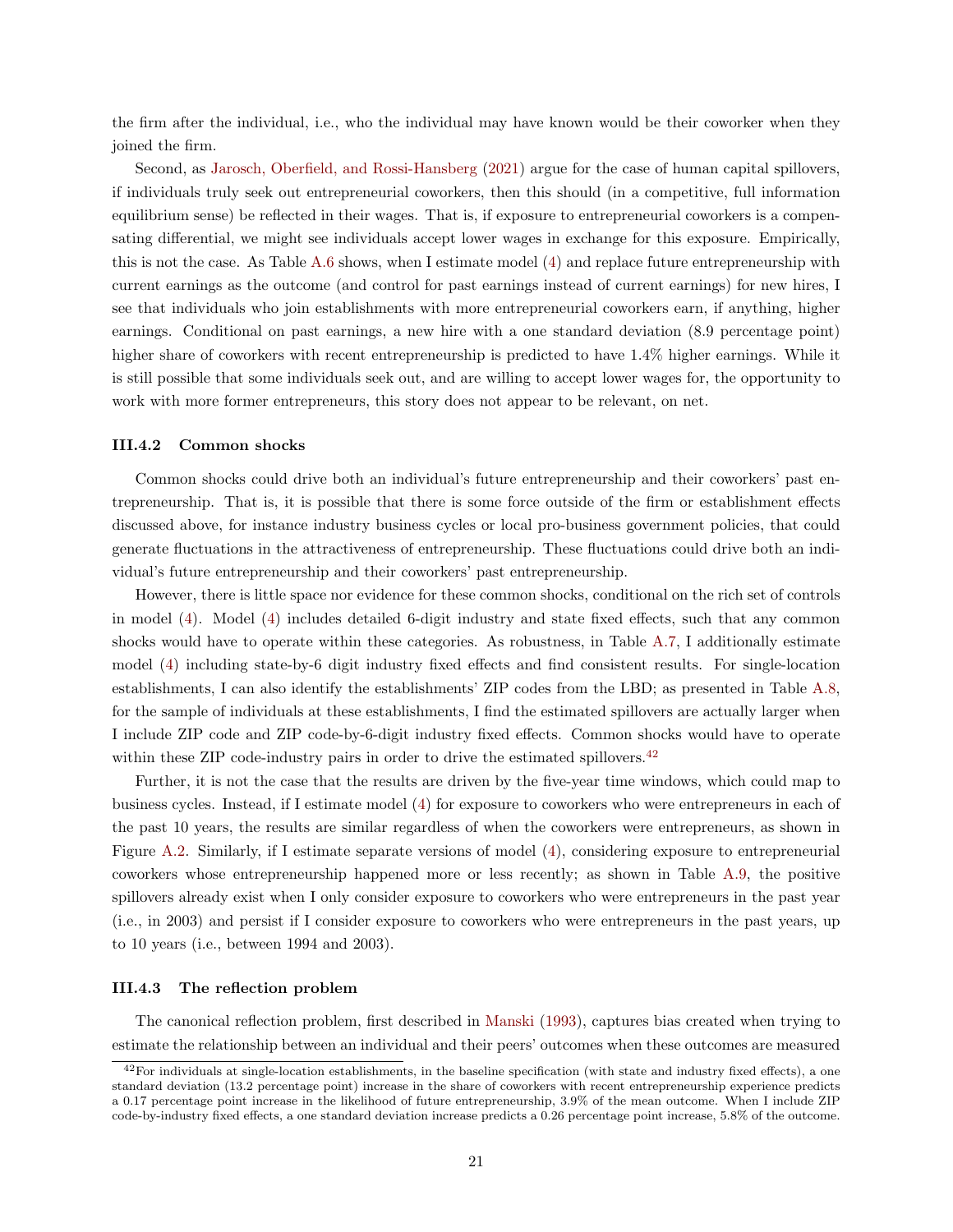at the same time. The reflection problem is not relevant for this paper because I measure coworkers' entrepreneurship in the past, and individuals' entrepreneurship in the future, and it is unlikely that an individual's future entrepreneurship affects their coworkers' past entrepreneurship, controlling for their past entrepreneurship.[43](#page-21-0)

#### III.5 Heterogeneity by characteristics of coworkers' past entrepreneurial firms

Because entrepreneurial experience can vary vastly in success, and thus likely enjoyability, it is possible that these extensive margin spillovers may vary by the characteristics of the coworkers' past entrepreneurial firms. Indeed, I find that the positive spillovers are generally amplified when the entrepreneurial coworkers ran relatively successful firms.

Why might the spillovers vary by the quality of the entrepreneurial coworkers' firms? Entrepreneurial experience can vary significantly, leading to coworkers potentially having different skills and evaluations of entrepreneurship. For instance, coworkers whose entrepreneurial firms failed may express the woes and stresses of entrepreneurship, dissuading other individuals from becoming entrepreneurs. Meanwhile, coworkers whose entrepreneurial firms were relatively successful may present more optimistic views of entrepreneurship, or may be able to pass on knowledge and skills that make prospective entrepreneurs expect success for themselves. Or, these relatively successful entrepreneurs may too dissuade entrepreneurship, if they are able to provide criticism against poorly formed business ideas, as in [Lerner and Malmendier](#page-38-1) [\(2013\)](#page-38-1).

I explore this heterogeneity by estimating whether the extensive margin spillovers are increased or decreased if an individual's entrepreneurial coworkers ran more successful firms. I estimate an extended version of model [\(4\)](#page-13-5):

Future entrepreneurship
$$
_{i,n,s} = \alpha + \beta
$$
Share of coworkers with entrepreneurship $_{i}$  $+ \gamma$ Share of coworkers with successful entrepreneurship $_{i}$  (8)

<span id="page-21-1"></span> $+ \mathbf{X}_{i,n,s} \delta + \xi_{i,n,s}$ 

where I add as an explanatory variable the share of an individual's coworkers who were both entrepreneurs in the past 5 years and whose firms were successful. I employ several measures of success here: whether the firm survived past the first year(s) and whether the firm was among the top 10% of firms that entered in the same year and industry (6-digit NAICS) in terms of employment, payroll, revenue, and productivity.

Table [6](#page-44-0) presents the estimates of model [\(8\)](#page-21-1): conditional on general exposure to entrepreneurial coworkers, individuals who work with more *successful* entrepreneurs are even more likely to become entrepreneurs themselves. For example, conditional on general exposure to entrepreneurs, an individual with a one standard deviation (2.5 percentage points) higher share of coworkers who were entrepreneurs at firms in the top 10% of entry year log employment is 0.05 percentage points more likely to become an entrepreneur, a 1.7% increase relative to the mean. That is, on net, neither unsuccessful nor successful (by these metrics) entrepreneurial coworkers dissuade entrepreneurship in general.

In Section [A.IV,](#page-69-0) I provide evidence to reconcile the lack of dissuasion in general with the findings of [Lerner](#page-38-1) [and Malmendier](#page-38-1) [\(2013\)](#page-38-1), by showing that exposure to entrepreneurial coworkers who are arguably similar to the Harvard MBAs studied in [Lerner and Malmendier](#page-38-1) [\(2013\)](#page-38-1) predicts a lower probability of starting a relatively unsuccessful firm. I further explore what the characteristics of coworkers' entrepreneurial firms

<span id="page-21-0"></span><sup>43</sup>I follow [Lerner and Malmendier](#page-38-1) [\(2013\)](#page-38-1) in making this argument.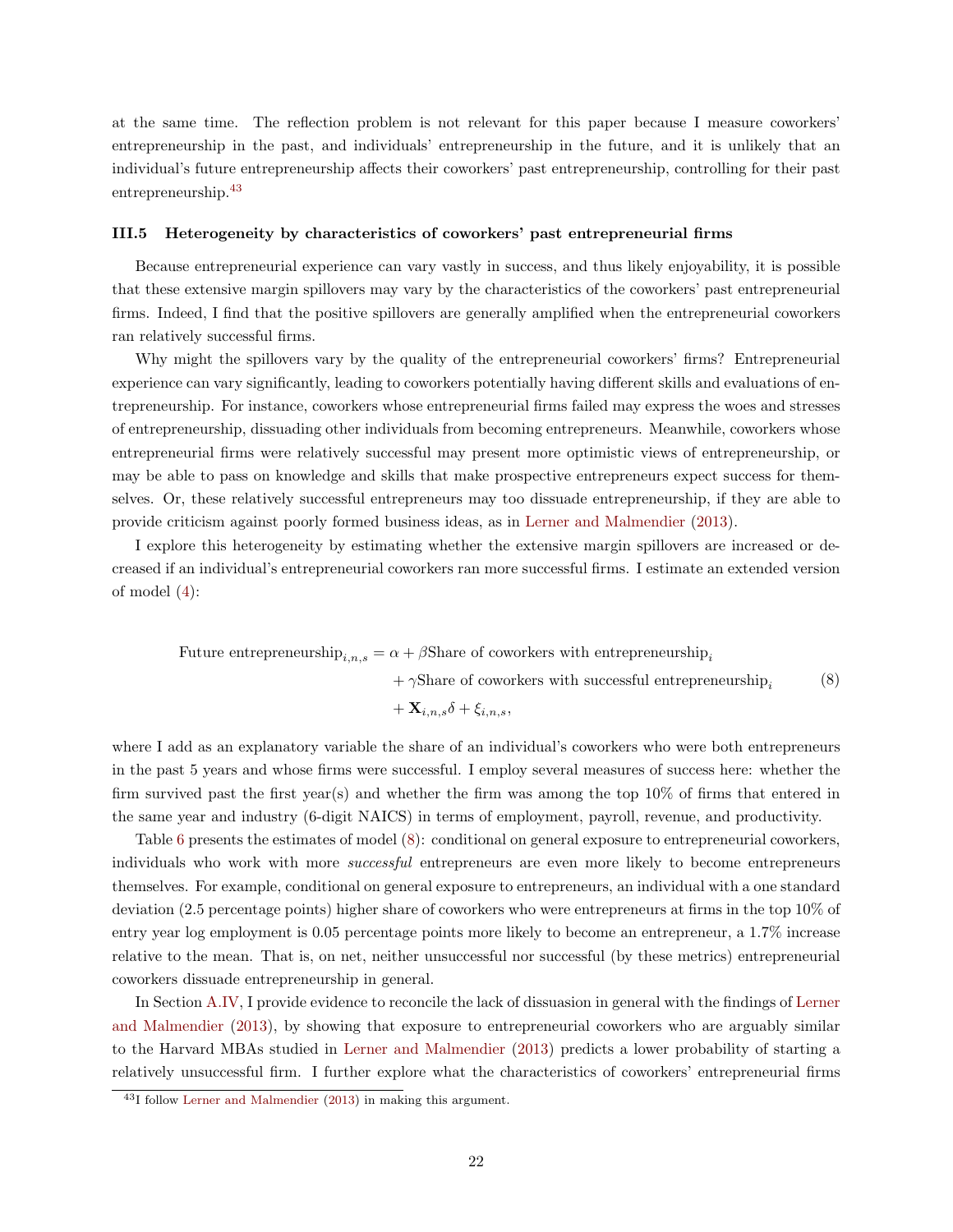predict for future entrepreneurs' firms in Section [IV.](#page-25-0)

## III.6 Heterogeneity by characteristics of individuals and their coworkers

There is also substantial heterogeneity in these extensive margin results by the characteristics of the individuals; these differences emphasize that context can matter substantially for entrepreneurial learning.<sup>[44](#page-22-0)</sup>

Sector of individual's establishment Because workplaces and entrepreneurship patterns vary by in-dustry, it is plausible that spillovers may vary dramatically across sectors.<sup>[45](#page-22-1)</sup> In fact, most sectors have similar coefficients to the aggregate coefficient, with some exceptions. Figure [5](#page-52-0) shows the extensive margin spillovers by the sector of the individual's current establishment, estimated in a single regression by interacting the share of coworkers who were recently entrepreneurs with indicators for each sector, while continuing to include industry fixed effects that control for baseline differences in future entrepreneurship rates. There appears to be few spillovers for workers in the agriculture, utilities, and health sectors (which likely have high entry costs due to regulation) but substantial spillovers in the management and accommodation and food services sectors.[46](#page-22-2)

The fact that spillovers exist in most sectors but are strongest in the accommodation and food service sector suggests two conclusions. First, these spillovers exist across the economy  $-$  these spillovers are commonplace, and are not driven by the culture or structure of a single sector. Second, because the spillovers are largest in the relatively low-technology accommodation and food services sectors, these spillovers are unlikely to be predominantly transmitting knowledge of complex technologies or promoting innovation.

Ages of individuals and their coworkers I investigate heterogeneity in spillovers by age, both in terms of the age of the individuals and the ages of their entrepreneurial coworkers.[47](#page-22-3) Both of these dimensions are important, since they are informative about who is affected by spillovers and yield some predictions on the future relevance of spillovers as the population ages.

First, I estimate model [\(4\)](#page-13-5) but interact the exposure variable with dummies capturing the age of the individuals, continuing to include age fixed effects that account for baseline differences in future entrepreneurship rates. The estimates from this model, as shown in panel A of Figure [3,](#page-51-0) show an inverse-U relationship between individual age and spillovers: younger individuals are the most likely to become entrepreneurs after working with more entrepreneurial coworkers, with the largest spillovers experienced by individuals around the age of 30. This pattern does not just reflect the similarly inverse-U entrepreneurship pattern across age (Figure [1\)](#page-50-0); rather, this pattern persists when I normalize the coefficients by each age's entrepreneurship rate, as shown in panel B of Figure [3.](#page-51-0)

The pattern of younger individuals experiencing stronger spillovers is consistent with the notion that younger individuals tend to be the most entrepreneurially opportunistic: [Bernstein et al.](#page-36-16) [\(2018\)](#page-36-16) argue that young and skilled individuals drive new firm creation in response to local demand shocks. Younger individuals "learning" more in terms of entrepreneurship is also consistent with general learning patterns in

<span id="page-22-0"></span><sup>&</sup>lt;sup>44</sup>See Section [A.III](#page-64-0) for additional heterogeneity analyses, specifically showing that spillovers are not concentrated amongst high earners.

<span id="page-22-1"></span> $^{45}$ For instance, [Kerr and Kominers](#page-38-4) [\(2015\)](#page-38-4) argue that benefits to individual interactions drive clustering of technology firms in Silicon Valley. This suggests that we might see large entrepreneurial spillovers in the information or high tech sector.

<span id="page-22-2"></span><sup>46</sup>These patterns are similar if I normalize the coefficients by the sector-specific entrepreneurship rate (i.e., the mean outcome). The management sector consists of firms that manage companies and enterprises, such as holding companies and private equity firms.

<span id="page-22-3"></span><sup>&</sup>lt;sup>47</sup>The recent literature has highlighted that entrepreneurship patterns vary dramatically by age: older individuals are disproportionately less likely to become entrepreneurs than younger ones (see Figure [1\)](#page-50-0), but tend to start more successful firms [\(Azoulay et al.](#page-36-1) [\(2018\)](#page-36-1)). These patterns have led to arguments that population aging has driven declines in firm entry and business dynamism [\(Engbom](#page-37-19) [\(2019\)](#page-38-14); [Hopenhayn, Neira, and Singhania](#page-38-19) [\(2020\)](#page-38-19); Karahan, Pugsley, and Şahin (2019)).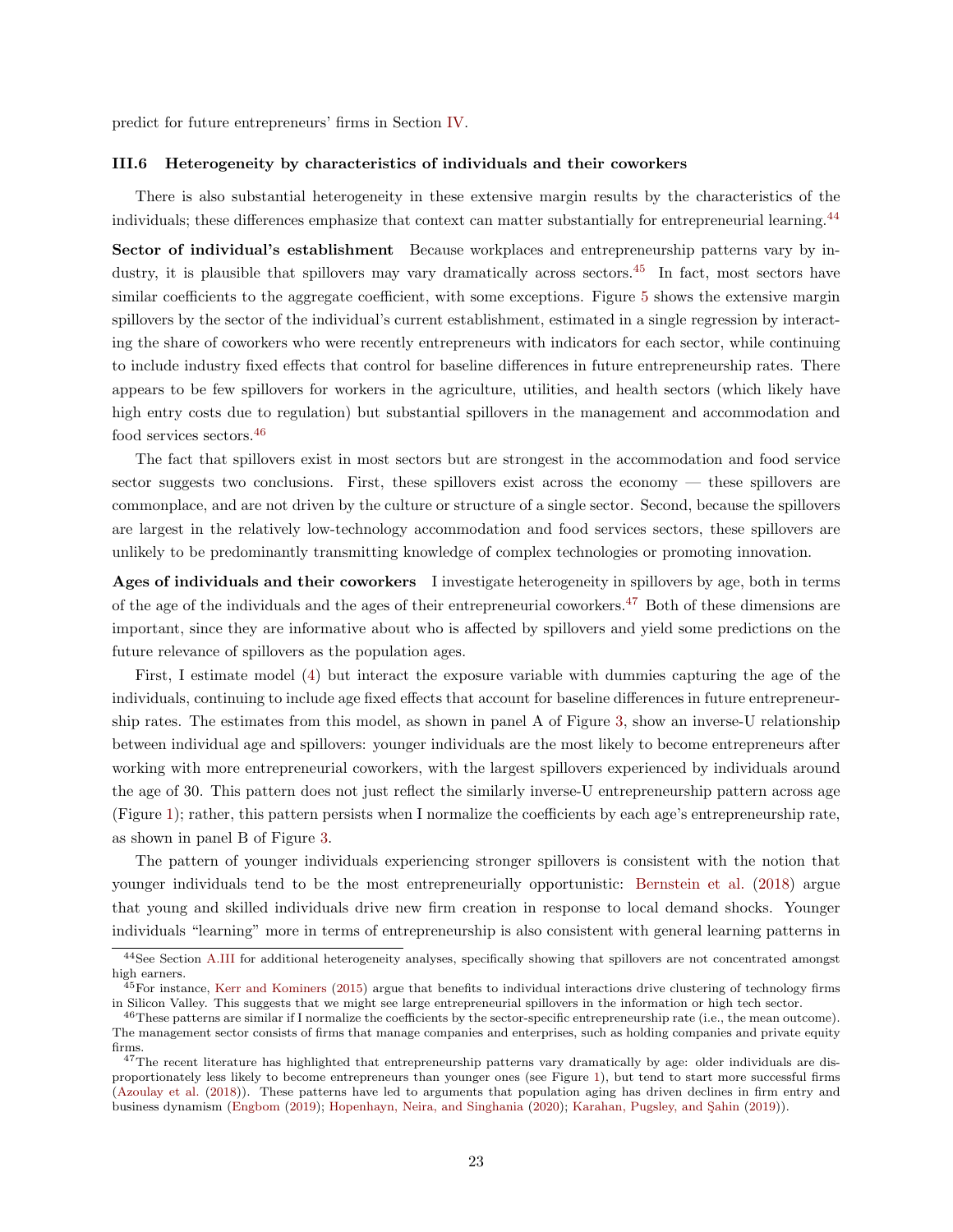the workforce, as [Jarosch, Oberfield, and Rossi-Hansberg](#page-38-17) [\(2021\)](#page-38-17) argue that individuals below the age of 40 learn human capital from their coworkers more quickly than older individuals. Part of this pattern might also be driven by younger individuals having the most to learn about entrepreneurship; older individuals likely have already been exposed to entrepreneurs during their time in the labor market, and so might have less to learn from current coworkers.

Second, I investigate how spillovers vary with the ages of the entrepreneurial coworkers. I estimate model [\(4\)](#page-13-5) but consider exposure to entrepreneurial coworkers of specific ages (controlling for the distribution of coworker ages at the establishment). Figure [4](#page-51-1) shows the estimates of this model, demonstrating that spillovers tend to decrease with the age of the entrepreneurial coworkers: individuals are less likely to become entrepreneurs if their entrepreneurial coworkers are older.

While the above two analyses suggest that spillovers are largest when individuals are younger and entrepreneurial coworkers are younger, it is not the case that the spillovers are restricted to individuals of similar ages. Instead, when I interact the age of the individual with the ages of their entrepreneurial cowork-ers, as shown in Table [A.10,](#page-75-0) I find that individuals tend to learn from coworkers who are older than them.<sup>[48](#page-23-0)</sup> This may be because older coworkers are more likely to serve as role models or mentors.

Taken together, these analyses suggest that population aging may have mixed effects on the role of spillovers. On the one hand, having fewer younger individuals in the economy may reduce the number of potential "students" to entrepreneurship. On the other hand, having more older individuals may yield more entrepreneurial "teachers," depending on the remaining age composition and how workers sort across firms.

Social groups I next investigate whether spillovers vary along several dimensions that likely relate to how much individuals actually interact with their coworkers in the workplace and how personally relevant the experiences of coworkers are to individuals.

First, I consider individuals who are more likely to be in the same work peer group or occupation. While I do not observe actual peer groups or occupations in the data, I proxy for these with earnings. I estimate model [\(4\)](#page-13-5) but interact the exposure variable with whether the coworkers are in the same within-establishment 2004 earnings quartile as the individual. As shown in Table [7,](#page-45-0) I find that spillovers are largest amongst individuals with similar earnings. In column 2, we see that, conditional on general exposure to entrepreneurial coworkers, if all of an individual's entrepreneurial coworkers are also in the same within-establishment earnings quartile as them, their predicted likelihood of subsequent entrepreneurship more than doubles.<sup>[49](#page-23-1)</sup> In other words, spillovers are amplified if an individual's entrepreneurial coworkers earn similar amounts, and thus likely work more closely, to them.

Second, I consider individuals who may be in the same social or mentorship groups and whose personal characteristics may make entrepreneurial experiences more relevant. I proxy these groups by looking at individuals within the same demographic groups, specifically women and immigrants. In addition to potentially forming the basis of social or mentor relationships, sex and immigrant status may also change the type of information that is conveyed in the spillovers. For example, female entrepreneurs may have suggestions for navigating the male-dominated sphere of entrepreneurship; immigrants (individuals born outside the U.S.) may have more experience with legal issues of being an entrepreneur while on a visa. The scope for homophilic mentorships for women is particularly large, given the literature on female mentorship.[50](#page-23-2)

<span id="page-23-0"></span><sup>48</sup>In the context of human capital learning, [Jarosch, Oberfield, and Rossi-Hansberg](#page-38-17) [\(2021\)](#page-38-17) find that individuals who are younger than 40 are the most likely to learn, particularly from other young workers.

<span id="page-23-1"></span> $^{49}$ The coefficient on the share of an individual's coworkers who were recently entrepreneurs is 0.024, and the coefficient on the share of their coworkers who were recently entrepreneurs and are in the same earnings quartile as the individual is 0.034.

<span id="page-23-2"></span><sup>50</sup>For example, [Rocha and Van Praag](#page-38-20) [\(2020\)](#page-38-20) document that women are more likely to become entrepreneurs after working at female-founded startups in Denmark; [Field et al.](#page-37-10) [\(2016\)](#page-37-10) find evidence that female friends can catalyze women's entrepreneurial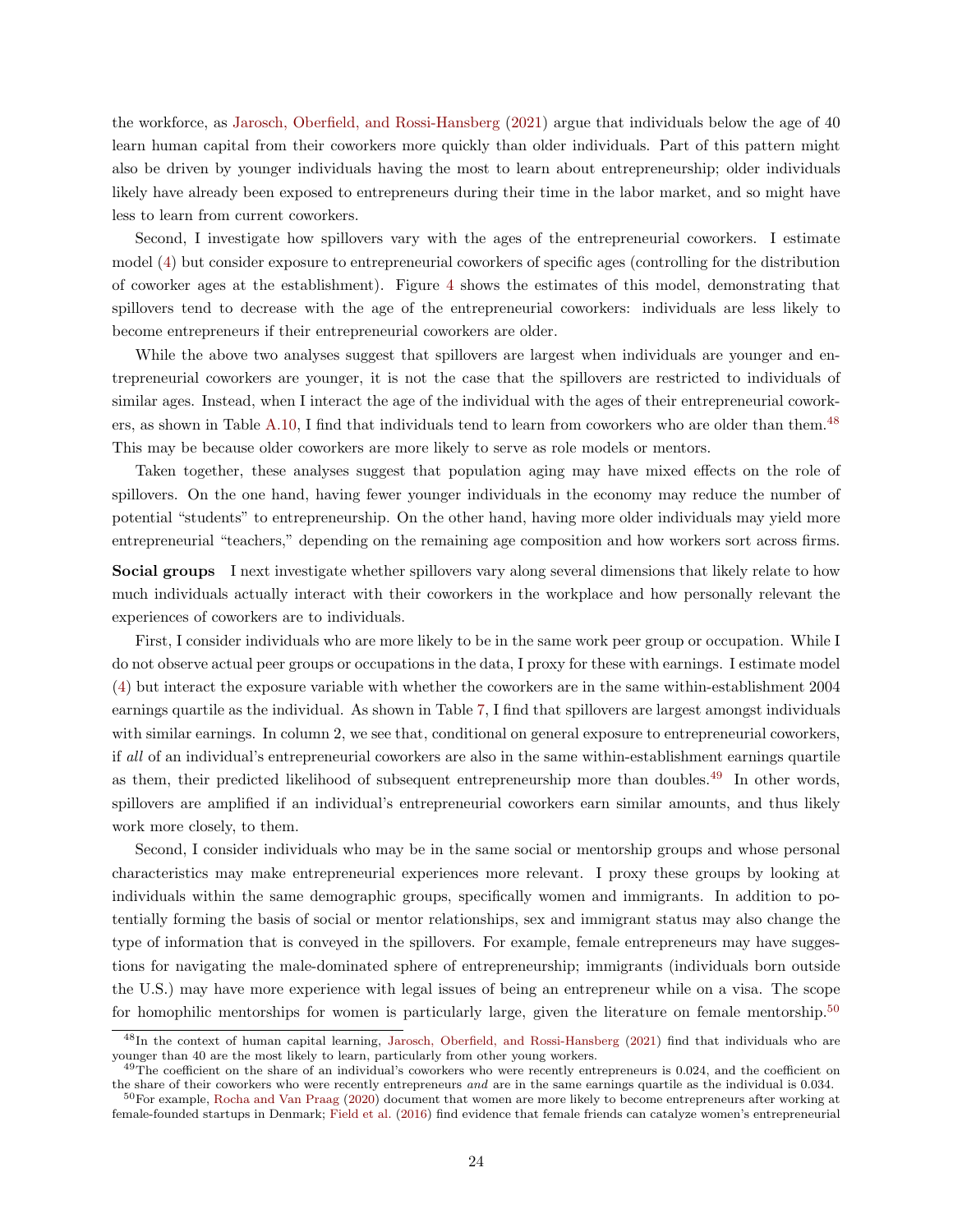Furthermore, the scope for these mentorships in entrepreneurship is large, as [Bosma et al.](#page-36-6) [\(2012\)](#page-36-6) find survey evidence that entrepreneurs' role models tend to be of the same sex and nationality as them.

I investigate the roles of female entrepreneurs for women and immigrant entrepreneurs for immigrants by estimating versions of model [\(4\)](#page-13-5) in which I interact the exposure variable with the individual's sex or immigrant status and also consider the share of coworkers who were entrepreneurs and either are women or immigrants. As shown in columns 3 and 4 of Table [7,](#page-45-0) I find that women only appear to learn from their female coworkers; in general, women are marginally less likely to become entrepreneurs after working with more entrepreneurial coworkers, but this is at least partially offset if those entrepreneurial coworkers are also women. Conditional on the share of her coworkers who were recently entrepreneurs, a woman with a one standard deviation (5.8 percentage points) higher share of coworkers who were recently entrepreneurs and are women is 0.31 percentage points marginally more likely to become an entrepreneur, 10.0% of the mean outcome.

For immigrants, I find a marginally higher propensity to become an entrepreneur after working with more entrepreneurial coworkers, and this is amplified if those coworkers are also immigrants, as shown in columns 5 and 6 of Table [7.](#page-45-0) Conditional on the share of their coworkers who were recently entrepreneurs, an immigrant with a one standard deviation (4.5 percentage points) higher share of coworkers who were recently entrepreneurs *and* are immigrants is 0.2 percentage points marginally more likely to become an entrepreneur, 5.1% of the mean outcome.

Taken together, the fact that spillovers are strongest amongst individuals who earn similar wages and belong to the same demographic groups, at least in terms of sex and immigrant status, suggest two conclusions. First, because these groups of individuals may interact more in the workplace, these patterns are consistent with spillovers being larger for true workplace peers. Second, these patterns suggest coworkers may be able to tailor their entrepreneurial lessons best to people like them. This latter notion may help explain the relative dearth of certain groups in entrepreneurship, such as women; if these groups benefit from learning from the entrepreneurial experiences of others like them, the lack of entrepreneurs in these groups may propagate in a vicious cycle.<sup>[51](#page-24-0)</sup>

Previous entrepreneurship experience Lastly, I investigate whether individuals with previous entrepreneurial experience themselves experience spillovers. On the one hand, previous entrepreneurs have already demonstrated a desire or willingness to be an entrepreneur, and so they might be particularly susceptible to any lessons that entrepreneurial coworkers may convey. On the other hand, previous entrepreneurs already have entrepreneurial experience and thus may already know any of these lessons; for some, they may also already know that they do not enjoy entrepreneurship, and so will not be pushed to entrepreneurship by their coworkers.

I explore spillovers for previous entrepreneurs by estimating a version of model [\(4\)](#page-13-5) in which I add the interaction between an individual's previous (1999-2003) entrepreneurship with the share of their coworkers who were previously entrepreneurs. As Table [A.10](#page-75-0) shows, individuals with recent entrepreneurial experience themselves have, if anything, negative extensive margin spillovers: the coefficient on the interaction is negative and larger in magnitude than the coefficient on the share by itself.

responses to formal business training in India. [Hampole, Truffa, and Wong](#page-37-20) [\(2021\)](#page-37-20) find that random exposure to female MBA classmates predicts holding corporate leadership positions in the future for women, suggesting that female classmates facilitate both the transmission of gender-specific information and access to job referrals. See [Ginther et al.](#page-37-21) [\(2020\)](#page-37-21) for an example of the power of female mentorship in economics as a discipline.

<span id="page-24-0"></span><sup>&</sup>lt;sup>51</sup>Because sorting of particular groups, such as women, into entrepreneurial firms may be less random than sorting of average individuals into entrepreneurial firms, the evidence of women learning from female entrepreneurs should not be taken as prescriptive causal evidence of what would happen if, e.g., a policy matched women together for learning opportunities.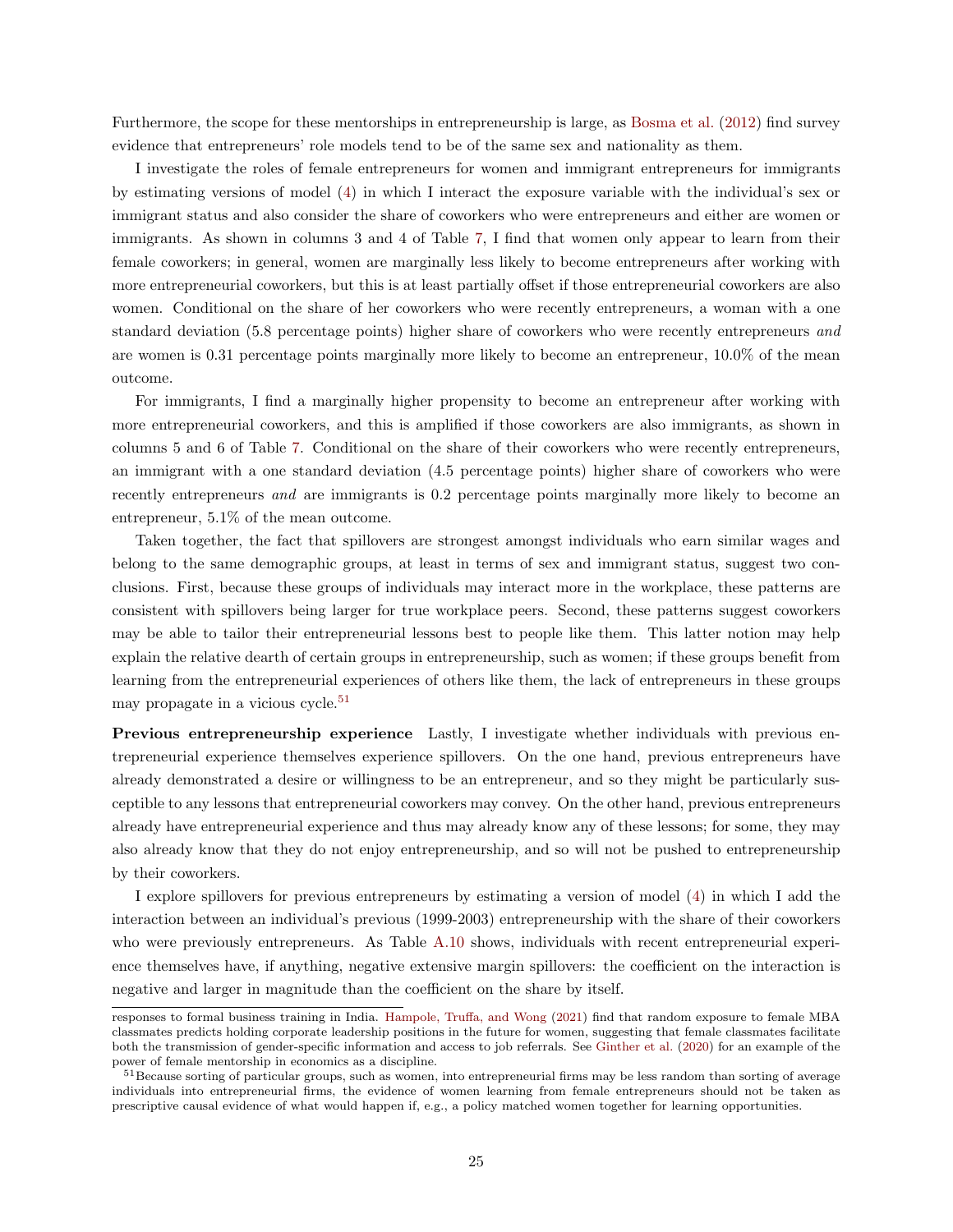I interpret this as evidence that previous entrepreneurs have little to learn from the average entrepreneurial coworkers.[52](#page-25-1) I view this evidence also as a robustness check: if it were the case that entrepreneurial individuals, including those who were recently entrepreneurs, clustered at firms that promoted future entrepreneurship, such that spillovers are unrelated to coworkers directly, we might see spillover patterns for these previous entrepreneurs too. The fact that these previous entrepreneurs are not affected by spillovers reduces this identification concern.

### III.7 Interpretation: Spillovers decrease cost and/or increase value of entrepreneurship

As demonstrated in Section [II,](#page-9-0) the result that individuals with more entrepreneurial coworkers are more likely to become entrepreneurs themselves is consistent with several types of spillovers. On the one hand, exposure to entrepreneurial coworkers may decrease the entry cost to entrepreneurship, via the transmission of institutional knowledge or the reduction of perceived risk or shame of potential failure. On the other hand, exposure may increase the expected value of entrepreneurship, by transmitting skills or knowledge on how to start and run a successful business. In the next section, I study the characteristics of entrepreneurial firms in order to disentangle these mechanisms.

# <span id="page-25-0"></span>IV Intensive margin spillovers: Characteristics of entrepreneurship

The previous section argued for the presence of positive extensive margin spillovers. In this section, I turn to how exposure to entrepreneurial coworkers predicts the characteristics of an individual's future firm, if they become an entrepreneur (the intensive margin). I find that individuals who work with more entrepreneurial coworkers tend to start firms that are smaller, less productive, and less likely to grow and continue employing workers. However, if these entrepreneurial coworkers themselves ran larger, more productive, and/or growing firms, the individuals are more likely to start firms that too are larger, more productive, and growing. These results suggest scope for some true productivity gains via spillovers from particular entrepreneurs while indicating that the average future entrepreneur exposed to more entrepreneurial coworkers does not start a star firm.

# IV.1 Empirical strategy: Leverage variation in exposure to successful entrepreneurs

In order to study the intensive margin, I estimate an OLS specification with rich controls that leverages cross-individual variation in exposure to entrepreneurial coworkers and to entrepreneurial coworkers with different entrepreneurial firm characteristics. This estimation is restricted to the set of individuals who become entrepreneurs in the near future.

For future entrepreneurs, I estimate models of the form

Future entrepreneurial firm outcome<sub>i,n,s</sub> =  $\alpha + \beta_1$ Share of coworkers with entrepreneurship<sub>i</sub>

 $+ \beta_2$ Share of coworkers with entrepreneurship with firm outcome,

$$
+\ {\bf X}_{i,n,s}\delta+\xi_{i,n,s},
$$

<span id="page-25-2"></span>(9)

which is identical to model  $(4)$  except that now the outcome is some outcome for the firm that individual i

<span id="page-25-1"></span> $52$ This evidence is consistent with survey evidence by [Bosma et al.](#page-36-6) [\(2012\)](#page-36-6), who find that experienced entrepreneurs are less likely to report using role models than new entrepreneurs.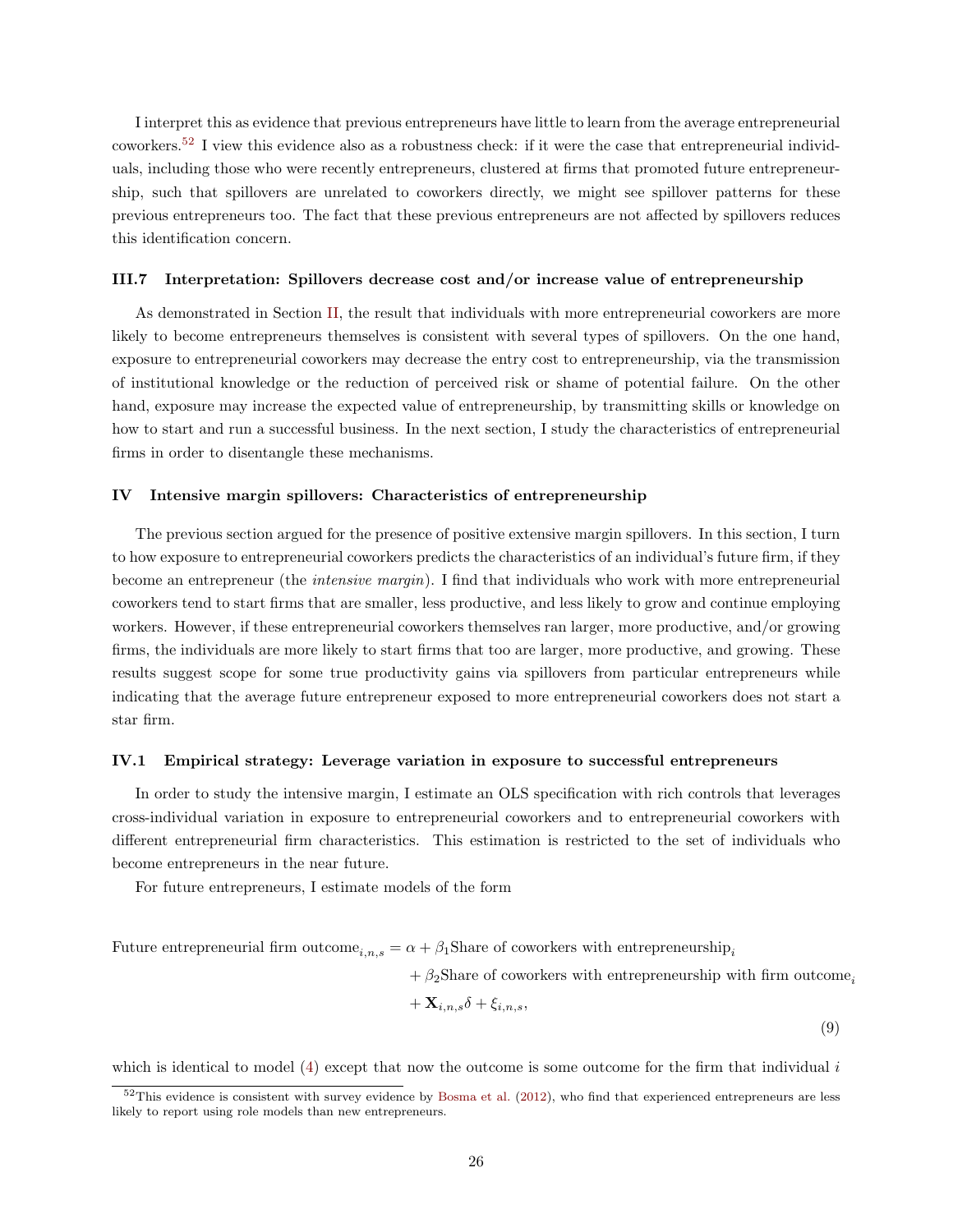starts in the next five years, such as the productivity or size of the firm. I include an additional explanatory variable: the share of individual i's coworkers who were both entrepreneurs between in the past five years and whose entrepreneurial firm satisfied some outcome (e.g., survived to a second year or was particularly productive). In some estimates of the model, I additionally include entrepreneurial firm industry fixed effects in order to test whether more exposed individuals simply tend to start firms in, e.g., less productive industries.

## IV.2 Main results: Mixed intensive margin spillovers

Estimates from the above empirical strategy present a nuanced picture. Individuals who work with more entrepreneurial coworkers tend to start firms that are shorter-surviving and smaller. However, if these entrepreneurial coworkers themselves ran longer-surviving, larger, and/or more productive, the individuals are more likely to start firms that too are longer-surviving, larger, and more productive.

I estimate model [\(9\)](#page-25-2) for several metrics of how "successful" firms are for the 2004 sample. I begin by considering a simple measure of firm success: survival. That is, are the firms that future entrepreneurs start more likely to continue to employ workers after entry if those entrepreneurs worked with more entrepreneurial coworkers, particularly if those entrepreneurial coworkers' firms also survived? As Table [8](#page-46-0) shows, general exposure to more former entrepreneurs is associated with a lower likelihood of firm survival, although the coefficient is economically small.[53](#page-26-0)[54](#page-26-1) However, exposure to former entrepreneurs whose own firms survived after entry is associated with higher likelihood of starting a firm that survives after entry, though this generally does not offset the negative effect from general exposure.[55](#page-26-2)[56](#page-26-3)

Beyond firm survival, I explore other measures of firm success, including size, in terms of employment, payroll, and revenue, and revenue productivity. As shown in Table [9,](#page-47-0) the patterns are generally similar to those for firm survival: individuals who work with more entrepreneurs tend to start "worse" firms, unless their entrepreneurial coworkers themselves were successful. For example, in column 1 of Panel A, I find that a one standard deviation (14.7 percentage point) increase in the share of coworkers who were recently entrepreneurs predicts 5.5% lower entry year employment. Yet, as column 2 shows, this pattern is offset if the entrepreneurial coworkers ran large firms  $-$  i.e., if their entrepreneurial firms were in the top 10% of entry year log employment, amongst firms that entered in the same year and industry: conditional on general exposure to entrepreneurial coworkers, a future entrepreneur with a one standard deviation (3.8 percentage

<span id="page-26-0"></span><sup>53</sup>A one standard deviation (14.7 percentage point) increase in the share of coworkers with entrepreneurship is associated with a 0.14 percentage point lower likelihood of having an entrepreneurial firm that survives to a second year, a 0.17% decrease relative to the mean likelihood (column 1).

<span id="page-26-1"></span><sup>&</sup>lt;sup>54</sup>As Table [A.11,](#page-76-0) the estimates for firm survival are robust to the inclusion of entrepreneurial firm industry and entry year fixed effects, such that the patterns are not driven by more exposed entrepreneurs entering particular sectors or in particular years.

<span id="page-26-2"></span><sup>55</sup>While I provide evidence in Section [III](#page-12-0) in support of interpreting the extensive margin results as causal, it is possible that the causal interpretation does not extend to the intensive margin results. Specifically, while exposure to entrepreneurs in general may be quasi-random, exposure to successful entrepreneurs may not be; for example, having productive entrepreneurs as coworkers may reflect that an individual has high latent productivity themself. However, note that my baseline regressions already control for the individuals' earnings, which should reflect some of their productivity. Additionally, I conduct robustness for these survival regressions by controlling for the individuals' firms' productivity (see columns 9 and 10 of Table [A.11\)](#page-76-0); if high productivity individuals and coworkers cluster at high-productivity firms, control for firm productivity should (at least partially) account for any bias generated by this clustering.

<span id="page-26-3"></span><sup>&</sup>lt;sup>56</sup>It is worth noting that the effect of exposure to more successful entrepreneurial coworkers, by the metric of survival, may be conflated by the extent of interaction between the individual and their coworkers. That is, suppose an entrepreneurial coworker started a firm in the past five years that continues to employ workers several years after entry, yet they are now a worker at the current firm (unless they are the entrepreneur of the current firm). This could have two implications for the types of interactions this coworker would have with others. First, they may have only joined the firm very recently, meaning that they might have had limited interactions with others. Second, if they joined less recently, then perhaps they were less influential at their entrepreneurial firm (since they may have left it shortly after the firm entered), making them experience less informative for potential entrepreneurs.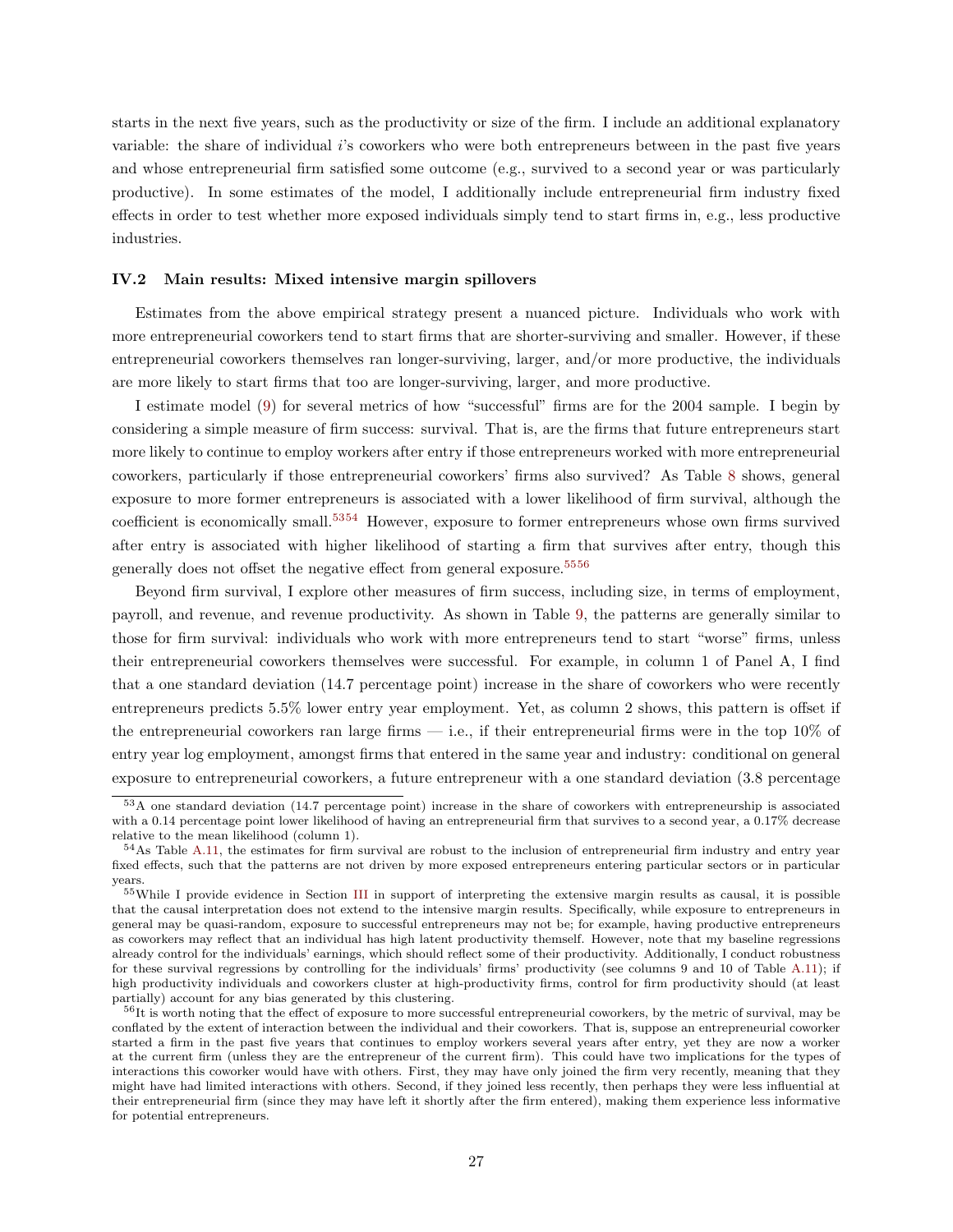point) higher share of coworkers who were entrepreneurs to particularly large firms has 4.3% higher entry year employment. As Panel B shows, these patterns persist with the inclusion of entrepreneurial firm industry fixed effects: individuals' future entrepreneurial success is predicted by their coworkers' success, even within the industry in which they start their firm.

Table [9](#page-47-0) shows similar patterns for the likelihood of a future entrepreneur's firm being in the top 10% of entry year employment, payroll, and revenue, relative to firms that enter in the same year and industry (where I measure entrepreneurial coworkers' successes by analogous measures). The one exception is in terms of revenue productivity, where on its own, general exposure to entrepreneurs predicts a marginally higher probability of starting a particularly productive firm (column 9), but this appears to be driven by the particularly productive coworkers (column 10). Conditional on exposure to entrepreneurial coworkers, a future entrepreneur who works with a one standard deviation (4.5 percentage point) higher share of coworkers who were entrepreneurs at particular high-productivity firms is on average 0.6 percentage points more likely to run a particularly productive firm, a  $9.9\%$  increase relative to the mean outcome.<sup>[57](#page-27-0)</sup>

These patterns suggest that what entrepreneurial coworkers teach individuals depends on the experiences of the coworkers, with successful entrepreneurs having a greater capacity to improve future entrepreneurs' prospects. In the remainder of this section, I consider additional outcomes that complement these standard measures and provide additional insight into the mechanisms of these spillovers.

Additional outcomes In Section [A.III,](#page-64-0) I explore other ways in which more exposed individuals entrepreneurial firms differ, which provide some intuition for mechanisms. I find that exposure to entrepreneurial coworkers does not predict a higher likelihood of extreme success, as measured by making an initial public offering (IPO). Furthermore, exposed individuals tend to start firms that are less innovative, generating fewer patents, copyrights, and trademarks. I find that, in some cases, entrepreneurs are more likely to start firms in the sectors in which their entrepreneurial coworkers ran firms. Finally, I find that these firms of more exposed individuals tend to have less within-firm earnings inequality, operate with less structured management practices, are more often financed by the owners, and are less likely to be family-owned.

# IV.3 Discussion: Entrepreneurial welfare

On average, individuals who become entrepreneurs after working with more entrepreneurial coworkers tend to start less successful firms. Beyond starting firms that are generally less successful, these individuals earn lower wages as entrepreneurs, as shown in Table [A.12,](#page-77-0) regardless of their entry year or industry: a one standard deviation (14.7 percentage point) increase in the share of coworkers who were entrepreneurs predicts that a future entrepreneur's entry year earnings will be 2.3% lower.[58](#page-27-1)

It is tempting to conclude that these individuals are making a sub-optimal decision to become an entrepreneur, and that their entrepreneurial coworkers are "leading them astray." However, it is important to remember that individuals become entrepreneurs for many reasons; for instance, some entrepreneurs simply enjoy being their own boss, so even running a less successful firm may be preferable to standard work. Furthermore, my metrics for firm success may not reflect how entrepreneurs view success; some individuals may become entrepreneurs as temporary ventures, such that they may not desire a long-surviving firm. Understanding entrepreneur welfare, like any welfare, is inherently difficult to do using administrative data,

<span id="page-27-0"></span><sup>57</sup>Estimates based on the revenue and productivity measures, which come from the LBD, should be interpreted with some caution, because the LBD has missing revenue data for some firms due to nonresponse or data linkage issues; additionally, the revenue data is a research dataset and may be processed further by the Census.

<span id="page-27-1"></span><sup>58</sup>Consistent with the prior intensive margin results, future entrepreneurs who work with more successful entrepreneurs (as measured in Table [A.12](#page-77-0) by having high entry year employment) are more likely to have higher earnings, conditional on their general exposure.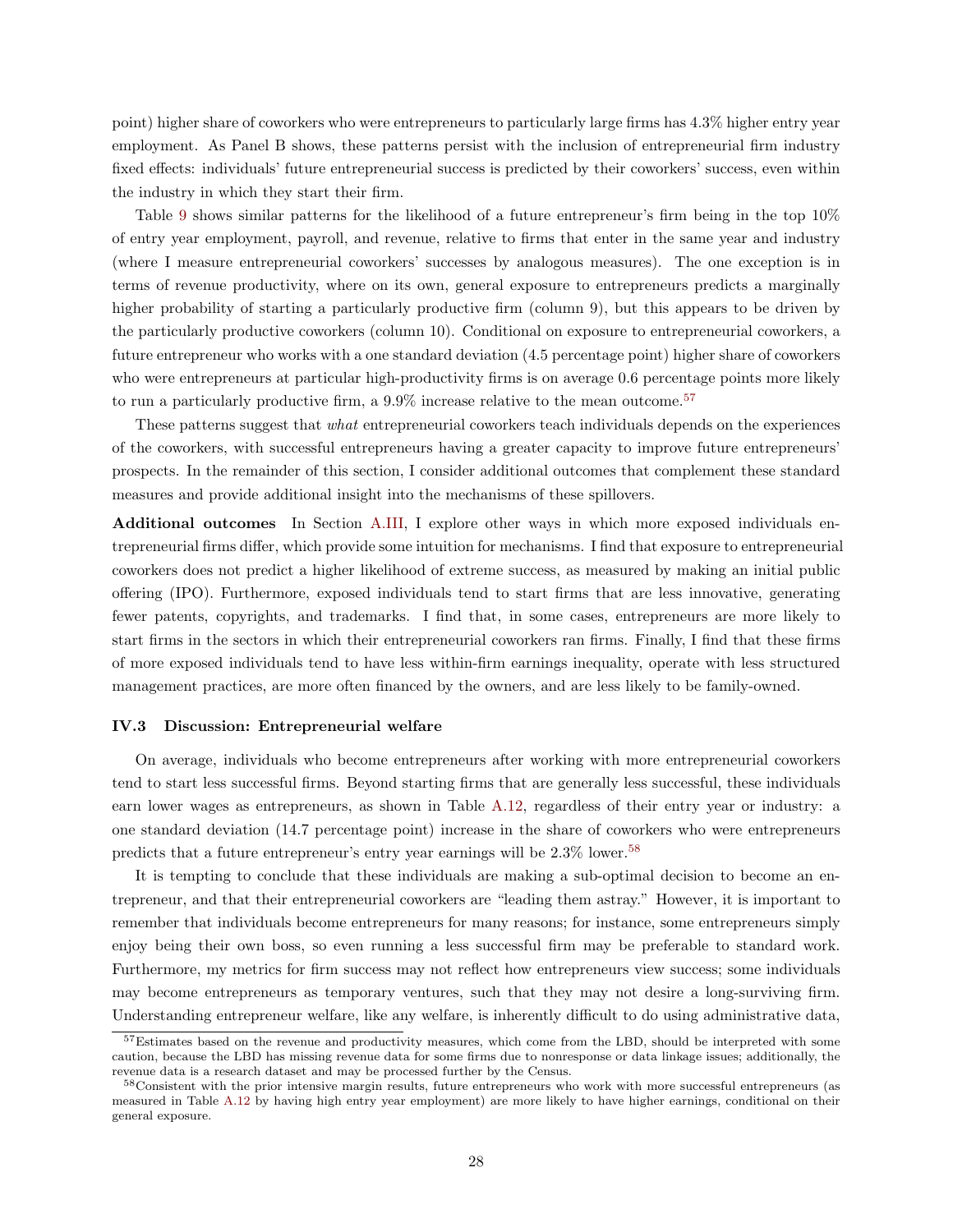and so evaluating the individual-level welfare implications of these spillovers are beyond the scope of this paper.

### IV.4 Interpretation: Nature of spillovers depend on experiences of entrepreneurial coworkers

Taken together, the extensive and intensive margin results highlight the multidimensional nature of entrepreneurial spillovers. General exposure to entrepreneurial coworkers predicts both more entrepreneurship and lower productivity; this is consistent with spillovers manifesting as lowering the entry cost to entrepreneurship through the transmission of institutional knowledge, thus shifting entrepreneurship behavior such that the marginal entrepreneur is less productive, i.e., negatively selected.

Meanwhile, exposure to more productive entrepreneurial coworkers predicts higher productivity, consistent with these more productive coworkers transmitting entrepreneurial skills that increase an individual's future entrepreneurial productivity. Because exposure to more productive entrepreneurs also tends to predict more entrepreneurship as well (Table [6\)](#page-44-0), the positive intensive margin spillovers are arguably not driven by negative selection. That is, on average it is not the case that more successful entrepreneurial coworkers dissuade potential entrepreneurs who are unlikely to succeed (unlike in [Lerner and Malmendier](#page-38-1) [\(2013\)](#page-38-1)).

These results lead me to conclude that entrepreneurial spillovers are multi-dimensional. That is, what individuals learn from their entrepreneurial coworkers depends on what those coworkers have to teach: the relatively successful entrepreneurs possess teachable skills that may improve future firms' productivity, while the less successful entrepreneurs may still have institutional knowledge that reduces the entry cost to entrepreneurship without improving productivity.

#### <span id="page-28-0"></span>V Structural model: How do spillovers aggregate?

The above empirical analysis demonstrates both the existence of entrepreneurial spillovers across coworkers and the mutli-dimensionality of these spillovers: exposure to entrepreneurial coworkers predicts future entrepreneurship, and the characteristics of this future entrepreneurship depends on the characteristics of the coworkers. While these patterns are robust and statistically significant, quantifying their importance in the aggregate is impossible without adding additional structure.

In this section, I build and estimate a structural model of entrepreneurial spillovers. I find that entrepreneurial spillovers can play a non-negligible role in determining the level of entrepreneurship in the economy: without learning, entrepreneurship would be 10% lower.

# V.1 Model structure and characterization of solution

I extend the [Lucas](#page-38-5)  $(1978)$  occupational choice model,<sup>[59](#page-28-1)</sup> in which every individual chooses between wage work and entrepreneurship, to allow for entrepreneurial spillovers across coworkers.<sup>[60](#page-28-2)</sup> While the model is simple, it embodies the intuitive trade-off between work and entrepreneurship and how entrepreneurial spillovers can affect this trade-off.

The economy consists of a positive mass I of individuals who repeatedly choose between wage work and entrepreneurship across several periods. Each period  $t$ , individual  $i$  is endowed with three characteristics:  $h_{i,t}$ , their productivity as a worker, i.e., human capital;  $z_{i,t}$ , their productivity as an entrepreneur; and  $c_{i,t}$ , their fixed cost to entrepreneurship. Conceptually, their productivity as an entrepreneur embodies

<span id="page-28-2"></span><span id="page-28-1"></span> $59$ See also [Roy](#page-38-21) [\(1951\)](#page-38-21) and [Rosen](#page-38-22) [\(1982\)](#page-38-22).

 $60$ This model is similar to that in [Guiso, Pistaferri, and Schivardi](#page-37-0) [\(2020\)](#page-37-0) and [Guiso and Schivardi](#page-37-18) [\(2011\)](#page-37-18), except that I focus on spillovers across coworkers, rather than locations, and abstract from physical capital.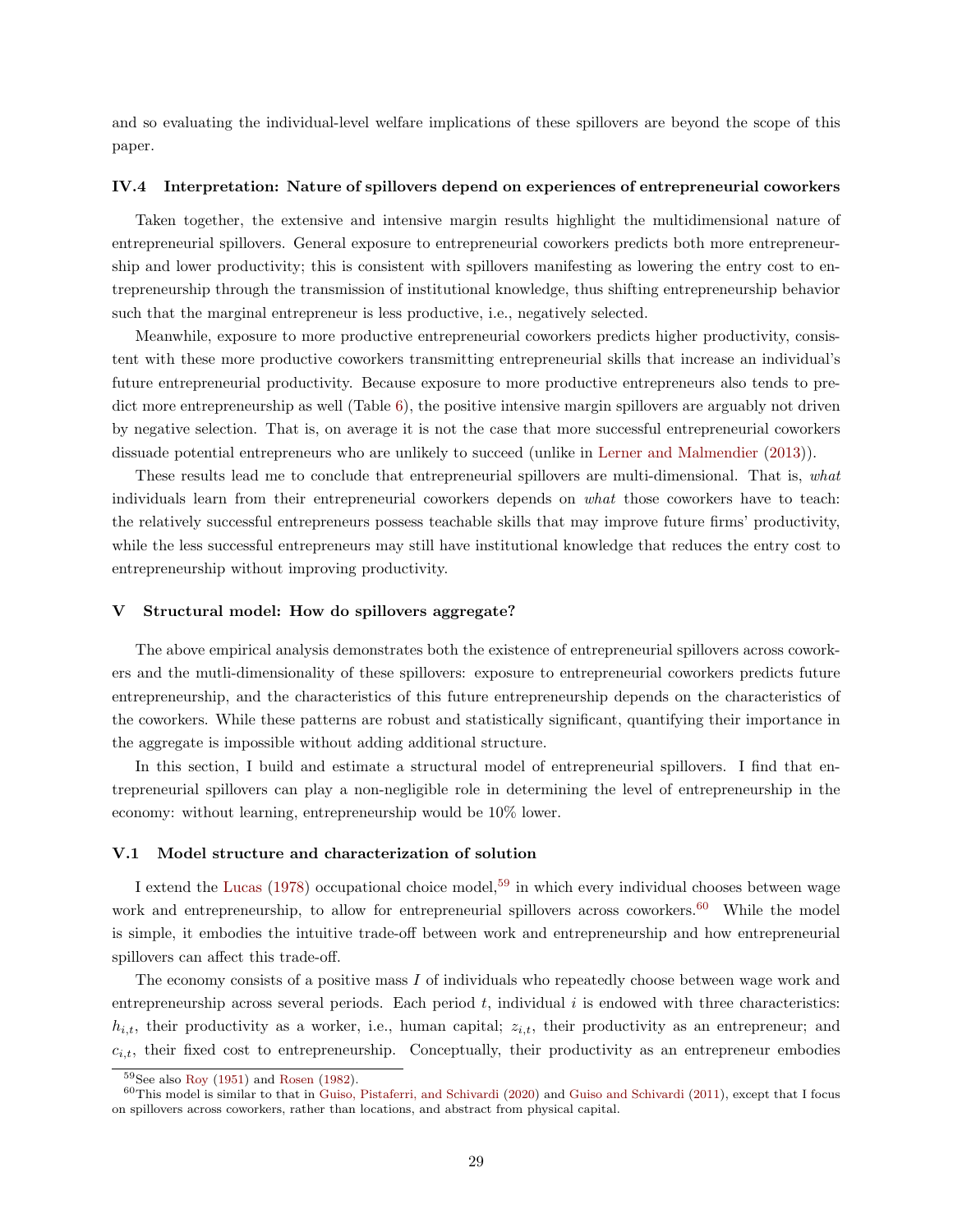their skills that increase the profitability of their firm if they choose to be an entrepreneur; these skills might include the ability to build and enact strong business plans and efficiently manage their employees, for instance. Meanwhile, their cost as an entrepreneur embodies the reduction to their payoff as an entrepreneur, relative to as a worker; this value may include several types of costs, including financial fixed costs (e.g., how expensive it is to rent a fixed production or retail space), logistical costs (e.g., how complicated filing government paperwork is), or mental costs (e.g., how stressful — or enjoyable — running a firm is).

Given these endowments, along with the equilibrium efficiency-unit wage  $w_t$  (described below), each individual makes their occupational choice and receives utility:

<span id="page-29-0"></span>
$$
V(h_{i,t}, z_{i,t}, c_{i,t}; w_t) = \max_{x \in \{0,1\}} (1-x)w_t h_{i,t} + x \max_H(f(z_{i,t}, H) - w_t H - c_{i,t})
$$
  
+  $\beta(1-\xi)\mathbb{E}[V(h_{i,t+1}, z_{i,t+1}, c_{i,t+1}; w_{t+1})|h_{i,t}, z_{i,t}, c_{it}, \text{convor} \text{ker} s_{it}],$  (10)

where they choose between work  $(x = 0)$  and entrepreneurship  $(x = 1)$ . If they choose to work, they receive earnings  $w_t h_{i,t}$ . If instead they choose to be an entrepreneur, they earn profits equal to revenue minus costs. Their revenue depends on both their productivity  $z_{i,t}$  and optimal labor demand  $(H^*$  that solves the inner maximization in model [\(10\)](#page-29-0), where labor is in terms of human capital); I assume that all entrepreneurs produce goods that are sold competitively at price 1 in an outside product market.[61](#page-29-1) Their costs include both a wage bill  $(w_t H^*)$  and their idiosyncratic fixed cost  $c_{i,t}$ .<sup>[62](#page-29-2)</sup> Individuals who choose to work are randomly allocated to entrepreneurs, according to the latter's labor demand, forming firms (and thus coworkers).

While I include a continuation value in model [\(10\)](#page-29-0) that depends on current endowments and current coworkers (described in detail below), I assume that the individual's next period's endowments do not depend on their current choice. In other words, individuals freely make their occupational choice every period, and their choice does not affect their future endowments.[63](#page-29-3) (Similarly, there is no saving in this model.) For completeness, each individual discounts their future payoffs by a discount factor  $\beta$  and the probability that they do not die/retire  $(1 - \xi)$ ; individuals who die exit the model and are replaced by new individuals.

Endowments, however, are dynamic, as reflected in the continuation value in equation [\(10\)](#page-29-0). At the beginning of each period, all surviving individuals draw new endowments that depend on their previous period endowments and exposure to entrepreneurs. I assume that each endowment follows an auto-regressive  $(AR(1))$  path, with endowment-specific persistence and shocks. I augment the standard  $AR(1)$  model along two dimensions. First, endowments may depend on time-period specific, transitory common shocks; I model this as a linear time trend, reflecting the possibility of, e.g., aggregate productivity increasing over time due to increased availability of computers. Second, productivity and costs depend on the endowments of entrepreneurial coworkers that an individual meets in the workplace (details below).

Specifically, I model the endowments' laws of motion as:

<span id="page-29-2"></span><span id="page-29-1"></span> $61$ Alternatively, consider  $z_{i,t}$  to reflect both productivity and market power that translates into prices.

 $62I$  choose to denote an individual's cost  $c_{i,t}$  in terms of output, rather than labor, to reflect that I primarily consider these costs as fixed in the context of entrepreneurial spillovers. Namely, learning about these costs from coworkers may mean generally being inspired to become an entrepreneur or learning institutional knowledge that makes starting a firm easier in a way that is plausibly orthogonal to the size of the firm. In reality, there are likely costs that are both fixed and variable.

<span id="page-29-3"></span><sup>63</sup>In equilibrium, more productive entrepreneurs likely continue to choose entrepreneurship across periods, which could be interpreted as their firms being longer-surviving. Below, I focus on individuals who newly choose entrepreneurship, after working, and study firm size (payroll) as the measure of firm success.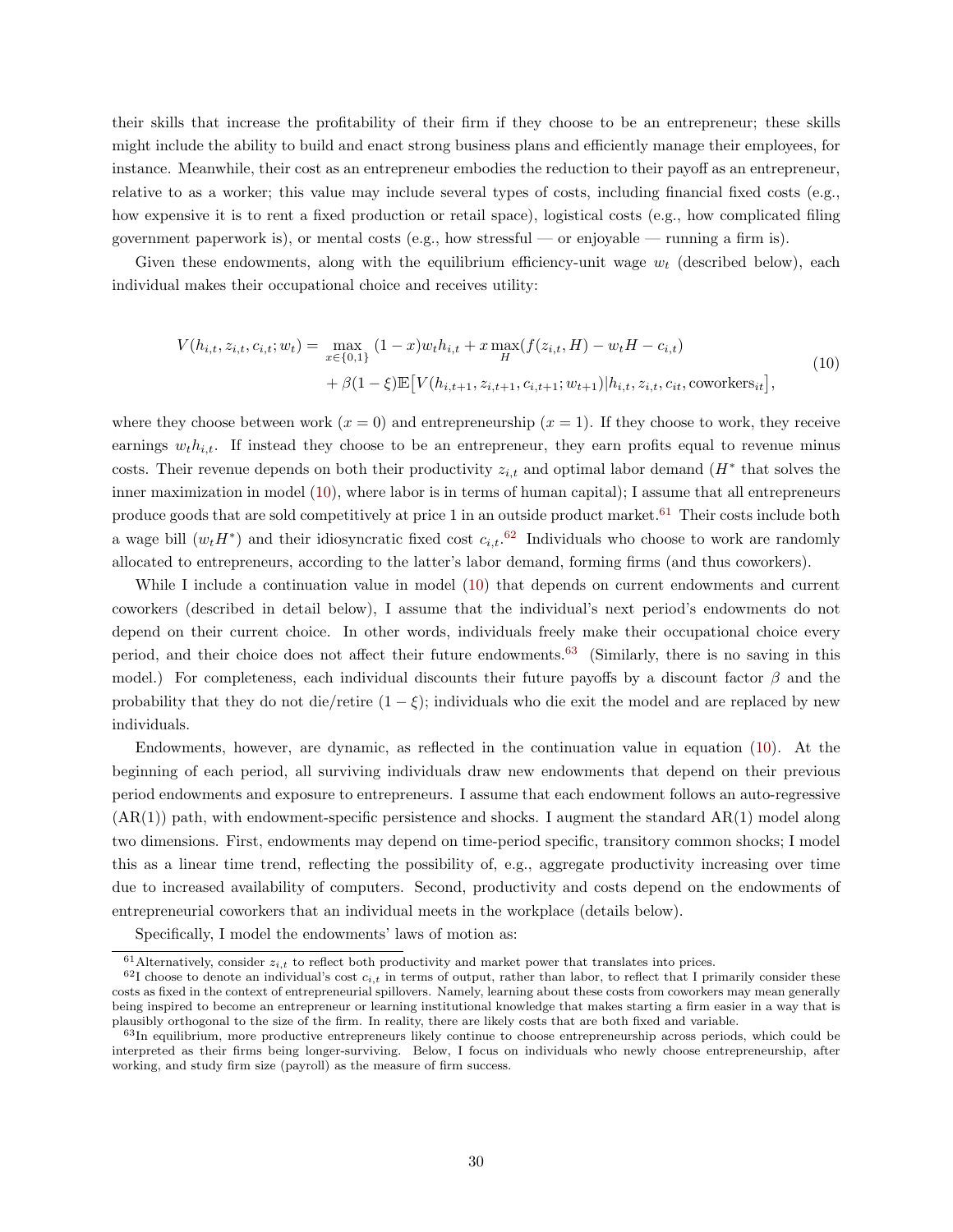$$
\log(h_{i,t}) = \gamma^h t + \epsilon_{i,t}^h, \qquad \qquad \epsilon_{i,t}^h = \mu^h + \rho^h \epsilon_{i,t-1}^h + \eta_{i,t}^h
$$
  
\n
$$
\log(z_{i,t}) = (1 - \lambda^z s_{i,t-1}) (\gamma^z t + \epsilon_{i,t}^z) + \lambda^z s_{i,t-1} (\max\{\mathcal{M}(z)_{i,t-1}, \gamma^z t + \epsilon_{i,t}^z\}), \qquad \epsilon_{i,t}^z = \mu^z + \rho^z \epsilon_{i,t-1}^z + \eta_{i,t}^z
$$
  
\n
$$
\log(c_{i,t}) = (1 - \lambda^c s_{i,t-1}) (\gamma^c t + \epsilon_{i,t}^c) + \lambda^c s_{i,t-1} (\min\{\mathcal{M}(c)_{i,t-1}, \gamma^c t + \epsilon_{i,t}^c\}), \qquad \epsilon_{i,t}^c = \mu^c + \rho^c \epsilon_{i,t-1}^c + \eta_{i,t}^c
$$
  
\nwhere

<span id="page-30-2"></span>
$$
\begin{pmatrix} \eta_{i,t}^h \\ \eta_{i,t}^z \\ \eta_{i,t}^c \end{pmatrix} \sim N(M,\Sigma), \quad M = \begin{pmatrix} 0 \\ 0 \\ 0 \end{pmatrix}, \quad \Sigma = \begin{pmatrix} \sigma_h^2 & 0 & 0 \\ 0 & \sigma_z^2 & 0 \\ 0 & 0 & \sigma_c^2 \end{pmatrix},
$$
\n(11)

where for endowment  $e, \gamma^e t$  reflect the transitory time effects,  $\rho^e$  reflects persistence,  $\eta_{i,t}^e$  reflects the idiosyncratic shock, and  $\mu^e$  is a constant.

The key innovation in this model is the presence of entrepreneurial spillovers, with productivity and cost endowments depending on an individual's exposure to entrepreneurs from whom they may learn.<sup>[64](#page-30-0)</sup> For productivity and cost, the new endowment draws are a weighted average between the AR(1) value (with time effects) and, if it "improves" their endowment, a measure of their coworkers' endowments  $\mathcal{M}(e)_{i,t-1}$ , where the weight is given by the product of a learning parameter  $\lambda^e$  and the share of the individual's previous period coworkers who were recently (new) entrepreneurs  $s_{i,t-1}$ , defined below. Note that this learning is "on top of" the time effects that are common to all individuals, and thus the learning captures changes in endowments after exposure to entrepreneurial coworkers, conditional on time (and thus does not automatically drive aggregate changes in endowments).

By taking the maximum (minimum) of the coworkers' and the individuals' productivity (cost), I impose that entrepreneurial coworkers cannot "worsen" an individual's draw; this aligns with the lack of evidence that entrepreneurial coworkers dissuade entrepreneurship, as seen in Section [III.](#page-12-0) Note that this asymmetry does not preclude individuals who become entrepreneurs after learning from their coworkers from being unsuccessful, as found in Section [IV.](#page-25-0) Rather, unsuccessful entrepreneurs may have learned from their coworkers to lower their cost, making it worthwhile for them to become entrepreneurs, without increasing their productivity; consequently, exposure to entrepreneurial coworkers may lead less productive, and thus unsuccessful, individuals to choose entrepreneurship.

Spillovers matter more, in the sense that coworkers' entrepreneurial experience play a larger role in determining the individual's endowment, when  $\lambda^e$  is large and when more of the coworkers were recently entrepreneurs. With this weighting, an individual with zero exposure to recently new entrepreneurs simply draws their AR(1) value. See below for details on how  $\mathcal{M}(e)_{i,t-1}$  and  $s_{i,t-1}$  are calculated.

Individuals who are new to the model, either in the initial period or those who replace individuals who die, draw endowments from the stationary distribution (in the absence of learning) of endowments.<sup>[65](#page-30-1)</sup>

Entrepreneurial spillovers I model entrepreneurial spillovers through the following. I assume that individuals (both workers and entrepreneurs) can have their productivity  $z_{i,t}$  and cost  $c_{i,t}$  endowment draws affected by the characteristics of their period  $t-1$  coworkers who were recently entrepreneurs. To mimic the empirical analysis, I identify the set of each individual's coworkers who were new entrepreneurs sometime in

<span id="page-30-0"></span> $64$ These spillovers are similar to [Lucas and Moll](#page-38-23) [\(2014\)](#page-38-23), who model endogenous growth as knowledge diffusion through social interactions.

<span id="page-30-1"></span><sup>&</sup>lt;sup>65</sup>I.e., new individuals draw from the stationary AR(1) distribution, with mean  $\mu^x/(1-\rho^x)$  and variance  $1/(1-(\rho^x)^2)var(\eta^x)$ for endowment  $x$ .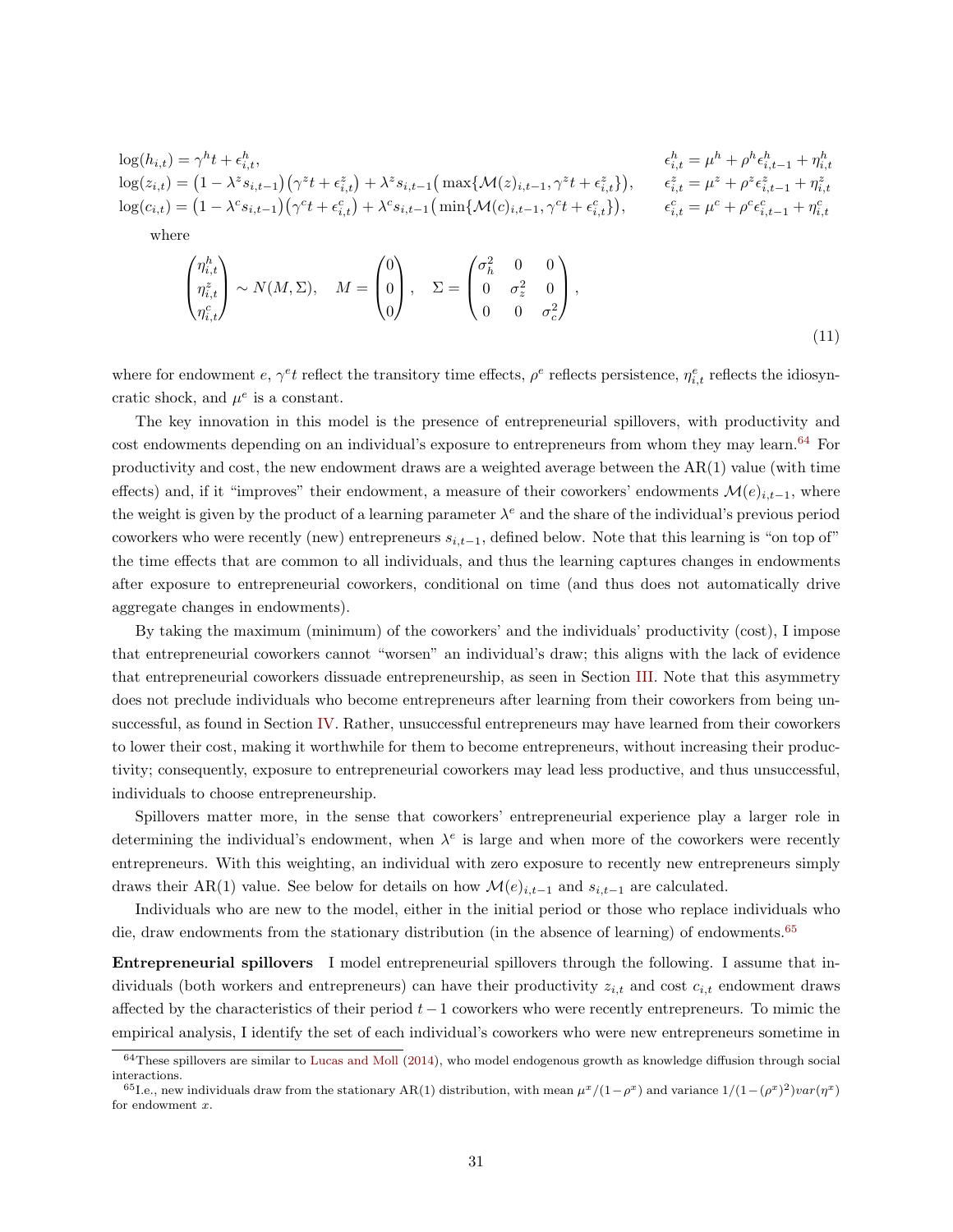the previous 5 periods (years), where an entrepreneur is new if they were a worker in the previous period. Then, I suppose that the individual's productivity and cost depend on the productivities and costs these coworkers had when they were new entrepreneurs.

Specifically, I model learning in model [\(10\)](#page-29-0) by first randomly<sup>[66](#page-31-0)</sup> allocating all individuals to a firm (i.e., allocate all workers to entrepreneurs according to labor demand): for individual  $i$  (who is a worker or an entrepreneur), denote the firm to which is they are allocated in period t as  $j(i, t)$ . At the firm, they are exposed to a set of coworkers (who include the entrepreneur, if the individual is not themself the entrepreneur), denoted  $\{i'|j(i',t) = j(i,t), i' \neq i\}.$ 

For each of their coworkers, I find the most recent period they were a new entrepreneur and denote this  $\tilde{t}_{i'}^{\text{new}}$ ; if an coworker was never a new entrepreneur, set  $\tilde{t}_{i'}^{\text{new}} = -\infty$ . I calculate the share of their coworkers who were new entrepreneurs in at least one of the previous five periods: $67$ 

$$
s_{i,t} = \frac{\sum_{i'|j(i',t)=j(i,t), i'\neq i} \mathbb{1}\{(t-\tilde{t}_{i'}^{\text{new}}) < 5\}}{\sum_{i'|j(i',t)=j(i,t), i'\neq i} 1},\tag{12}
$$

where  $1\{\cdot\}$  is an indicator function, in this case identifying coworkers who were new entrepreneurs in the past five periods. I then model that individual i's productivity and cost depend on the recent entrepreneurship of these coworkers. That is, in model [\(10\)](#page-29-0), an individual's productivity and cost draws depend on two elements of their previous period coworkers' entrepreneurial experiences.

First, the draws depend on the share of their previous period's coworkers who were recently entrepreneurs  $s_{i,t-1}$ , which affects the weighting; an individual who meets more entrepreneurial coworkers in the workplace stands to learn more from these coworkers. Second, the draws depend on the endowments of these coworkers, from when they were new entrepreneurs. Specifically, set

$$
\mathcal{M}(z)_{i,t} = \frac{\sum_{i|j(i',t)=j(i,t), i'\neq i, (t-\tilde{t}_{i'}^{\text{new}}) < 5} \log(z_{i,\tilde{t}_{i'}^{\text{new}}})}{\sum_{i|j(i',t)=j(i,t), i'\neq i, (t-\tilde{t}_{i'}^{\text{new}}) < 5} \frac{1}{1}},
$$
\n
$$
\mathcal{M}(c)_{i,t} = \frac{\sum_{i|j(i',t)=j(i,t), i'\neq i, (t-\tilde{t}_{i'}^{\text{new}}) < 5} \log(c_{i,\tilde{t}_{i'}^{\text{new}}})}{\sum_{i|j(i',t)=j(i,t), i'\neq i, (t-\tilde{t}_{i'}^{\text{new}}) < 5} \frac{1}{1}}.
$$
\n(13)

 $\overline{z}$  mean log c of recently new entrepreneurial coworkers

That is, an individual's productivity will be increased when they work with higher average productivity entrepreneurial coworkers, while their cost will be decreased when they work with lower average cost entrepreneurial coworkers.

**Equilibrium** Each period, an equilibrium consists of a wage  $w_t$  and optimal decisions  $\{x_i^*\}_{i=1}^I$  such that the labor market clears with every individual optimizing their value. That is, the equilibrium wage solves:

<span id="page-31-0"></span> $66$ While in reality individuals are not randomly allocated to firms, the fact that individuals do not appear to internalize the learning opportunities (i.e., do not seek out entrepreneurial coworkers, Table [A.6\)](#page-71-1) makes the random allocation reasonable.

<span id="page-31-1"></span> $671$  limit spillovers to those coming from coworkers who were entrepreneurs within the past five periods to mirror how I model entrepreneurship in the reduced form analyses. This limitation is consistent with only more recent entrepreneurial knowledge being relevant for future entrepreneurship (e.g., technology and legal logistics become outdated), similar to the notion of vintages of human capital in [Chari and Hopenhayn](#page-36-17) [\(1991\)](#page-36-17). I find some support of this notion empirically, as shown in Figure [A.2.](#page-89-1) By limiting these spillovers, I may restrict the potential for spillovers from the most successful entrepreneurs (whose firms survive longer); however, it is worth noting that, empirically, these very successful entrepreneurs are less frequently coworkers, and so there is likely little scope for the average individual learning from very successful entrepreneurial coworkers.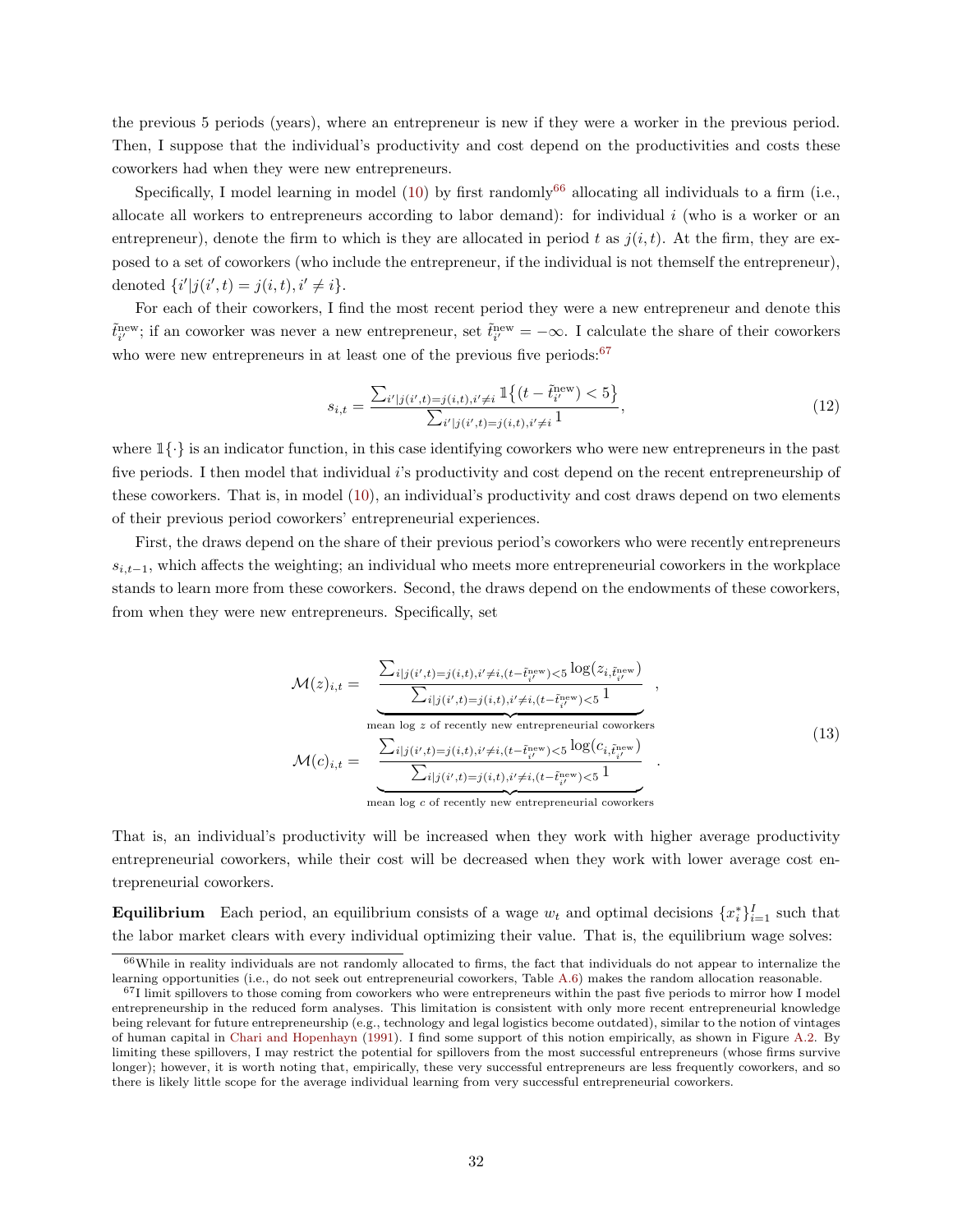$$
\sum_{i:x_{i,t}^*(h_{i,t}, z_{i,t}, c_{c,t}; w_t) = 0} h_{i,t} = \sum_{i:x_i^*(h_{i,t}, z_{i,t}, c_{c,t}; w_t) = 1} H^*(z_{i,t}; w_t).
$$
\n(14)

Under the equilibrium, there are two useful notions of entrepreneurship. First, there is the "total entrepreneurship" rate, i.e., the share of all individuals who optimally choose to be an entrepreneur in period t:

$$
r_t = \frac{1}{I} \sum_i x_{i,t}^*.
$$
\n(15)

Second, there is the "new entrepreneurship" rate, i.e., the share of all individuals who optimally choose to be an entrepreneur in period t but chose to be a worker in period  $t - 1$ :

$$
r_t^{\text{new}} = \frac{1}{I} \sum_i x_{i,t}^*(1 - x_{i,t-1}^*). \tag{16}
$$

The total entrepreneurship is informative about the number of firms in the economy, while the new en-trepreneurship rate is closer my empirical definition of entrepreneurship.<sup>[68](#page-32-0)</sup>

### V.2 Estimation strategy

I estimate the parameters of the model (i.e., the parameters in model [\(11\)](#page-30-2)) via Simulated Method of Moments (SMM), treating each model period as one year. I target data moments of earnings, firm characteristics (namely payroll), and entrepreneurship, as well as the estimated entrepreneurial spillovers. I estimate the model from 1994-2013, with burn-in years 1985-1993 that allow the model to stabilize.

Model to data: Notion of entrepreneurship In order to estimate the model, I tweak my definition of entrepreneurship from that used in the reduced form sections of this paper. I use two definitions of entrepreneurship. First, an individual is an entrepreneur in general if they are the top earner at any firm. Second, an individual is a *new* entrepreneur if they are a top earner (as opposed to top 3 earner) at a new firm. This latter type of entrepreneur reflects how I treat entrepreneurship in the rest of the paper; as Tables [A.13](#page-78-0) and [A.14](#page-79-0) show, the main reduced form results are qualitatively similar under this definition.

Calibrated parameters I calibrate several parameters. First, I calibrate the death probability to  $\xi =$ 0.0493, to match the monthly death/birth rate of from [Engbom](#page-37-19) [\(2019\)](#page-37-19), based on the share of the U.S. labor force aged 45+ in 2016. Second, the "level" of the model is not identified, and so I normalize  $\mu^h$ . Third, as already written in model [\(11\)](#page-30-2) I assume zero covariances between endowments; this decreases the computational burden of the estimation and reflects that, cross sectionally, there is low correlation between mean earnings and entrepreneurship and mean payroll and entrepreneurship. I assume zero covariance between human capital and productivity, because while empirically it is likely that there is a nonzero covariance between human capital and productivity — and, as most recently argued by [Hacamo and Kleiner](#page-37-22) [\(2020b\)](#page-37-22), many high-human capital workers would likely be successful entrepreneurs too  $-$  this pattern exists in the

<span id="page-32-0"></span><sup>&</sup>lt;sup>68</sup>My main definition of entrepreneurship, i.e., being a top three annual earner at a new firm, is different from the model's new entrepreneurship rate in two ways. First, in the model, each firm will only have one entrepreneur, rather than (up to) three; for this reason, I estimate the model below to match entrepreneurship outcomes from the data under the adapted entrepreneurship definition where I only count the top annual earner at a new firm as an entrepreneur. Second, in the data, some individuals are entrepreneurs at new, but different, firms across two periods, which would not be labeled as new entrepreneurship in the model. I abstract from this pattern in the model.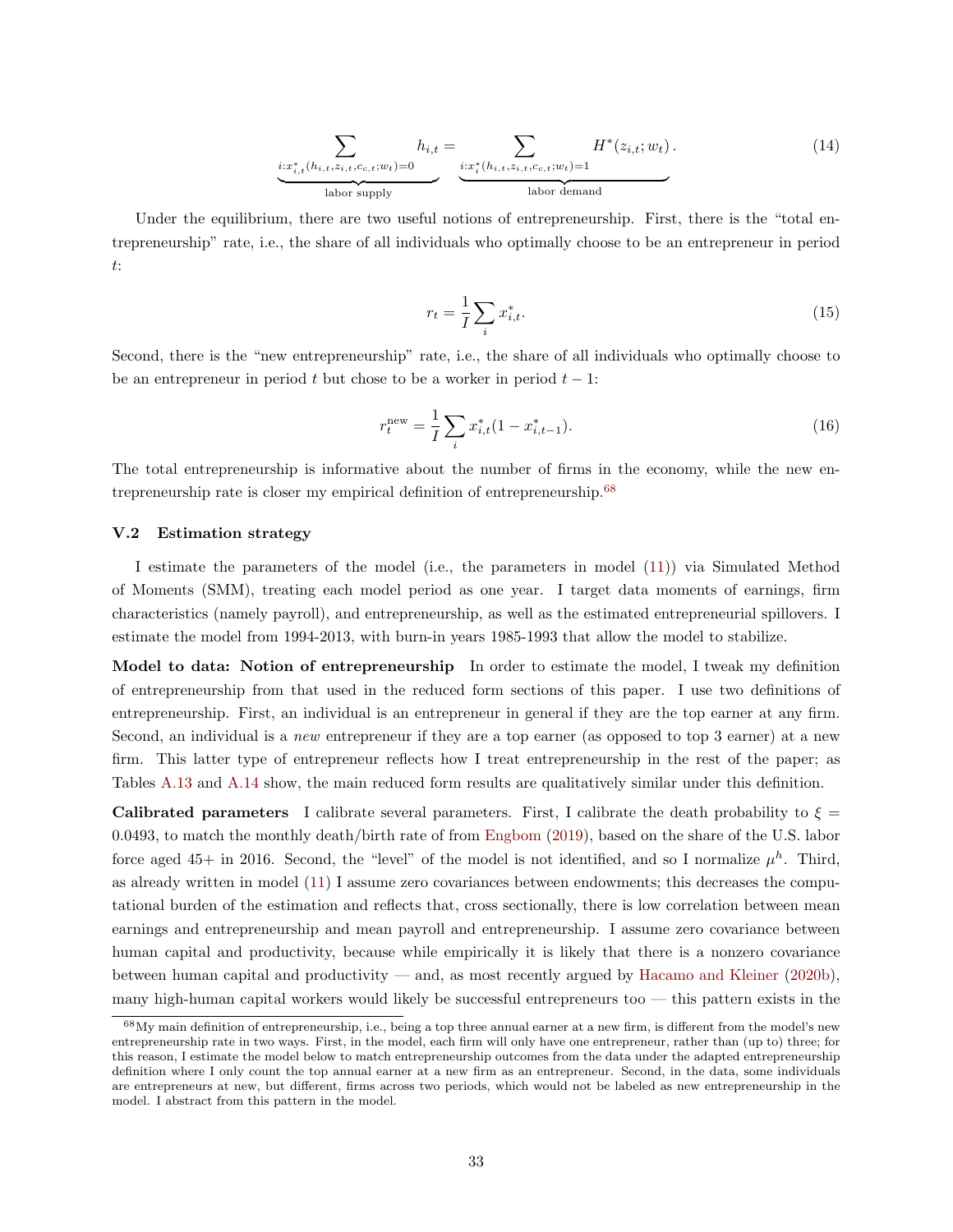model without explicitly embedding a nonzero covariance. Because high human capital individuals tend to choose work and human capital is persistent, when we observe high human capital individuals switch from work to entrepreneurship in the model, it frequently is the case that they received large positive productivity shocks that induced the occupational shift; in this case, these previous high earners are subsequently high payroll entrepreneurs.

Target moments In order to estimate the remaining parameters, I target several moments of earnings, payroll, and entrepreneurship. Broadly, earnings moments are informative about human capital, since in the model workers with higher human capital receive higher earnings. Similarly, payroll moments are informative about productivity, since in the model entrepreneurs with higher productivity demand more labor, and thus pay higher payroll. Entrepreneurship moments are informative about the human capital, productivity, and costs together, since in the model individuals choose entrepreneurship when they have relatively low human capital, high productivity, and/or low costs.

First, from the main model sample (i.e., the aggregate data, 1994-2013), I target 1994 and 2013 mean log payroll and the (new) entrepreneurship rate. These moments are informative about the model levels  $(\mu)$ 's) and trends ( $\gamma$ 's) as well as the combination of equilibrium entrepreneurs (i.e., high productivity vs. low cost,  $\sigma^2$ 's). Additionally, I target the mean-across-years variance of log earnings for workers and variance of log payroll for (all) entrepreneurs, which are informative about the variances  $(\sigma^2)$ . Finally, I target the persistence of log earnings for workers, log payroll for entrepreneurs, and entrepreneurship for everyone, which are informative about the persistence parameters  $(\rho's)$ .

Second, from the main reduced form sample (i.e., individuals with coworkers in 2004), I target several entrepreneurial spillover regression estimates, which are most informative about the learning parameters  $(\lambda)$ s). I target the extensive margin spillover from the regression of an individual's future (new) entrepreneurship on their exposure to entrepreneurial coworkers (i.e., column 3 of Table [A.13\)](#page-78-0), as well as the intensive margin spillovers from the regression of a future entrepreneur's entry log payroll on their exposure to entrepreneurial coworkers and the mean entry log payroll of those entrepreneurs (i.e., column 6 of Table [A.14\)](#page-79-0). Intuitively, entrepreneurs' productivity is somewhat observable, in the sense that it (should) correlate positively with payroll. Their cost, however, is not directly observable, but rather combines with their productivity to determine their entrepreneurial decision; effectively, we can think of the individuals who choose to become entrepreneurs, yet are relatively unsuccessful (low payroll), as possessing low cost, since this would justify their decision. This means that, when individuals who are exposed to more entrepreneurs, particularly unsuccessful entrepreneurs, are more likely both to become entrepreneurs and to become unsuccessful entrepreneurs, we intuit that they learned to lower their cost.

Estimation results Table [10](#page-48-0) presents the estimated parameters, chosen by the Simulated Method of Moments to minimize the difference between the data and model moments, along with the comparison of these data and subsequent model moments.[69](#page-33-0) As the table shows, simulations of the model with the estimated parameters produce model moments similar to the targeted empirical moments. For example, in the model, 0.59% of individuals are new entrepreneurs in 1994, while 0.54% of 1994 individuals are entrepreneurs in the data; similarly, 0.39% of model individuals are new entrepreneurs in 1994, while 0.36% of data individuals

<span id="page-33-0"></span> $69$ The estimation moments are based on the average of moments across 32 simulations of model (where simulations vary in the random shocks to endowments), each with 100,000 individuals; the estimated parameters are chosen to minimize the difference between the data and model moments, where I weight the moments unequally to account for scale differences (each weight is equal to the inverse squared data moment). While the traditionally optimal weights would be the inverse covariance-variance matrix of the data moments, these weights would place negligible weight on the learning moments, because these moments are estimated from smaller samples and are thus noisier; since the learning parameters are the most important parameters in the model, in terms of the subsequent counterfactual analyses below, I instead weight relative to the magnitudes of the moments.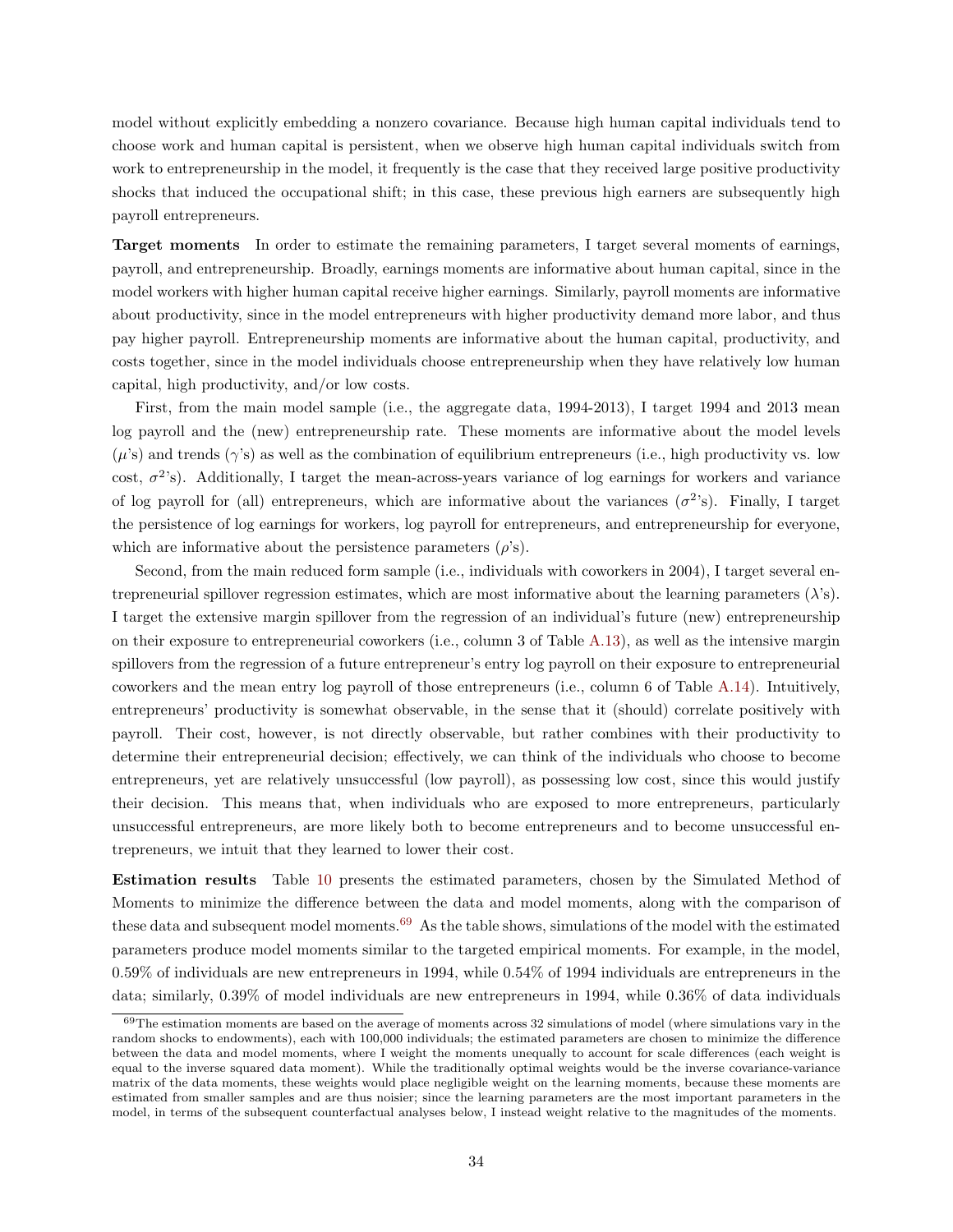are.

In order to further validate the estimation, I consider a non-targeted moment: the covariance of payroll and earnings. In both the data and model, I estimate the covariance between a new entrepreneur's log payroll and their previous period log earnings (when they were a worker) by regressing the log payroll on the previous year log earnings. In the data, the resulting covariance is 0.394; in the model, the value is 0.266. These similar positive covariances provide additional support of the model and estimation procedure.

Note that in order to facilitate the decline in aggregate entrepreneurship over time, the estimation results in a negative trend for productivity ( $\gamma^z < 0$ ) and a positive trend for cost ( $\gamma^c > 0$ ). This means that, holding all else fixed, entrepreneurship becomes less profitable and most costly over time. Intuitively, we can think of declining productivity as embodying an increasing difficulty to find original ideas and rising cost as embodying an increasing difficulty in entering a product market.<sup>[70](#page-34-0)</sup>

# V.3 Results: Without learning, entrepreneurship would be 10% lower

Table [11](#page-49-0) presents the counterfactuals in which I remove learning by setting  $\lambda^z$  and/or  $\lambda^c$  equal to 0, starting in 1994. As shown in Panel A, on average across 1994-2013, I estimate that the entrepreneurship rate would be 10.1% lower in the absence of learning. Nearly all of this difference arises due to the absence of learning z. Effectively, this means that an individual's productivity draw is a larger determinant of their occupational choice than their cost, such that learning productivity has a larger scope for affecting aggregate entrepreneurship.

Despite these spillovers increasing entrepreneurship, they have a relatively small impact on aggregate productivity. In the absence of learning, aggregate productivity (total output divided by the sum of workers' human capital) is less than  $0.1\%$  lower (Panel A, column 2 of Table [11\)](#page-49-0). As shown in columns 3, this relatively small impact is likely because learning productivity need not increase the average productivity of new entrepreneurs. Instead, in the absence of learning productivity (or cost), the mean productivity of new entrepreneurs is actually larger; intuitively, this means that productivity spillovers induce some lowerproductivity individuals to opt into entrepreneurship after receiving a small increase to their productivity. This aligns with the patterns in column 4: while removing learning about cost intuitively leads to a higher average cost of new entrepreneurs, the same happens when I remove learning about productivity: without learning about productivity, the average new entrepreneur is more productive and thus crowds out would-be entrepreneurs with lower costs.

Panel B of Table [11](#page-49-0) additionally demonstrates how entrepreneurial spillovers moderate the decline in entrepreneurship from 1994 to 2013. In the absence of learning, entrepreneurship would decline by 34% more. Here again, the spillovers to productivity matter more than the spillovers to cost, but both moderate the estimated decline. Taken together, the results of this model highlight the role for entrepreneurial spillovers: without these spillovers across coworkers, fewer individuals would choose to run their own firms.

<span id="page-34-0"></span> $70$ Note that I disallow any trend in human capital, so the estimated trend parameters for productivity and cost are best interpreted as trends without changes in human capital. In other words, a rise in cost could alternatively reflect a rise in human capital, i.e., the value of being a worker. Also note that, given a flat trend to human capital, we need declining productivity in order to match both a decline in entrepreneurship and effectively a flat payroll change from 1993 to 2014; if I fully generate the decline in entrepreneurship through a rising cost, the resulting selection into entrepreneurship implies a larger increase in average payroll.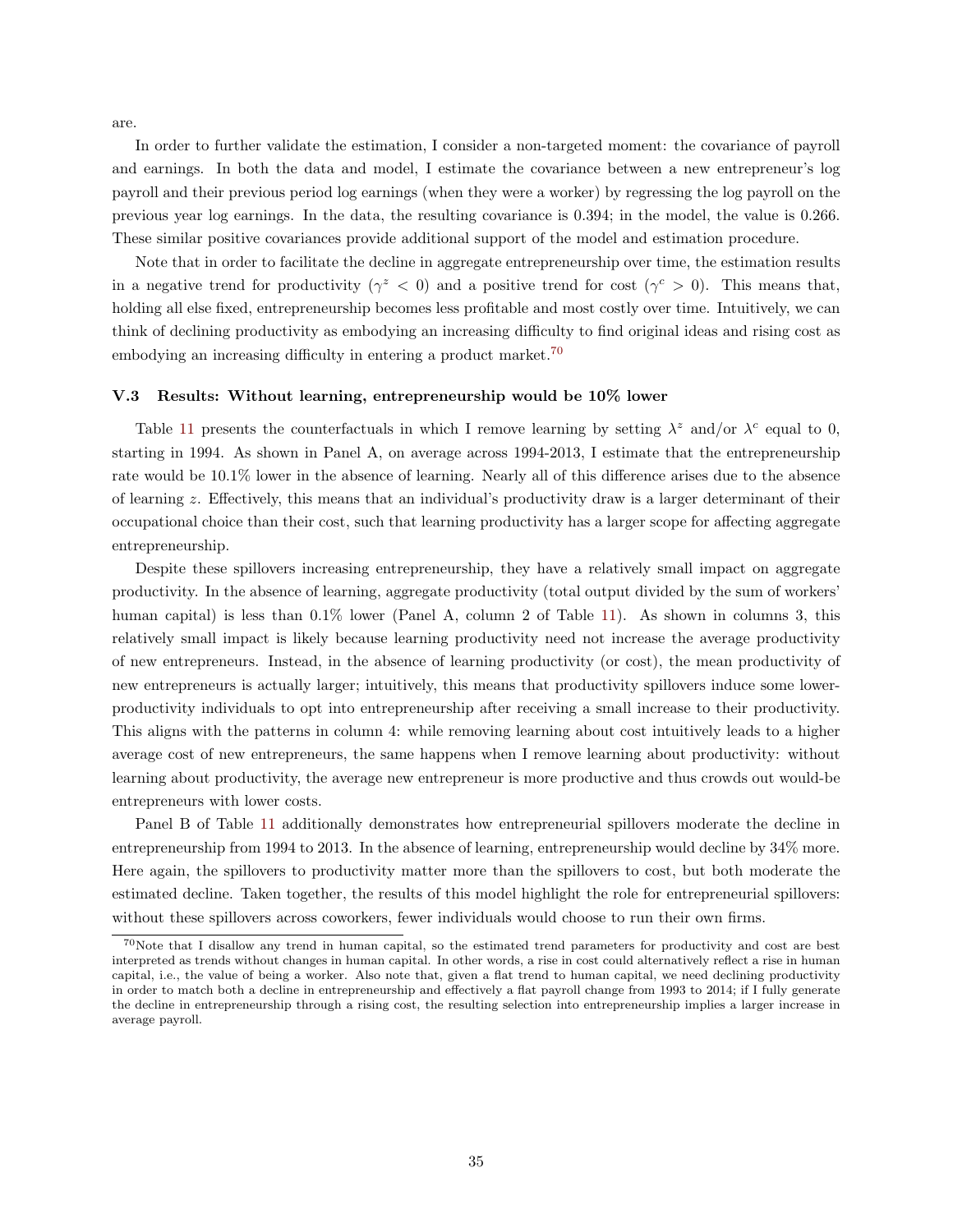# <span id="page-35-0"></span>VI Conclusion

Entrepreneurial spillovers exist and matter: when an individual works with more former entrepreneurs, they are more likely to become an entrepreneur themself. Furthermore, these spillovers are nuanced, as these future entrepreneurs are only predicted to become more successful entrepreneurs if they work with more successful entrepreneurial coworkers. These partial equilibrium results suggest that entrepreneurial learning may generate more, but perhaps less successful, entrepreneurs. In the model-based counterfactuals, entrepreneurial learning contributes to the aggregate entrepreneurship rate and moderates the aggregate decline in entrepreneurship, suggesting that these spillovers play non-negligible roles in determining aggregate outcomes.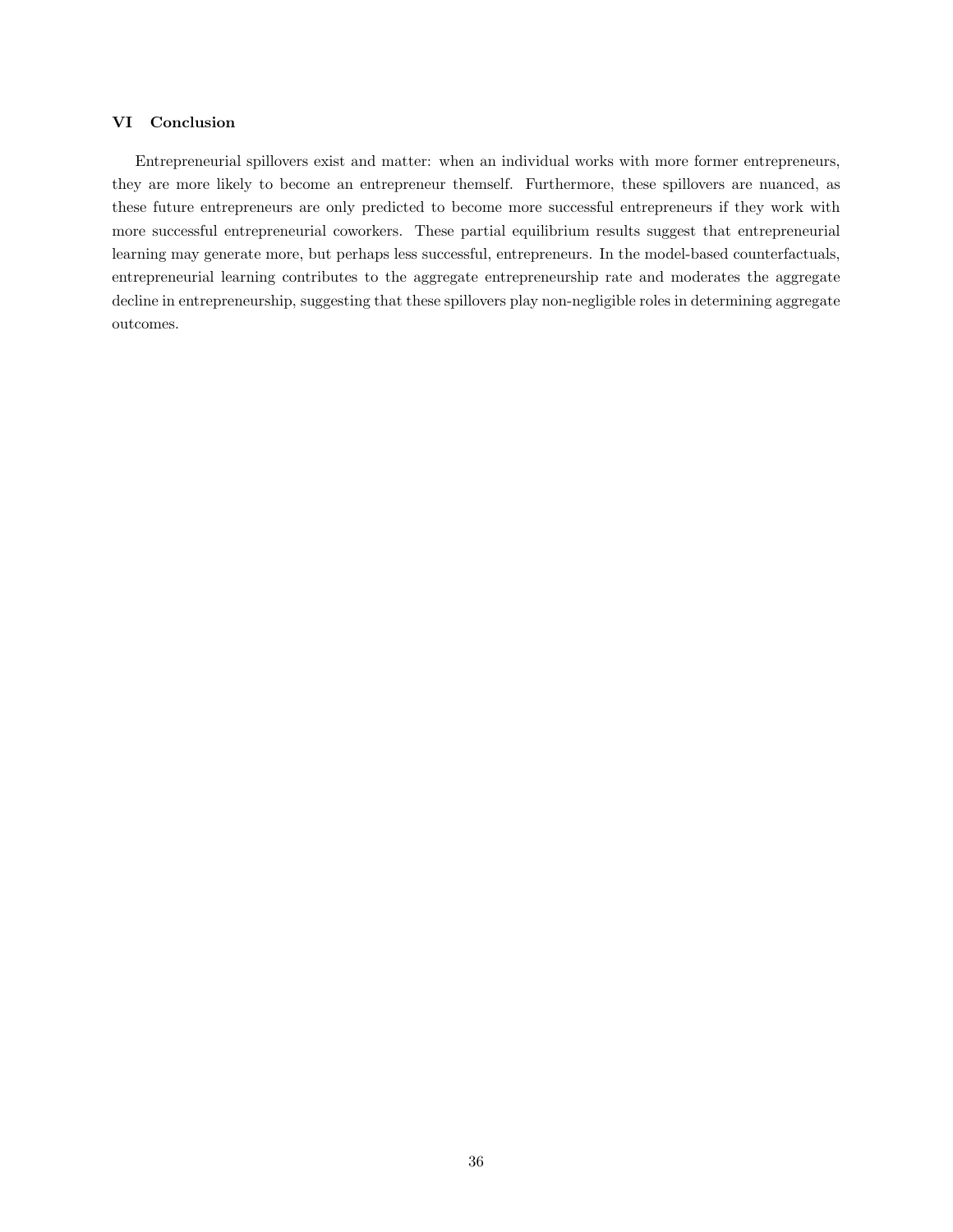#### References

- <span id="page-36-1"></span>Agarwal, Rajshree, Benjamin A Campbell, April Mitchell Franco, and Martin Ganco. 2016. "What do I take with me? The mediating effect of spin-out team size and tenure on the founder–firm performance relationship." Academy of Management Journal 59 (3):1060–1087.
- <span id="page-36-12"></span>Akcigit, Ufuk, Harun Alp, Jeremy G. Pearce, and Marta Prato. 2021. "Career Choice of Entrepreneurs, Inventors and the Rise of Firms." .
- <span id="page-36-2"></span>Azoulay, Pierre, Benjamin Jones, J Daniel Kim, and Javier Miranda. 2018. "Age and High-Growth Entrepreneurship." Tech. rep., National Bureau of Economic Research.
- <span id="page-36-9"></span>Azoulay, Pierre, Benjamin F Jones, J Daniel Kim, and Javier Miranda. 2020. "Age and high-growth entrepreneurship." American Economic Review: Insights 2 (1):65–82.
- <span id="page-36-5"></span>Babina, Tania, Paige Ouimet, and Rebecca Zarutskie. 2018. "Going Entrepreneurial? IPOs, Employee Reallocation, and New Firm Creation." .
- Barlow, Richard E and Frank Proschan. 1975. "Statistical theory of reliability and life testing: probability models." Tech. rep., Florida State Univ Tallahassee.
- Ben-David, Itzhak, John R Graham, and Campbell R Harvey. 2013. "Managerial miscalibration." The Quarterly journal of economics 128 (4):1547–1584.
- Bernstein, Shai, Emanuele Colonnelli, Xavier Giroud, and Benjamin Iverson. 2019. "Bankruptcy spillovers." Journal of Financial Economics 133 (3):608–633.
- <span id="page-36-6"></span>Bernstein, Shai, Emanuele Colonnelli, Davide Malacrino, and Timothy McQuade. 2018. "Who creates new firms when local opportunities arise?" Tech. rep., National Bureau of Economic Research.
- Bertrand, Marianne and Antoinette Schoar. 2003. "Managing with style: The effect of managers on firm policies." The Quarterly journal of economics 118 (4):1169–1208.
- <span id="page-36-3"></span>Bloom, Nicholas, Erik Brynjolfsson, Lucia Foster, Ron Jarmin, Megha Patnaik, Itay Saporta-Eksten, and John Van Reenen. 2019. "What drives differences in management practices?" American Economic Review 109 (5):1648–83.
- <span id="page-36-11"></span>Bloom, Nicholas, Scott W Ohlmacher, Cristina J Tello-Trillo, and Melanie Wallskog. 2021. "Pay, Productivity and Management." Tech. rep., National Bureau of Economic Research.
- <span id="page-36-8"></span>Bloom, Nicholas and John Van Reenen. 2002. "Patents, real options and firm performance." The Economic Journal 112 (478):C97–C116.
- <span id="page-36-4"></span>- 2007. "Measuring and explaining management practices across firms and countries." The quarterly journal of Economics 122 (4):1351–1408.
- <span id="page-36-0"></span>BLS. 1997. U.S. Bureau of Labor Statistics Handbook of Methods.
- <span id="page-36-10"></span>Bosma, Niels, Jolanda Hessels, Veronique Schutjens, Mirjam Van Praag, and Ingrid Verheul. 2012. "Entrepreneurship and role models." Journal of economic psychology 33 (2):410–424.
- Botelho, Tristan L, Daniel Fehder, and Yael Hochberg. 2021. "Innovation-Driven Entrepreneurship." .
- <span id="page-36-7"></span>Brau, James C and Stanley E Fawcett. 2006. "Initial public offerings: An analysis of theory and practice." The Journal of Finance 61 (1):399–436.
- Bursztyn, Leonardo, Florian Ederer, Bruno Ferman, and Noam Yuchtman. 2014. "Understanding mechanisms underlying peer effects: Evidence from a field experiment on financial decisions." Econometrica 82 (4):1273–1301.
- Caldwell, Sydnee and Nikolaj Harmon. 2019. "Outside options, bargaining, and wages: Evidence from coworker networks." Unpublished manuscript, Univ. Copenhagen :203–207.
- Campbell, T Colin, Michael Gallmeyer, Shane A Johnson, Jessica Rutherford, and Brooke W Stanley. 2011. "CEO optimism and forced turnover." Journal of Financial Economics 101 (3):695–712.
- Chari, Varadarajan V and Hugo Hopenhayn. 1991. "Vintage human capital, growth, and the diffusion of new technology." Journal of political Economy 99 (6):1142–1165.
- Chatterji, Aaron, Solène Delecourt, Sharique Hasan, and Rembrand Koning. 2019. "When does advice impact startup performance?" Strategic Management Journal 40 (3):331–356.
- Choi, Joonkyu, Nathan Goldschlag, John Haltiwanger, and J Daniel Kim. 2019. "Founding teams and startup performance." Available at SSRN 3481850 .
- Cohen, Lauren, Andrea Frazzini, and Christopher Malloy. 2008. "The small world of investing: Board connections and mutual fund returns." Journal of Political Economy 116 (5):951–979.
- Davis, Gerald F and Henrich R Greve. 1997. "Corporate elite networks and governance changes in the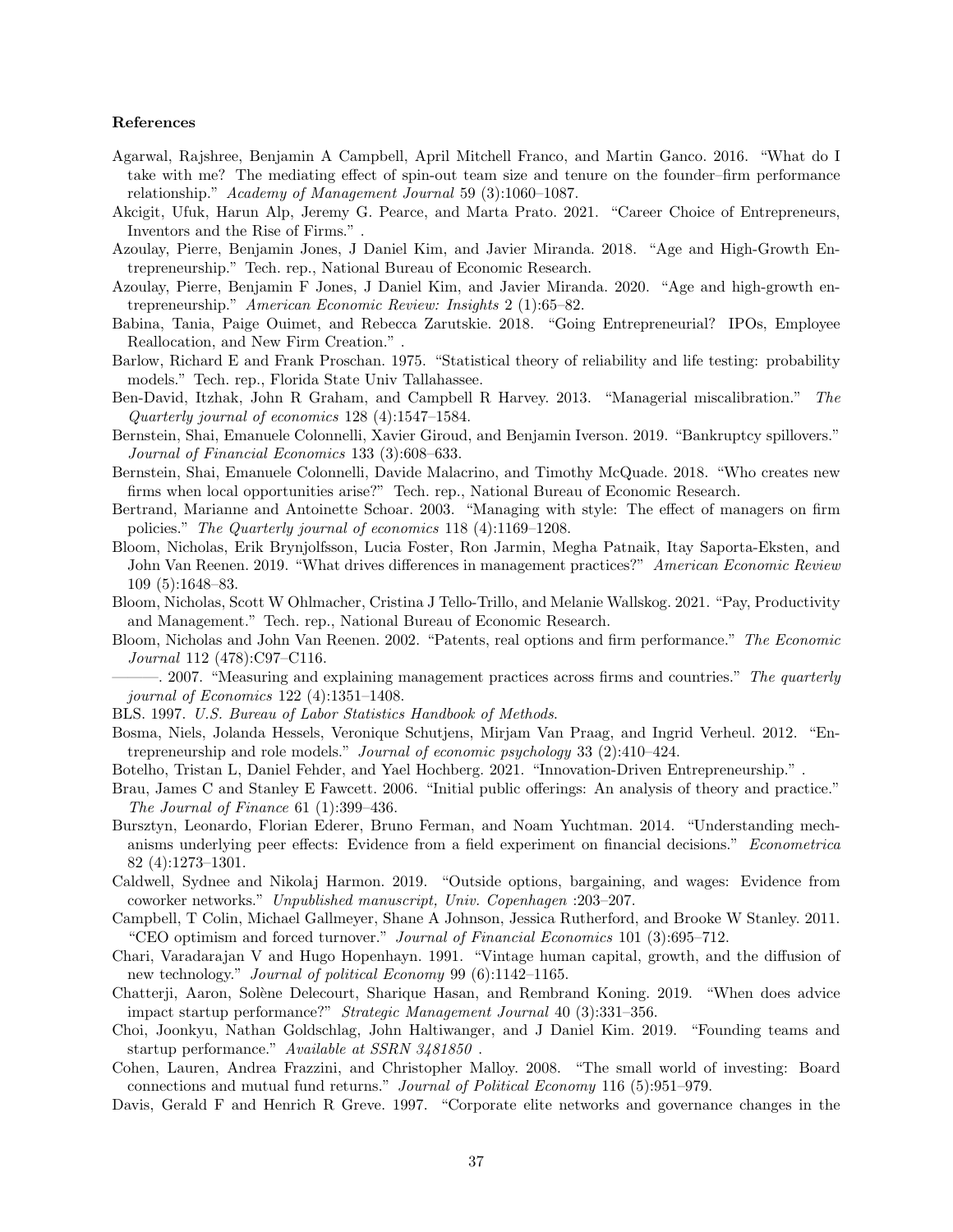1980s." American journal of sociology 103 (1):1–37.

- Decker, Ryan, John Haltiwanger, Ron Jarmin, and Javier Miranda. 2014. "The role of entrepreneurship in US job creation and economic dynamism." Journal of Economic Perspectives 28 (3):3–24.
- Dillon, Eleanor W and Christopher T Stanton. 2017. "Self-employment dynamics and the returns to entrepreneurship." Tech. rep., National Bureau of Economic Research.
- Djankov, Simeon, Yingyi Qian, Gérard Roland, and Ekaterina Zhuravskaya. 2006. "Entrepreneurship in China and Russia compared." Journal of the European Economic Association 4 (2-3):352–365.

Engbom, Niklas. 2019. "Firm and worker dynamics in an aging labor market." unpublished paper .

- Falck, Oliver, Stephan Heblich, and Elke Luedemann. 2012. "Identity and entrepreneurship: do school peers shape entrepreneurial intentions?" Small Business Economics 39 (1):39-59.
- Faleye, Olubunmi, Tunde Kovacs, and Anand Venkateswaran. 2014. "Do better-connected CEOs innovate more?" Journal of Financial and Quantitative Analysis 49 (5-6):1201-1225.
- Field, Erica, Seema Jayachandran, Rohini Pande, and Natalia Rigol. 2016. "Friendship at work: Can peer effects catalyze female entrepreneurship?" American Economic Journal: Economic Policy 8 (2):125–53.
- <span id="page-37-7"></span>Flood, Sarah, Miriam King, Renae Rodgers, Steven Ruggles, and J. Robert Warren. 2020. "Integrated Public Use Microdata Series, Current Population Survey: Version 8.0."
- <span id="page-37-4"></span>Foster, Lucia and Patrice Norman. 2017. "The annual survey of entrepreneurs." Journal of Economic and Social Measurement 42 (3-4):199–224.
- Fracassi, Cesare. 2017. "Corporate finance policies and social networks." Management Science 63 (8):2420– 2438.
- Giannetti, Mariassunta and Andrei Simonov. 2009. "Social interactions and entrepreneurial activity." Journal of Economics & Management Strategy 18 (3):665–709.
- Ginther, Donna K, Janet M Currie, Francine D Blau, and Rachel TA Croson. 2020. "Can mentoring help female assistant professors in economics? an evaluation by randomized trial." In AEA Papers and Proceedings, vol. 110. 205–09.
- <span id="page-37-6"></span>Gompers, Paul, Josh Lerner, and David Scharfstein. 2005. "Entrepreneurial spawning: Public corporations and the genesis of new ventures, 1986 to 1999." The journal of Finance 60 (2):577–614.
- Graham, John R, Campbell R Harvey, and Manju Puri. 2013. "Managerial attitudes and corporate actions." Journal of financial economics 109 (1):103–121.
- Graham, Stuart JH, Robert P Merges, Pam Samuelson, and Ted Sichelman. 2009. "High technology entrepreneurs and the patent system: Results of the 2008 Berkeley patent survey." *Berkeley Technology Law* Journal :1255–1327.
- <span id="page-37-5"></span>Guiso, Luigi, Luigi Pistaferri, and Fabiano Schivardi. 2020. "Learning Entrepreneurship From Other Entrepreneurs?" .
- Guiso, Luigi and Fabiano Schivardi. 2011. "What determines entrepreneurial clusters?" Journal of the European economic association 9 (1):61–86.
- Hacamo, Isaac and Kristoph Kleiner. 2020a. "Confidence Spillovers in Competitive Environments: Evidence from Entrepreneurship." Available at SSRN 3088068 .

-. 2020b. "Forced Entrepreneurs." Kelley School of Business Research Paper (16-48).

- Hall, Bronwyn, Christian Helmers, Mark Rogers, and Vania Sena. 2014. "The choice between formal and informal intellectual property: a review." Journal of Economic Literature 52 (2):375–423.
- <span id="page-37-1"></span>Haltiwanger, John, Henry R Hyatt, Erika McEntarfer, Liliana Sousa, and Stephen Tibbets. 2014. "Firm age and size in the longitudinal employer-household dynamics data." US Census Bureau Center for Economic Studies Paper No. CES-WP-14-16 .
- <span id="page-37-3"></span>Haltiwanger, John, Ron Jarmin, Robert Kulick, Javier Miranda, Veronika Penciakova, and Cristina Tello-Trillo. 2019. "Firm-level Revenue Dataset." Tech. rep.
- <span id="page-37-2"></span>Haltiwanger, John, Ron S Jarmin, Robert Kulick, and Javier Miranda. 2017. "1. High-Growth Young Firms." In Measuring Entrepreneurial Businesses. University of Chicago Press, 11–62.
- <span id="page-37-0"></span>Haltiwanger, John, Ron S Jarmin, and Javier Miranda. 2013. "Who creates jobs? Small versus large versus young." Review of Economics and Statistics 95 (2):347–361.
- Hampole, Menaka, Francesca Truffa, and Ashley Wong. 2021. "Peer effects and the gender gap in corporate leadership: Evidence from MBA students." .
- Hasan, Sharique and Rembrand Koning. 2019. "Prior ties and the limits of peer effects on startup team performance." Strategic Management Journal 40 (9):1394–1416.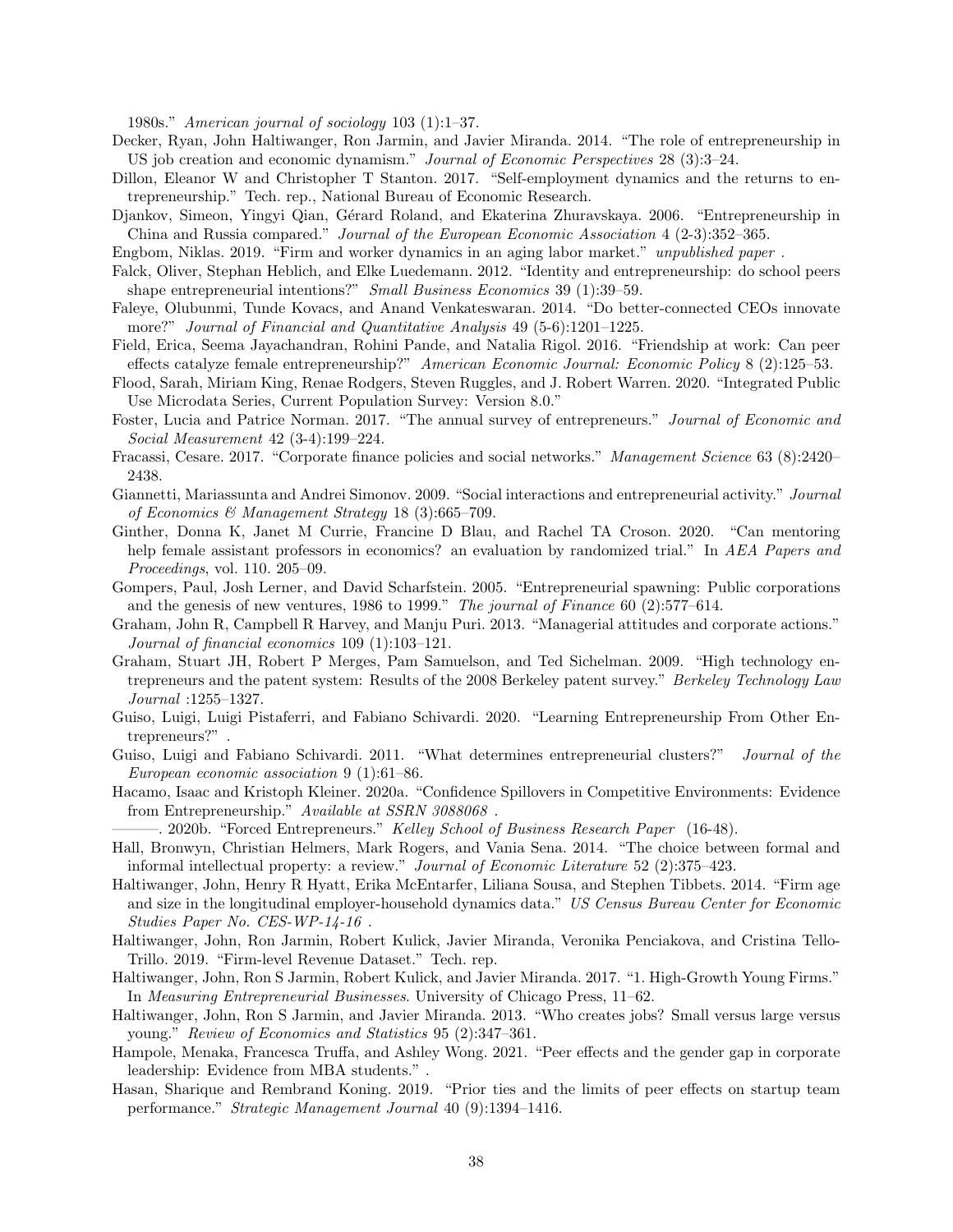- Hellmann, Thomas and Manju Puri. 2002. "Venture capital and the professionalization of start-up firms: Empirical evidence." The journal of finance 57 (1):169–197.
- Hirshleifer, David, Angie Low, and Siew Hong Teoh. 2012. "Are overconfident CEOs better innovators?" The journal of finance 67 (4):1457–1498.
- Hong, Harrison, Jeffrey D Kubik, and Jeremy C Stein. 2005. "Thy neighbor's portfolio: Word-of-mouth effects in the holdings and trades of money managers." The Journal of Finance 60 (6):2801–2824.
- Hopenhayn, Hugo, Julian Neira, and Rish Singhania. 2020. "From population growth to firm demographics: Implications for concentration, entrepreneurship and the labor share." Tech. rep., National Bureau of Economic Research.
- <span id="page-38-5"></span>Hvide, Hans K and Paul Oyer. 2018. "Dinner table human capital and entrepreneurship." Tech. rep., National Bureau of Economic Research.
- <span id="page-38-0"></span>Hyatt, Henry, Seth Murray, and Kristin Sandusky. 2020. "Business Income Dynamics and Labor Market Fluidity." .
- <span id="page-38-3"></span>Jarmin, Ron S and Javier Miranda. 2002. "The longitudinal business database." Available at SSRN 2128793 .
- Jarosch, Gregor, Ezra Oberfield, and Esteban Rossi-Hansberg. 2021. "Learning from coworkers." Econometrica 89 (2):647–676.
- Kaehr Serra, Caroline and Jana Thiel. 2019. "Professionalizing entrepreneurial firms: Managing the challenges and outcomes of founder-CEO succession." Strategic Entrepreneurship Journal 13 (3):379–409.
- Kaplan, Steven N, Mark M Klebanov, and Morten Sorensen. 2012. "Which CEO characteristics and abilities matter?" The Journal of Finance 67 (3):973-1007.
- Karahan, Fatih, Benjamin Pugsley, and Ayşegül Sahin. 2019. "Demographic origins of the startup deficit." Tech. rep., National Bureau of Economic Research.
- Karlan, Dean and Martin Valdivia. 2011. "Teaching entrepreneurship: Impact of business training on microfinance clients and institutions." Review of Economics and statistics 93 (2):510–527.
- <span id="page-38-2"></span>Kerr, Sari Pekkala and William R Kerr. 2017. 5. Immigrant Entrepreneurship. University of Chicago Press.
- Kerr, William R and Scott Duke Kominers. 2015. "Agglomerative forces and cluster shapes." Review of Economics and Statistics 97 (4):877–899.
- Klenow, Peter J and Huiyu Li. 2021. "Innovative growth accounting." NBER Macroeconomics Annual 35 (1):245–295.
- <span id="page-38-1"></span>Kornfeld, Robert and Howard S. Bloom. 1999. "Measuring Program Impacts on Earnings and Employment: Do Unemployment Insurance Wage Reports from Employers Agree with Surveys of Individuals." Journal of Labor Economics 17 (1):168–197.
- Leary, Mark T and Michael R Roberts. 2014. "Do peer firms affect corporate financial policy?" The Journal of Finance 69 (1):139–178.
- <span id="page-38-6"></span>Lerner, Josh and Ulrike Malmendier. 2013. "With a little help from my (random) friends: Success and failure in post-business school entrepreneurship." The Review of Financial Studies 26 (10):2411–2452.
- Lindquist, Matthew J, Joeri Sol, and Mirjam Van Praag. 2015. "Why do entrepreneurial parents have entrepreneurial children?" Journal of Labor Economics 33 (2):269-296.
- Lucas, Robert E. 1978. "On the size distribution of business firms." The Bell Journal of Economics :508–523.
- Lucas, Robert E and Benjamin Moll. 2014. "Knowledge growth and the allocation of time." Journal of Political Economy 122 (1):1–51.
- Malmendier, Ulrike, Geoffrey Tate, and Jon Yan. 2011. "Overconfidence and early-life experiences: the effect of managerial traits on corporate financial policies." The Journal of finance 66 (5):1687–1733.
- Manski, Charles F. 1993. "Identification of endogenous social effects: The reflection problem." The review of economic studies 60 (3):531–542.
- <span id="page-38-4"></span>Nanda, Ramana and Jesper B Sørensen. 2010. "Workplace peers and entrepreneurship." Management Science 56 (7):1116–1126.
- Rocha, Vera and Mirjam Van Praag. 2020. "Mind the gap: The role of gender in entrepreneurial career choice and social influence by founders." Strategic Management Journal 41 (5):841–866.
- Rosen, Sherwin. 1982. "Authority, control, and the distribution of earnings." The Bell Journal of Economics :311–323.
- Roy, Andrew Donald. 1951. "Some thoughts on the distribution of earnings." Oxford economic papers 3 (2):135–146.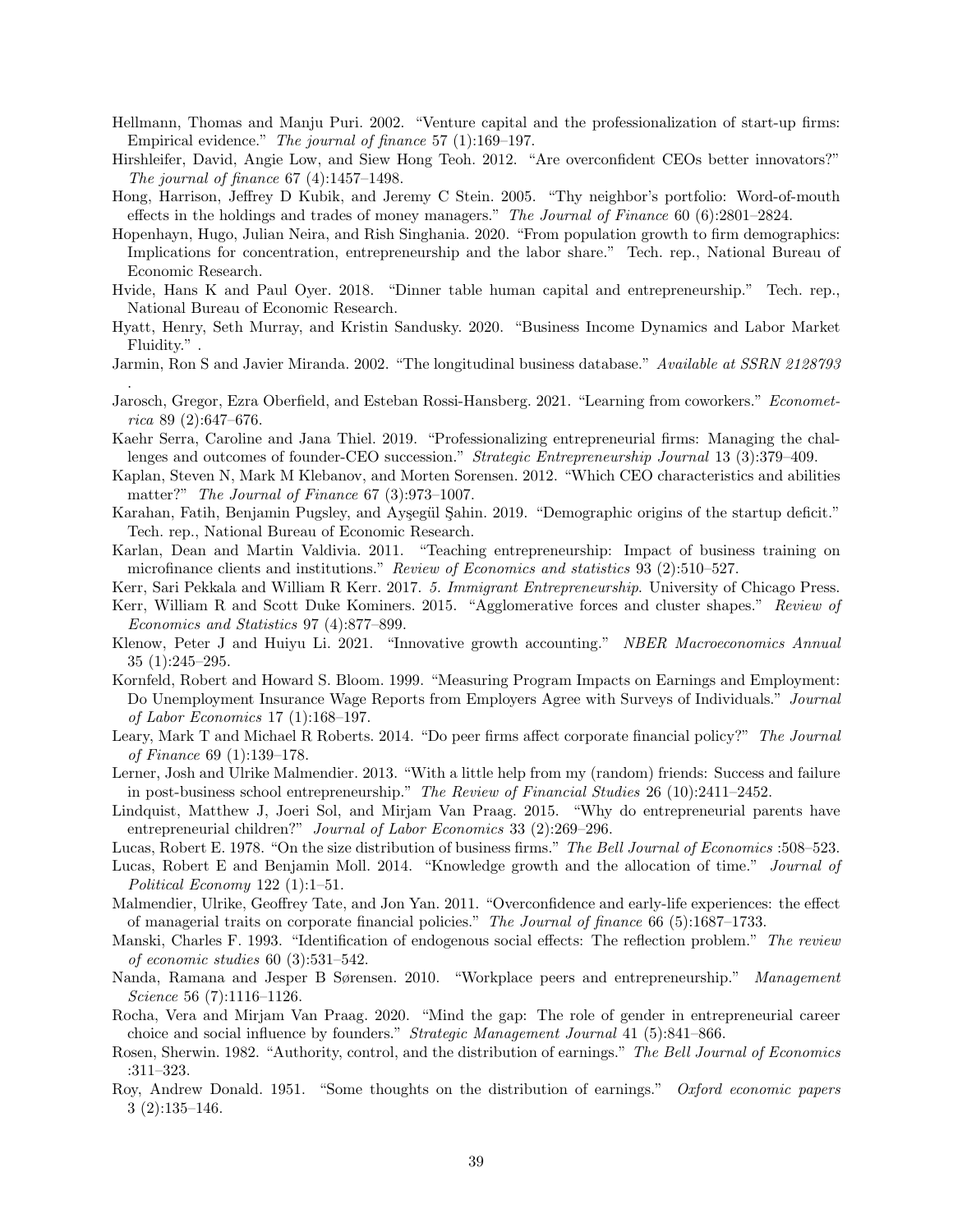Sacerdote, Bruce. 2014. "Experimental and quasi-experimental analysis of peer effects: two steps forward?" Annu. Rev. Econ. 6 (1):253–272.

Salgado, Sergio. 2020. "Technical change and entrepreneurship." Available at SSRN 3616568 .

Segal, Gerry, Dan Borgia, and Jerry Schoenfeld. 2005. "The motivation to become an entrepreneur." International journal of Entrepreneurial Behavior & research.

Shue, Kelly. 2013. "Executive networks and firm policies: Evidence from the random assignment of MBA peers." The Review of Financial Studies 26 (6):1401–1442.

<span id="page-39-2"></span>Sorkin, Isaac and Melanie Wallskog. 2021. "The Slow Diffusion of Earnings Inequality." .

- <span id="page-39-3"></span>Staiger, Matthew. 2020. "The Intergenerational Transmission of Employers and the Earnings of Young Workers."
- Stuart, Toby E and Waverly W Ding. 2006. "When do scientists become entrepreneurs? The social structural antecedents of commercial activity in the academic life sciences." American journal of sociology 112 (1):97– 144.
- <span id="page-39-1"></span>Tello-Trillo, Cristina and Sean Streiff. 2020. "Matching Compustat Data to the Business Register 1976 - 2016." US Census Bureau Center for Economic Studies CES Technical Notes Series 20-07 .
- <span id="page-39-0"></span>Vilhuber, Lars, Kevin McKinney et al. 2014. "LEHD Infrastructure files in the Census RDC-Overview." Center for Economic Studies, US Census Bureau Working Papers (14-26).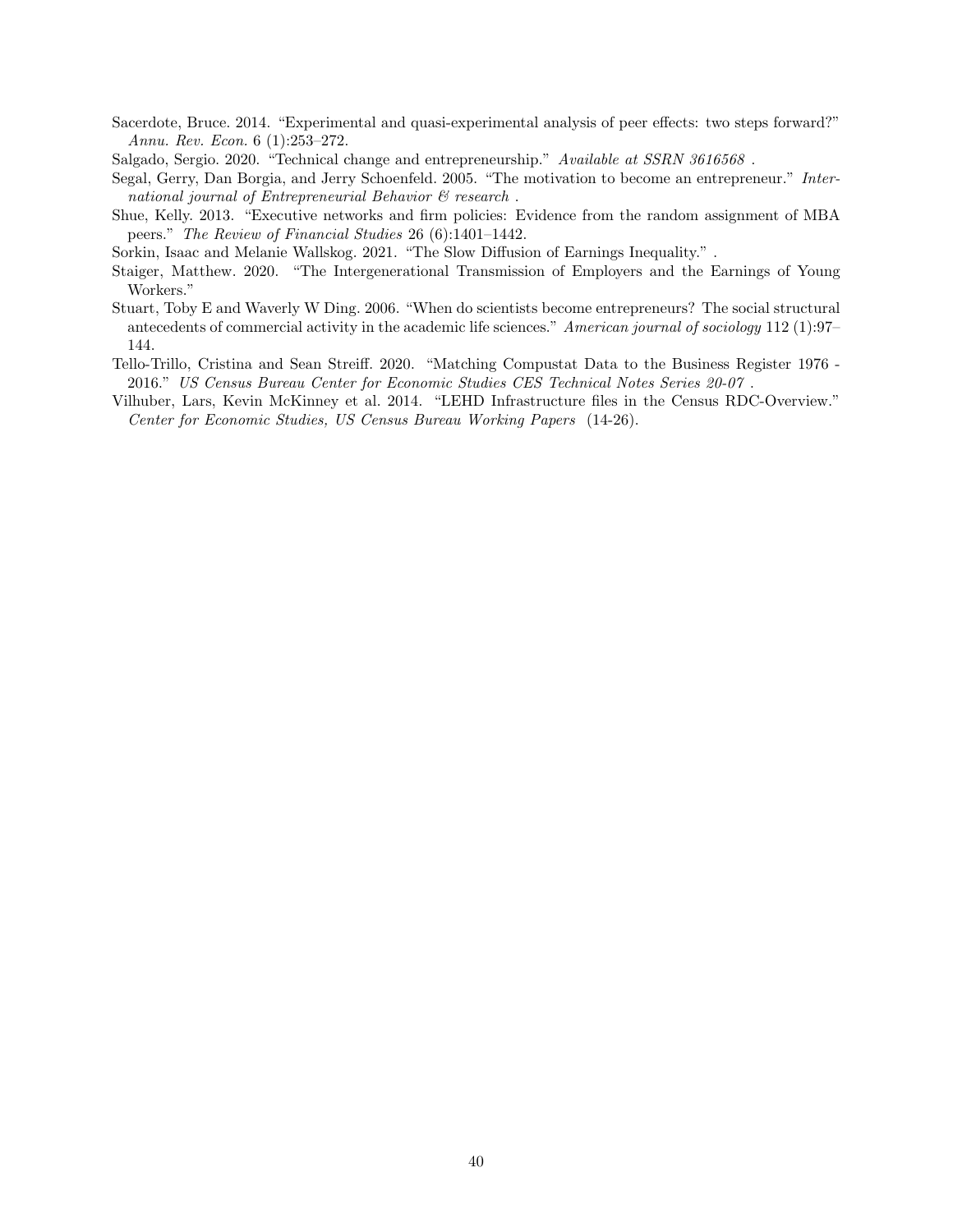<span id="page-40-0"></span>

|                                             | All Individuals |             |             |                     | Future Entrepreneurs |             | T-Stat    |
|---------------------------------------------|-----------------|-------------|-------------|---------------------|----------------------|-------------|-----------|
|                                             | Mean            | Std Dev     | $\mathbf N$ | Mean                | Std Dev              | $\mathbf N$ | $(4)-(1)$ |
|                                             | (1)             | (2)         | (3)         | (4)                 | (5)                  | (6)         | (7)       |
| Panel A: Entrepreneurship                   |                 |             |             |                     |                      |             |           |
| Recent entrepreneur                         | $0.034\,$       | 0.180       | 46,680,000  | $0.090\,$           | 0.287                | 1,456,000   | 237.0     |
| Current entrepreneur                        | $0.009\,$       | 0.096       | 46,680,000  | 0.032               | 0.175                | 1,456,000   | 152.8     |
| Future entrepreneur                         | 0.031           | 0.174       | 46,680,000  | $1.000\,$           | 0.000                | 1,456,000   | 38084.6   |
| Share cow. entr.                            | $\,0.034\,$     | $\,0.095\,$ | 46,680,000  | $\,0.064\,$         | 0.147                | 1,456,000   | 248.0     |
| Share cow. survived, age 2                  | $\,0.029\,$     | 0.093       | 46,680,000  | $0.057\,$           | 0.143                | 1,456,000   | 234.9     |
| Share cow. survived, age 5                  | 0.021           | 0.083       | 46,680,000  | 0.038               | 0.118                | 1,456,000   | 170.4     |
| Panel B: Demographics                       |                 |             |             |                     |                      |             |           |
| Age                                         | 39.09           | 11.83       | 46,680,000  | $37.39\,$           | 11.00                | 1,456,000   | $-183.2$  |
| Female                                      | 0.47            | $0.50\,$    | 46,680,000  | 0.41                | 0.49                 | 1,456,000   | $-135.8$  |
| Male                                        | 0.53            | $0.50\,$    | 46,680,000  | $0.59\,$            | 0.49                 | 1,456,000   | $135.8\,$ |
| Less than high school                       | 0.12            | 0.32        | 4,234,000   | $0.11\,$            | $\rm 0.31$           | 125,000     | $-12.8$   |
| High school                                 | 0.28            | 0.45        | 4,234,000   | 0.25                | 0.44                 | 125,000     | $-17.0$   |
| Some college                                | $\rm 0.34$      | 0.48        | 4,234,000   | $0.34\,$            | 0.47                 | 125,000     | $-4.3$    |
| College                                     | 0.26            | $0.44\,$    | 4,234,000   | $0.30\,$            | 0.46                 | 125,000     | $29.3\,$  |
| Hispanic                                    | 0.10            | $0.29\,$    | 36,370,000  | $0.09\,$            | 0.29                 | 1,129,000   | $-22.1$   |
| White                                       | 0.73            | $0.44\,$    | 36,370,000  | 0.78                | $0.41\,$             | 1,129,000   | 122.8     |
| <b>Black</b>                                | 0.10            | $0.30\,$    | 36,370,000  | $0.05\,$            | 0.21                 | 1,129,000   | $-269.3$  |
| Native American                             | 0.01            | 0.08        | 36,370,000  | $0.01\,$            | 0.08                 | 1,129,000   | $-19.4$   |
| Asian                                       | 0.05            | $\rm 0.22$  | 36,370,000  | $0.07\,$            | 0.25                 | 1,129,000   | 60.3      |
| Other race                                  | $0.01\,$        | 0.11        | 36,370,000  | $0.01\,$            | $0.11\,$             | 1,129,000   | $-2.6$    |
| Born in the U.S.                            | 0.82            | 0.39        | 46,680,000  | $0.80\,$            | 0.40                 | 1,456,000   | $-64.7$   |
| Born outside the U.S.                       | 0.18            | 0.39        | 46,680,000  | $0.20\,$            | 0.40                 | 1,456,000   | 64.7      |
| Panel C: 2004 Job Characteristics           |                 |             |             |                     |                      |             |           |
| Annual earning                              | 37,240          | 155,300     | 46,680,000  | 41,140              | 185,400              | 1,456,000   | 25.1      |
| $Log(annual\ earnings)$                     | 9.76            | 1.51        | 46,680,000  | $\boldsymbol{9.82}$ | 1.43                 | 1,456,000   | 49.9      |
| Years since joined firm                     | 3.97            | 3.15        | 46,680,000  | $3.53\,$            | 2.90                 | 1,456,000   | $-182.5$  |
| Years until leave firm                      | 3.04            | 3.07        | 46,680,000  | 1.58                | $2.02\,$             | 1,456,000   | $-844.3$  |
| Panel D: 2004 Establishment Characteristics |                 |             |             |                     |                      |             |           |
| Log(employment)                             | 5.42            | 2.46        | 46,680,000  | 4.08                | 2.35                 | 1,456,000   | $-675.5$  |
| Firm age                                    | 8.95            | 3.25        | 46,680,000  | 7.96                | 3.65                 | 1,456,000   | $-322.3$  |

Table 1: Individuals who become entrepreneurs are different from average worker

Note: This table presents entrepreneurial, demographic, job, and establishment characteristics for the sample of individuals age 20-64 at 2+ employment establishments in 2004 and the subsample of those who become entrepreneurs between 2005 and 2009. Recent entrepreneurship is entrepreneurship between 1999 and 2003; current entrepreneurship is entrepreneurship in 2004. "Share cow. entr." indicates the share of the individual's coworkers who were recent entrepreneurs; "Share cow. survived, age [A]" indicates the share of the individual's coworkers who were recent entrepreneurs and whose firms survived to an A-th year after entry. Demographics are only reported for individuals with non-imputed values. Note that all categories within a demographic category are mutually exclusive, e.g., Black identifies non-Hispanic Blacks. Note that the variance of log(annual earnings) is higher than what is typically found in the inequality literature because (a) I do not drop individuals earning below minimum wage, and (b) I do not drop individuals who appear at their primary firm for less than the full year.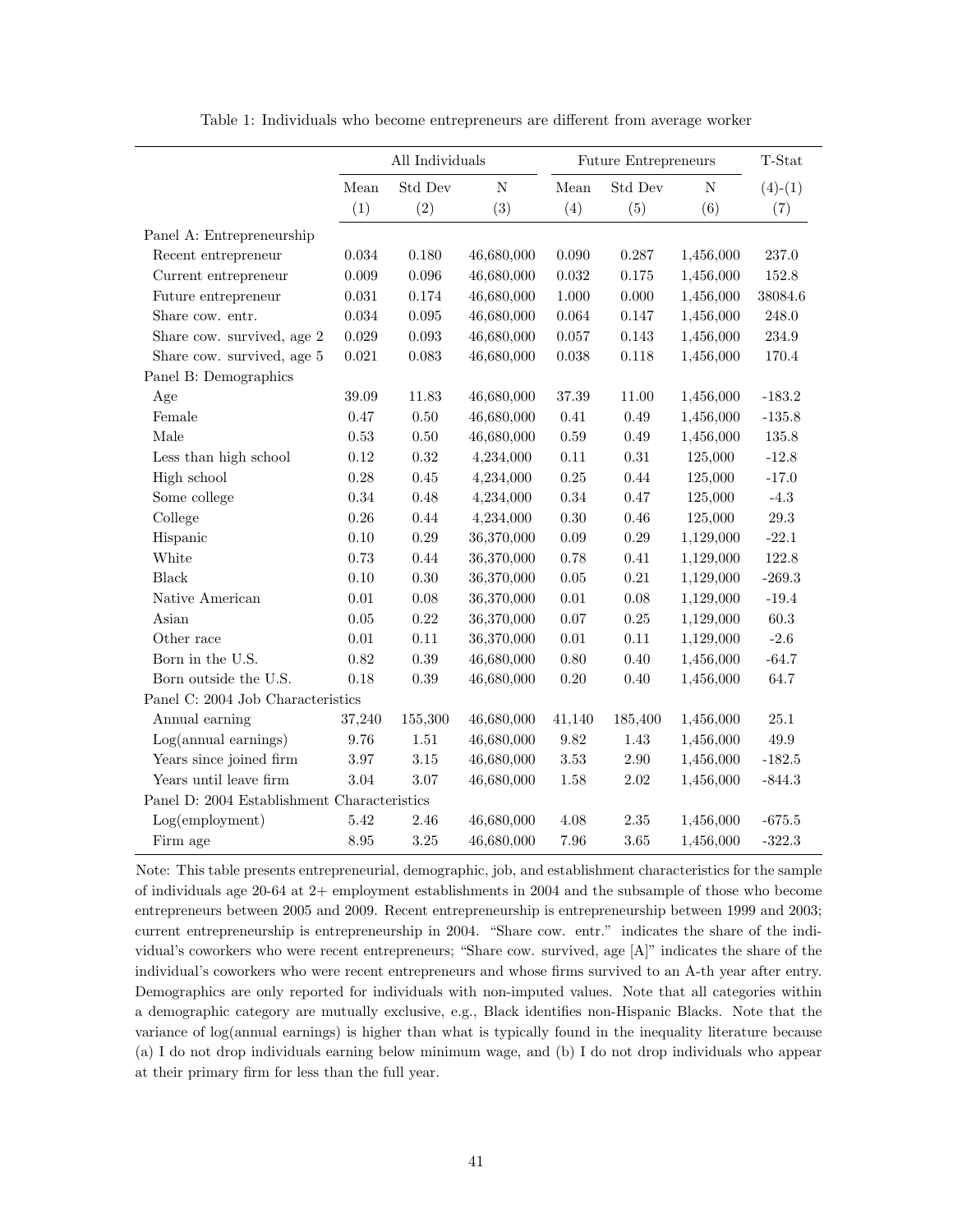|                                  |             | Previous Entrepreneur<br>Coworkers | All Previous<br>Entrepreneurs |                              |  |
|----------------------------------|-------------|------------------------------------|-------------------------------|------------------------------|--|
|                                  | Mean<br>(1) | Std Dev<br>$\left( 2\right)$       | Mean<br>(3)                   | Std Dev<br>$\left( 4\right)$ |  |
| Entrepreneur of current firm     | 0.087       | 0.271                              | 0.517                         | 0.500                        |  |
| Firm survived to age 5           | 0.450       | 0.307                              | 0.620                         | 0.485                        |  |
| Entrepreneur at firm at age 5    | 0.117       | 0.245                              | 0.374                         | 0.484                        |  |
| Top $10\%$ entry year employment | 0.154       | 0.239                              | 0.156                         | 0.363                        |  |
| payroll                          | 0.126       | 0.230                              | 0.154                         | 0.361                        |  |
| revenue                          | 0.068       | 0.170                              | 0.084                         | 0.278                        |  |
| revenue productivity             | 0.051       | 0.135                              | 0.063                         | 0.242                        |  |
| N                                |             | 36,310,000                         |                               | 1,573,000                    |  |

<span id="page-41-0"></span>Table 2: Previous entrepreneurs vary in success, but many entrepreneurial coworkers were unsuccessful

Note: This table presents entrepreneurial characteristics of individuals who became entrepreneurs between 1999 and 2003 and shows that these entrepreneurs vary in their past success, with the average set of entrepreneurial coworkers comprising relatively unsuccessful entrepreneurs who now work in other firms. Columns 1 and 2 present characteristics of entrepreneurial coworkers, for individuals in 2004 who have at least one previous entrepreneur as a coworker; specifically, these values are the summary statistics for the share of coworkers who satisfy some characteristic. Columns 3 and 4 present characteristics of all previously entrepreneur individuals; many of these individuals started their current firm. Top 10% measures are based on 90th percentile thresholds estimated at the entry year-industry (NAICS6) level.

|                                             | Dependent Variable: Entrepreneur 2005-2009 |                      |                   |                   |                     |                   |                                                                                                    |             |  |  |
|---------------------------------------------|--------------------------------------------|----------------------|-------------------|-------------------|---------------------|-------------------|----------------------------------------------------------------------------------------------------|-------------|--|--|
|                                             | $\left( 1\right)$                          | $\left( 2\right)$    | $\left( 3\right)$ | $\left( 4\right)$ | $\left( 5\right)$   | $\left( 6\right)$ | $\left( 7\right)$                                                                                  | (8)         |  |  |
| Share of coworkers with<br>entrepreneurship |                                            | $(0.0006)$ $(0.001)$ | (0.001)           |                   | $(0.001)$ $(0.001)$ | (0.001)           | $0.105***$ $0.056***$ $0.039***$ $0.038***$ $0.038***$ $0.027***$ $0.035***$ $0.025***$<br>(0.001) | (0.001)     |  |  |
| Log employment                              |                                            | X                    | X                 | $\mathbf x$       | X                   | $\mathbf X$       | $\mathbf X$                                                                                        | $\mathbf X$ |  |  |
| Own entrepreneurship                        |                                            |                      | X                 | X                 | X                   | X                 | X                                                                                                  | $\mathbf X$ |  |  |
| Demographics                                |                                            |                      |                   | $\mathbf{x}$      | X                   | X                 | X                                                                                                  | $\mathbf x$ |  |  |
| Log annual earnings                         |                                            |                      |                   |                   | X                   | X                 | X                                                                                                  | $\mathbf x$ |  |  |
| Age FE                                      |                                            |                      |                   | X                 | X                   | X                 | X                                                                                                  | X           |  |  |
| Industry FE                                 |                                            |                      |                   |                   |                     | X                 |                                                                                                    | X           |  |  |
| State FE                                    |                                            |                      |                   |                   |                     |                   | X                                                                                                  | $\mathbf x$ |  |  |
| N                                           |                                            |                      |                   | 46,680,000        |                     |                   |                                                                                                    |             |  |  |

Table 3: Extensive margin spillovers: Exposure to entrepreneurial coworkers predicts future entrepreneurship

Standard errors in parentheses.  $*$   $p < 0.10$ ,  $**$   $p < 0.05$ ,  $***$   $p < 0.01$ 

Note: This table presents evidence of positive extensive margins spillovers. The table presents regressions performed on the sample of individuals age 20-64 at 2+ employment establishments in 2004. The columns gradually build up model [\(4\)](#page-13-0), slowly adding controls as demonstrated in the table footer. Standard errors are robust and clustered at the establishment level. Mean of dependent variable: 0.031. Mean (std dev) of share of coworkers with entrepreneurship: 0.034 (0.095).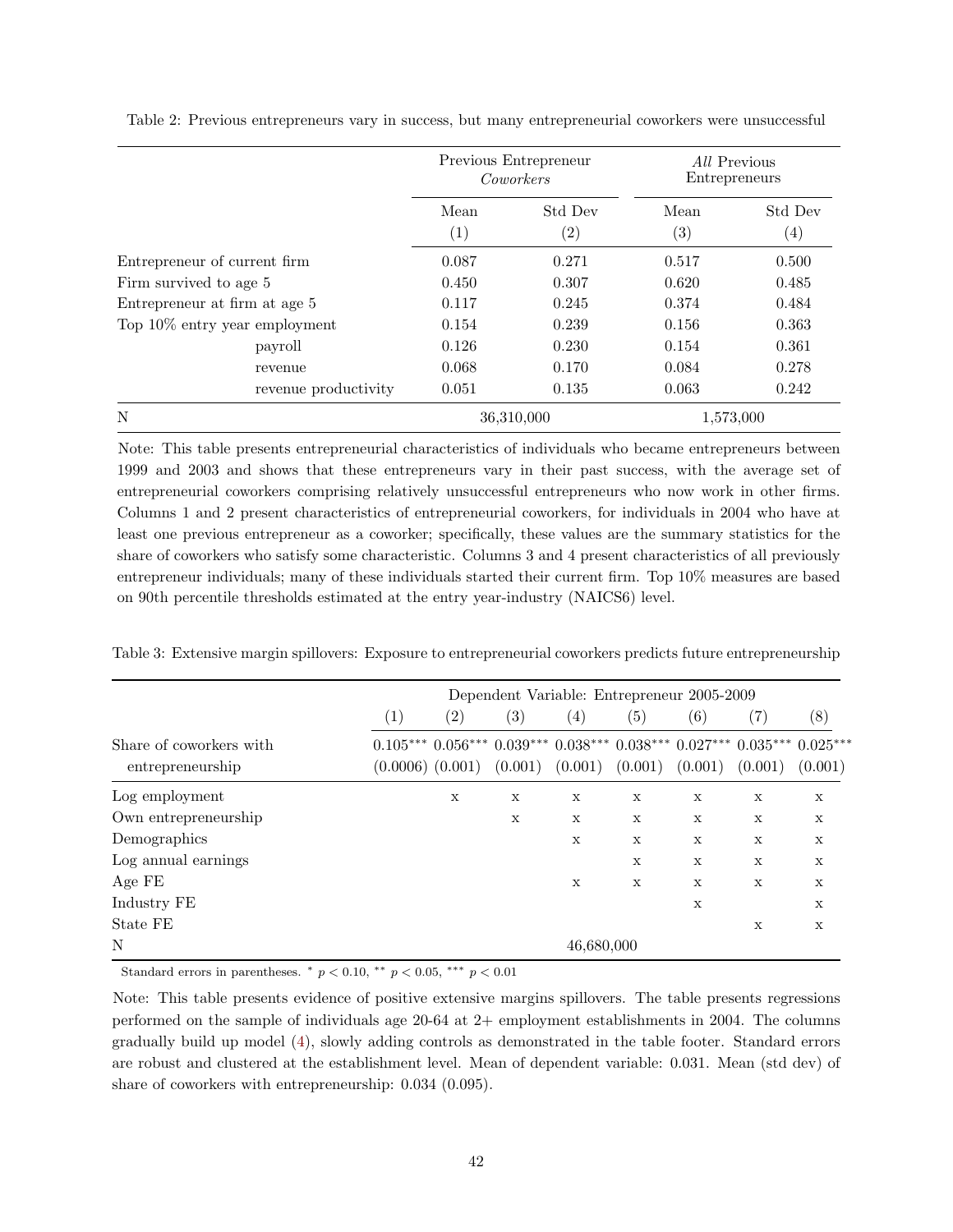|                                                           | Dependent Variable: Entrepreneur 2005-2009 |                       |                       |                       |                       |                          |                            |                          |                           |
|-----------------------------------------------------------|--------------------------------------------|-----------------------|-----------------------|-----------------------|-----------------------|--------------------------|----------------------------|--------------------------|---------------------------|
| Sample:                                                   |                                            | Main                  |                       | Multi-estab.          |                       |                          | Multi-estab.: $2+$ Sectors |                          | Multi-estab.: $2+$ States |
| Other-establishment coworkers:                            |                                            |                       |                       | All                   |                       | Same State, Other Sector |                            | Same Sector, Other State |                           |
|                                                           | (1)                                        | (2)                   | (3)                   | (4)                   | (5)                   | (6)                      | (7)                        | (8)                      | (9)                       |
| Share of establishment coworkers<br>with entrepreneurship | $0.025***$<br>(0.001)                      |                       | $0.024***$<br>(0.003) | $0.098***$<br>(0.003) | $0.092***$<br>(0.003) | $0.140***$<br>(0.007)    | $0.139***$<br>(0.007)      | $0.101***$<br>(0.004)    | $0.097***$<br>(0.004)     |
| Share of firm workers with<br>entrepreneurship            |                                            | $0.026***$<br>(0.001) | $-0.000$<br>(0.003)   |                       |                       |                          |                            |                          |                           |
| Share of other-establishment                              |                                            |                       |                       |                       | $0.010***$            |                          | $0.005***$                 |                          | $0.010***$                |
| workers with entrepreneurship                             |                                            |                       |                       |                       | (0.002)               |                          | (0.001)                    |                          | (0.002)                   |
| Log employment                                            | $\mathbf{x}$                               |                       | X                     | $\mathbf x$           | $\mathbf x$           | $\mathbf{x}$             | $\mathbf x$                | X                        | X                         |
| Log employment, firm                                      |                                            | X                     |                       |                       |                       |                          |                            |                          |                           |
| Log employment, other estabs.                             |                                            |                       |                       |                       | X                     |                          | X                          |                          | X                         |
| Other model $(4)$ controls                                | $\mathbf x$                                | X                     | $\mathbf x$           | $\mathbf x$           | $\mathbf{x}$          | X                        | X                          | X                        | X                         |
| Mean(dep var)                                             |                                            | 0.031                 |                       | 0.019                 |                       |                          | 0.016                      |                          | 0.019                     |
| Mean(new indep var)                                       | 0.034                                      | 0.034                 |                       | 0.014                 | 0.018                 | 0.011                    | 0.020                      | 0.014                    | 0.017                     |
| Std dev(new indep var)                                    | 0.095                                      | 0.094                 |                       | 0.027                 | 0.056                 | 0.016                    | 0.064                      | 0.024                    | 0.053                     |
| N                                                         |                                            | 46,680,000            |                       | 24,030,000            |                       |                          | 10,890,000                 |                          | 19,630,000                |

<span id="page-42-0"></span>Table 4: Extensive margin spillovers are largest from establishment coworkers, rather than from other firm employees

Standard errors in parentheses.  $*$   $p < 0.10$ ,  $**$   $p < 0.05$ ,  $***$   $p < 0.01$ 

Note: This table presents evidence that extensive margin spillovers are concentrated amongst workers in the *same* establishment within a firm. The table present regressions performed on the sample of individuals age 20-64 at  $2+$  employment establishments in 2004 (in columns  $(1)-(3)$ ) and subsamples of these individuals at multiple-establishment (SEIN) firms (in columns 4-9). The columns gradually build up models [\(5\)](#page-17-0) in columns 1-3 and ([6\)](#page-17-1) in columns 4-9, where different sets of other-establishment workers are considered, with controls indicated in the footer. Additionally, all columns include the other standard controls (own recent entrepreneurship, demographics, log earnings, and age, industry, and state fixed effects). Standard errors are robust and clustered at the establishment (SEIN) level in all columns except (2), where they are clustered at the firm level. Note that for defining the set of establishments considered in columns 6-9, "sector" indicates 2-digit NAICS. Columns 6-7 compare an individual's establishment coworkers to employees at their firm in other establishmentslocated in the same state, but different sector. Columns 8-9 compare an individual's establishment coworkers to employees at their firm in other establishments located in the same sector, but different state.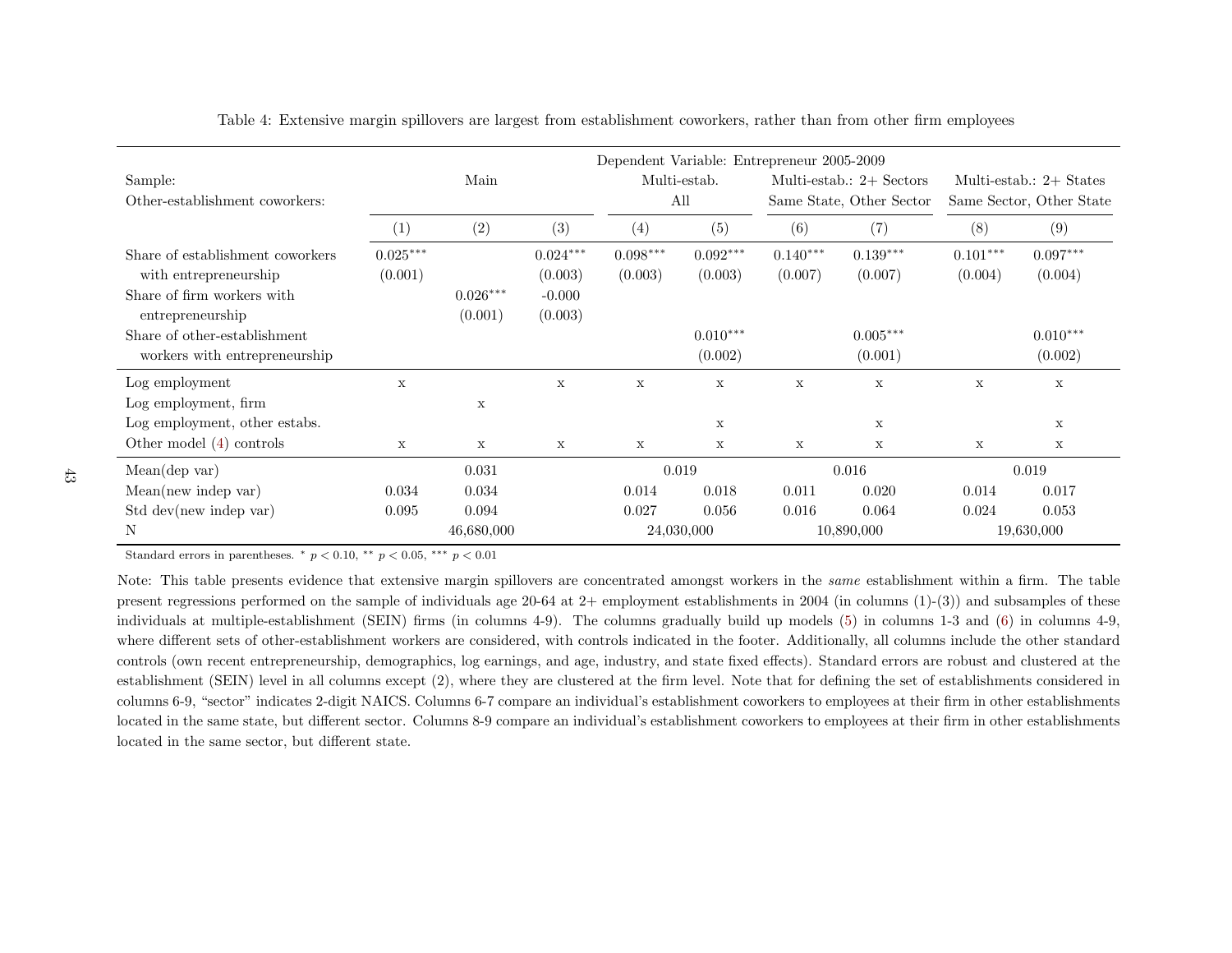|                                                                                                                                              |                                   |                                                          |                                                |                                                | Dependent Variable: Entrepreneur 2005-2009     |                                                                       |                                                |                                      |                                                |                                                |                                                |
|----------------------------------------------------------------------------------------------------------------------------------------------|-----------------------------------|----------------------------------------------------------|------------------------------------------------|------------------------------------------------|------------------------------------------------|-----------------------------------------------------------------------|------------------------------------------------|--------------------------------------|------------------------------------------------|------------------------------------------------|------------------------------------------------|
|                                                                                                                                              | (1)                               | (2)                                                      | (3)                                            | (4)                                            | (5)                                            | (6)                                                                   | (7)                                            | (8)                                  | (9)                                            | (10)                                           | (11)                                           |
| Panel A: Individuals who join in 2004<br>Share of coworkers with<br>entrepreneurship<br>Share of placebo coworkers with<br>entrepreneurship  | $0.091***$<br>(0.004)             | $0.019***$<br>(0.001)                                    | $0.090***$<br>(0.003)<br>$0.017***$<br>(0.001) | $0.022***$<br>(0.002)                          | $0.088***$<br>(0.004)<br>$0.019***$<br>(0.002) | $0.028***$<br>(0.002)                                                 | $0.088***$<br>(0.004)<br>$0.025***$<br>(0.002) | $0.026***$<br>(0.002)                | $0.088***$<br>(0.004)<br>$0.023***$<br>(0.002) | $0.028***$<br>(0.002)                          | $0.088***$<br>(0.004)<br>$0.025***$<br>(0.002) |
| Placebo group: leavers in year<br>Model $(4)$ controls<br>Log employment, placebo coworkers                                                  | $\mathbf X$                       | 1999<br>X<br>$\mathbf X$                                 | 1999<br>$\mathbf X$<br>$\mathbf x$             | 2000<br>$\mathbf X$<br>X                       | 2000<br>$\mathbf X$<br>$\mathbf x$             | 2001<br>$\mathbf X$<br>$\mathbf x$                                    | 2001<br>$\mathbf X$<br>X                       | 2002<br>$\mathbf X$<br>X             | 2002<br>$\mathbf X$<br>$\mathbf X$             | 2003<br>$\mathbf x$<br>$\mathbf X$             | 2003<br>$\mathbf x$<br>$\mathbf X$             |
| Mean(share)<br>Std dev(share)<br>N                                                                                                           | 0.01745<br>0.02619                | 0.02466<br>0.06714                                       |                                                | 0.02320<br>0.06179                             |                                                | 0.02104<br>0.05377<br>6,200,000                                       |                                                | 0.01984<br>0.05037                   |                                                | 0.01844<br>0.04746                             |                                                |
| Panel B: Individuals who leave in 2004<br>Share of coworkers with<br>entrepreneurship<br>Share of placebo coworkers with<br>entrepreneurship | $0.055***$<br>(0.003)             | $0.035***$<br>(0.003)                                    | $0.053***$<br>(0.003)<br>$0.033***$<br>(0.003) | $0.035***$<br>(0.003)                          | $0.053***$<br>(0.003)<br>$0.033***$<br>(0.003) | $0.028***$<br>(0.002)                                                 | $0.054***$<br>(0.003)<br>$0.026***$<br>(0.003) | $0.025***$<br>(0.002)                | $0.054***$<br>(0.003)<br>$0.023***$<br>(0.003) | $0.019***$<br>(0.002)                          | $0.054***$<br>(0.003)<br>$0.018***$<br>(0.002) |
| Placebo group: joiners in year<br>Model $(4)$ controls<br>Log employment, placebo coworkers<br>Mean(share)<br>Std dev(share)<br>N            | $\mathbf X$<br>0.02304<br>0.04331 | 2005<br>$\mathbf X$<br>$\mathbf x$<br>0.01863<br>0.04193 | 2005<br>$\mathbf X$<br>X                       | 2006<br>$\mathbf X$<br>X<br>0.01848<br>0.04236 | 2006<br>$\mathbf x$<br>$\mathbf x$             | 2007<br>$\mathbf x$<br>$\mathbf x$<br>0.01969<br>0.04535<br>5,710,000 | 2007<br>X<br>X                                 | 2008<br>X<br>X<br>0.02159<br>0.05085 | 2008<br>$\mathbf X$<br>$\mathbf x$             | 2009<br>$\mathbf X$<br>X<br>0.02255<br>0.06190 | 2009<br>$\mathbf x$<br>$\mathbf{x}$            |

Table 5: Extensive margin spillovers are largest from contemporary coworkers, rather than from non-overlapping establishment employees

Standard errors in parentheses.  $*$   $p < 0.10$ ,  $**$   $p < 0.05$ ,  $**$   $p < 0.01$ 

Note: This table presents evidence that extensive margin spillovers are concentrated amongst overlapping — i.e., actual — coworkers. The table presents regressions performed on the sample of individuals age 20-64 at 2+ employment establishments who either first join or last appear at their firm in 2004, in Panels A and <sup>B</sup> respectively. The columns estimate variants of model [\(7\)](#page-18-0), with controls and groups of <sup>p</sup>lacebo coworkers indicated in the footer (model [\(4\)](#page-13-1) controls are log establishment employment, own recent entrepreneurship, demographics, log earnings, and age, industry, and state fixed effects measured at the time of exposure). Standard errors are robust and clustered at the establishment level. The mean of the dependentvariable is 0.02619 in Panel A and 0.03258 in Panel B.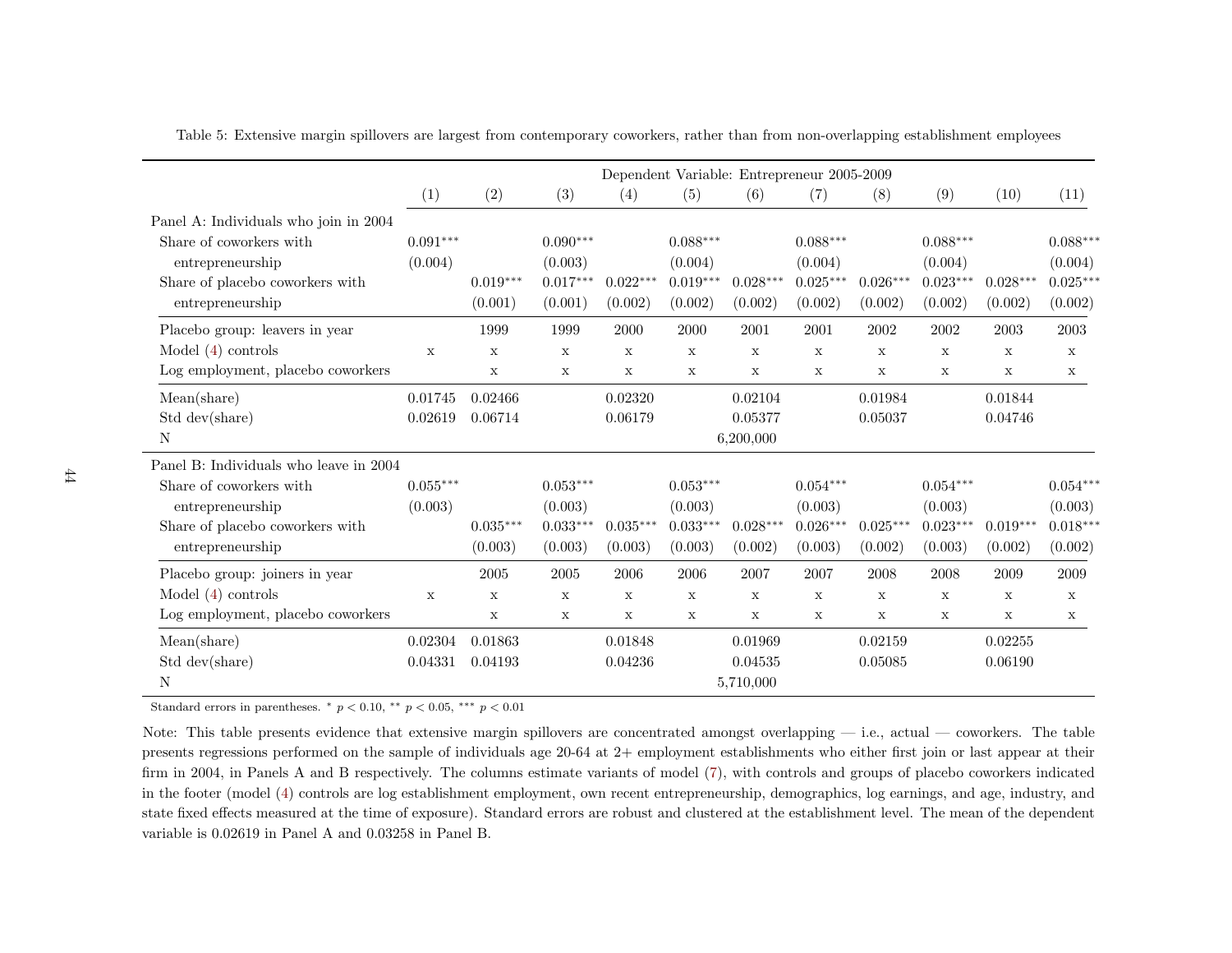|                                                                                                                                                                                |                       | Dependent Variable: Entrepreneur 2005-2009 |                                                |                       |                              |                       |                       |                |                       |
|--------------------------------------------------------------------------------------------------------------------------------------------------------------------------------|-----------------------|--------------------------------------------|------------------------------------------------|-----------------------|------------------------------|-----------------------|-----------------------|----------------|-----------------------|
|                                                                                                                                                                                | (1)                   | (2)                                        | (3)                                            | (4)                   | (5)                          | (6)                   | (7)                   | (8)            | (9)                   |
| Share of coworkers with<br>entrepreneurship<br>Share of coworkers with entr. and top<br>$10\% \text{ log}(embyment)$                                                           | $0.024***$<br>(0.001) | $0.039***$<br>(0.002)                      | $0.025***$<br>(0.001)<br>$0.021***$<br>(0.002) |                       | $0.025***$<br>(0.001)        |                       | $0.024***$<br>(0.001) |                | $0.023***$<br>(0.001) |
| Share of coworkers with entr. and top<br>$10\% \log(payroll)$<br>Share of coworkers with entr. and top<br>$10\% \text{ log(revenue)}$<br>Share of coworkers with entr. and top |                       |                                            |                                                | $0.023***$<br>(0.002) | $0.004**$<br>(0.002)         | $0.042***$<br>(0.002) | $0.024***$<br>(0.002) | $0.041***$     | $0.022***$            |
| $10\% \text{ log(revenue/employment)}$                                                                                                                                         |                       |                                            |                                                |                       |                              |                       |                       | (0.002)        | (0.002)               |
| Model $(4)$ controls                                                                                                                                                           | $\mathbf x$           | $\mathbf X$                                | X                                              | $\mathbf x$           | X                            | X                     | $\mathbf x$           | X              |                       |
| Mean(share entr., top $10\%$ )<br>Std dev(share entr., top $10\%$ )<br>N                                                                                                       |                       | 0.005<br>0.025                             | 0.005<br>0.025                                 | 0.005<br>0.029        | 0.005<br>0.029<br>46,680,000 | 0.003<br>0.023        | 0.003<br>0.023        | 0.002<br>0.026 | 0.002<br>0.026        |

Table 6: Entrepreneurial coworkers' success predicts future entrepreneurship

Standard errors in parentheses.  $*$   $p < 0.10$ ,  $**$   $p < 0.05$ ,  $**$   $p < 0.01$ 

Note: This table presents evidence of exposure to successful entrepreneurial coworkers amplifying the positive extensive margin spillovers. The table presents regressions performed on the sample of individuals age 20-64 at 2+ employment establishments. The columns present estimates of several adaptations of model [\(8\)](#page-21-0) with different measures of entrepreneurial coworkers' success. "Share of coworkers with entr. and top 10% log(employment)," e.g., is the share of coworkers who were recently entrepreneurs and whose entrepreneurial firms was in the top 10% of entry year log employment, amongst firms that entered in the same year and industry. Column 1 presents the main baseline results from Table [3](#page-41-0) for comparison. The columns include controls indicated in the footer (model ([4\)](#page-13-1) controls are log establishment employment, own recent entrepreneurship, demographics, log earnings, and age, industry, and state fixed effects measured at the time of exposure). Standard errors are robust and clustered at the establishment level.Mean of dep var is 0.031. Mean (std dev) of share of coworkers with entrepreneurship is 0.034 (0.095).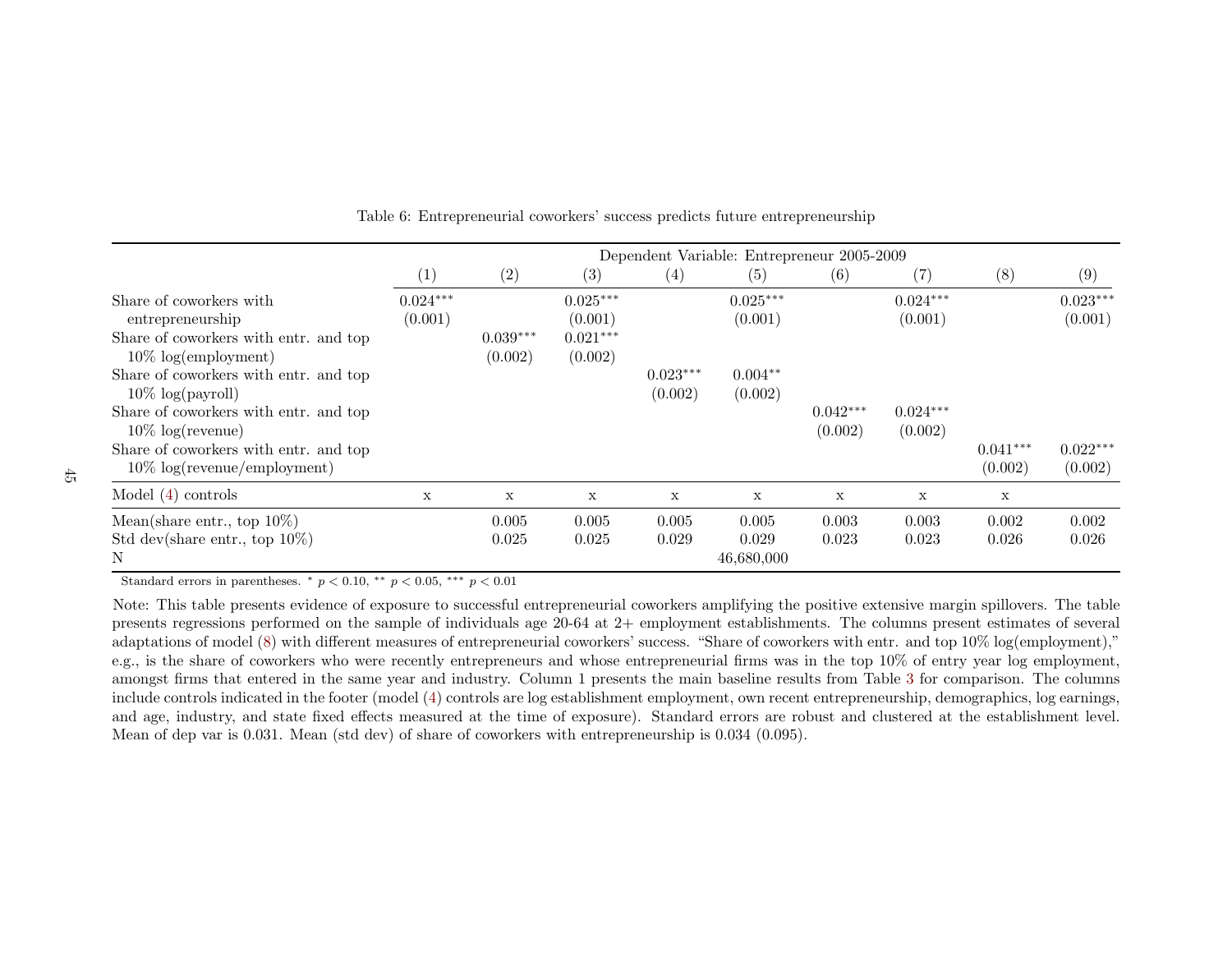|                                                                                                          | Dependent Variable: Entrepreneur in 2005-2009 |                       |                       |                                   |                       |                       |  |  |  |
|----------------------------------------------------------------------------------------------------------|-----------------------------------------------|-----------------------|-----------------------|-----------------------------------|-----------------------|-----------------------|--|--|--|
|                                                                                                          | (1)                                           | (2)                   | (3)                   | (4)                               | (5)                   | (6)                   |  |  |  |
| Share of coworkers with entrepreneurship                                                                 | $0.026***$<br>(0.001)                         | $0.024***$<br>(0.001) | $0.035***$<br>(0.001) | $0.047***$<br>(0.001)             | $0.014***$<br>(0.001) | $0.014***$<br>(0.001) |  |  |  |
| Share of coworkers with entrepreneurship<br>and in the same earnings quartile<br>Share of coworkers with |                                               | $0.034***$<br>(0.002) | $-0.020***$           | $-0.041***$                       |                       |                       |  |  |  |
| $entrepreneurship \times Woman$<br>Share of coworkers with<br>entrepreneurship and are women             |                                               |                       | (0.001)               | (0.001)<br>$-0.037***$<br>(0.002) |                       |                       |  |  |  |
| Share of coworkers with entrepreneurship<br>and are women $\times$ Woman                                 |                                               |                       |                       | $0.054***$<br>(0.002)             |                       |                       |  |  |  |
| Share of coworkers with<br>entrepreneurship $\times$ Immigrant                                           |                                               |                       |                       |                                   | $0.049***$<br>(0.001) | $0.016***$<br>(0.002) |  |  |  |
| Share of coworkers with<br>entrepreneurship and are immigrants                                           |                                               |                       |                       |                                   |                       | $0.005***$<br>(0.002) |  |  |  |
| Share of coworkers with entrepreneurship<br>and are immigrants $\times$ Immigrant                        |                                               |                       |                       |                                   |                       | $0.036**$<br>(0.003)  |  |  |  |
| Model $(4)$ controls                                                                                     | X                                             | X                     | $\mathbf x$           | $\mathbf X$                       | $\mathbf X$           | X                     |  |  |  |
| Within-establishment earnings bin FE                                                                     | $\mathbf x$                                   | $\mathbf x$           |                       |                                   |                       |                       |  |  |  |
| Share of coworkers in<br>within-establishment earnings quartile                                          |                                               | X                     |                       |                                   |                       |                       |  |  |  |
| Share of coworkers who are women                                                                         |                                               |                       |                       | $\mathbf x$                       |                       |                       |  |  |  |
| Share of coworkers who are women $\times$<br>Woman                                                       |                                               |                       |                       | $\mathbf X$                       |                       |                       |  |  |  |
| Share of coworkers who are immigrants                                                                    |                                               |                       |                       |                                   |                       | X                     |  |  |  |
| Share of coworkers who are immigrants<br>$\times$ Immigrant                                              |                                               |                       |                       |                                   |                       | $\mathbf X$           |  |  |  |
| N                                                                                                        |                                               |                       | 46,680,000            |                                   |                       |                       |  |  |  |

Table 7: Extensive margin spillovers are stronger among likely peers and role models

Standard errors in parentheses. \* $p < 0.10,$ \*\* $p < 0.05,$ \*\*\* $p < 0.01$ 

Note: This table presents evidence that extensive margin spillovers are amplified when the entrepreneurial coworkers have similar earnings or demographics as the individual. The table presents regression estimates of an adapted version of model [\(4\)](#page-13-0) performed on the sample of individuals age 20-64 at 2+ employment establishments in 2004, with controls indicated in the footer (model [\(4\)](#page-13-0) controls are log establishment employment, own recent entrepreneurship, demographics, log earnings, and age, industry, and state fixed effects measured at the time of exposure). This table adapts model [\(4\)](#page-13-0) by adding the share of coworkers who are in the same within-establishment earnings quartile as the individual (columns 1 and 2); or interactions with whether the individual belongs to the given group (i.e., is a woman in columns 3 and 4 or is born outside the U.S. in columns 5 and 6; individuals without demographic information are excluded from the groups), as well as the share of coworkers who were entrepreneurs and belong to the group. Standard errors are robust and clustered at the establishment level. Mean of dep var is 0.034. Mean (std dev) of share of coworkers with entrepreneurship and in same earnings quartile is  $0.006$   $(0.029)$ . Mean (std dev) of share of coworkers with entrepreneurship and who are women or immigrants is 0.013 (0.058) and 0.007 (0.045), respectively.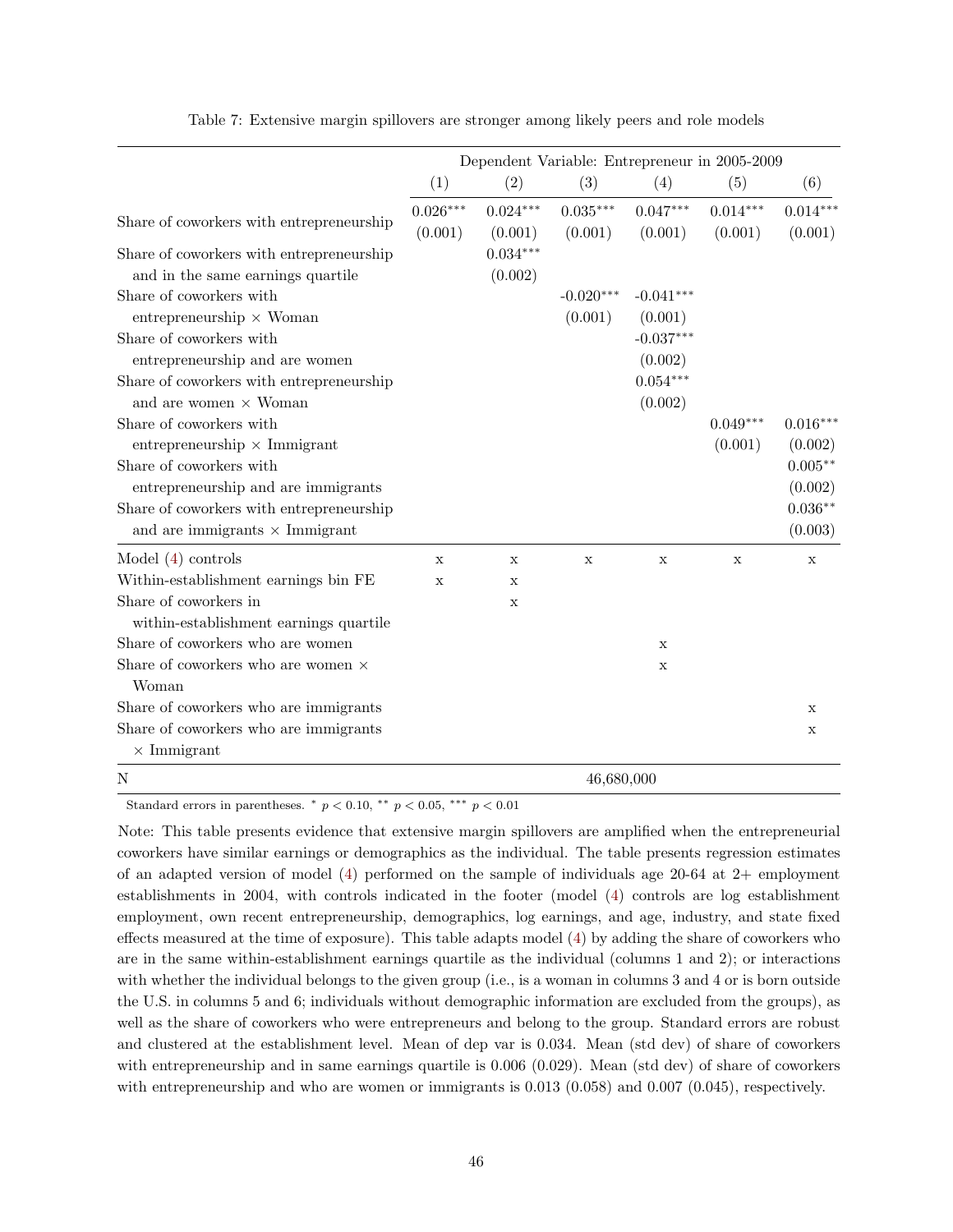|                                                                          | Dependent Variable: 2005-2009 Entrepreneurial Firm Survives to Age |                                  |             |                                  |                   |                                  |             |                                  |  |
|--------------------------------------------------------------------------|--------------------------------------------------------------------|----------------------------------|-------------|----------------------------------|-------------------|----------------------------------|-------------|----------------------------------|--|
|                                                                          |                                                                    | 2                                |             | 3                                | 4                 |                                  | 5           |                                  |  |
|                                                                          | $\perp$                                                            | (2)                              | (3)         | (4)                              | $\left( 5\right)$ | (6)                              | (7)         | (8)                              |  |
| Share of coworkers with                                                  | $-0.010***$                                                        | $-0.039***$                      | $-0.022***$ | $-0.061***$                      | $-0.027***$       | $-0.058***$                      | $-0.034***$ | $-0.057***$                      |  |
| entrepreneurship<br>Share of coworkers with entr. and<br>survived to age | (0.003)                                                            | (0.011)<br>$0.031***$<br>(0.011) | (0.003)     | (0.008)<br>$0.046***$<br>(0.008) | (0.003)           | (0.006)<br>$0.042***$<br>(0.007) | (0.003)     | (0.005)<br>$0.036***$<br>(0.006) |  |
| Model $(4)$ controls                                                     | X                                                                  | $\mathbf x$                      | X           | $\mathbf x$                      | X                 | X                                | $\mathbf x$ | $\mathbf X$                      |  |
| Mean(dep var)                                                            | 0.8149                                                             | 0.8149                           | 0.6932      | 0.6932                           | 0.6027            | 0.6027                           | 0.5362      | 0.5362                           |  |
| Mean(share with entr. and survived to age)                               |                                                                    | 0.05708                          |             | 0.05043                          |                   | 0.04378                          |             | 0.03758                          |  |
| Std dev(share with entr. and survived to age)                            |                                                                    | 0.1434                           |             | 0.1365                           |                   | 0.1274                           |             | 0.1177                           |  |
| N                                                                        |                                                                    |                                  |             | 1,456,000                        |                   |                                  |             |                                  |  |

### Table 8: Entrepreneurial coworkers' firms' survival predicts future entrepreneurs' firms survival

Standard errors in parentheses.  $*$   $p < 0.10$ ,  $**$   $p < 0.05$ ,  $**$   $p < 0.01$ 

47

Note: This table presents evidence of mixed intensive margin spillovers for survival that depend on the past success of the entrepreneurial coworkers.The table presents regressions performed on the sample of individuals age 20-64 at 2+ employment establishments who become entrepreneurs between <sup>2005</sup> and 2009. The columns present estimates of [\(9\)](#page-25-0) for different measures of firm survival, with controls indicated in the footer (model ([4\)](#page-13-1) controls are log establishment employment, own recent entrepreneurship, demographics, log earnings, and age, industry, and state fixed effects measured at the time of exposure); the covariate "Share of coworkers with entr. and survived to age" is the share of coworkers who were recently entrepreneurs and whose firm survived to the dependent variable age (i.e., age <sup>2</sup> in columns <sup>1</sup> and 2, etc.). Standard errors are robust and clustered at the establishment level. In this sample, the mean (std dev) of the share of coworkers with entrepreneurship is 0.064 (0.147). See Table [A.11](#page-76-0) for robustness to the inclusion of entrepreneurial industry and entry year fixed effects.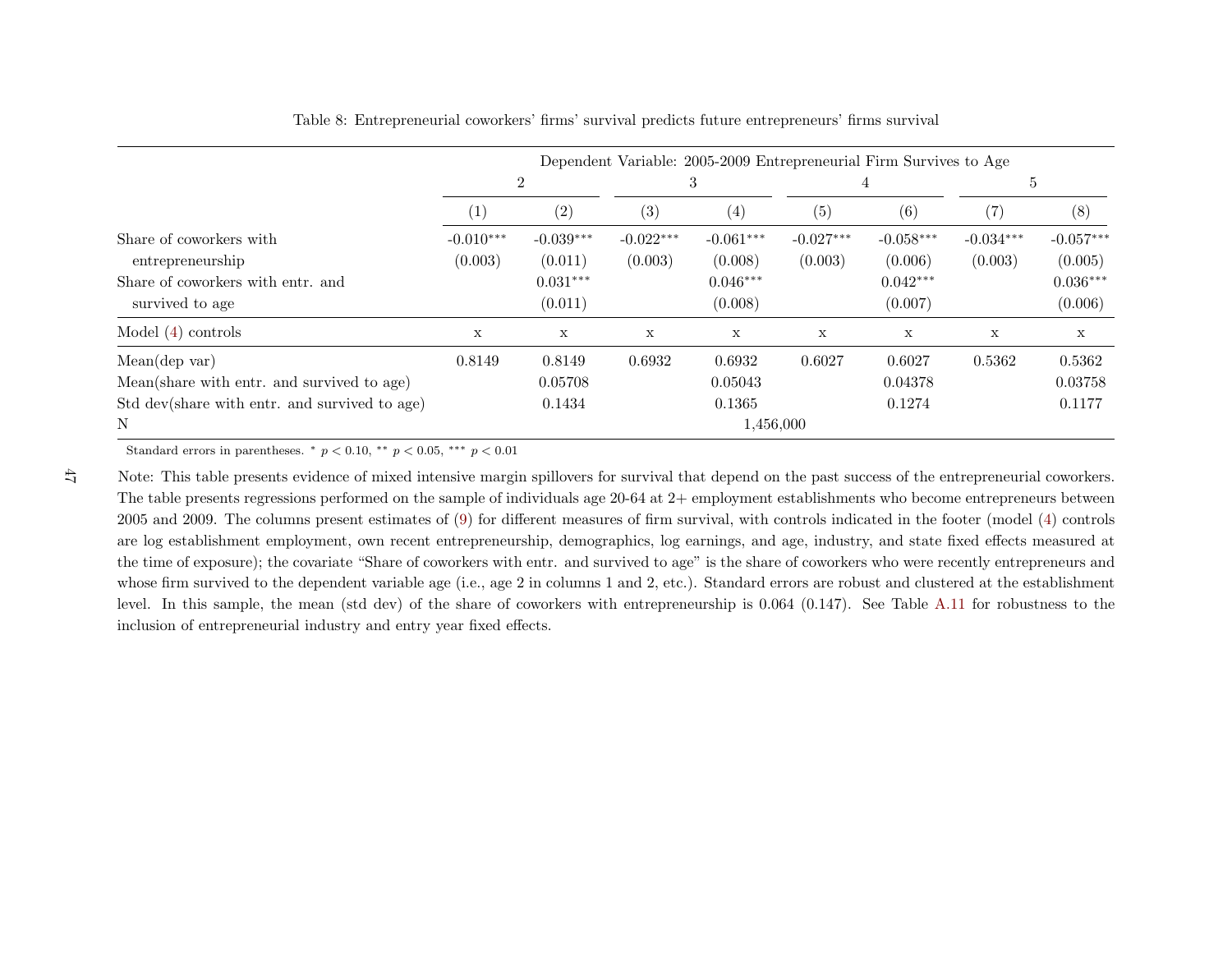|                                                                                                |                        | Entry year level                                |                        |                                                 |                        | Dependent Variable: Entrepreneurial Firm Outcome<br>In top 10% (among firms that enter in same year and industry) of entry year |                        |                                                 |                       |                                              |
|------------------------------------------------------------------------------------------------|------------------------|-------------------------------------------------|------------------------|-------------------------------------------------|------------------------|---------------------------------------------------------------------------------------------------------------------------------|------------------------|-------------------------------------------------|-----------------------|----------------------------------------------|
|                                                                                                |                        | Log(Employment)                                 |                        |                                                 | Log(Payroll)           |                                                                                                                                 | Log( Revenue)          |                                                 | Log(Rev/Emp)          |                                              |
|                                                                                                | (1)                    | (2)                                             | (3)                    | (4)                                             | (5)                    | (6)                                                                                                                             | (7)                    | (8)                                             | (9)                   | (10)                                         |
| Panel A: Without entrepreneurial firm industry fixed effects                                   |                        |                                                 |                        |                                                 |                        |                                                                                                                                 |                        |                                                 |                       |                                              |
| Share of coworkers with<br>entrepreneurship<br>Share of coworkers with<br>entr. and top $10\%$ | $-0.381***$<br>(0.007) | $-0.441***$<br>(0.007)<br>$1.104***$<br>(0.029) | $-0.088***$<br>(0.002) | $-0.106***$<br>(0.002)<br>$0.334***$<br>(0.011) | $-0.080***$<br>(0.002) | $-0.101***$<br>(0.002)<br>$0.238***$<br>(0.010)                                                                                 | $-0.022***$<br>(0.002) | $-0.034***$<br>(0.002)<br>$0.202***$<br>(0.010) | $0.014***$<br>(0.002) | 0.003<br>(0.002)<br>$0.125***$<br>(0.008)    |
| Model $(4)$ controls                                                                           | $\mathbf x$            | $\mathbf x$                                     | $\mathbf x$            | $\mathbf x$                                     | $\mathbf x$            | $\mathbf{x}$                                                                                                                    | $\mathbf x$            | $\mathbf x$                                     | $\mathbf{x}$          | $\mathbf x$                                  |
| Panel B: With entrepreneurial firm industry fixed effects                                      |                        |                                                 |                        |                                                 |                        |                                                                                                                                 |                        |                                                 |                       |                                              |
| Share of coworkers with<br>entrepreneurship<br>Share of coworkers with<br>entr. and top $10\%$ | $-0.335***$<br>(0.007) | $-0.413***$<br>(0.007)<br>$1.069***$<br>(0.028) | $-0.089***$<br>(0.002) | $-0.107***$<br>(0.002)<br>$0.336***$<br>(0.011) | $-0.080***$<br>(0.002) | $-0.102***$<br>(0.002)<br>$0.282***$<br>(0.010)                                                                                 | $-0.022***$<br>(0.002) | $-0.034***$<br>(0.002)<br>$0.204***$<br>(0.010) | $0.014***$<br>(0.002) | $0.003*$<br>(0.002)<br>$0.126***$<br>(0.008) |
| Model $(4)$ controls                                                                           | X                      | X                                               | $\mathbf x$            | X                                               | X                      | $\mathbf x$                                                                                                                     | $\mathbf x$            | X                                               | X                     | $\mathbf x$                                  |
| Entr. industry FE                                                                              | X                      | $\mathbf x$                                     | $\mathbf x$            | $\mathbf x$                                     | $\mathbf x$            | $\mathbf x$                                                                                                                     | $\mathbf x$            | X                                               | X                     | X                                            |
| Mean(dep var)<br>Mean(share entr., top $10\%$ )<br>Std dev(share entr., top $10\%$ )<br>Ν      | 1.928                  | 1.928<br>0.009<br>0.038                         | 0.168                  | 0.168<br>0.009<br>0.038                         | 0.164<br>1,456,000     | 0.164<br>0.009<br>0.044                                                                                                         | 0.083                  | 0.083<br>0.006<br>0.038                         | 0.057                 | 0.057<br>0.005<br>0.045                      |

<span id="page-47-0"></span>Table 9: Entrepreneurial coworkers' success predicts future entrepreneurs' success

Standard errors in parentheses.  $*$   $p < 0.10$ ,  $**$   $p < 0.05$ ,  $**$   $p < 0.01$ 

Note: This table presents additional evidence of intensive margin spillovers depending on the relative success of entrepreneurial coworkers. The table presents regressions performed on the sample of individuals age 20-64 at 2+ employment establishments who become entrepreneurs between 2005 and 2009. The columns present estimates of [\(9\)](#page-25-0) for different measures of firm success, with controls indicated in the footer (model ([4\)](#page-13-1) controls are log establishment employment, own recent entrepreneurship, demographics, log earnings, and age, industry, and state fixed effects measured at the time of exposure); the covariate "Share of coworkers with entr. and top 10%" is the share of coworkers who were recently entrepreneurs and whose firm was in the top 10% of firms that entered in the same year and 6-digit industry in terms of the dependent variable outcome (i.e., in column 1,this share is in terms of entry year log employment). In columns <sup>1</sup> and 2, the dependent variable is the entry year log employment; in the remaining columns, the dependent variables are indicators equal to <sup>1</sup> if the firm was in the top 10% of the listed measure, amongst firms that entered in the same year and industry, and <sup>0</sup> otherwise. Revenue and productivity (revenue/employment) measures are based on LBD data; if an entrepreneur's firm does not appear in the LEHD, they are coded as not being in the top 10% (although the top 10% threshold is based only on the firms with LBD data). Standard errors are robust and clustered at the establishment level. In this sample, the mean (std dev) of the share of coworkers withentrepreneurship is 0.064 (0.147).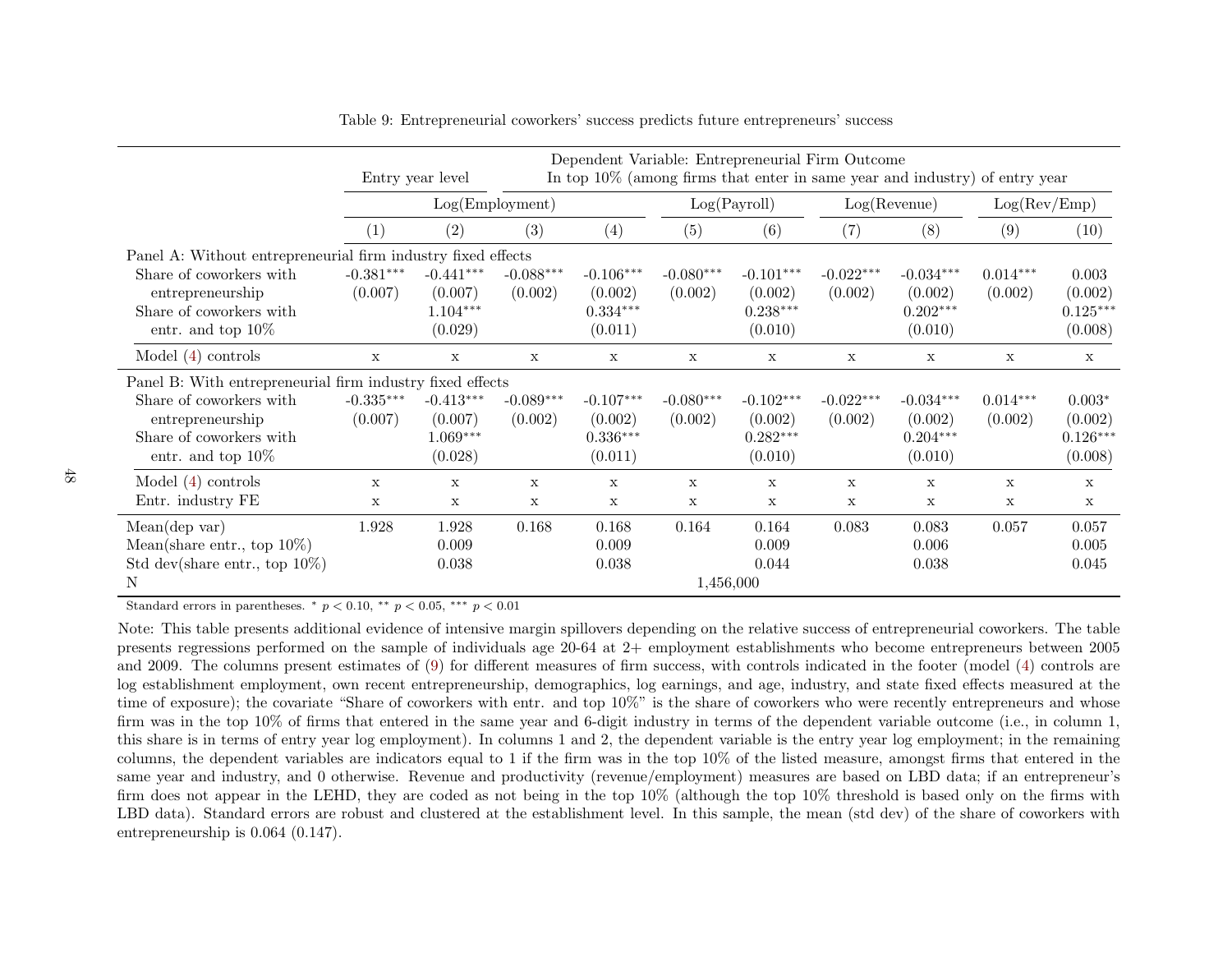| (1)                                    | (2)                                                       | (3)                                                                   | (4)      | (5)          | (6)      |
|----------------------------------------|-----------------------------------------------------------|-----------------------------------------------------------------------|----------|--------------|----------|
| Panel A: Parameter estimates           |                                                           |                                                                       |          |              |          |
| Parameter                              | Estimate                                                  | Parameter                                                             | Estimate | Parameter    | Estimate |
| $\mu^z$                                | 0.0054                                                    | $\mu^c$                                                               | 3.7824   |              |          |
| $\gamma^z$                             | $-0.0514$                                                 | $\gamma^{c}$                                                          | 0.0473   |              |          |
| $\rho^h$                               | 0.7929                                                    | $\rho^z$                                                              | 0.9843   | $\rho^c$     | 0.5370   |
| $\lambda^z$                            | 0.4517                                                    | $\lambda^c$                                                           | 0.5099   |              |          |
| $\sigma_h^2$                           | 0.9276                                                    | $\sigma_z^2$                                                          | 0.2484   | $\sigma_c^2$ | 0.7385   |
| Panel B: Model fit of targeted moments |                                                           |                                                                       |          |              |          |
| Moment                                 |                                                           |                                                                       |          | Data         | Model    |
| 1994 mean log payroll                  |                                                           |                                                                       |          | 11.51        | 11.48    |
| 2014 mean log payroll                  |                                                           |                                                                       |          | 11.54        | 11.46    |
| 1994 new entrepreneurship rate         |                                                           |                                                                       |          | 0.0054       | 0.0059   |
| 2014 new entrepreneurship rate         |                                                           |                                                                       |          | 0.0036       | 0.0039   |
|                                        | Persistence of workers' log earnings                      |                                                                       |          | 0.758        | 0.761    |
|                                        | Persistence of all entrepreneurs' log payroll             |                                                                       |          | 0.908        | 0.886    |
| Persistence of entrepreneurship        |                                                           |                                                                       |          | 0.691        | 0.691    |
|                                        | Reg coef: new entr. on coworkers' new entr.               |                                                                       |          | 0.021        | 0.017    |
|                                        | Reg coef: new entr.'s log payroll on coworkers' new entr. | 0.036                                                                 | 0.036    |              |          |
|                                        |                                                           | Reg coef: new entr.'s log payroll on coworkers' new entr. log payroll |          | $-0.305$     | $-0.272$ |
| Variance of workers' log earnings      |                                                           |                                                                       | 2.225    | 2.320        |          |
|                                        | Variance of all entrepreneurs' log payroll                |                                                                       |          | 2.712        | 2.585    |

Table 10: Estimated parameters and model fit

Note: This table presents the estimated parameters (via SMM, Panel A) and the resulting model fit (based on the comparison of the targeted data moments to the model moments, Panel B). The estimation moments are based on the average of moments across 32 simulations of model (where simulations vary in the random shocks to endowments), each with 100,000 individuals; the estimated parameters are chosen to minimize the difference between the data and model moments, where I weight the moments unequally to account for scale differences (each weight is equal to the inverse squared data moment).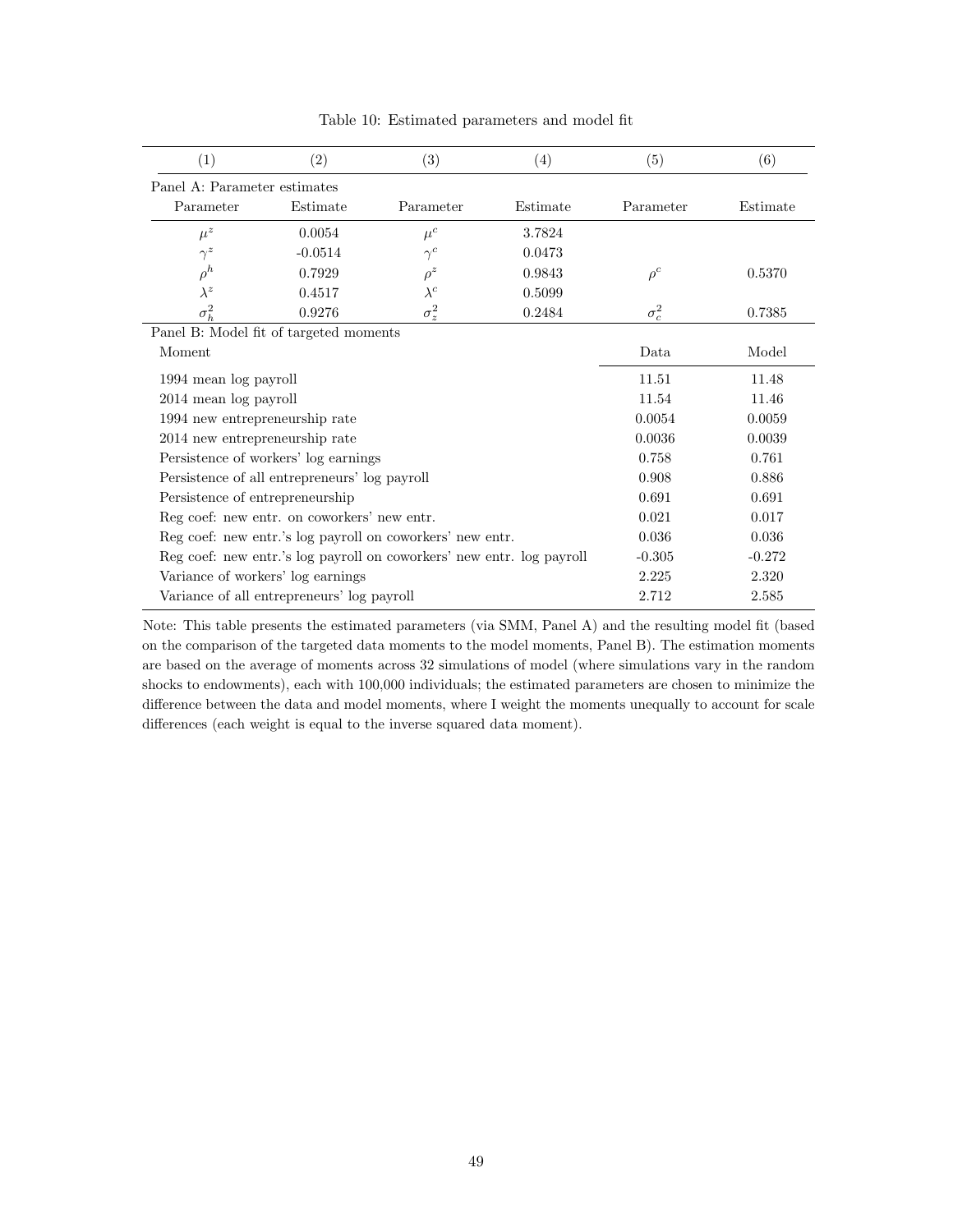|                    | $\left( 1\right)$                                                      | (2)                       | (3)                          | $\left(4\right)$             |
|--------------------|------------------------------------------------------------------------|---------------------------|------------------------------|------------------------------|
|                    | Panel A: Average outcomes relative to estimated (with learning) values |                           |                              |                              |
|                    | Entrepreneurship<br>rate                                               | Aggregate<br>productivity | Mean $log(z)$<br>(new entr.) | Mean $log(c)$<br>(new entr.) |
| Estimated          | $100\%$                                                                | 100\%                     | 100%                         | $100\%$                      |
| No z or c learning | 89.89%                                                                 | 99.97%                    | 100.4\%                      | 100.3%                       |
| No $z$ learning    | 90.29%                                                                 | $100.1\%$                 | $100.3\%$                    | 100.2%                       |
| No $c$ learning    | 99.68%                                                                 | $100.4\%$                 | $100.0\%$                    | 100.1\%                      |
|                    | Panel B: Trend in entrepreneurship, with and without learning          |                           |                              |                              |
|                    | $1994$ rate                                                            | $2013$ rate               | Change                       | Share of<br>estimated change |
| Estimated          | 0.0059                                                                 | 0.0039                    | $-33.25\%$                   | $100\%$                      |
| No z or c learning | 0.0059                                                                 | 0.0033                    | $-44.56\%$                   | 134.0%                       |
| No $z$ learning    | 0.0059                                                                 | 0.0033                    | $-43.69\%$                   | 131.4%                       |
| No $c$ learning    | 0.0059                                                                 | 0.0037                    | $-36.44\%$                   | 109.6%                       |

Table 11: Without learning, fewer individuals choose entrepreneurship

Note: This table demonstrates how learning from entrepreneurial coworkers can affect aggregate entrepreneurship, productivity, and the characteristics of entrepreneurs.

The table presents results from comparing the estimated model with counterfactual simulations in which I "turn off" learning in  $z$  and/or  $c$ . To simulate these counterfactuals, I maintain learning within the burnin (pre-1994) periods, in order to have the same 1993 values, and then set  $\lambda^z$  and/or  $\lambda^c$  equal to 0 from 1994-2013. For the estimated model and the simulated counterfacutals, the values are based on the average of moments across 16 simulations of model (where simulations vary in the random shocks to endowments), each with 100,000 individuals.

Panel A demonstrates how learning z and c from coworkers contributes, on average, to several outcomes. The panel presents the mean counterfactual value divided by the estimated value for several outcomes, across 1994-2013. Entrepreneurship rate refers to the "new" entrepreneurship rate, i.e., the share of individuals who are entrepreneurs in a given period but were workers in the previous period. Aggregate productivity is aggregate output (summed across all firms) divided by aggregate labor supply (measured in human capital, summed across all workers). Mean  $log(z)$  and mean  $log(c)$  are the average log productivity and cost, respectively, of new entrepreneurs.

Panel B demonstrates how learning z and c from coworkers contributes to the decline in entrepreneurship. Columns 1 and 2 show the (new) entrepreneurship rate in 1994 and 2013, in the model; column 3 shows the percent change from 1994 to 2013, given the learning. Column 4 divides the changes by the estimated change (with learning both  $z$  and  $c$ ).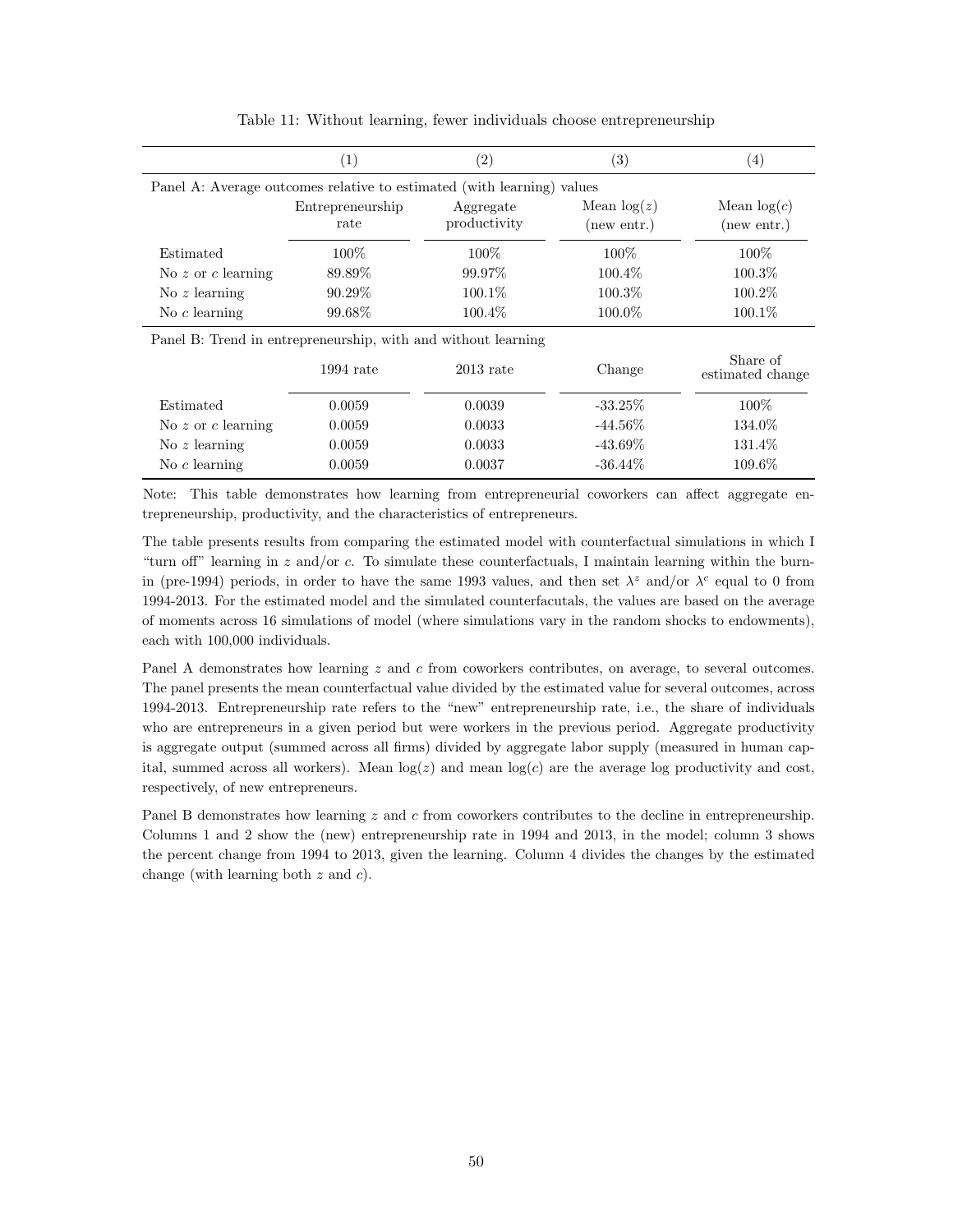

<span id="page-50-0"></span>Figure 1: Entrepreneurship has inverse-U relationship with individual age

Note: This figure presents the entrepreneurship rate by age, for all (working) individuals age 20-69 in 2004. Entrepreneurship rates are concave in age, with individuals in their 30's have the highest rate.

<span id="page-50-1"></span>



Note: This figure plots the distributions of sectors of 2004 primary firms for all individuals and for future (2005-2009) entrepreneurs, as well as the distribution of sectors in which the future entrepreneurs start firms. The NAICS codes map to sectors as follows (note that some sector names are abbreviated in the figure): 11: Agriculture, Forestry, Fishing and Hunting; 21: Mining, Quarrying, and Oil and Gas Extraction; 22: Utilities; 23: Construction; 31-33: Manufacturing; 42: Wholesale Trade; 44-45: Retail Trade; 48-49: Transportation and Warehousing; 51: Information; 52: Finance and Insurance; 53: Real Estate and Rental and Leasing; 54: Professional, Scientific, and Technical Services; 55: Management of Companies and Enterprises; 56: Administrative and Support and Waste Management and Remediation Services; 61: Educational Services; 62: Health Care and Social Assistance; 71: Arts, Entertainment, and Recreation; 72: Accommodation and Food Services; 81: Other Services (except Public Administration); 91: Public Administration.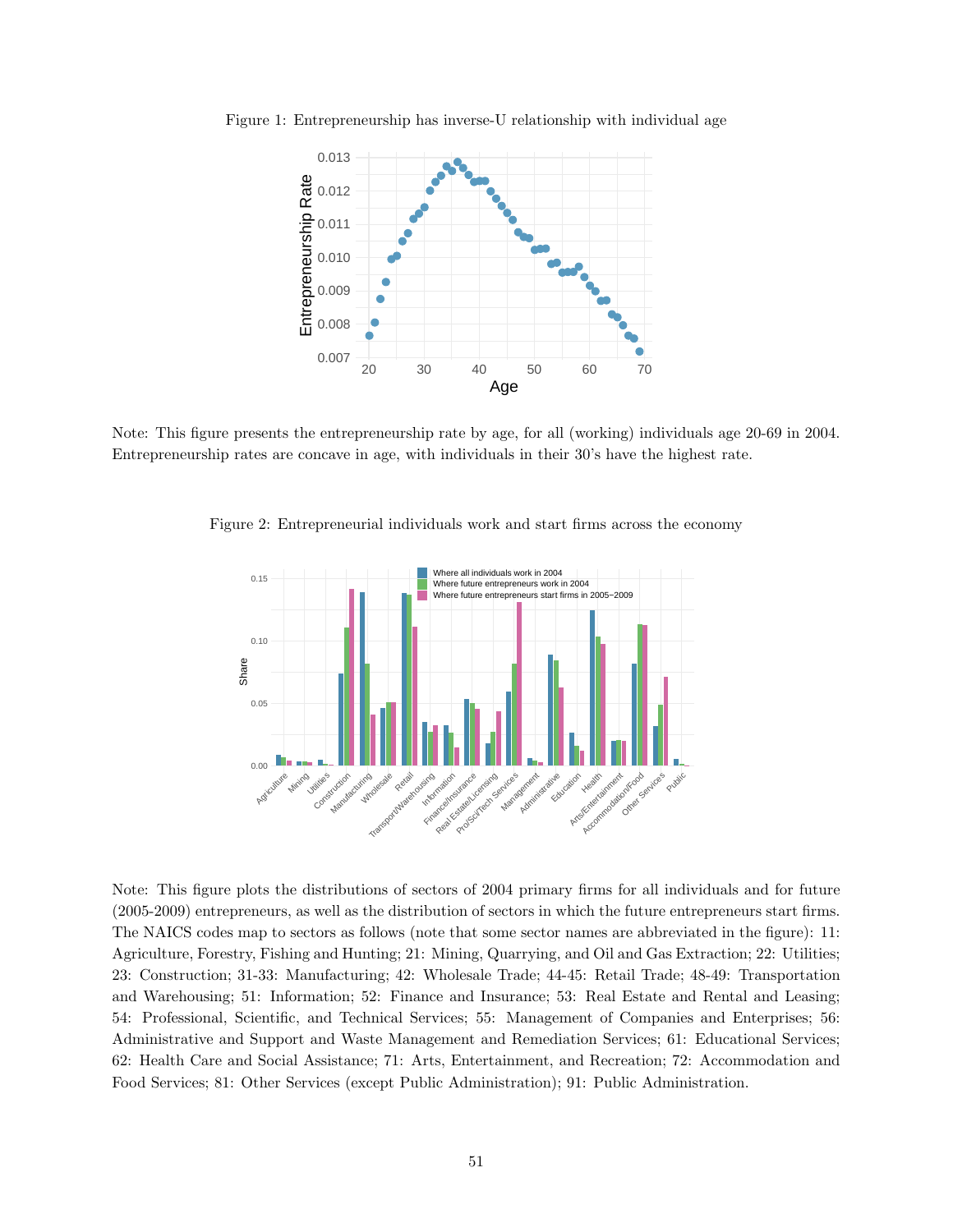

Figure 3: Extensive margin spillovers are inverse-U shaped in individual's age

Note: This figure presents evidence that extensive margin spillovers are largest for young and middle aged individuals and non-exist (or even negative) for older individuals. This figure presents coefficient and 95% confidence interval estimates of model [\(4\)](#page-13-0), modified by interacting the share of coworkers who were recently entrepreneurs with the individual's age. The figure plots the coefficients on the share of an individual's coworkers who were entrepreneurs between 1999 and 2004 by the age of the individual. Panel A presents the raw coefficients, while Panel B normalizes these coefficients by the age-specific entrepreneurship rate (see Figure [1\)](#page-50-0) Standard errors are robust and clustered at the establishment level.

Figure 4: Extensive margin spillovers are highest from younger coworkers



Note: This figure shows evidence that extensive margin spillovers are stronger when the entrepreneurial coworkers are younger. The figure presents coefficient and 95% confidence interval estimates of model [\(4\)](#page-13-0), modified by separating out the share of coworkers who were recently entrepreneurs by the age of the coworkers (and controlling for the share of coworkers who are each age). The figure plots coefficients on the share of an individual's coworkers who are both a given age and were entrepreneurs between 1999 and 2004. Standard errors are robust and clustered at the establishment level.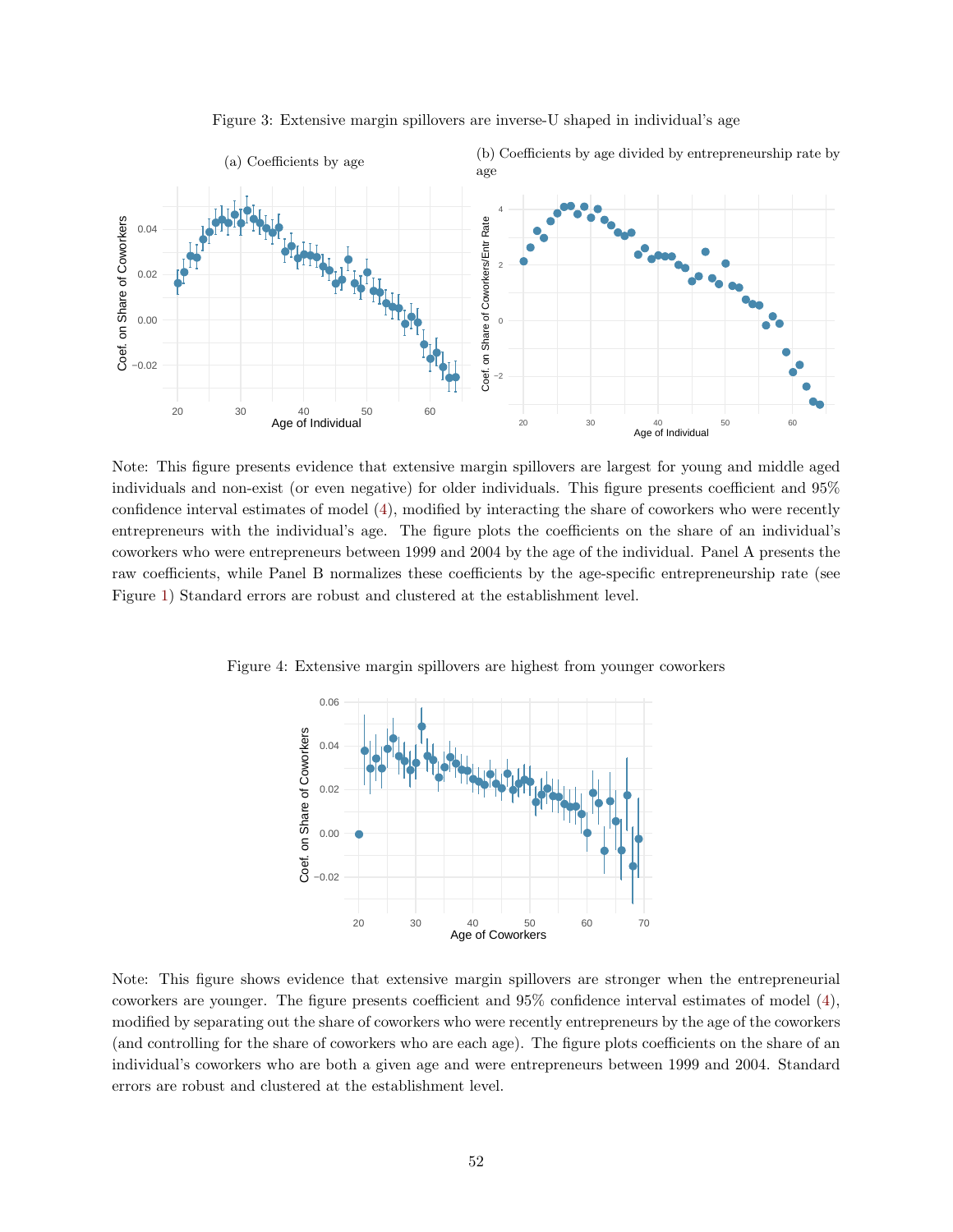

Figure 5: Entrepreneurial spillovers vary by sector

Note: This figure presents evidence that extensive margin spillovers exist in most sectors of the economy. The figure presents regression coefficient and 95% confidence interval estimates of an adapted version of model [\(4\)](#page-13-0), performed on the sample of individuals age 20-64 at 2+ employment establishments in 2004, in which I replace the explanatory variable (share of coworkers who were entrepreneurs in the past 5 years) with the share of coworkers who were entrepreneurs in the past 5 years interacted with the sector of the 2004 establishment (SEIN). I exclude the coefficient for workers in the public sector here, who account for less than 0.5% of the sample, whose coefficient is substantially different and very noisy (coefficient −0.3163, standard error 0.010). See Figure [2](#page-50-1) for NAICS codes of each sector.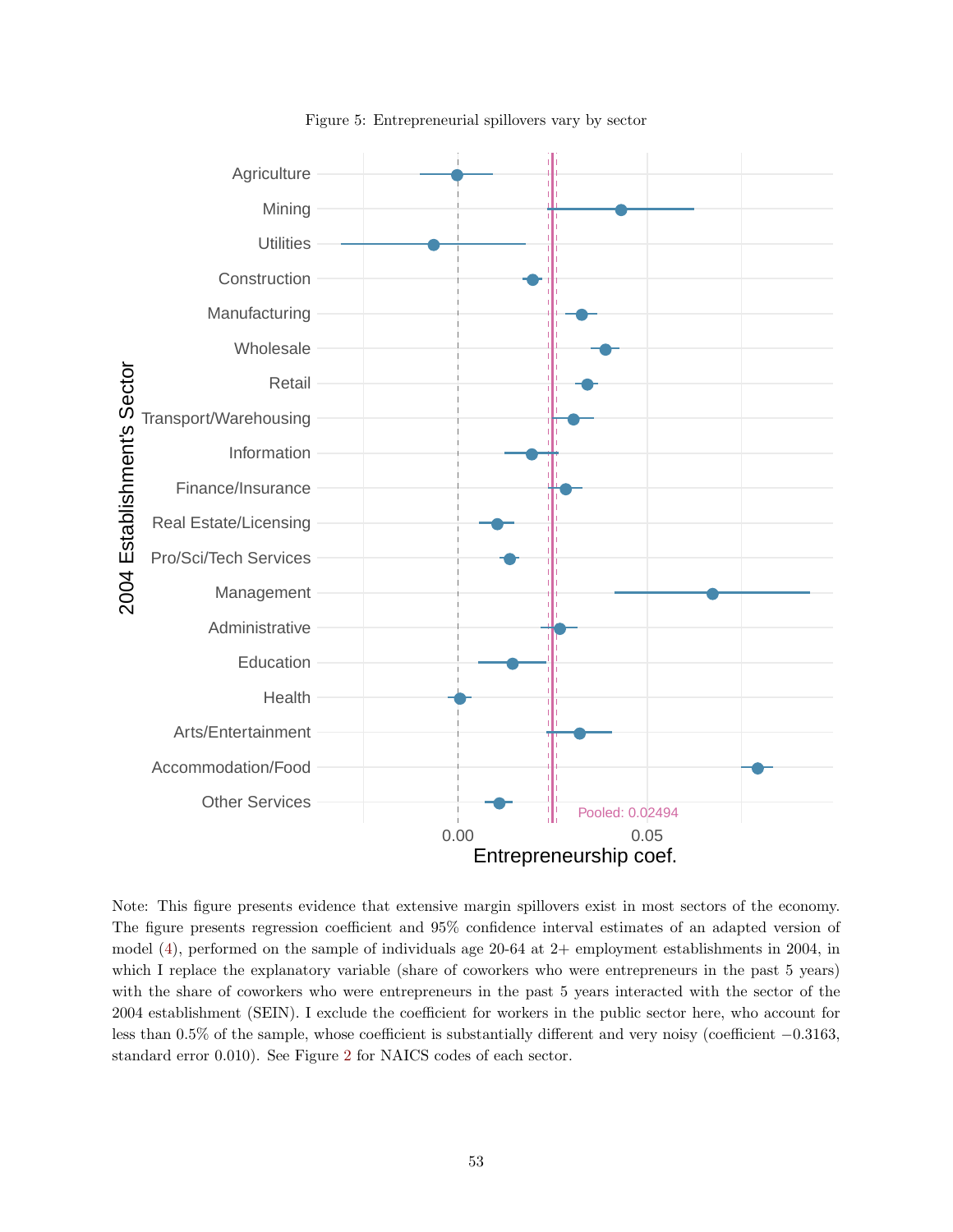# Appendix

### <span id="page-53-5"></span>A.I Data appendix

In this section, I present additional details on how I construct several variables from U.S. Census Bureau datasets, which are described with fewer details in Section [I.](#page-5-0) This section is organized around each dataset.

### A.I.1 Longitudinal Employer Household Dynamics (LEHD)

The LEHD is the crucial source of data for this paper, as I use the LEHD both to identify entrepreneurs and to connect individuals with their coworkers.

The LEHD is constructed from firm-side state unemployment insurance (UI) records. It contains quarterly information on employment and earnings for most individuals within a state, with longitudinal employer and individual identifiers that can be followed across states. These longitudinal identifiers allow me to track the entrepreneurial outcomes of individuals and their coworkers over time. I use LEHD data from 1993 to 2013 for a balanced sample of 18 states.[71](#page-53-0)

The LEHD contains information on earnings and demographics. The earnings include salaries and wages as well as bonuses, stock options, and other cash pay, allowing me to find top (labor income) at each firm; this allows me to identify entrepreneurs as top earners. I use the CPI-U from the Bureau of Labor Statistics (BLS) to deflate earnings measures to 2010 dollars. The LEHD also contains demographic information for individuals, including date of birth, sex, race/ethnicity, education, and country of birth, which allows me to explore the heterogeneity of entrepreneurial spillovers.<sup>[72](#page-53-1)</sup> I define an individual's age in a year as the difference between the year and the individual's year of birth (such that their age is their age on December 31st of that year) and restrict to individuals aged 20-69.

Using the LEHD, I study employers at two levels of aggregation. First, the least aggregated firm unit with known employees within the LEHD is a state-level unemployment insurance account (called a State Employer Identification Number, or SEIN).[73](#page-53-2) I refer to this unit as an establishment, but note that this unit can contain multiple physical establishments of a single firm within a given state. That is, an SEIN is a tax ID number that pools together physical establishments of a firm within a given state, generally within a given sector. I primarily study individuals and their coworkers (i.e., other workers) at the SEIN level, since I assume that individuals have the most contact within their firm with coworkers at the same SEIN. Second, for my measures of firm outcomes (and robustness for coworkers), I study firms, pooling across states and sectors. That is, a firm consists of all establishments belonging to the same national firm, within my sample of states.<sup>[74](#page-53-3)</sup> Note that for firms that only exist in my sample of states, my measure of a firm captures the entire firm; for firms that exist in states outside of my sample, my measure of a firm will only capture part of the firm.

The LEHD provides detailed information on the industry of each establishment, which is useful both for controlling for industry patterns to entrepreneurship and to exploring heterogeneity and mechanisms. I use the 6-digit NAICS codes [75](#page-53-4) to group establishments by industry. For each firm, I assign the sector

<span id="page-53-0"></span><sup>71</sup>This results in a balanced panel of the following 18 states: AK, AZ, CA, CO, FL, ID, IL, IN, KS, LA, MD, MO MT, NC, OR, WA, WI, WY. In 2013, these states account for 43.0% of total (pay period including March 12) employment, 44.8% of firms, and 44.4% of establishments in the U.S. (50 states and D.C.), estimated using the Business Dynamics Statistics dataset (the public tabulations of the U.S. Census Bureaus' Longitudinal Business Database). Other states have incomplete or fluctuating coverage over this time period and so are excluded in order to create a balanced panel of states; the LEHD does have data in previous years for a handful of states, but I choose to start in 1993 in order to get as many states as I can while still maintaining a long panel.

<span id="page-53-1"></span><sup>&</sup>lt;sup>72</sup>The demographic information is drawn from other Census and government datasets, mostly the Decennial Censuses and the Social Security Administration's Numident file. Coverage is imperfect, and while the Census does impute missing values, I only use variation from the non-imputed values.

<span id="page-53-2"></span> $7<sup>3</sup>$ Note that the U.S. Census Bureau assigns individuals within an SEIN to distinct locations, called SEIN-units; this is an imputation and thus cannot be reliably used to study spillovers across coworkers.

<span id="page-53-3"></span> $^{74}$ That is, I combine all SEINs that map to the national Census variable FIRMID, using the LEHD's ECFT26 crosswalk. The FIRMID variable allows me to connect individuals in the LEHD to firm outcomes in the remaining datasets.

<span id="page-53-4"></span><sup>75</sup>I use the 2012 "FNL" NAICS codes that source industry information from both the Covered Employment and Wages program and the LBD [\(Vilhuber, McKinney et al.](#page-39-0) [\(2014\)](#page-39-0)). 6-digit NAICS codes are the most disaggregated industry codes available and are quite narrow. For example, NAICS 311111 consists of firms that manufacture dog and cat food, while NAICS 311119 consists of firms that manufacture food for other animals; and NAICS 441110 consists of automobile dealers that sell new cars, while NAICS 441120 consists of dealers that sell used cars.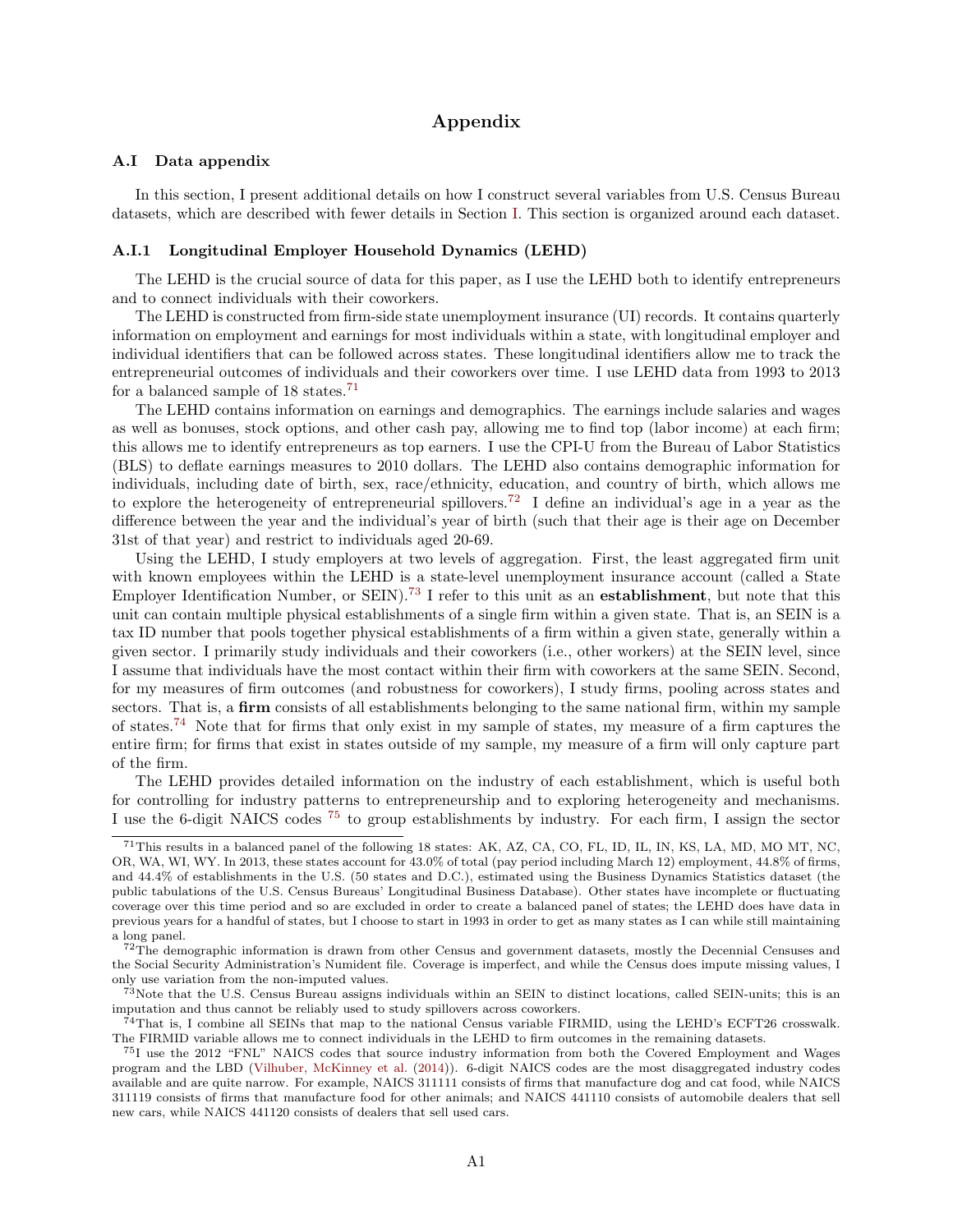(approximately 2-digit NAICS codes) with the majority of employees, summing across establishments.

The LEHD covers almost all sectors of the economy, making it an ideal source for studying entrepreneurial spillovers in a broad context and sectoral heterogeneity. Namely, it includes workers covered by the UI system (i.e., workers who could claim UI benefits if they experience an eligible dismissal from their employer); in 1994, this mass of workers reflected about 96% of employment and 92.5% of wages and salaries [\(BLS](#page-36-0) [\(1997,](#page-36-0) pg. 42)). Due to the nature of the UI system, the data does not include small non-profits, self-employed workers, some agricultural workers, and federal government worker.<sup>[76](#page-54-0)</sup> Note that this nature of the LEHD means that some firm owners, especially sole proprietors, are not covered by the LEHD because they do not take labor income earnings [\(Hyatt, Murray, and Sandusky](#page-38-0) [\(2020\)](#page-38-0)); I discuss how this affects my definition of entrepreneurship in Section [I.](#page-5-0)

For each individual, I define a **primary firm** and **primary establishment** for each year. An individual's primary firm is the firm from which they earn the most in the year (summing across all establishments) and thus at which they presumably spend the most time; their primary establishment is the establishment at their primary firm at which they earn the most in the year. Below, I measure characteristics of an individual's coworkers, who are other workers at the individual's primary establishment in a given year, for whom the establishment is also their primary establishment.

In an attempt to assess the quality of firms, I measure several outcomes in the LEHD. I proxy firm survival by tracking whether a new firm continues to employ individuals in the years after it enters; e.g., a firm survives to a second year if it employs individuals (counting all earners at the firm, regardless of whether the firm is the earners' primary firm, in my sample of states) in the year after it enters.[77](#page-54-1) I also measure total employment and payroll levels and growth, including all individuals who have earnings at a firm in a given year (i.e., not restricting to individuals for whom the firm is their primary firm). Finally, I flag firms that are particularly large or fast-growing, by identifying firms whose employment levels or growth fall in the top 10% of the given measure among firms that entered in the same year, in the same (6-digit NAICS) industry.

Measuring entrepreneurship While there are several ways of measuring entrepreneurship, I follow the recent literature and call an individual an entrepreneur if they are a top three earner at a new firm, although I conduct a variety of robustness and audit checks on this definition. This measure of entrepreneurship captures individuals who likely hold influential positions at young firms.

In this paper, I consider a broad notion of entrepreneurship. I am interested in the founding of firms, so I take an "initial team" approach to defining and measuring entrepreneurship. That is, I call an individual an entrepreneur if they are amongst the three highest paid employees of firm in the first year that the firm has paid employees.<sup>[78](#page-54-2)</sup>

In order to enact this definition, I determine the year in which a firm enters. I follow the literature and start by finding the first year a firm has positive employment in the national LBD, i.e., the first year the firm's oldest establishment has employment in the payroll period that contains March 12 [\(Haltiwanger, Jarmin, and](#page-37-0) [Miranda](#page-37-0) [\(2013,](#page-37-0) pg. 353)).<sup>[79](#page-54-3)</sup> I use this first year as each firm's **entry year**, with minor adjustments. First, some firms, particularly small and new ones, appear in the LEHD without appearing the LBD. Second, some firms appear in the LEHD years before or after they first appear in the LBD. $80$  For firms in either of these two cases, I take the first year that the firm appears with employment in the LEHD (in my sample of states)

<span id="page-54-0"></span><sup>76</sup>For details, see [Kornfeld and Bloom](#page-38-1) [\(1999,](#page-38-1) pg. 173), [BLS](#page-36-0) [\(1997,](#page-36-0) pg. 43) and [http://workforcesecurity.doleta.gov/](http://workforcesecurity.doleta.gov/unemploy/pdf/uilawcompar/2012/coverage.pdf) [unemploy/pdf/uilawcompar/2012/coverage.pdf](http://workforcesecurity.doleta.gov/unemploy/pdf/uilawcompar/2012/coverage.pdf).

<span id="page-54-1"></span><sup>77</sup>In some cases, firms "dip in and out" of employment within the LEHD, such that a firm may appear to not survive to the second year after entry but then reappears in the third year after entry.

<span id="page-54-2"></span><sup>78</sup>I follow [Agarwal et al.](#page-36-1) [\(2016\)](#page-36-1), [Kerr and Kerr](#page-38-2) [\(2017\)](#page-38-2), and [Azoulay et al.](#page-36-2) [\(2018\)](#page-36-2) in doing this; [Azoulay et al.](#page-36-2) [\(2018\)](#page-36-2) audits this initial team definition using W-2 records to compare founders to initial team members. They find that "90% of the owner-workers are in fact among the top three earners in the firm during the first year," though this coverage is noisy.

<span id="page-54-3"></span> $^{79}$ Note that the LBD begins in 1976, such that firm entry years are left censored in 1976. I focus on entrepreneurship, and thus firm entry, between 1994 and 2013, so this censorship is not relevant.

<span id="page-54-4"></span><sup>80</sup>A firm may appear in the LEHD before it appears in the LBD because of the structure of the LBD: because LBD employment is based on the payroll period that contains March 12, firms that enter after that payroll period will appear in the LEHD but only appear in the LBD in the following year (if they survive). A firm may appear in the LEHD after it appears in the LBD for several reasons. First, firms only appear in the LEHD if they pay unemployment insurance taxes, which may not be relevant to all, especially younger, firms in the LBD. Second, because my LEHD sample contains an subsample of all states, it is possible for firms to appear in the LEHD, in my sample of states, after they appear in the LBD and in states outside my sample.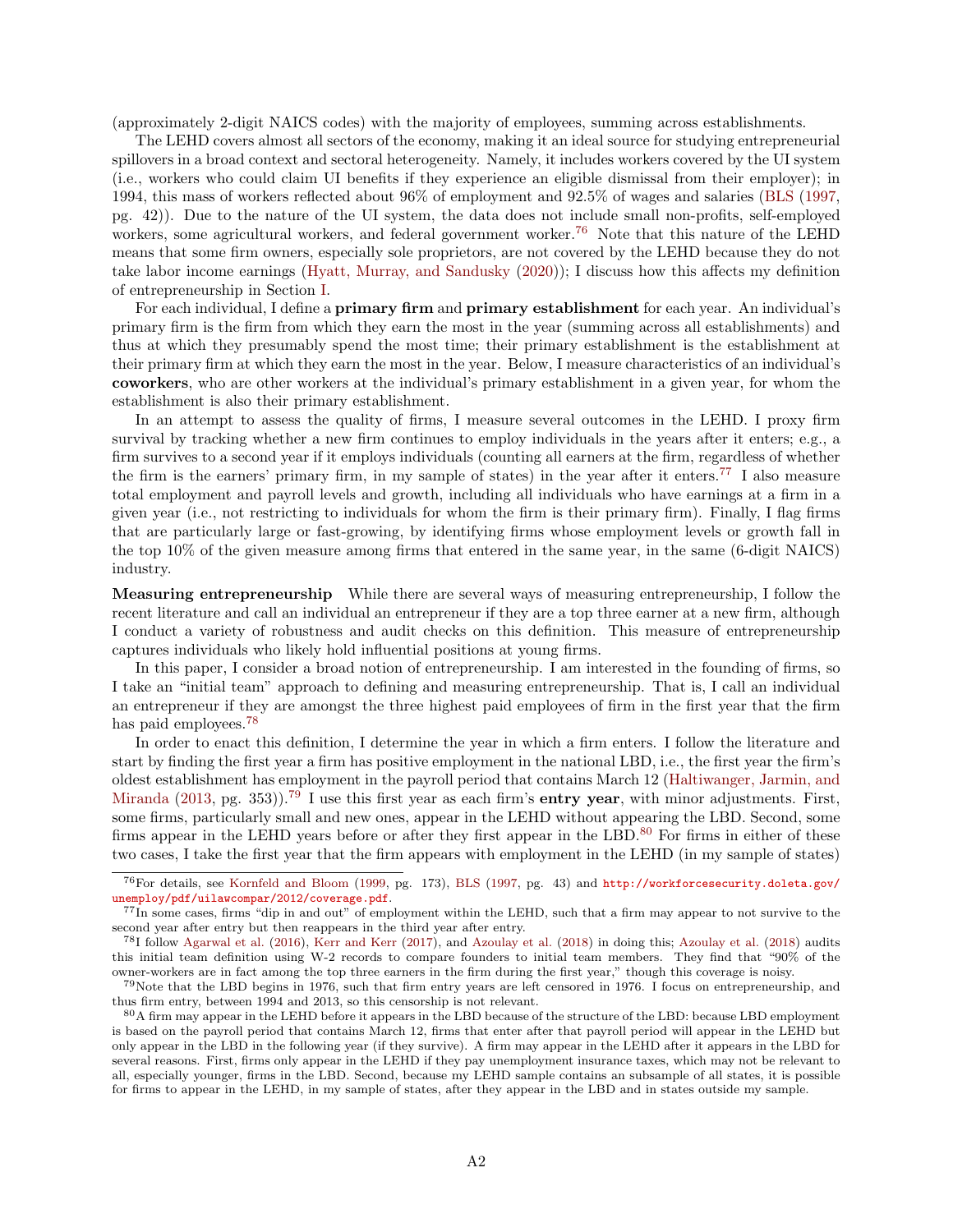as its entry year.<sup>[81](#page-55-0)</sup> Finally, while the firm identifiers are longitudinal, it is possible (but uncommon) for firm IDs to change over time. Because I am interested in new firms, rather than, e.g., firms that have changed ownership, I attempt to avoid misclassifying firm ID changes as new firms by ignoring in my definition of entrepreneurship below firms that are very large in their entry year,  $82$  who I assume are less likely to be truly new firms.<sup>[83](#page-55-2)</sup>

Given a firm's entry year, I identify the "initial team" of the firm as the individuals with the three highest annual earnings in the firm in the entry year. Unless otherwise noted, I call an individual an entrepreneur in a given year if they are one of the top three highest paid employees of a firm and the year is the firm's entry year.[84](#page-55-3)[85](#page-55-4)

This notion of an entrepreneur is intended to capture an individual who most likely is integral to or closely witnesses the decision-making at a young firm, regardless of whether they are a legal owner or founder of the firm. There are two important aspects to consider for interpreting this definition. First, my definition of a firm's entry year marks the first year it has paid employees. Firms may have existed previously without employees, such that the entry year likely lags the initial planning and starting of a firm. Nonetheless, the transition to being a firm with paid employees is an extremely important step in a firm's life, particularly for firms that hope to grow.

Second, my definition will not pick up "owner-investors," who take their payoffs in the form of profit dividends rather than in wages (and thus would not appear in the LEHD). This is particularly relevant for sole proprietorships and partnerships, for which owners are not supposed to take wages, and thus should not appear in the LEHD [\(Hyatt, Murray, and Sandusky](#page-38-0) [\(2020\)](#page-38-0)). I take any distinction between entrepreneurs, "owner-workers," managers, "firm-runners," etc. to be semantics alone; put differently, as discussed below, what matters for coworker learning is experience as part of a firm when the firm is very young, rather than strictly investment or idea-generation experience. I further conduct a robustness exercise by separately analyzing entrepreneurs at corporations, vs. those at sole proprietorships or partnerships, since the individuals I identify as entrepreneurs at corporations are more likely to be the true owners and founders of their companies.<sup>[86](#page-55-5)</sup>

Finally, note that for my analysis of spillovers, an individual is only identified an entrepreneur in their firm's entry year; they are also always considered a worker, regardless of their entrepreneur status.

Entrepreneurial outcome in the LEHD I measure absolute firm size in terms of employment and payroll from the LEHD, counting all individuals with employment at a firm in a year (i.e., not restricting to individuals for whom the firm is their primary firm). I also measure relative firm size by identifying firms whose LEHD employment or payroll falls in the top 10% among firms that enter in the same year and (6-digit NAICS) industry. Note that the thresholds determining which firms are in the top 10% of a given

<span id="page-55-3"></span> $84$ Note that this firm need not be the entrepreneur's primary firm in the year and that not all firms have three entrepreneurs. For a more restricted definition, I consider only the top earner at new firms, which yields similar results, as shown in Table [A.13:](#page-78-0) a one standard deviation (5.9 percentage point) in the share of coworkers who were recently the top earner at a new firm predicts a 0.13 percentage point higher likelihood of becoming a top earner at a new firm in the next five years, 9.13% of the mean outcome. I similarly investigate and find qualitatively similar intensive margin results using this definition, as shown in Table [A.14.](#page-79-0)

<span id="page-55-0"></span><sup>&</sup>lt;sup>81</sup>In order to avoid misclassifying old firms that are simply entering the my sample of states in the LEHD as new firms, I ignore in my definition of entrepreneurship below any firm that appears in the LEHD strictly more than two years after its first year in the LBD.

<span id="page-55-1"></span><sup>&</sup>lt;sup>82</sup>I.e., firms whose entry year LEHD employment exceeds the 99th percentile of employment (slightly under 200 employees) for all entering firms.

<span id="page-55-2"></span><sup>83</sup>An alternative method to determine a firm's entry year without the LBD is to use the firm age variable as listed in the LEHD (as described in [Haltiwanger et al.](#page-37-1) [\(2014\)](#page-37-1)). This variable is based on several sources, mostly the LBD and the National Employer Characteristics File (NECF), and is meant to provide age information for all firms in the LEHD (note that while the majority of the LEHD establishments can be mapped to the LBD, where firm age has been traditionally measured, this mapping is biased: smaller, younger firms are less likely to be matched). I conduct a robustness analysis, defining entrepreneurship using the LEHD firm age variable, where I identify a firm's entry year by the year in which the firm is aged 0 (note that the Census zero-indexes age, while I one-index age). The results, shown in column 2 of Table [A.13](#page-78-0) are virtually the same as my main extensive margin results: a one standard deviation (8.8 percentage points) increase in the share predicts a 0.22 percentage point higher likelihood of future entrepreneurship, 8.5% of the mean outcome.

<span id="page-55-5"></span><span id="page-55-4"></span><sup>85</sup>In my structural model I only consider top paid employees as entrepreneurs; see Section [V](#page-28-0) for details.

<sup>86</sup>See columns 4-7 of Table [A.13,](#page-78-0) which show my main extensive margin results if I only consider each legal type, in turn. As column 4 shows, I still find a positive coefficient on the share of an individuals' coworkers who were recently entrepreneurs, if I restrict my definition of entrepreneurship (for both dependent and independent variables) to corporations. For corporations, I find that a one standard deviation (8.3 percentage points) increase in the share predicts a 0.12 percentage point higher likelihood of future (corporation) entrepreneurship, 5.7% of the mean outcome.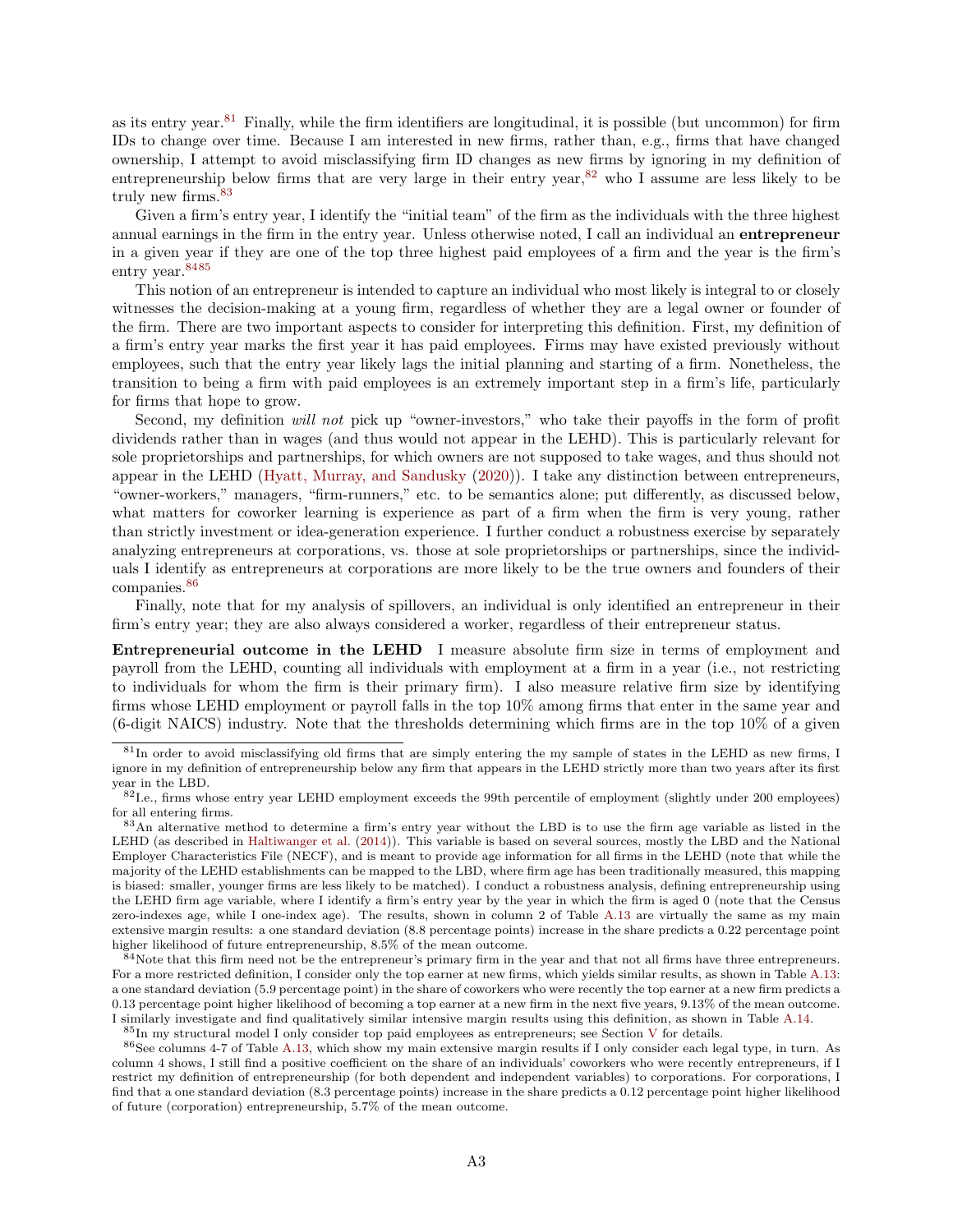outcome are based on all firms that start in a given year, not restricting to firms started by individuals in my main reduced form sample; the thresholds are also calculated by weighting firms equally, rather than by weighting firms by the number of entrepreneurs (up to three). In practice, this means that more than 10% of previous entrepreneurs started firms with top 10%.

I measure firm survival and entrepreneur retention using the LEHD. I define a firm's survival to a given firm age based on whether the firm has nonzero employment at that age and say that, e.g., a firm survives to age 2 if it employs workers in its second year. In this paper, I consider survival as a marker of success more successful firms survive for more years; I abstract from the possibility of successful exits (e.g., mergers and acquisitions). I measure whether an entrepreneur is still employed at their entrepreneurial firm at a given firm age (regardless of whether the firm is their primary firm).

#### A.I.2 Longitudinal Business Database (LBD)

I use the Longitudinal Business Database (LBD) to construct my definition of entrepreneurship, as described in Section [I.2.](#page-6-0) The LBD starts in 1976 and tracks all U.S. business establishments and firms with paid employees over time, including physical establishments in states not covered by the LEHD in early years.[87](#page-56-0)I aggregate the LBD to the firm-level.[88](#page-56-1)

## A.I.3 LBD revenue and productivity

The LBD provides information on national firm-level revenue and employment for larger employers in the U.S. beginning in 1997, allowing me to study firm revenue productivity [\(Haltiwanger et al.](#page-37-2) [\(2017\)](#page-37-2)).<sup>[89](#page-56-2)</sup> Note that this data is available to researchers on approved projects through the Federal Statistical Research Data Center (FSRDC) network, where additional documentation is available [\(Haltiwanger et al.](#page-37-3) [\(2019\)](#page-37-3)).

This dataset is relatively new and marks a vast improvement to researchers' abilities to measure firm output, as previously most U.S. research was restricted by administrative data availability to studying productivity in only the manufacturing sector (using the U.S. Census Bureaus' Census of Manufactures). However, this dataset is not currently comprehensive of all firms in the U.S. but rather is potentially biased in its coverage towards larger firms, which are more likely to be covered in the source data [\(Haltiwanger](#page-37-2) [et al.](#page-37-2) [\(2017\)](#page-37-2)). Thus, my analysis on productivity outcomes comes with the caveat that these outcomes are sometimes unavailable for small (and often young) firms.

I consider one main measure of firm-level revenue productivity. I measure revenue productivity as log real revenue per worker, using both the LBD information on revenue and employment; I use the CPI-U from the BLS to deflate the revenue measure to 2010 dollars. In addition, in unreported analysis, I measure withinindustry variation in productivity by demeaning the latter measure at the 6-digit NAICS level, using the firmlevel industry codes in the LBD. $90$  The regression estimates are very similar when measuring productivity the two different ways, largely due to the inclusion of industry fixed effects in regressions, and so I do not report the second measure.

### A.I.4 Annual Survey of Entrepreneurs (ASE)

The ASE collects information from firms' owners on a variety of outcomes which are useful for studying the mechanisms of entrepreneurial spillovers.

This dataset is a firm-level survey based on collaboration of the Census with the Ewing Marion Kauffman Foundation and the Minority Business Development Agency.<sup>[91](#page-56-4)[92](#page-56-5)</sup> The ASE ran annually to collect 2014, 2015, and 2016 economic and demographic data on businesses and owners for a representative sample of non-farm businesses with paid employees and with receipts of at least \$1,000.

I use the ASE in two ways. First, I consider owner-level information by connecting entrepreneurs in the LEHD to owners in the ASE. Unfortunately, the ASE contains limited person identifiers for owners, so I

<span id="page-56-0"></span><sup>87</sup>For details, see [Jarmin and Miranda](#page-38-3) [\(2002\)](#page-38-3).

<span id="page-56-1"></span><sup>88</sup>I do this by aggregating across physical establishments with the same FIRMID variable value.

<span id="page-56-3"></span><span id="page-56-2"></span><sup>89</sup>This data is at the FIRMID-level.

 $90$ That is, I industry-adjust the productivity measure by subtracting from a firm's log(revenue/employment) the firm-weighted industry average log(revenue/employment), where revenue, employment, and industry are all sourced from the LBD.

<span id="page-56-4"></span><sup>91</sup>For details, see [Foster and Norman](#page-37-4) [\(2017\)](#page-37-4) and <https://www.census.gov/programs-surveys/ase/about.html>.

<span id="page-56-5"></span> $^{92}\mathrm{This}$  data is at the FIRMID-level.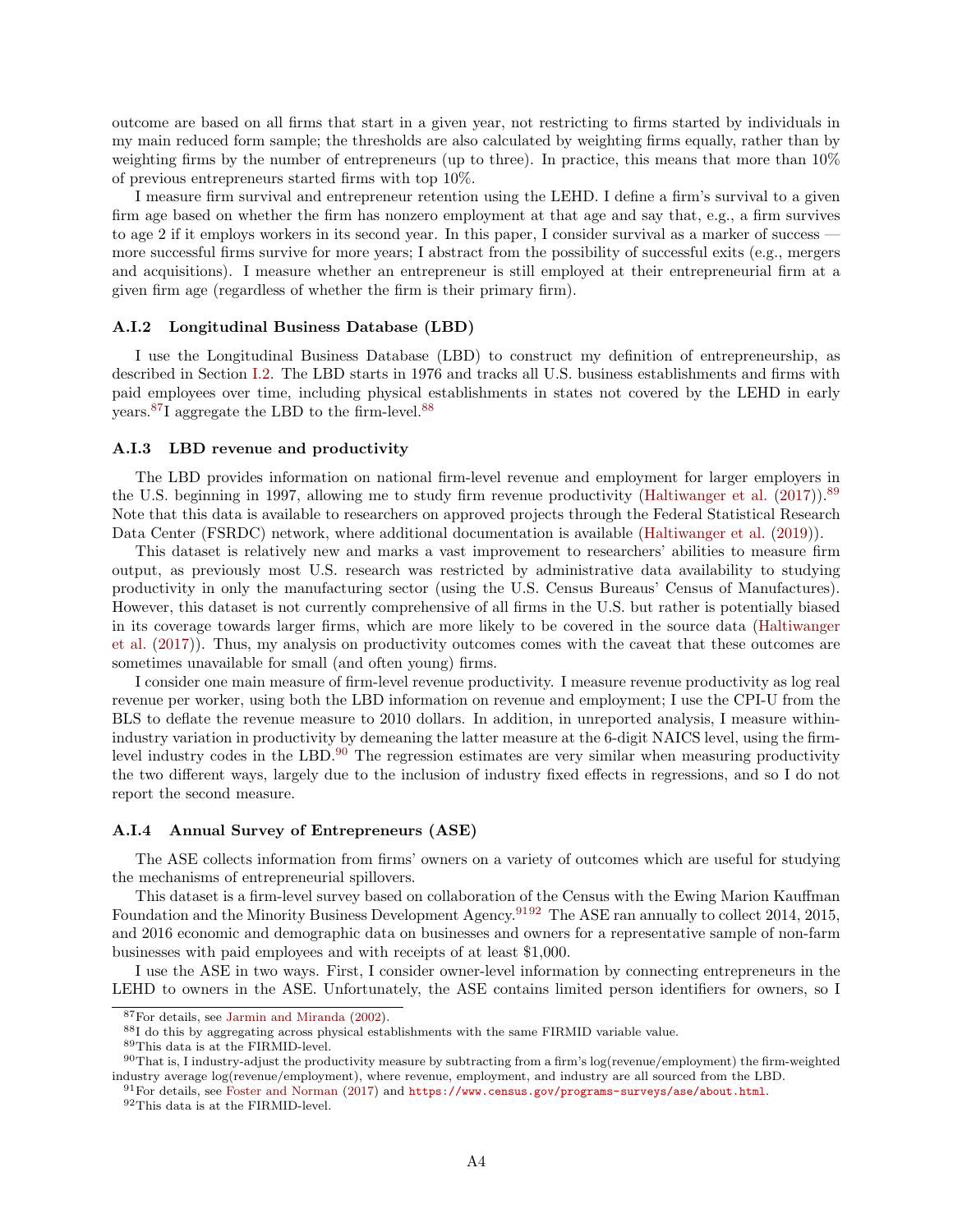match entrepreneurs to owners using demographics.<sup>[93](#page-57-0)</sup> All three years of the ASE collect coarse demographic information for up to four owners for each firm. For entrepreneurs that I can match to owners, I study the owner-level ASE information. Namely, I use a survey question on why these owners founded the business (if they founded it). See Section [III.3](#page-15-0) for details.

Second, I consider firm-level information to study several firm characteristics. This includes information on how the firms are managed and financed, whether they are family-owned, and whether they engage in innovative behavior.[94](#page-57-1)

I construct several outcome variables for entrepreneurs and their entrepreneurial firms using the ASE. Here, I present the survey questions and how I construct each variable. For original worksheets, see [https:](https://www.census.gov/programs-surveys/ase/technical-documentation/questionnaires.2014.html) [//www.census.gov/programs-surveys/ase/technical-documentation/questionnaires.2014.html](https://www.census.gov/programs-surveys/ase/technical-documentation/questionnaires.2014.html).

Role models The 2014-2016 ASE waves ask each of up to four owners why they own the business. I use this information to identify entrepreneurs who cite other entrepreneurs as serving as role models for them.

Specifically, the survey asks, "How important to Owner 1 are each of the following reasons for owning this business?" (and the same for Owners 2, 3, and 4). The survey then provides several options, as follows below, and asks the owner to mark whether each option was "Not Important," "Somewhat Important," or "Very important:"

- Wanted to be my own boss
- Flexible hours
- Balance work and family
- Opportunity for greater income/Wanted to build wealth
- Best avenue for my ideas/goods/services
- Couldn't find a job/Unable to find employment
- Working for someone else didn't appeal to me
- Always wanted to start my own business
- An entrepreneurial friend or family member was a role model
- Other

I focus on the second to last option, and say that an entrepreneur cites role models as being very important to them if they answer "Very Important," and as being at least somewhat important to them if they answer "Somewhat Important" or "Very Important."

Management variables The 2015 ASE includes seven questions on firms' management practices. These questions are based on the management questions in the MOPS. For each question, I follow past literature using the MOPS data and normalize each answer to take values between 0 and 1, where zero corresponds to the least structured practices (i.e., practices that are less explicit, formal, frequent, or specific) and one corresponds to the most structured practices [\(Bloom et al.](#page-36-3) [\(2019\)](#page-36-3)). These questions can be divided into two categories: questions on how firms monitor and set targets for production and questions on how firms incentivize their workers.

Based on these questions, I create three ASE management measures: a measure of total management structure (the average of all seven questions, after normalization), a measure of monitoring and targeting (the average of the monitoring and targeting questions), and a measure of incentives (the average of the incentives questions). These questions (with some abbreviations), and the normalizations, are provided below in Table [A.1.](#page-58-0)

<span id="page-57-0"></span><sup>&</sup>lt;sup>93</sup>The 2016 ASE contains person-identifies for a small share of firms. To the best of my knowledge, these identifies are sourced from the Business Register (BR), which has person-identifies for sole proprietorships. Because owners of sole proprietorships should not take wage and salary earnings, they should not appear as entrepreneurs in the LEHD [\(Hyatt, Murray, and Sandusky](#page-38-0) [\(2020\)](#page-38-0)). This means that these identifiers are not useful for linking my entrepreneurs to ASE owners.

<span id="page-57-1"></span><sup>&</sup>lt;sup>94</sup>The management information is based on questions only available in the 2015 wave of the ASE; the other information is based on questions available in all waves.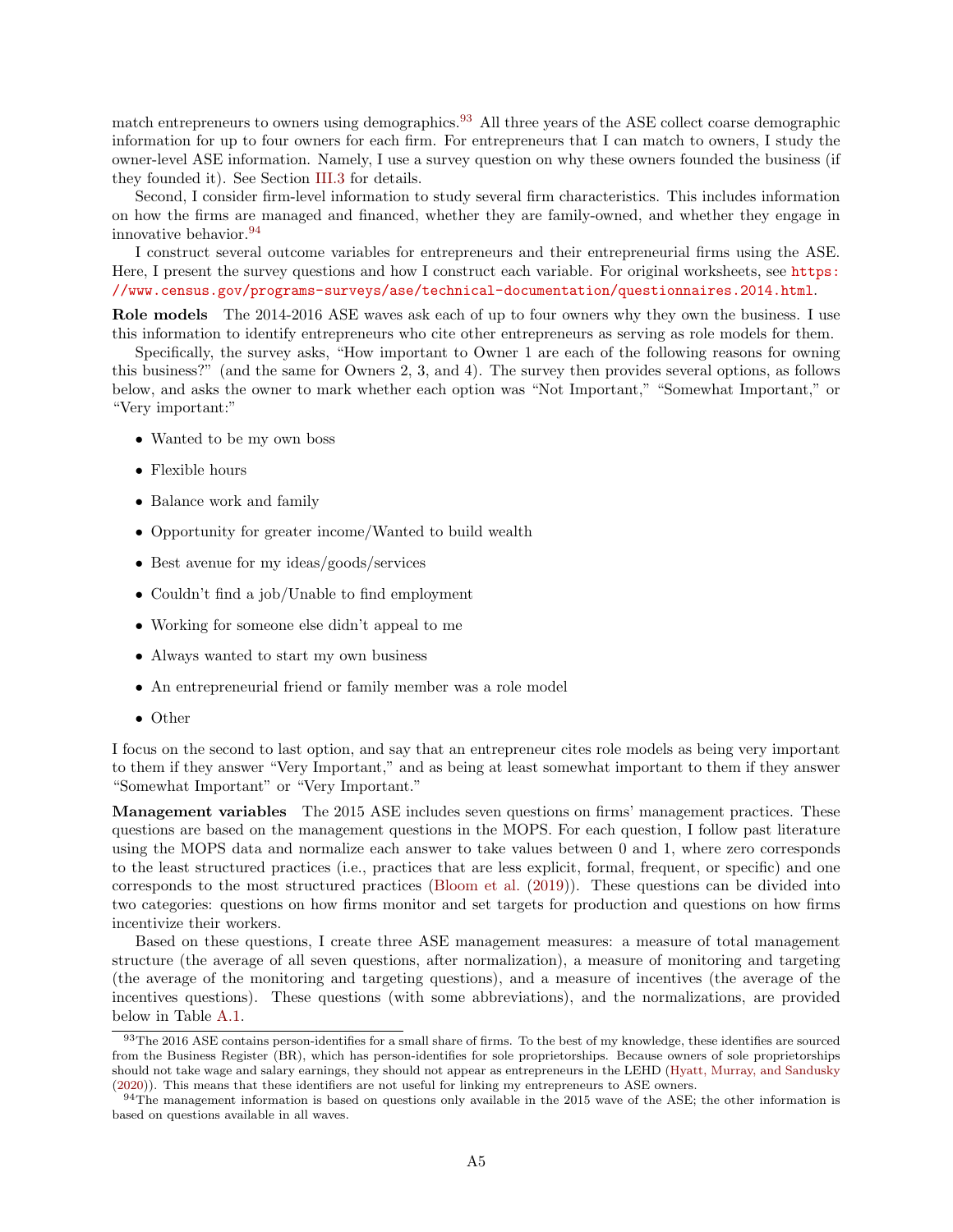<span id="page-58-0"></span>

| Question text                               | Answer text                                                | Value          |
|---------------------------------------------|------------------------------------------------------------|----------------|
| Panel A: Monitoring and targeting questions |                                                            |                |
| What best describes what                    | No action was taken                                        | $\theta$       |
| happened at this business when a            | We fixed it but did not take further action                | 1/3            |
| service or production problem               | We fixed it and took action to make sure that it did not   | 2/3            |
| arose?                                      | happen again                                               |                |
|                                             | We fixed it and took action to make sure that it did not   | 1              |
|                                             | happen again, and had a continuous improvement process     |                |
|                                             | to anticipate problems like these in advance               |                |
|                                             | No key performance indicators                              | $\theta$       |
| How many key performance                    | 1-2 key performance indicators                             | 1/3            |
| indicators were monitored at this           | 3-9 key performance indicators                             | 2/3            |
| business?                                   | 10 or more key performance indicators                      | 1              |
|                                             | Never                                                      | $\Omega$       |
|                                             | Yearly                                                     | 1/6            |
| How frequently were the key                 | Quarterly                                                  | 1/3            |
| performance indicators reviewed at          | Monthly                                                    | 1/2            |
| this business?                              | Weekly                                                     | 2/3            |
|                                             | Daily                                                      | 5/6            |
|                                             | Hourly                                                     | 1              |
|                                             | No targets                                                 | $\overline{0}$ |
| What best describes the time frame          | Main focus was on short term (less than one year) targets  | 1/3            |
| of business, service, or production         | Main focus was on long term (more than one year) targets   | 2/3            |
| targets at this business?                   | Combination of short-term and long-term targets            | $\mathbf{1}$   |
|                                             | Minimal effort                                             | $\overline{0}$ |
| How easy or difficult would it have         | Extraordinary effort                                       | 1/4            |
| been to achieve business, service, or       | Less than normal effort                                    | 1/2            |
| production targets at this business?        | Normal effort                                              | 3/4            |
|                                             | More than normal effort                                    | 1              |
| Panel B: Incentives questions               |                                                            |                |
|                                             | Employees are not normally promoted                        | $\theta$       |
| What was the primary way                    | Promotions were based mainly on factors other than per-    | 1/3            |
| employees were promoted at this             | formance and ability                                       |                |
| business?                                   | Promotions were based partly on performance and ability    | 2/3            |
|                                             | and partly on other factors                                |                |
|                                             | Promotions were based solely on performance and ability    | 1              |
|                                             | Under-performing employees are not normally reassigned     | $\theta$       |
| When was an under-performing                | or dismissed                                               |                |
| employee reassigned or dismissed?           | After 6 months of identifying employee under-performance   | 1/2            |
|                                             | Within<br>months of identifying<br>employee<br>6<br>under- | $\mathbf 1$    |
|                                             | performance                                                |                |

|  |  |  |  | Table A.1: 2015 ASE management questions |  |
|--|--|--|--|------------------------------------------|--|
|--|--|--|--|------------------------------------------|--|

Other outcomes The 2014-2016 ASE waves all containing information on financing, whether firms are family-owned, and whether firms engage in innovative behavior. These outcomes are based on the following questions:

- 1. Start-up funding: "What was the source of capital used to start or initially acquire this business?"
	- Start-up funding from VC: equals 1 if answer is "Investment by venture capitalists," 0 otherwise
	- Start-up funding from banks: equals 1 if answer is "Business loan from a bank or financial institution." 0 otherwise
	- Start-up funding from family or friends: equals 1 if answer is "Business loan/investment from family/friend(s)," 0 otherwise

## 2. Current funding: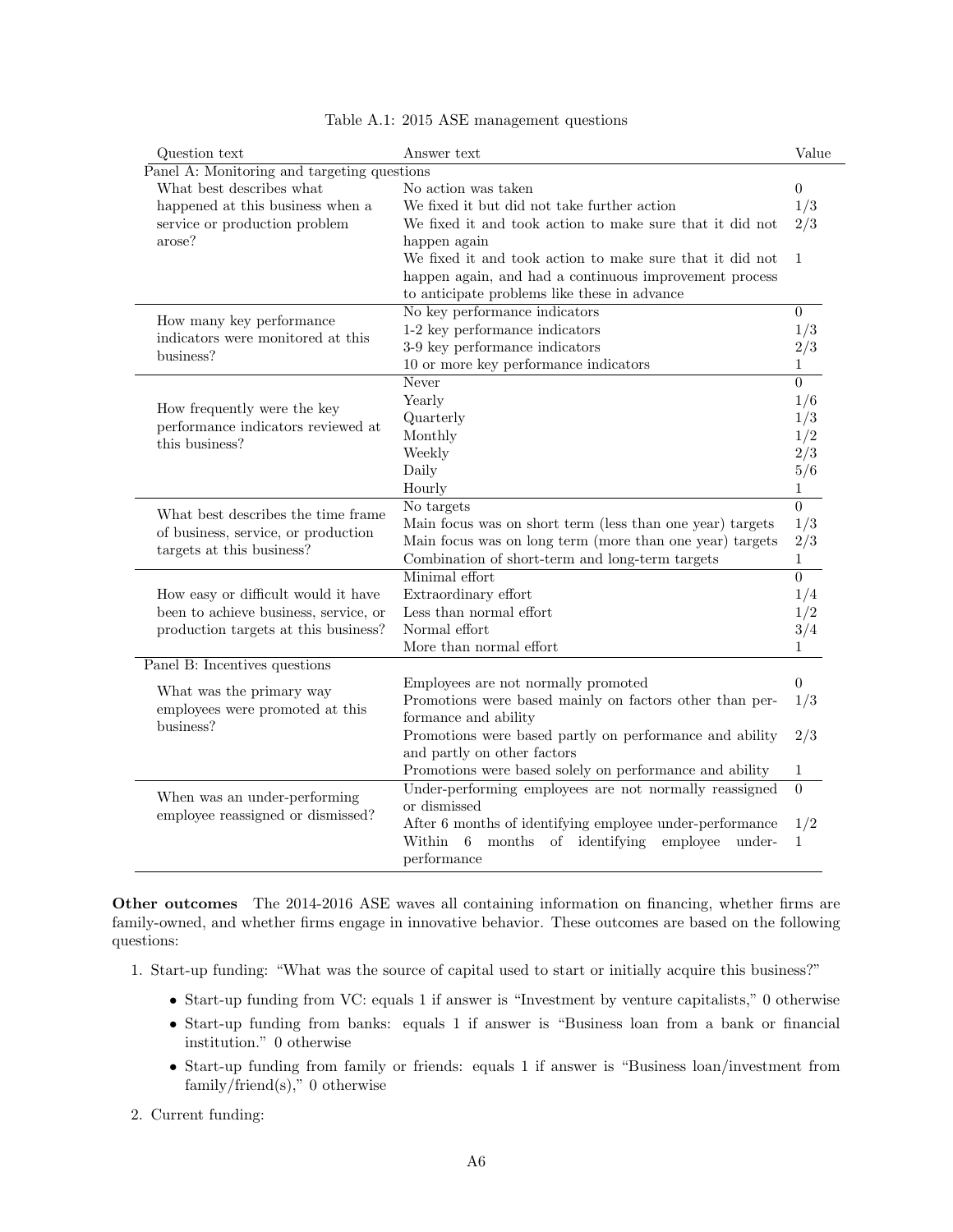- Current funding from investors: equals 1 if answer to "What was the total amount of money this business received from angel investors, venture capitalists, or other businesses in return for a share of ownership in this business?" is positive, 0 otherwise
- Current funding from banks: equals 1 if answer to "What was the total amount of money this business borrowed from a bank or other financial institutions, including business loans, a business credit card carrying a balance, or a business line of credit?" is positive, 0 otherwise
- Current funding from grants: equals 1 if answer to "what was the total amount of money this business received from government grants (such as the Small Business Innovation Research (SBIR) and/or Small Business Technology Transfer (STTR) programs)?" is positive, 0 otherwise
- Current funding from family/friends: equals 1 if answer to "What was the amount of money this business received from family, friends, and employees?" is positive, 0 otherwise
- Current funding from owner: equals 1 if answer to "What was the total amount of money that the owner(s) personally put into the business?" is positive,  $0$  otherwise
- 3. Ownership:
	- Family-owned: equals 1 if answer to "Did two or more members of one family own the majority of this business?" is "Yes," 0 otherwise, where family members are defined as spouses, parents/guardians, children, siblings, or close relatives.
- 4. Innovation:
	- Patent, copyright, or trademark: equals 1 if answer to "Did this business own one or more of the following?" includes "Patent (granted)," "Patent (pending)," "Copyright," or "Trademark," 0 otherwise

### A.I.5 Management and Organizational Practices Survey (MOPS)

The MOPS is a supplement to the Annual Survey of Manufactures and collects information on management practices of manufacturing establishments, which I study as firm outcomes when considering mechanisms.[95](#page-59-0)

This dataset is an establishment-level survey of manufacturing firms, drawn from the Annual Survey of Manufactures survey panel.<sup>[96](#page-59-1)</sup> The MOPS is collected every five years, beginning with coverage of management practices in 2010. I use this 2010 sample to study firms' management practices as outcomes; I aggregate from establishment-level to firm-level<sup>[97](#page-59-2)</sup> by taking employment-weighted averages across establishments.<sup>[98](#page-59-3)</sup>

The survey's questions aim to measure the structure of an establishment's management practices. This structure includes how businesses monitor production, set output targets, and incentivize workers. [Bloom](#page-36-3) [et al.](#page-36-3) [\(2019\)](#page-36-3) argue that establishments with more robust management practices (e.g., having performance-, rather than tenure-, based pay) also tend to be more productive.

I construct several outcomes on management practices, analogous to those in the ASE above. The 2010 MOPS includes 16 questions on management practices, again divided into questions on monitoring and targeting production and questions on incentivizing workers. I follow [Bloom et al.](#page-36-3) [\(2019\)](#page-36-3) and normalize each question between 0 and 1,[99](#page-59-4) where zero corresponds to the least structured practices (i.e., practices that are less explicit, formal, frequent, or specific) and one corresponds to the most structure practices, before aggregating by taking averages. For the original worksheet, see [https://www2.census.gov/programs-surveys/mops/](https://www2.census.gov/programs-surveys/mops/technical-documentation/questionnaires/ma-10002_15_final_3-2-16.pdf) [technical-documentation/questionnaires/ma-10002\\_15\\_final\\_3-2-16.pdf](https://www2.census.gov/programs-surveys/mops/technical-documentation/questionnaires/ma-10002_15_final_3-2-16.pdf). These questions (with some abbreviations), and the normalizations, are presented below in Tables [A.2](#page-60-0) and [A.3.](#page-61-0)

<span id="page-59-0"></span><sup>&</sup>lt;sup>95</sup>The MOPS management questions are based on those in the World Management Survey [\(Bloom and Van Reenen](#page-36-4) [\(2007\)](#page-36-4)), which is also the basis for the management survey conducted by [Guiso, Pistaferri, and Schivardi](#page-37-5) [\(2020\)](#page-37-5).

<span id="page-59-1"></span> $^{96}\rm{For\ details, see \,\,https://www.census.gov/programs-surveys/mops/about.html.}$  $^{96}\rm{For\ details, see \,\,https://www.census.gov/programs-surveys/mops/about.html.}$  $^{96}\rm{For\ details, see \,\,https://www.census.gov/programs-surveys/mops/about.html.}$ 

<span id="page-59-3"></span><span id="page-59-2"></span> $^{97}{\rm By}$  firm-level, I mean the FIRMID-level.

<span id="page-59-4"></span><sup>98</sup>I aggregate across establishments, regardless of whether they are located in the set of states for which I have LEHD data; I do this to maximize precision in the average management practice scores, since establishment-level values tend to be very noisy. <sup>99</sup>These normalizations are provided in the final version of the MOPS data.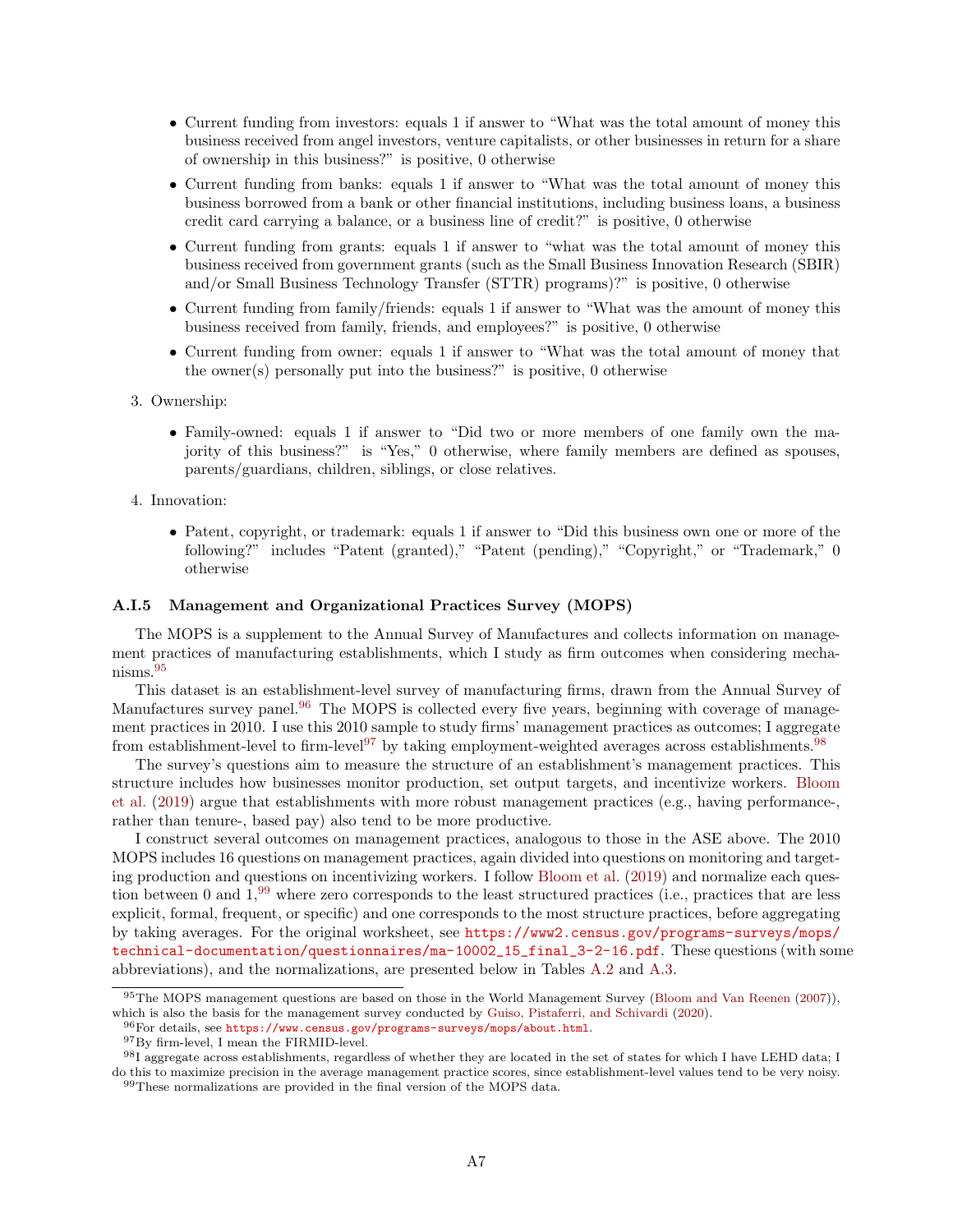<span id="page-60-0"></span>

| Question text                                       | Answer text                                                     | Value          |
|-----------------------------------------------------|-----------------------------------------------------------------|----------------|
| What best describes what                            | No action was taken                                             | 0              |
| happened at your firm when a                        | We fixed it but did not take further action                     | 1/3            |
| service or production problem                       | We fixed it and took action to make sure that it did not happen | 2/3            |
| arose?                                              | again                                                           |                |
|                                                     | We fixed it and took action to make sure that it did not happen | 1              |
|                                                     | again, and had a continuous improvement process to anticipate   |                |
|                                                     | problems like these in advance                                  |                |
|                                                     | No key performance indicators                                   | $\overline{0}$ |
| How many key performance                            | 1-2 key performance indicators                                  | 1/3            |
| indicators were monitored at your                   | 3-9 key performance indicators                                  | 2/3            |
| firm?                                               | 10 or more key performance indicators                           | 1              |
|                                                     | Never                                                           | $\theta$       |
|                                                     | Yearly                                                          | 1/6            |
| How frequently were the key                         | Quarterly                                                       | 1/3            |
| performance indicators reviewed by                  | Monthly                                                         | 1/2            |
| managers at your firm?                              | Weekly                                                          | 2/3            |
|                                                     | Daily                                                           | 5/6            |
|                                                     | Hourly                                                          | 1              |
| How frequently were the key perfor-                 | See previous question                                           |                |
| mance indicators reviewed by man-                   |                                                                 |                |
| agers at your firm?                                 |                                                                 |                |
| Where are display boards showing                    | We did not have any display boards                              | $\theta$       |
| service quality, output and other                   | All display boards were located in one place                    | 1/2            |
| key performance indicators located                  | Display boards were located in multiple places                  | $\mathbf 1$    |
| in your firm?<br>What best describes the time frame | No targets                                                      | $\theta$       |
|                                                     | Main focus was on short-term (less than one year) targets       | 1/3            |
| of operational targets at your firm?                | Main focus was on long-term (more than one year) targets        | 2/3            |
|                                                     | Combination of short-term and long-term targets                 | $\mathbf 1$    |
|                                                     | Minimal effort                                                  | $\overline{0}$ |
| How easy or difficult would it have                 | Extraordinary effort                                            | 1/4            |
| been to achieve business, service, or               | Less than normal effort                                         | 1/2            |
| production targets at this business?                | Normal effort                                                   | 3/4            |
|                                                     | More than normal effort                                         | 1              |
|                                                     | Only senior managers                                            | $\theta$       |
| Who was aware of the operational                    | Most managers and some workers                                  | 1/3            |
| targets at your firm?                               | Most managers and most workers                                  | 2/3            |
|                                                     | All managers and most workers                                   | 1              |

Table A.2: 2010 MOPS management questions: Monitoring and targeting production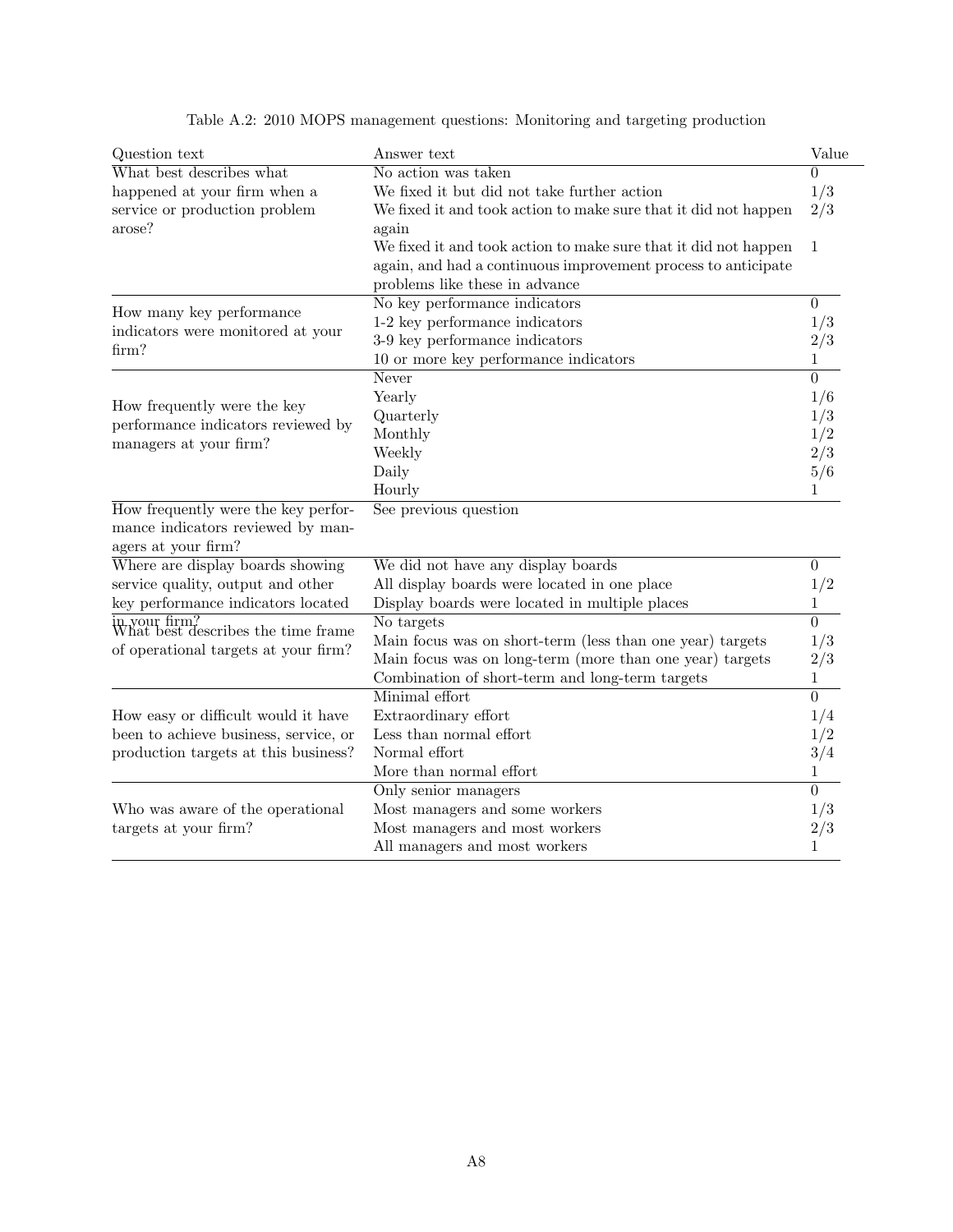<span id="page-61-0"></span>

| Question text                                   | Answer text                                                 | Value    |
|-------------------------------------------------|-------------------------------------------------------------|----------|
|                                                 | No performance bonuses                                      | $\Omega$ |
| What are non-managers'                          | Their entire company's performance                          | 1/4      |
| performance bonuses usually based               | Their local establishment or branch's performance           | 1/2      |
| on in your firm?                                | Their team or shift performance                             | 3/4      |
|                                                 | Their own performance                                       | 1        |
|                                                 | Targets not met                                             | $\Omega$ |
|                                                 | $0\%$                                                       | 1/5      |
| When targets are met, what                      | $1 - 33%$                                                   | 2/5      |
| percent of non-managers received                | 34-66%                                                      | 3/5      |
| performance bonuses?                            | 67-99%                                                      | 4/5      |
|                                                 | 100%                                                        | 1        |
| What are managers' performance                  | See question for non-managers above                         |          |
| bonuses usually based on in your                |                                                             |          |
| firm?                                           |                                                             |          |
| When targets are met, what                      | See question for non-managers above                         |          |
| percent of managers received                    |                                                             |          |
| performance bonuses?                            |                                                             |          |
|                                                 | Non-managers are not normally promoted                      | $\theta$ |
| What was the primary way                        | Promotions were based mainly on factors other than perfor-  | 1/3      |
| non-managers were promoted at<br>this business? | mance and ability                                           |          |
|                                                 | Promotions were based partly on performance and ability and | 2/3      |
|                                                 | partly on other factors                                     |          |
|                                                 | Promotions were based solely on performance and ability     | 1        |
| What was the primary way                        | See question for non-managers above                         |          |
| managers were promoted at this                  |                                                             |          |
| business?                                       |                                                             |          |
| When was an under-performing                    | Under-performing non-manager are not normally reassigned or | $\theta$ |
| non-manager reassigned or                       | dismissed                                                   |          |
| dismissed?                                      | After 6 months of identifying non-manager under-performance | 1/2      |
|                                                 | months of identifying non-manager<br>Within 6<br>under-     | 1        |
|                                                 | performance                                                 |          |
| When was an under-performing                    | See question for non-managers above                         |          |
| manager reassigned or dismissed?                |                                                             |          |

### Table A.3: 2010 MOPS management questions: Incentives

# A.I.6 Compustat-SSEL Bridge (CSB)

The CSB identifies publicly-traded firms by linking firms in the Census data to Standard & Poor's Compustat database, by year [\(Tello-Trillo and Streiff](#page-39-1) [\(2020\)](#page-39-1)). I use this information to investigate whether exposure to more entrepreneurial coworkers predicts future entrepreneurs' firms becoming publicly traded.

## A.I.7 Business Register (BR)

The BR provides information on the legal form of businesses, namely whether they are structured as corporations, sole proprietorships, partnership, or other forms. I use this information to conduct heterogeneity by legal type, in part to help interpret my measure of entrepreneurship.

The BR is a comprehensive database of U.S. business establishments that consolidates information from various Census Bureau and Federal data sources.<sup>[100](#page-61-1)</sup> For each establishment, in each year, the BR indicates the legal form. I aggregate this information to the firm-level, creating indicators for whether each firm (FIRMID) is ever a (S- or C-) corporation, sole proprietorship, partnership, or other from 1994 through 2013. The vast majority of firms are only ever coded as one type.

<span id="page-61-1"></span><sup>100</sup>For details, see <https://www.census.gov/econ/overview/mu0600.html>.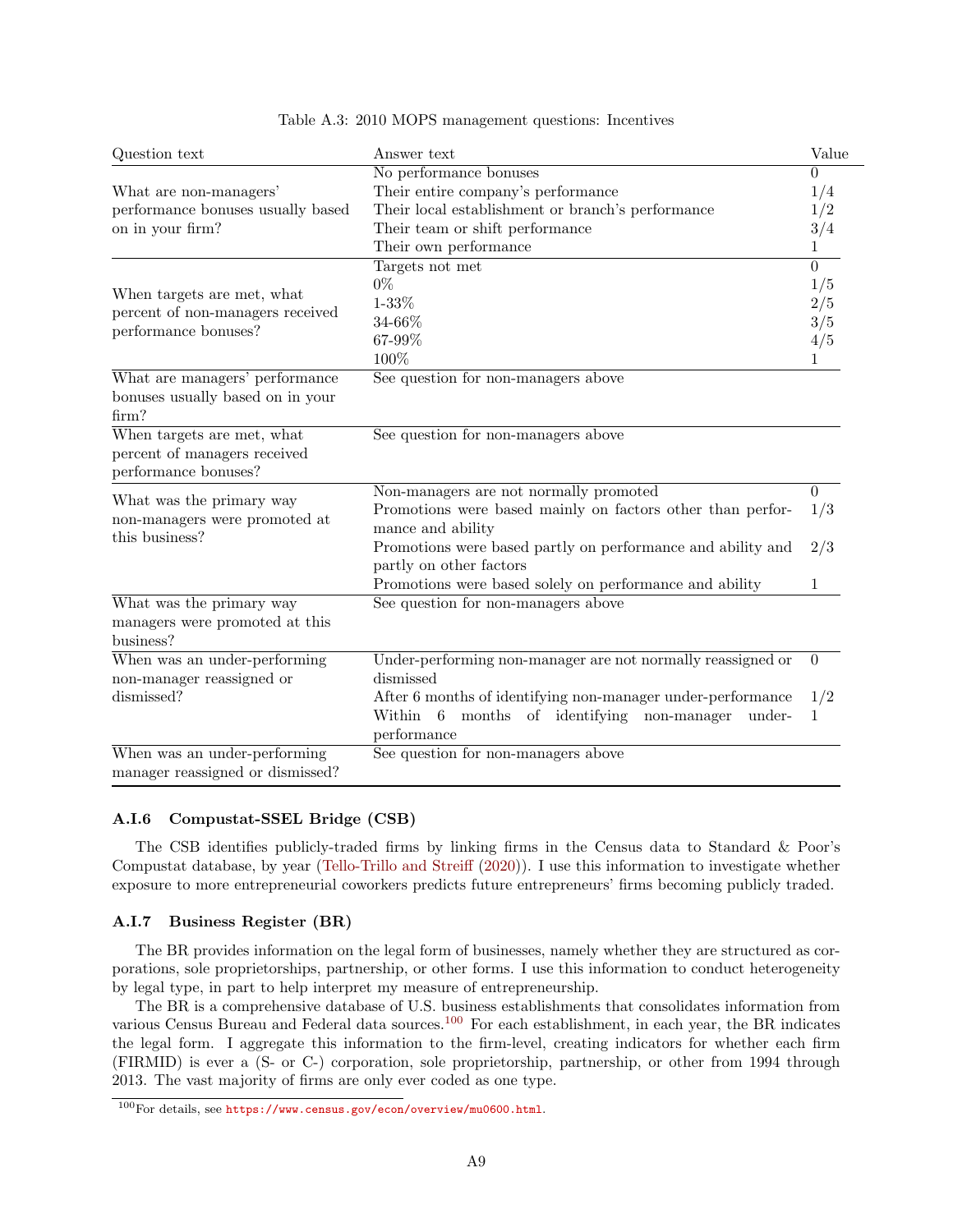I use this information to explore entrepreneurial spillovers within the different legal forms, asking, e.g., whether exposure to former entrepreneurs of corporations predicts that an individual will become an entrepreneur at a corporation, etc. This exercise is both itself interesting, since it is conceivable that former entrepreneurs may encourage their coworkers towards entrepreneurship of the same legal form, and helpful as a check on my definition of entrepreneurship.

### A.I.8 Samples

I use several samples throughout this paper. I use data from 1994 to 2013 to describe aggregate patterns and to estimate my model. For the reduced form analyses, my primary sample contains individuals with coworkers in 2004 for whom I can measure previous and future entrepreneurial outcomes. For my analysis of outcomes from the ASE and MOPS, which are measured after 2010, I focus on later samples.

Model sample I use the initial sample of 1994 through 2013 to describe aggregate patterns in entrepreneurship and other economic outcomes and to estimate my model. In my reduced form analyses I focus on subsets of this initial sample.

Main reduced form samples For the bulk of the reduced form analysis, I focus on individuals and their coworkers in 2004; this timing allows me to study both prior and subsequent entrepreneurship of individuals and their coworkers.

Specifically, this sample allows me to identify whether a given individual was previously an entrepreneur within the past 5 (or more) years (1999-2003), is currently an entrepreneur (2004), and/or if they will become an entrepreneur within the next 5 years (2005-2009). This timing allows me to measure young firm characteristics for all entrepreneurs whose firms enter in 2005-2009; for a firm that enters in 2009, I can track its employment, etc., from 2009 through 2013.[101](#page-62-0)

I restrict to individuals at establishments with at least two employees, i.e., individuals with coworkers. I also restrict to individuals aged 20-64 in the central year (e.g., 2004), but consider their coworkers aged 20-69 in that year. I make the restriction so that I can identify subsequent entrepreneurship in the next 5 years, i.e., when those individuals are between age 21 (2004 20 year-olds in 2005) and 69 (2004 64 year-olds in 2009).

In the intensive margin (i.e., firm characteristics) analyses, I further restrict to individuals who become entrepreneurs in the relevant years (e.g., 2005-2009 for the 2004 sample).

Survey samples When I study outcomes in the 2014-2016 ASE and 2010 MOPS surveys, I consider individuals and their coworkers in more years in order to increase statistical power, but otherwise follow the sample restrictions from the main reduced form samples. I consider two sets of samples.

First, I start with a broad sample of individuals who become entrepreneurs and whose entrepreneurial firms appear in either the ASE or MOPS (and for whom I can observe coworkers' recent entrepreneurship experience). For the ASE, I focus on individuals working between 1999 and 2012 and who become en-trepreneurs within five years (or by 2013, for the later years).<sup>[102](#page-62-1)</sup> I also use a subset of this ASE sample to analyze owner-specific values, as described in Section [III.3,](#page-15-0) in which I match individuals to owners based on demographics. For the MOPS, I focus on individuals working between 1999 and 2009 and who become entrepreneurs within five years (or by 2010, for the later years). For both samples, I restrict to the last appearance (and set of coworkers) of each individual before they become an entrepreneur, in order to avoid double counting individuals.[103](#page-62-2)

Second, I consider a more restricted, younger set of entrepreneurial firms, in order to reduce selection into the datasets driven by selection into survival. For the ASE outcomes, I match individuals in 2008- 2012 who become entrepreneurs in 2013 to the ASE survey samples and restrict to the last appearance of each individual in the 2008-2012 window. For the MOPS outcomes, I match individuals in 2005-2009 who

<span id="page-62-0"></span> $101$ Note that the average characteristics of these entrepreneurs' firms that enter between 2005 and 2009 will be shaped by the Great Recession, but the regression estimates will be comparing firms within this group. Also, despite the Great Recession affecting entrepreneurship in the later years, exposure to more entrepreneurial coworkers in 2004 still predicts entrepreneurship in 2008 and 2009, as shown in Table [A.15.](#page-80-0) I also show that my intensive margin results are robust to the inclusion of entry year fixed effects, as shown in Table [A.11.](#page-76-1)

<span id="page-62-1"></span><sup>102</sup>I start with 1999 so that I can observe coworkers' 1994-1998 entrepreneurship experience. While the ASE begins in 2014, the last year I observe in the LEHD is 2012, such that the last possible entry year for entrepreneurs is 2013.

<span id="page-62-2"></span><sup>103</sup>An individual may appear multiple times in these samples if they become an entrepreneur to multiple firms that are surveyed.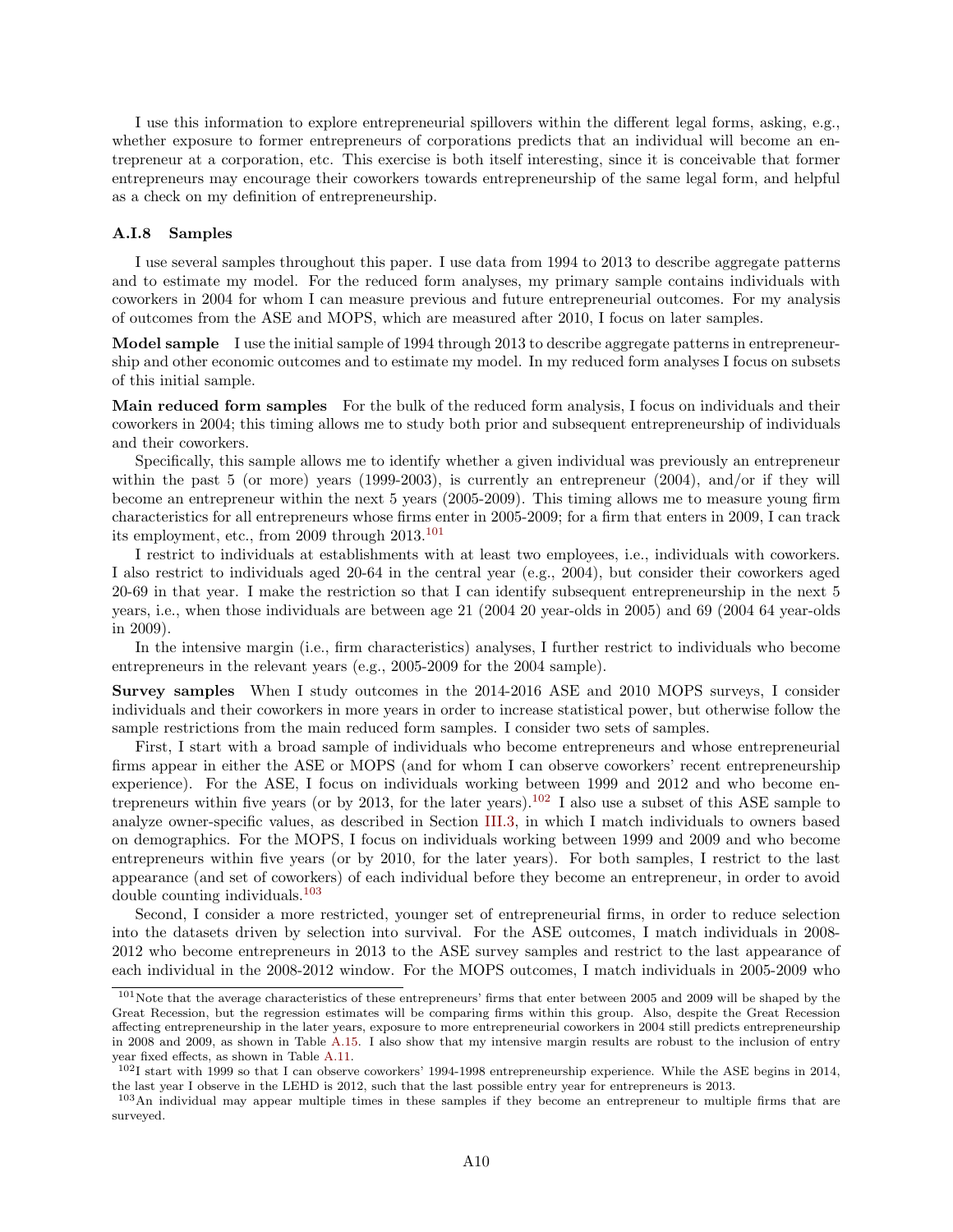become entrepreneurs in 2010 to the 2010 MOPS and restrict to the last appearance of each individual in the 2005-2009 window.

#### <span id="page-63-1"></span>A.II Alternative hypotheses: Spawning, exposure to leaders, and workplace culture

While I argue that the positive extensive margin results are consistent with a story of entrepreneurial coworkers passing on entrepreneurial knowledge or skills (or generally inspiring) potential entrepreneurs, it is worth considering alternative hypotheses. Here I present evidence against interpreting the results as being the driven by entrepreneurial spawning (in which firms' behavior encourage entrepreneurship or entrepreneurial coworkers take individuals along on their next venture), exposure to firm leaders in general, and entrepreneurial coworkers only inducing individuals to leave the firm, for instance through creating unpleasant workplaces.[104](#page-63-0)

Spawning Entrepreneurial spillovers do not appear to be driven by firm behavior promoting entrepreneurship nor by entrepreneurial coworkers bringing individuals along for their next entrepreneurial venture, collectively known as entrepreneurial spawning (also known as spin-outs or spin-offs) [\(Gompers, Lerner, and](#page-37-6) [Scharfstein](#page-37-6)  $(2005)$ ).

In the first version of spawning, it is possible that the spillovers I observe are driven by individuals leaving firms for entrepreneurship at particular stages in firms' careers. For instance, [Babina, Ouimet, and](#page-36-5) [Zarutskie](#page-36-5) [\(2018\)](#page-36-5) find evidence that individuals become entrepreneurs after their employer has a successful initial public offering (IPO), arguing that these individuals receive wealth shocks from the IPO that allows them to depart to entrepreneurship. If firms that IPO, e.g., also attract former entrepreneurs as employees, then the spillovers that I measure could reflect entrepreneurial spawning from particular types of firms.

However, recall that spillovers are concentrated within establishments (Table [4\)](#page-42-0), suggesting that the results are not wholly driven by firm shocks. Further, the results are not driven by individuals whose employers are at particular stages in the firm life cycle. That is, as shown in column 2 of Table [A.7](#page-72-0) when I control for firm age fixed effects, the coefficient on the share of coworkers with entrepreneurial coworkers is marginally decreased but still large. Similarly, when I interact the exposure with firm age (Figure [A.3\)](#page-90-0), I find spillovers at firms of all ages. Additionally, the extensive margin spillovers are robust to controlling for individuals' firms' revenue or revenue productivity, as shown in columns 6 and 7 in Table [A.7,](#page-72-0) suggesting that the patterns are not driven by firm productivity. Finally, as Section [III.6](#page-22-0) below notes, spillovers exist in most sectors, with large spillovers in the accommodation and food service sector in which firms are unlikely to spawn entrepreneurs (since they rarely IPO, etc.). I conclude that the entrepreneurial spillovers I measure across coworkers is distinct from entrepreneurial spawning driven directly by firm behavior.

In the second version of spawning, it is possible that coworkers with entrepreneurial experience may not simply transmit information to potential entrepreneurs, but may also bring individuals along for their next entrepreneurial venture. In this case, these spillovers may not reflect "extra" firms, but rather just "extra" entrepreneurs. I investigate this possibility by exploring whether future entrepreneurs who are exposed to entrepreneurial coworkers are more likely to start firms with these coworkers.

In fact, individuals who work with more entrepreneurial coworkers are actually marginally more likely to start firms of which they are the only initial employee, as shown in column 1 of Table [A.16.](#page-81-0) Relatedly, individuals exposed to more entrepreneurial coworkers are, on average, no more likely to start a new firm with any of their 2004 establishment coworkers, as shown in column 2 of Table [A.16,](#page-81-0) in large part because many of these individuals are the only initial employee of their entrepreneurial firm. While spin-outs are present empirically — 24% of future entrepreneurs have a 2004 coworker as co-entrepreneur — they do not appear to drive the extensive margin result.

Exposure to leaders Entrepreneurial spillovers are also not driven by exposure to firm leaders in general, who may teach individuals leadership skills or human capital. Exposure to coworkers who were recently leaders of new firms, rather than firms of any age, disproportionately predict entrepreneurship.

I investigate the role of firm leaders in general by horse-racing spillovers from entrepreneurial coworkers and coworkers who were recently top earners at any firm, not just new ones. I estimate a version of model

<span id="page-63-0"></span><sup>104</sup>An additional alternative hypothesis that is difficult to test with administrative data is that entrepreneurial coworkers affect individuals' perceptions of or aversion to the riskiness of entrepreneurship, as [Nanda and Sørensen](#page-38-4) [\(2010\)](#page-38-4) note. I am unable to test this hypothesis with my data and consequently interpret any changes in perceived risk as changes to the cost of entrepreneurship, where that cost includes the psychic cost of the uncertainty of entrepreneurship.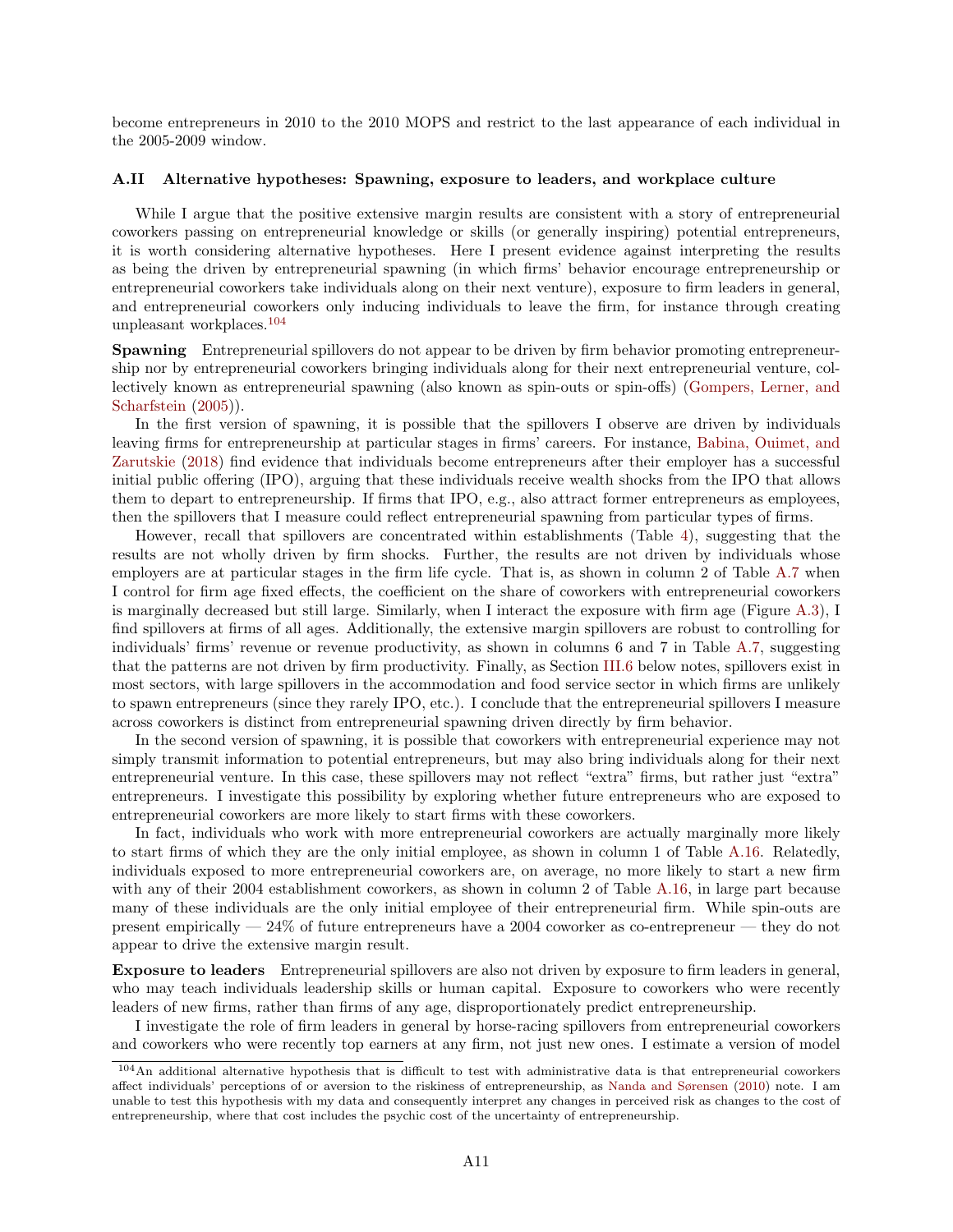[\(4\)](#page-13-0) in which I add the share of coworkers who were recently (between 1999 and 2003) a top three earner at any firm. While exposure to top earners in general also predicts entrepreneurship, there is a distinct role for entrepreneurial coworkers: as shown in column 4 of Table [A.16,](#page-81-0) the coefficient on the share of coworkers who were recently entrepreneurs in nearly three times larger than the coefficient on the share of coworkers who were recently a top earner at any firm. I interpret these results as evidence that the process of entrepreneurship — i.e., of being a top earner at a new firm — is a meaningful experience, above and beyond that of being a leader at a firm in general, from which others can learn.

Workplace culture Entrepreneurial spillovers are not driven simply by exposed individuals being more likely to leave their firm, for instance because their entrepreneurial coworkers create unpleasant workplace cultures.

If any individual changing jobs has some probability of becoming an entrepreneur, it is possible that the positive extensive margin result reflect entrepreneurial coworkers prompting individuals to simply leave their jobs, rather than actually prompting them to entrepreneurship specifically. For example, perhaps entrepreneurial coworkers encourage individuals to follow their career goals more generally, which might lead to job moves; or, perhaps entrepreneurial coworkers are "head-in-the-clouds" workers or generally frustrating peers, creating unhappy workplaces.

I investigate this alternative hypotheses by estimating model [\(4\)](#page-13-0) for the subsample of individuals for whom their last year at the firm is 2004. For these individuals who leave the firm, I still find evidence of positive spillovers, as shown in column 5 of Table [A.16.](#page-81-0) Amongst leavers, a one standard deviation (9.4 percentage point) increase in the share of coworkers who were recently entrepreneurs predicts a 0.37 percentage point increase in the likelihood of entrepreneurship, 9.1% of the mean outcome. I take this as evidence that the spillovers do not simply reflect individuals being pushed out of their jobs by their entrepreneurial coworkers.[105](#page-64-0)

### <span id="page-64-4"></span>A.III Additional extensive margin heterogeneity and intensive margin outcomes

Here I present additional heterogeneity and outcome analyses.

### A.III.1 Extensive margin heterogeneity

As Table [1](#page-40-0) shows, individuals who become entrepreneurs tend to earn more than and are more likely to have graduated from college than individuals who do not become entrepreneurs, and so it is possible that higher earning and skilled individuals drive the estimated spillovers.<sup>[106](#page-64-1)</sup>

In fact, in my context there is not substantial heterogeneity by earnings. I estimate model [\(4\)](#page-13-0) but interact the exposure variable with dummies capturing in which quartile of the aggregate earnings distribution individuals' 2004 earnings fall. As shown in Table [A.17,](#page-82-0) I find similar coefficients for all quartiles except for the lowest.[107](#page-64-2) That is, individuals earning in the top 75 percent of the aggregate earnings distribution are similarly affected by spillovers, at least when compared coarsely in terms of earnings quartiles.

The fact that the bottom quartile experiences a much lower level of spillovers is not surprising for three reasons. First, some individuals in the bottom quartile are likely to not have the capital needed to start firms, and thus may not be able to take advantage of entrepreneurial opportunities. Second, some individuals in the bottom quartile are starting and/or leaving jobs in 2004; these individuals may consequently have less exposure to their 2004 coworkers, and thus may be less affected by those coworkers' entrepreneurial experiences. Third, some individuals in the bottom quartile are part-time workers, who may be uninterested in the time commitment of entrepreneurship.[108](#page-64-3)

<span id="page-64-0"></span><sup>105</sup>This analysis is also evidence that the spillovers do not simply reflect entrepreneurial coworkers being clustered at firms that exit in 2004, for whom all individuals would be identified as leaving in 2004.

<span id="page-64-1"></span><sup>106</sup>[Bernstein et al.](#page-36-6) [\(2018\)](#page-36-6) argue that higher skill individuals are more responsive to entrepreneurial opportunities in the case of demand shocks.

<span id="page-64-2"></span> $107$ If instead I consider in which earnings quartile an individual's earnings falls *within their establishment*, I find the largest coefficient on the share of coworkers who were recently entrepreneurs for individuals the second highest quartile, although the pattern remains that all but the bottom quartile experiences relatively similar (and positive) spillovers. See column 2 of Table [A.17](#page-82-0) for these results.

<span id="page-64-3"></span><sup>108</sup>Note that for individuals switching jobs, I keep their highest paying firm (such that the data is at the individual-level) and only count their earnings at that firm. In an unreported analysis, I confirm that my main extensive margin estimates are robust to excluding the probable part-time workers, i.e., individuals earning below one quarter's worth of full-time minimum wage.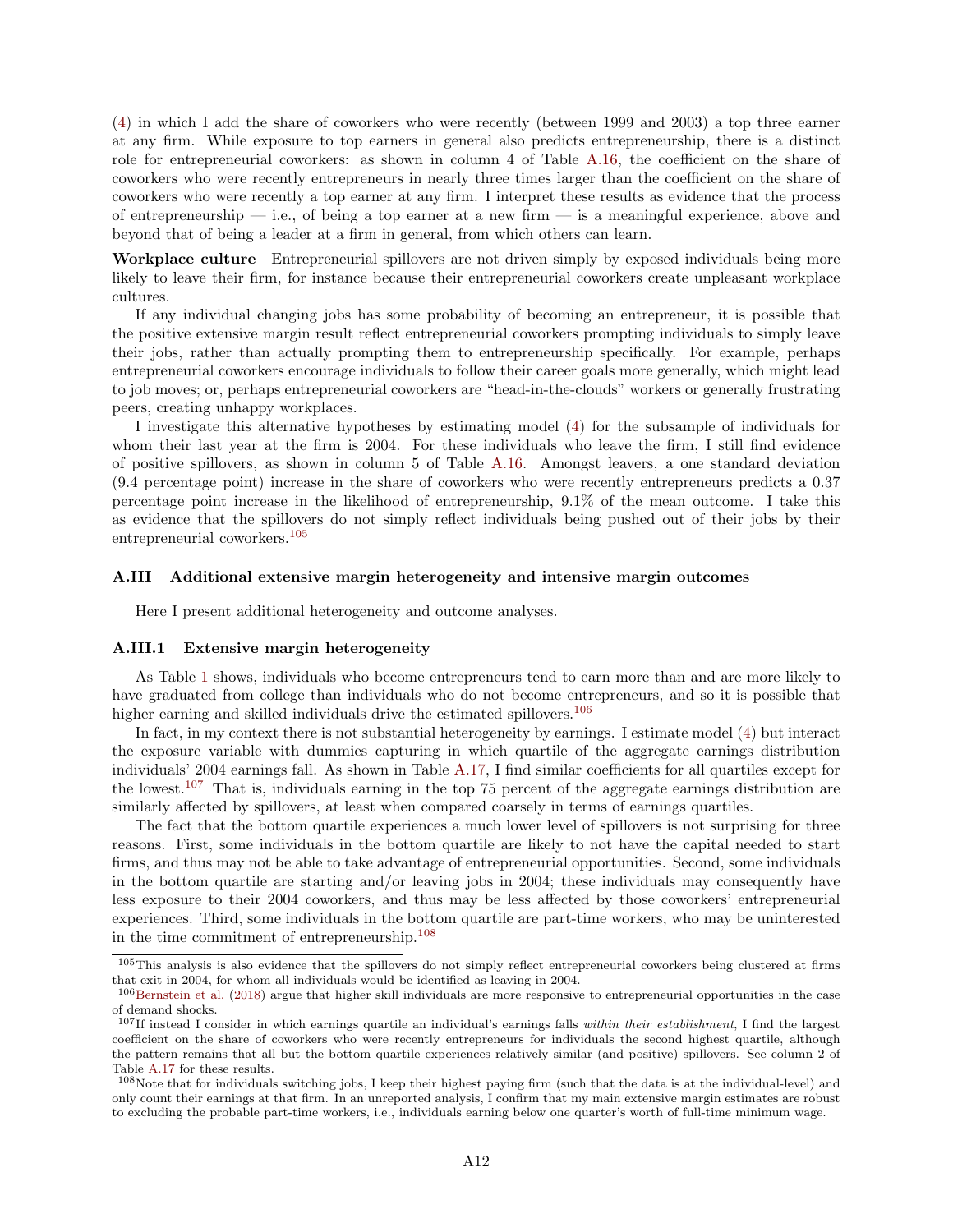#### A.III.2 Intensive margin outcomes

Beyond the traditional measures of firm characteristics studied in Section [IV,](#page-25-1) I explore other ways in which more exposed individuals entrepreneurial firms differ, which provide some intuition for mechanisms. I find that exposure to entrepreneurial coworkers does not predict a higher likelihood of becoming publicly traded by making an initial public offering (IPO). Furthermore, exposed individuals tend to start firms that are less innovative, generating fewer patents, copyrights, and trademarks. I find that, in some cases, entrepreneurs are more likely to start firms in the sectors in which their entrepreneurial coworkers ran firms. Finally, I find that these firms of more exposed individuals tend to have less within-firm earnings inequality, operate with less structured management practices, are more often financed by the owners, and are less likely to be family-owned.

Initial public offerings A standard measure of extreme success and desire to grow is whether a firm makes the transition to being publicly traded by making an initial public offering (IPO) [\(Brau and Fawcett](#page-36-7) [\(2006\)](#page-36-7)). I investigate whether exposure to more entrepreneurial coworkers predicts whether an entrepreneur starts a firm that becomes publicly-traded (i.e., appears in the CSB). I estimate model [\(9\)](#page-25-2) for outcomes of whether an entrepreneur's firm becomes publicly-traded within its first five years or ever between 2005 and 2016, the last year covered in the CSB data. Table [A.18](#page-82-1) presents the results: I find imprecise zeros for the coefficients on the share of coworkers who were recently entrepreneurs. Because becoming publicly-traded is a very rare event — only  $0.1\%$  of entrepreneurs start firms that ever become publicly-traded by  $2016$  — the estimates lack precision. However, the confidence intervals implied by the standard errors are still small and close to zero.[109](#page-65-0) I conclude that entrepreneurs who are generally exposed to more entrepreneurial coworkers are not dramatically more or less likely to start firms that become publicly-traded.

Innovation Another measure of firm performance is innovation: historically, firms that innovate, as observed through patents, have higher market values and productivity [\(Bloom and Van Reenen](#page-36-8) [\(2002\)](#page-36-8)). Because entrepreneurs who worked with more entrepreneurial coworkers tend to start less successful firms, on average, it is likely they also start less innovative firms. Nonetheless, these entrepreneurial coworkers could actually promote innovation without improving success as captured by my metrics; for example, they might direct innovative individuals towards entrepreneurship as the best avenue for them to develop and create their own products but not teach them the skills needed maintain their businesses.

I investigate the connection between exposure to entrepreneurial coworkers and innovation by using a broad sample of individuals in 1999-2012 who become entrepreneurs within five years and whose firms are covered by the 2014-2016 ASE; I restrict to the most recent (prior to the entrepreneurship) appearance in the LEHD in order to avoid double counting individuals. I estimate a version of model [\(9\)](#page-25-2) for the outcome of whether an entrepreneur's firm reports that it owns any patents (pending or granted), copyrights, or trademarks. As column 10 of Table [A.19](#page-83-0) shows, entrepreneurs who worked with more entrepreneurial coworkers are less likely to start firms that report owning patents, copyrights, or trademarks. A one standard deviation (15.9 percentage point) increase in the share of entrepreneurial coworkers predicts a 0.4 percentage point lower likelihood, a 2% decrease relative to the mean.

Sector choice Beyond impacting an individual's likelihood of becoming an entrepreneur and their ultimate success, entrepreneurial coworkers may also affect the type of firm they start. In particular, entrepreneurial coworkers may push individuals towards (or away from) the sectors in which they were entrepreneurs, since the coworkers may have particular industry knowledge or networks that they can transmit to an individual. Because past industry experience is a strong predictor of entrepreneurial success [\(Azoulay et al.](#page-36-9) [\(2020\)](#page-36-9)), it is plausible that exposure to entrepreneurs from a particular industry may serve as a substitute for personal experience in that sector.

I explore the role of exposure to entrepreneurial coworkers in determining which sector entrepreneurs enter by estimating versions of model [\(9\)](#page-25-2) in which I predict whether future entrepreneurs start firms in each sector from their entrepreneurial coworkers conditional, as usual, on the industry in which they work in 2004. For each sector separately, I estimate two different versions of this model. First, I estimate the role of general exposure to entrepreneurial coworkers; this is informative about whether entrepreneurs who worked

<span id="page-65-0"></span><sup>109</sup>For example, the standard error for the estimated coefficient on the share in column 1 of Table [A.18,](#page-82-1) 0.00023, indicates that I can reject the null hypotheses that a one standard deviation increase in the share of entrepreneurial coworkers predicts a greater (in magnitude) than 0.011 percentage point (10.5% of the mean outcome) lower or greater than 0.003 percentage point (2.6% of the mean outcome) higher likelihood of becoming publicly traded within 5 years.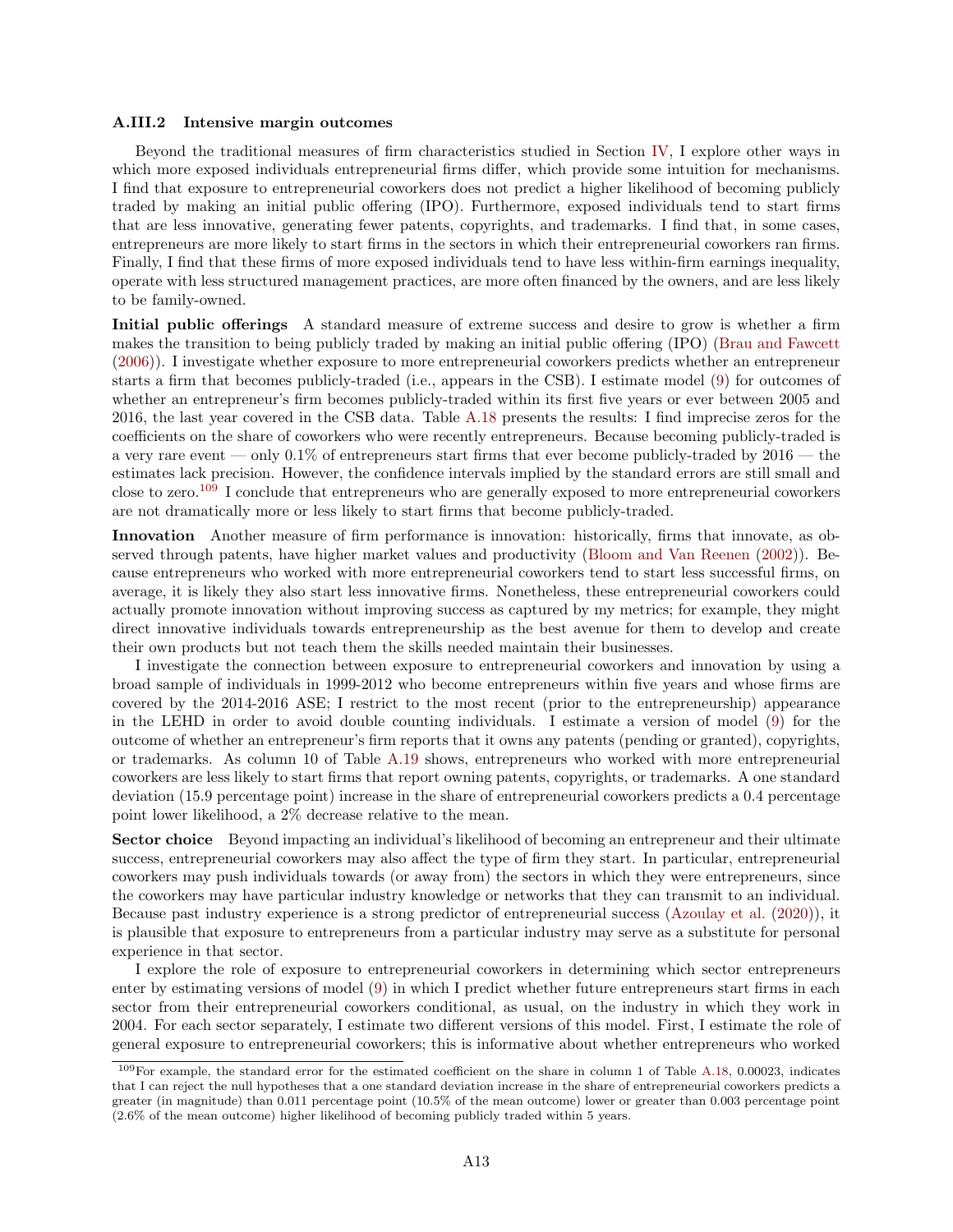with more entrepreneurial coworkers tend to enter particular sectors. Second, I add to the model the share of entrepreneurial coworkers whose past entrepreneurial firms' belonged to the given sector, conditional on that sector being different from the individual's  $2004$  establishment's sector.<sup>[110](#page-66-0)</sup> This version speaks to the hypothesis that these entrepreneurial coworkers can transmit new industry knowledge to the individual; for instance, if an individual working in construction has a coworker who ran a restaurant, they may learn new knowledge about the restaurant industry that prompts them to subsequently start a restaurant themself.

As Table [A.20](#page-84-0) shows, the estimates for these models vary substantially across sectors. In the odd columns, I find that general exposure to entrepreneurial coworkers predicts that entrepreneurs start firms in agriculture, wholesale trade, finance and insurance, management, and arts and entertainment and not in manufacturing, administrative services, health, and accommodation and food services.[111](#page-66-1) While the coefficients are relatively small, in proportion to the sector entry rates, they are meaningful: for instance, a one standard deviation (14.7 percentage point) increase in the share of coworkers who were recently entrepreneurs predicts that an entrepreneur is 0.09 percentage points more likely to start a firm in wholesale trade, a 1.7% increase relative to the mean. It also worth noting that these estimates account for individuals' 2004 establishments' industry (through the inclusion of 6-digit industry fixed effects); 45.3% of these entrepreneurs start firms in the same sector as their 2004 establishment, so relatively small shifts in entrepreneurial sector choice are still meaningful.

When I include exposure to entrepreneurial coworkers from sectors other than the 2004 establishment's sector in the models, I find striking results. As shown in the even columns of Table [A.20,](#page-84-0) there is substantial heterogeneity across sectors, with some of these "outsider" entrepreneurial coworkers seemingly pushing entrepreneurs away from their past entrepreneurial sectors, while others predict that entrepreneurs enter their past sector. In particular, entrepreneurs are more likely to start firms in construction, professional, scientific and technical services, and accommodation and food services if they worked in another sector in 2004 with coworkers who had entrepreneurial experience in those sectors. These findings suggest that these entrepreneurial coworkers may be providing sector-specific knowledge or help to individuals and are consistent with survey evidence by [Bosma et al.](#page-36-10) [\(2012\)](#page-36-10), who find that entrepreneurs' role models tend to operate in the same sector as them. A further investigation as to why the patterns vary by entrepreneurial sector may provide more insight into precise mechanisms.

Average pay and inequality Since hiring employees is an important component of running a firm, former entrepreneurs may provide guidance on how to hire high-quality employees and how to pay them. Young firms in general tend to have lower average pay and lower within-firm earnings inequality than older firms [\(Sorkin and Wallskog](#page-39-2) [\(2021\)](#page-39-2)), but entrepreneurial spillovers may generate variation in these patterns. Relatedly, more productive firms tend to have higher pay on average and across the within-firm pay distribution, but higher within-firm pay inequality [\(Bloom et al.](#page-36-11) [\(2021\)](#page-36-11)). Since the entrepreneurial spillovers predict marginally higher productivity on average, especially if individuals work with more productive entrepreneurial coworkers (Table [9\)](#page-47-0), it is plausible that entrepreneurial spillovers predict higher pay and inequality.

I explore spillovers to pay and inequality by estimating versions of model [\(9\)](#page-25-2), where I in turn consider as outcomes entry year average earnings and within-firm earnings inequality.<sup>[112](#page-66-2)</sup> These outcomes are informative both about the quality and diversity of the workforce at firms and about how attractive a firm may be to potential employees. Table [A.21](#page-85-0) presents the estimates; future entrepreneurs who worked with more entrepreneurial coworkers tend to start firms with higher mean log earnings and lower pay inequality (measured both as variance of log earnings and the 90-10 gap of log earnings). These results suggest that entrepreneurial spillovers may generate firms that are more attractive to workers.

However, because these firms are also smaller (Table [9\)](#page-47-0), these "benefits" may be limited. Indeed, when I include as a covariate the size of the future entrepreneurs' firms upon entry, the coefficients on the share of coworkers with recent entrepreneurship are significantly dampened, if not effectively zeroed, as shown in

<span id="page-66-0"></span><sup>&</sup>lt;sup>110</sup>Specifically, this variable is the share of coworkers who were entrepreneurs and whose entrepreneurial firms were in the outcome sector; if the individual's 2004 establishment is in the outcome sector, this variable is replaced by 0.

<span id="page-66-1"></span><sup>&</sup>lt;sup>111</sup>Recall that these models are comparing individuals who become entrepreneurs between 2005 and 2009 (and who I observe in 2004) who have different exposure to entrepreneurial coworkers in 2004; this means that these results do not just reflect which sectors have more entrepreneurship between 2005 and 2009, since I am comparing entrepreneurs within that time period.

<span id="page-66-2"></span><sup>112</sup>Note that the mean values of inequality here are substantially larger than in other papers, including in [Sorkin and Wallskog](#page-39-2) [\(2021\)](#page-39-2), because they include part-time workers and workers who move firms.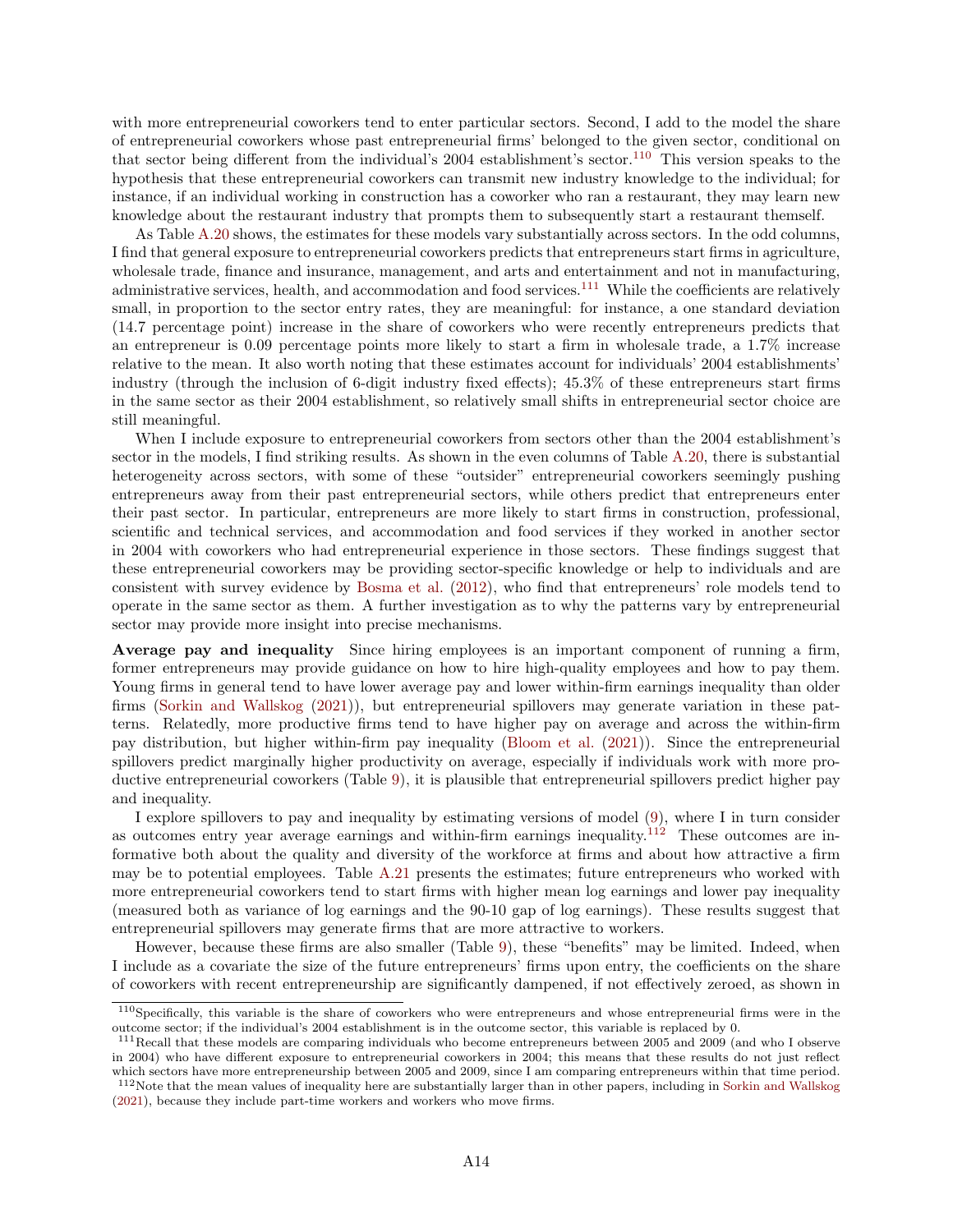the even columns of Table [A.21.](#page-85-0) These results suggest that exposure to entrepreneurial coworkers does not result in dramatically different pay policies or worker quality, on average, when comparing entrepreneurial firms of the same size.

Management structure [Guiso, Pistaferri, and Schivardi](#page-37-5) [\(2020\)](#page-37-5) argue that learning management skills may be one important way in which entrepreneurship leads to more entrepreneurship. The 2015 ASE and 2010 MOPS both collect information on how structured firms' management protocols are, and I can use these surveys to analyze this question.

I focus on the 2015 ASE, since it covers firms across the economy, while the MOPS is restricted to manufacturing firms.<sup>[113](#page-67-0)</sup> I study a broad sample of individuals who appear and have coworkers in the LEHD between 1999 and 2012 and who become entrepreneurs within 5 years (or by 2013, the end of the data); for each instance of entrepreneurship, I restrict to the most recent (prior to the entrepreneurship) appearance in the LEHD in order to avoid double counting individuals.

For the sample of individuals who become entrepreneurs to firms that appear in the 2015 ASE, I study whether these entrepreneurs' firms have different management styles based on their past exposure to entrepreneurial coworkers. I estimate versions of model [\(9\)](#page-25-2) for three measure of management style: an overall management structure score that captures how structured a firm's management is, as well as two sub-scores that capture how structured the monitoring and targeting practices are and how performance-oriented promotions, bonuses, and reassignments/dismissals are, respectively. All three of these scores are based on several questions and are normalized to take values between 0 and  $1.114$  $1.114$  Because firms' management styles may evolve over their life cycles and may depend on when firms enter the economy, I additionally control for year (in which I observe the coworkers)-by-entrepreneurial firm entry year fixed effects.

The results are striking and inconsistent with [Guiso, Pistaferri, and Schivardi](#page-37-5) [\(2020\)](#page-37-5): as shown in column 1 of Table [A.23,](#page-87-0) entrepreneurs who previously worked with more entrepreneurial coworkers tend to run firms with less structured management practices, and this is true if I compare entrepreneurial firms within the same industry (i.e., by adding fixed effects in column 2).<sup>[115](#page-67-2)</sup> These results persist if I consider the management subscores separately — more exposed entrepreneurs' firms are less structured both in terms of how they monitor and target production and how they incentivize workers.

It is possible that these results are biased by survival differences: as shown in previously in this section, entrepreneurs who work with more entrepreneurial coworkers tend to start firms that survive for fewer years, such that the analysis here might be impacted by differential selection into surviving to the point of being surveyed by the 2015 ASE. While the inclusion of year-by-entrepreneurial firm entry year fixed effects should control for some of these differences — i.e., the regressions are not directly comparing individuals who started firms in 2000 to those who started firms in 2013 — I conduct robustness by studying a restricted sample. I restrict to individuals who appear in the LEHD between 2008 and 2012 and who become entrepreneurs in 2013; as columns 3, 6, and 9 in Table [A.23](#page-87-0) show, this sample restriction leads to decreases in precision but coefficients that are generally consistent with those from the broader sample.

These results, while surprising in light of the findings in [Guiso, Pistaferri, and Schivardi](#page-37-5) [\(2020\)](#page-37-5), are not surprising in the scope of the rest of the intensive margin results of this paper. On average, the individuals who become entrepreneurs after working with more entrepreneurial coworkers tend to start less successful firms, and so it is consistent that they also are not structured managers.[116](#page-67-3) These results suggest that the average individual who becomes an entrepreneur after working with entrepreneurial coworkers likely did not

<span id="page-67-0"></span><sup>113</sup>In the appendix, I also provide results for the small number of entrepreneurs whose entrepreneurial firms are surveyed by the 2010 MOPS. For this sample, I find modestly positive but quite noisy coefficients, as shown in Table [A.22.](#page-86-0) For example, in column 1, a one standard deviation (11.3 percentage points) increase in the share of entrepreneurial coworkers predicts a 0.005 higher overall management score, a 0.8% increase relative to the mean. My current hypothesis for why the patterns differ between the MOPS and the ASE is that the patterns may be different for manufacturing firms; future research should investigate how managerial behavior may be different across sectors.

<span id="page-67-1"></span><sup>&</sup>lt;sup>114</sup>See the online appendix of [Bloom et al.](#page-36-3) [\(2019\)](#page-36-3) and Section [A.I](#page-53-5) of this paper for the details of the MOPS and ASE, including a complete list of the questions. The overall management score is the average of all 16 questions in the MOPS; the monitoring and targeting score is the average of the first 8, and the incentives score is the average of the last 8. I map the ASE questions to the MOPS ones.

<span id="page-67-2"></span> $115$ Note that the magnitudes are modest. A one standard deviation (15.1 percentage point) increase in the share of coworkers who were recently entrepreneurs predicts a 0.004 lower overall management score, a 0.7% decrease relative to the mean score.

<span id="page-67-3"></span><sup>116</sup>[Bloom et al.](#page-36-3) [\(2019\)](#page-36-3) argue that manufacturing firms with higher management scores are also more productive firms, so the fact that, e.g., firm survival and management are similarly affected by entrepreneurial exposure is unsurprising.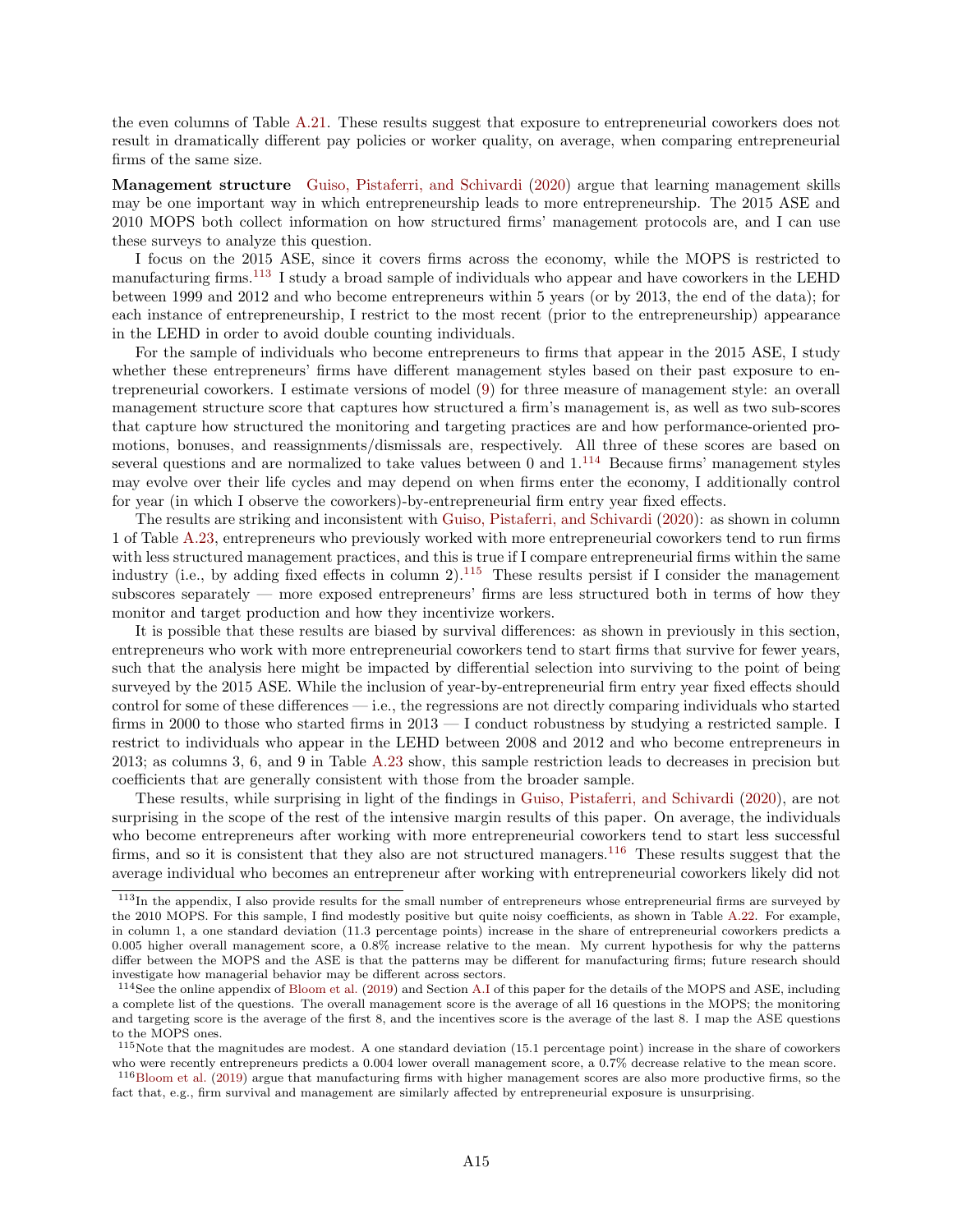gain substantial managerial skills from those coworkers.[117](#page-68-0)

Financing For individuals considering entrepreneurship, one potential stumbling block is financing. Entrepreneurial coworkers may also help prospective entrepreneurs with financing, either directly investing in their firms or connecting them with outside investors or banks. I investigate this possibility by studying reported sources of start-up and general financing for firms in the ASE.

For the broad sample of individuals in 1999-2012 who become entrepreneurs within five years and whose firms are covered by the ASE used to study management above, I estimate versions of model [\(9\)](#page-25-2) with outcomes on whether the entrepreneurial firms had start-up funding from venture capitalists (VC), banks, and/or family or friends as well and current funding from outside investors (including VC), banks, government grants, family or friends, and the owner themself. Table [A.19](#page-83-0) presents the results.

While the analyses lack precision because of the relatively small sample size, entrepreneurs who worked with more entrepreneurial coworkers do not appear to be more likely to have start-up or current funding from outside investors, banks, and family or friends. If anything, these more exposed entrepreneurs are more likely to fund their firms themselves — in column 8, the statistically significant coefficient on the share of entrepreneurial coworkers suggests that a one standard deviation (15.1 percentage point) increase in the share of coworkers who were entrepreneurs predicts that an entrepreneur's firm is 0.5 percentage points more likely to report that the owner currently personally puts money into the business, a 0.7% increase relative to the mean. This increase is modest, but alongside the other financing results is consistent with a story of entrepreneurial coworkers encouraging entrepreneurship without providing direct help, either through their own investment or through their finance networks.

Hereditary entrepreneurship and family ownership While I argue that entrepreneurial spillovers from coworkers can be important forces behind an individual's decision to become an entrepreneur, there are many other reasons individuals may pursue entrepreneurship. One widely cited reason is parental entrepreneurship: individuals whose parents have entrepreneurial experience are disproportionately likely to become entrepreneurs [\(Hvide and Oyer](#page-38-5) [\(2018\)](#page-38-5), [Akcigit et al.](#page-36-12) [\(2021\)](#page-36-12)). For individuals with entrepreneurial parents, the impact of transitory coworkers likely pales in comparison to the lessons and capital input from their parents. Indeed, [Nanda and Sørensen](#page-38-4) [\(2010\)](#page-38-4) argue that entrepreneurial coworkers do not push individuals who have entrepreneurial parents towards entrepreneurship.

While I do not have access to parental entrepreneurship information,  $^{118}$  $^{118}$  $^{118}$  I investigate whether individuals who work with more entrepreneurial coworkers are more or less likely to start family-owned firms (in which two or more members of the same family own the majority of the firm). If having entrepreneurial coworkers is a substitute for having entrepreneurial parents, and entrepreneurial parents contribute capital to their children's firms, I expect entrepreneurs who worked with more entrepreneurial coworkers to start firms that are not family-owned.

I investigate this using the broad sample of individuals in 1999-2012 who become entrepreneurs within five years and whose firms are covered by the ASE used above. I estimate a version model [\(9\)](#page-25-2) for the outcome of whether an entrepreneurs' firm reports that it is family-owned in the ASE (i.e., whether two or more members of one family own the majority of the firm). As column 9 of Table [A.19](#page-83-0) shows, more exposed entrepreneurs indeed are less likely to start family-owned firms, although the relationship is relatively small: a one standard deviation (15.1 percentage point) increase in the share of coworkers with entrepreneurial coworkers predicts that an entrepreneur's firm is 0.8 percentage points less likely be family-owned, a 2.1% decrease relative to the mean. This result is consistent with the idea that having entrepreneurial coworkers provides a different pathway to entrepreneurship than having entrepreneurial parents.

<span id="page-68-0"></span><sup>&</sup>lt;sup>117</sup>One possible reason for the discrepancy between my findings and those in [Guiso, Pistaferri, and Schivardi](#page-37-5) [\(2020\)](#page-37-5) is the context: [Guiso, Pistaferri, and Schivardi](#page-37-5) [\(2020\)](#page-37-5) study exposure to active firms, which are likely more successful and possibly more structured in their management styles than the entrepreneurial coworkers in my setting.

<span id="page-68-1"></span><sup>118</sup>It is, in theory, possible to link children to parents and analyze hereditary entrepreneurship using the LEHD. [\(Staiger](#page-39-3) [\(2020\)](#page-39-3) links parents to children in the LEHD to study intergenerational employment patterns.) However, because of the short window in which I measure entrepreneurship, it would be difficult to measure entrepreneurship of both parents and children. I leave this avenue for future research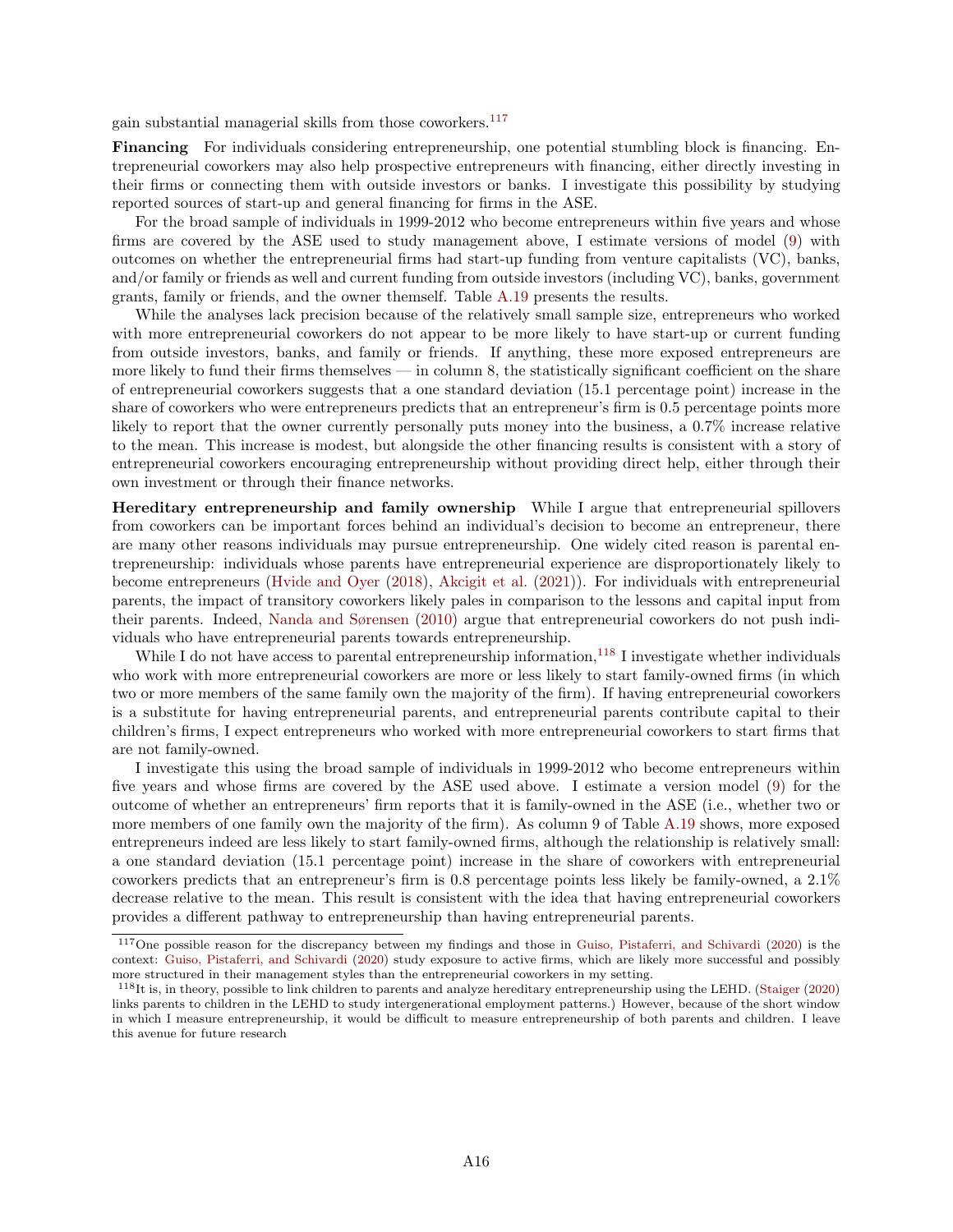#### <span id="page-69-3"></span>A.IV Reconciling with [Lerner and Malmendier](#page-38-6) [\(2013\)](#page-38-6)

In the literature on entrepreneurial spillovers across individuals, [Lerner and Malmendier](#page-38-6) [\(2013\)](#page-38-6) offer some of the best-identified evidence on spillovers, leveraging random assignment of Harvard MBAs students to class sections (and thus peers). Yet, their findings are strikingly different from my main results: [Lerner](#page-38-6) [and Malmendier](#page-38-6) [\(2013\)](#page-38-6) find that class sections with more students with entrepreneurial experience actually general fewer subsequent entrepreneurs, which they argue is driven by a decline in unsuccessful entrepreneurship. The authors interpret these patterns as evidence of former entrepreneurs dissuading ventures that are unlikely to succeed. Meanwhile, I find positive extensive margin spillovers, suggesting, at least on net, no evidence of dissuasion. How can we reconcile these findings?

I argue that context matters. While random assignment of Harvard MBA students to class sections makes the findings of [Lerner and Malmendier](#page-38-6) [\(2013\)](#page-38-6) internally valid, the former and potential entrepreneurs among these classes are unlikely to represent the general population of entrepreneurs.<sup>[119](#page-69-0)</sup> Harvard MBA students are likely wealthier, more educated, and younger than the average entrepreneur in the U.S., and likely start firms in different sectors.[120](#page-69-1)

In an attempt to reconcile my findings with [Lerner and Malmendier](#page-38-6) [\(2013\)](#page-38-6), I seek a group of entrepreneurial coworkers who are comparable to Harvard MBA students. I do this in two ways. First, I simply use one of my measures that identifies particularly successful entrepreneurs, i.e., entrepreneurs whose firms were in the top 10% of entry year log employment; since Harvard MBAs are likely relatively successful as entrepreneurs, entrepreneurs who start large firms in my data may be a similar group. Second, I seek a group similar to the Harvard MBAs in a way unrelated to entrepreneurial success. While the LEHD demographics data does contain information on education, it is only available for a small fraction of individuals and is very coarse, with the highest level of education recorded being college; this makes using education as a proxy for like-MBA status impractical. Instead, I focus on earnings and investigate whether individuals experience entrepreneurial spillovers from their entrepreneurial coworkers who earn above \$100,000 (in 2010  $\text{USD}.^{121}$  $\text{USD}.^{121}$  $\text{USD}.^{121}$ 

I investigate whether these "like-Harvard MBA" entrepreneurs dissuade their coworkers from become entrepreneurs by estimating versions of model [\(8\)](#page-21-1). As columns 2 and 3 of Table [A.24](#page-88-0) show, exposure to these types of entrepreneurial coworkers marginally push individuals towards entrepreneurship (i.e., the coefficients on the shares are positive), such that there is no evidence that these groups on net dissuade entrepreneurship.

Yet, it is possible that these "like-Harvard MBA" entrepreneurial coworkers dissuade ventures that are unlikely to succeed, as [Lerner and Malmendier](#page-38-6) [\(2013\)](#page-38-6) argue. To investigate this, I estimate modified versions of model [\(8\)](#page-21-1) in which I integrate into the outcome variable a measure of firm success, similar to how [Lerner and Malmendier](#page-38-6) [\(2013\)](#page-38-6) study future entrepreneurial success. First, I study whether these "like-Harvard MBAs" encourage or prompt successful entrepreneurship. I estimate models in which the dependent variable is an indicator equal to 1 if an individual becomes an entrepreneur in the next five years and their entrepreneurial firm has entry year log employment in the top 10%, relative to firms that enter in the same year and industry, and 0 otherwise. The estimates of these regressions, shown in columns 4-6 of Table [A.24,](#page-88-0) reflect the patterns previously documented in this section: individuals who are exposed to more entrepreneurs in general tend to be less likely to start firms that are particularly large, while those exposed to the "like-Harvard MBA" entrepreneurial coworkers are more likely to start firms that are particularly large.

Next, I study whether the "like-Harvard MBAs" dissuade unsuccessful entrepreneurship. I estimate models in which the dependent variable is an indicator equal to 1 if an individual becomes an entrepreneur in the next five years and their entrepreneurial firm has entry year log employment in the bottom 90%, relative to firms that enter in the same year and industry, and 0 otherwise. The estimates of these regressions,

<span id="page-69-0"></span><sup>119</sup>Furthermore, MBA programs are typically involve extensive networking, such that the types of interactions within MBA programs might be quite different from the interactions of coworkers at firms.

<span id="page-69-1"></span> $120$ [Lerner and Malmendier](#page-38-6) [\(2013\)](#page-38-6) do not provide a summary of the industries in which the former entrepreneurs ran firms, but they provide some examples, including businesses on college campuses, food service or retail companies, and software firms.

<span id="page-69-2"></span> $121$ In the 2005 Current Population Survey (CPS),  $6.6\%$  of individuals with positive 2004 income and wages report earning above \$100,000 (in 2010 USD). Among individuals with at least a bachelor's degree, this share is, as expected, higher: 17.5%; among individuals with at least a master's degree, the share is again higher: 26.3%. I source CPS data from IPUMS [\(Flood](#page-37-7) [et al.](#page-37-7) [\(2020\)](#page-37-7)).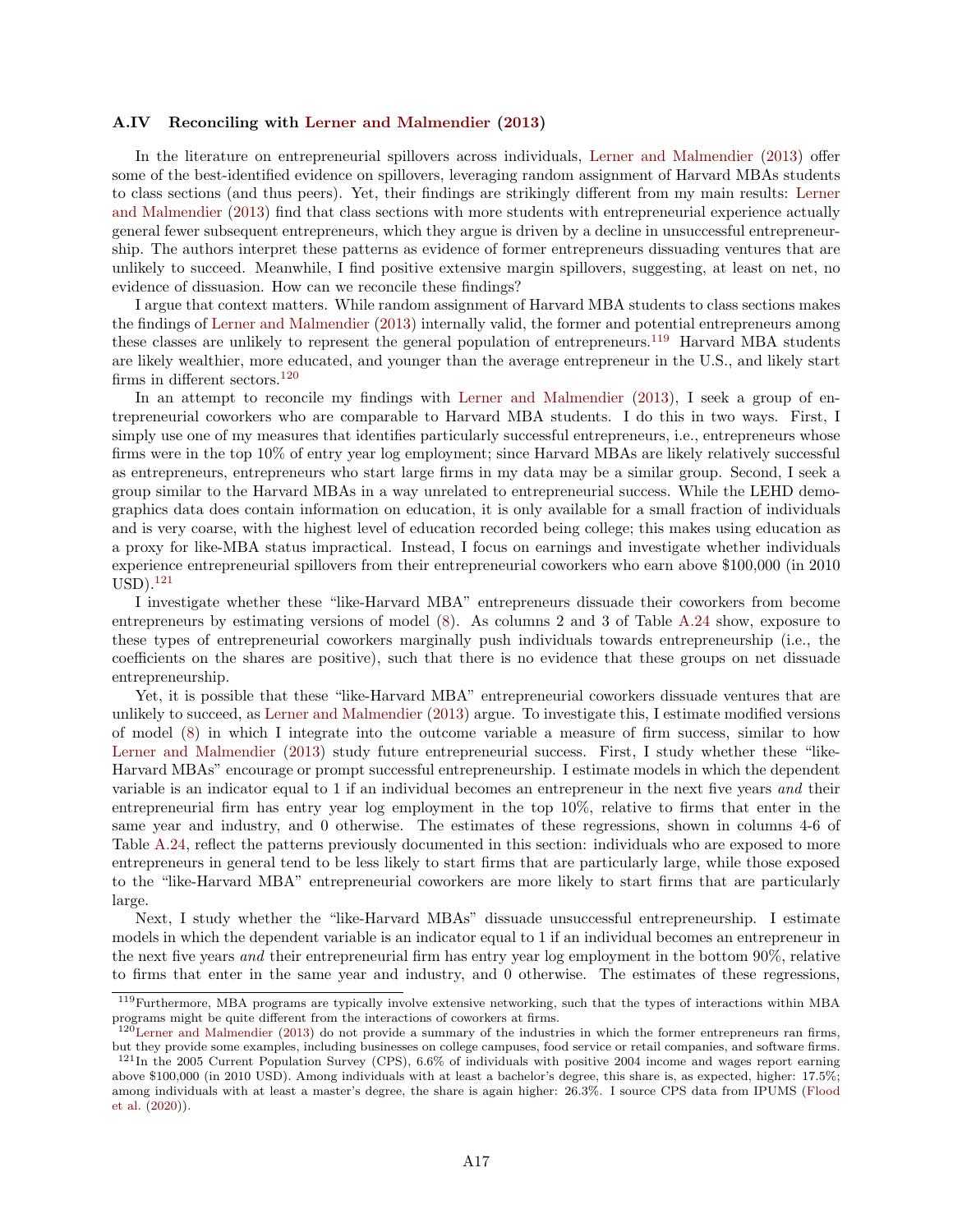shown in columns 7-9 of Table [A.24,](#page-88-0) show some evidence of dissuasion. Individuals who are exposed to more entrepreneurs in general are more likely to start unsuccessful firms, but this is partially offset if those entrepreneurial coworkers started particularly large firms or are high earners.

These patterns suggest that, as [Lerner and Malmendier](#page-38-6) [\(2013\)](#page-38-6) argue, there is some scope for former entrepreneurs dissuading future entrepreneurship, particularly less successful future entrepreneurship. However, these patterns are restricted to particular circumstances and may only be relevant for individuals who work with special coworkers. The vast majority of the population do not work with Harvard MBA-type coworkers, and so my findings may be more relevant in the broad context.

## A.V Additional tables

This section presents additional empirical results, as described in the main text of the paper and in Sections [A.II,](#page-63-1) [A.III,](#page-64-4) and [A.IV](#page-69-3) (in order of appearance in the text).

Table A.4: Exposure to any entrepreneurial coworkers predicts entrepreneurship, particularly at smaller establishments

| Dependent Variable:                                                                                                                                                                                         | Entrepreneur 2005-2009<br>$\left( 1\right)$                             |  |
|-------------------------------------------------------------------------------------------------------------------------------------------------------------------------------------------------------------|-------------------------------------------------------------------------|--|
| Any coworkers with entrepreneurship $\times$ Emp $\in$ [0, 24]<br>Any coworkers with entrepreneurship $\times$ Emp $\in$ [25,99]<br>Any coworkers with entrepreneurship $\times$ Emp $\in$ [100, $\infty$ ) | $0.006***$<br>(0.000)<br>$0.005***$<br>(0.000)<br>$0.003***$<br>(0.000) |  |
| Model $(4)$ controls                                                                                                                                                                                        | $\mathbf x$                                                             |  |
| $1\{\text{Emp} \in [0, 24]\}$                                                                                                                                                                               | X                                                                       |  |
| $1\{\text{Emp} \in [25, 99]\}\$                                                                                                                                                                             | X                                                                       |  |
| Mean(dep var)                                                                                                                                                                                               | 0.031                                                                   |  |
| N                                                                                                                                                                                                           | 46,680,000                                                              |  |

Standard errors in parentheses.  $*$   $p < 0.10$ ,  $**$   $p < 0.05$ ,  $***$   $p < 0.01$ 

Note: This table presents evidence that extensive margin spillovers are not driven by the linear-in-means functional for of model [\(4\)](#page-13-0); rather, individuals who work with any entrepreneurial coworkers, particularly those at smaller establishments, are more likely to become entrepreneurs. The table presents regressions performed on the sample of individuals age 20-64 at 2+ employment establishments. The table present estimates of [\(4\)](#page-13-0) where I replace the variable on the share of coworkers with entrepreneur experience with variables on whether the individual has any entrepreneurial coworkers interacted with the establishment's size (only counting individuals for whom the establishment is their primary establishment), with controls indicated in the footer (including indicators for being in each establishment employment bin; model [\(4\)](#page-13-0) controls are log establishment employment, own recent entrepreneurship, demographics, log earnings, and age, industry, and state fixed effects measured at the time of exposure). 21.4% of individuals are in establishments with 24 or fewer employees; 18.6% are in establishments with 25-99 employees; 60.0% are in establishments with 100+ employees. Standard errors are robust and clustered at the establishment level.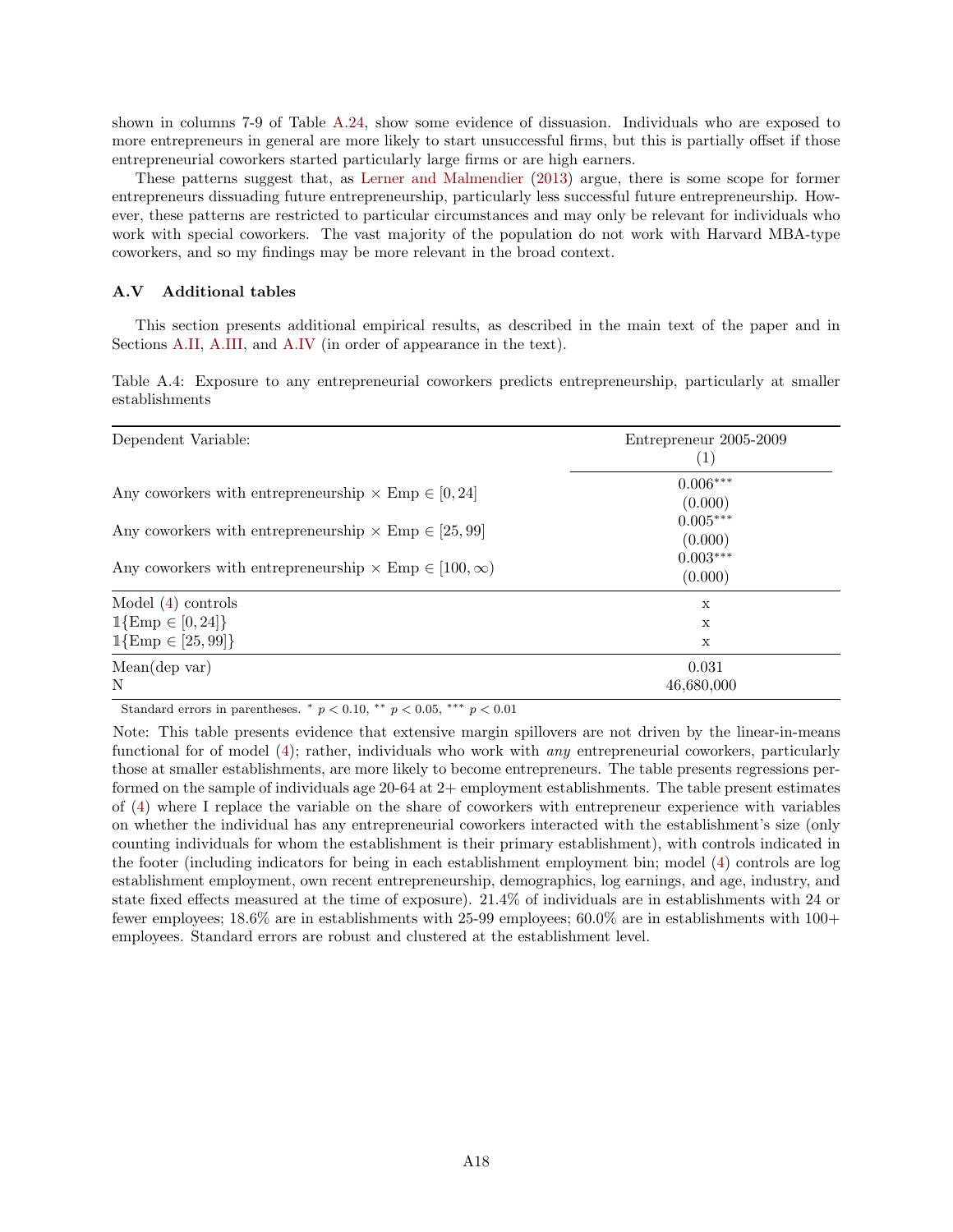|                                                                  | Dependent Variable:<br>Entrepreneur 2005-2009<br>$\left(1\right)$ |
|------------------------------------------------------------------|-------------------------------------------------------------------|
| Share of coworkers with entrepreneurship and joined before       | $0.036***$<br>(0.001)                                             |
| Share of coworkers with entrepreneurship and joined in same year | $0.005***$<br>(0.001)                                             |
| Share of coworkers with entrepreneurship and joined after        | $0.074***$<br>(0.002)                                             |
| Model $(4)$ controls                                             | X                                                                 |
| Share of coworkers who joined in each year, 1994-2004            | X                                                                 |
| N                                                                | 46,680,000                                                        |

Table A.5: Extensive margin spillovers exist regardless of when coworkers joined firm

Standard errors in parentheses.  $*$   $p < 0.10$ ,  $**$   $p < 0.05$ ,  $***$   $p < 0.01$ 

Note: This table presents evidence that the extensive margin spillovers exist regardless of when the entrepreneurial coworkers joined the firm, relative to the individual, including coworkers who joined after them (i.e., who the individual should not have selected on when joining). The table presents regression estimates of model [\(4\)](#page-13-0), breaking out the share of coworkers who were recently entrepreneurs into three categories based on whether the coworkers joined before, in the same year, or after the individual, performed on the sample of individuals age 20-64 at 2+ employment establishments in 2004, with controls indicated in the footer (model [\(4\)](#page-13-0) controls are log establishment employment, own recent entrepreneurship, demographics, log earnings, and age, industry, and state fixed effects measured at the time of exposure). Standard errors are robust and clustered at the establishment level. Mean of dep var is 0.034. Mean (std dev) of share entr. and . . . joined before is 0.013 (0.061); joined in the same year is 0.014 (0.070); and joined after is 0.007 (0.024).

|                                          | Dependent Variable: Log 2004 Earnings |                       |
|------------------------------------------|---------------------------------------|-----------------------|
|                                          |                                       | $\left( 2\right)$     |
| Share of coworkers with entrepreneurship | $0.084***$<br>(0.024)                 | $0.151***$<br>(0.021) |
| Model $(4)$ controls                     | х                                     | X                     |
| Log 2003 total earnings                  |                                       | Х                     |
| N                                        | 13,970,000                            |                       |

Table A.6: Having entrepreneurial coworkers is not a compensating differential for the average new hire

Standard errors in parentheses.  $*$   $p < 0.10$ ,  $**$   $p < 0.05$ ,  $***$   $p < 0.01$ 

Note: This table presents evidence against the idea that individuals seek out and pay for the opportunity to work with entrepreneurial coworkers. The table presents regressions performed on the sample of individuals age 20-64 at 2+ employment establishments who are new hires at their firm in 2004. The columns present estimates of several adaptations of model [\(4\)](#page-13-0) with different controls, as indicated in the footer (here, model [\(4\)](#page-13-0) controls are log establishment employment, own recent entrepreneurship, demographics, and age, industry, and state fixed effects measured at the time of exposure; i.e., excluding log earnings as a control), where I replace the dependent variable with the individual's log earnings at their firm in 2004. In column 2, I control for the individual's log total earnings in 2003, summing across all employers; if an individual does not have 2003 earnings, I replace this value by the mean and control for this using an indicator. Mean of the dependent variable is 9.756. Mean (std dev) of share of coworkers who were recently entrepreneurs is 0.035  $(0.089).$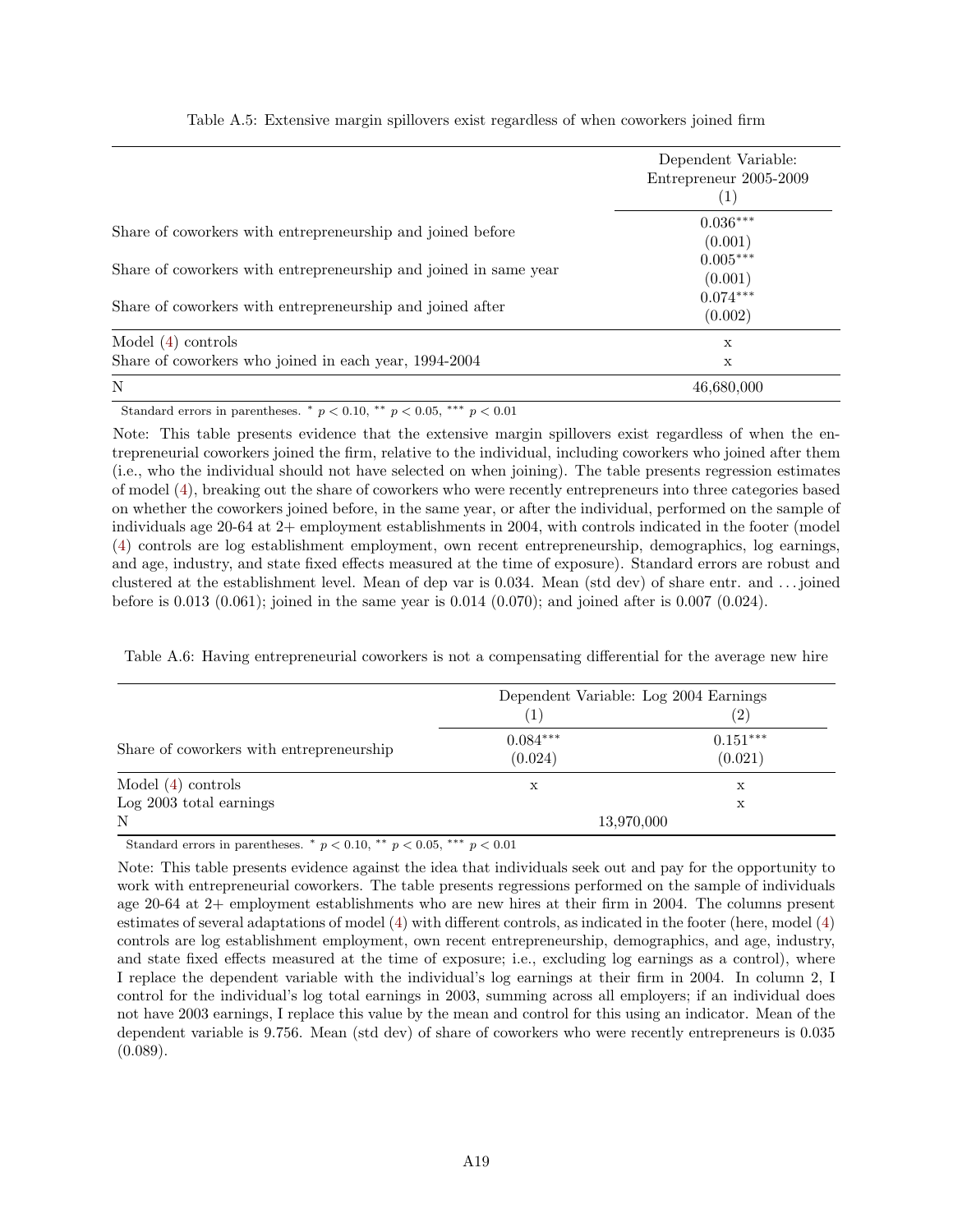|                                             | Dependent Variable: Entrepreneur 2005-2009 |                       |                       |                       |                       |                       |                       |  |
|---------------------------------------------|--------------------------------------------|-----------------------|-----------------------|-----------------------|-----------------------|-----------------------|-----------------------|--|
|                                             | (1)                                        | (2)                   | (3)                   | (4)                   | (5)                   | (6)                   | (7)                   |  |
| Share of coworkers with<br>entrepreneurship | $0.025***$<br>(0.001)                      | $0.022***$<br>(0.001) | $0.021***$<br>(0.001) | $0.024***$<br>(0.001) | $0.028***$<br>(0.001) | $0.025***$<br>(0.001) | $0.025***$<br>(0.001) |  |
| Log employment                              | $\mathbf x$                                | $\mathbf X$           | X                     | $\mathbf X$           | X                     | $\mathbf X$           | X                     |  |
| Own entrepreneurship                        | $\mathbf x$                                | X                     | X                     | $\mathbf x$           | $\mathbf x$           | X                     | $\mathbf x$           |  |
| Demographics                                | $\mathbf x$                                | X                     | X                     | X                     | X                     | X                     | X                     |  |
| Log annual earnings                         | $\mathbf x$                                | $\mathbf X$           | X                     | X                     | X                     | $\mathbf X$           | X                     |  |
| Age FE                                      | X                                          | $\mathbf X$           | X                     | X                     | X                     | X                     | X                     |  |
| Industry FE                                 | X                                          |                       | X                     | $\mathbf x$           | X                     | X                     | X                     |  |
| State FE                                    | $\mathbf x$                                |                       | X                     | X                     | X                     | $\mathbf x$           | X                     |  |
| ${\rm Indexry\text{-}State}$ ${\rm FE}$     |                                            | X                     |                       |                       |                       |                       |                       |  |
| Firm age FE                                 |                                            |                       | X                     |                       |                       |                       |                       |  |
| First year at firm FE                       |                                            |                       |                       | $\mathbf x$           |                       |                       |                       |  |
| Within-firm earnings bin FE                 |                                            |                       |                       |                       | X                     |                       |                       |  |
| $1$ {Missing revenue}                       |                                            |                       |                       |                       |                       | X                     | X                     |  |
| Firm log revenue                            |                                            |                       |                       |                       |                       | $\mathbf X$           |                       |  |
| Firm $log$ revenue/employment               |                                            |                       |                       |                       |                       |                       | X                     |  |
| N                                           |                                            |                       |                       | 46,680,000            |                       |                       |                       |  |

Table A.7: Additional robustness to extensive margin spillovers

Note: This table presents evidence that the extensive margin spillovers are robust to the inclusion of several additional controls, including industryby-state, firm age, tenure, and earnings bin fixed effects; past entrepreneurial exposure; and the firm's productivity. The table presents regressions performed on the sample of individuals age 20-64 at 2+ employment establishments. The columns present estimates of several adaptations of model ([4\)](#page-13-0) with different controls, as indicated in the footer (model [\(4\)](#page-13-0) controls are log establishment employment, own recent entrepreneurship, demographics,log earnings, and age, industry, and state fixed effects measured at the time of exposure). In the final two columns, firms with missing revenue information (i.e., does not have LBD revenue data) have revenue or productivity values replaced by the mean; this is controlled for with <sup>a</sup> missingindicator. Column 1 presents the main baseline results from Table [3](#page-41-0) for comparison.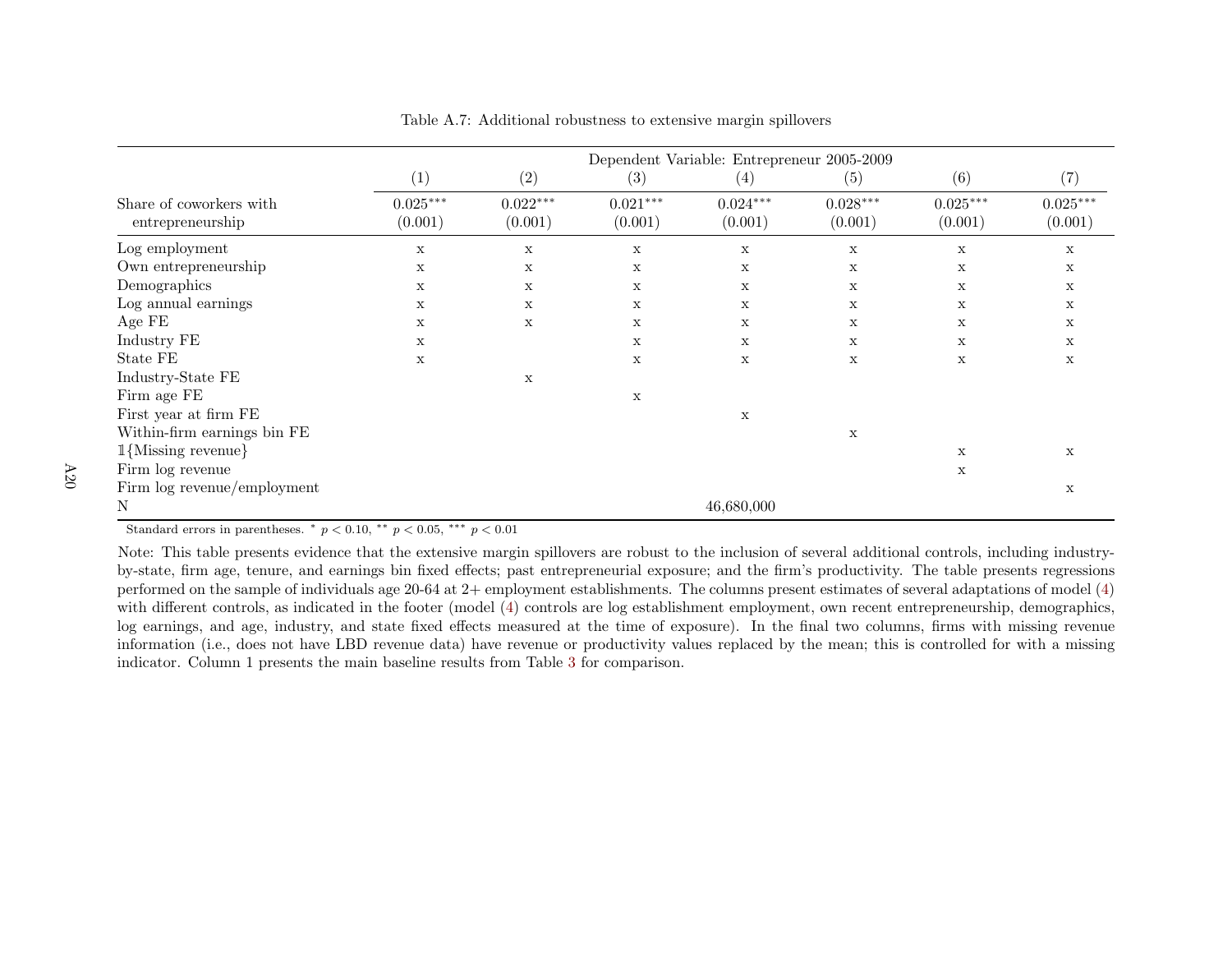|                                             |                       | Dependent Variable: Entrepreneur 2005-2009 |                       |
|---------------------------------------------|-----------------------|--------------------------------------------|-----------------------|
|                                             | $\left( 1\right)$     | $\left( 2\right)$                          | $\left( 3\right)$     |
| Share of coworkers with<br>entrepreneurship | $0.013***$<br>(0.001) | $0.013***$<br>(0.001)                      | $0.019***$<br>(0.001) |
| Log employment                              | X                     | X                                          | X                     |
| Own entrepreneurship                        | X                     | X                                          | X                     |
| Demographics                                | $\mathbf X$           | X                                          | X                     |
| Log annual earnings                         | $\mathbf X$           | X                                          | X                     |
| Age FE                                      | X                     | X                                          | X                     |
| Industry FE                                 | X                     | X                                          |                       |
| State FE                                    | X                     | X                                          | $\mathbf X$           |
| ZIP code FE                                 |                       | X                                          |                       |
| Zip code-Industry FE                        |                       |                                            | $\mathbf X$           |
| N                                           |                       | 20,200,000                                 |                       |

Table A.8: Additional robustness to extensive margin spillovers: Single-location establishments

Note: This table presents additional evidence that the extensive margin results are robust to including finer geographic and geographic-by-industry fixed effects. The table presents regressions performed on the sample of individuals age 20-64 at  $2+$  employment establishments that (a) are single-location establishments (i.e., the SEIN has one "SEIN-unit") and (b) are mappable to a physical establishment in the LBD from which I can identify the establishment's ZIP code. The columns present estimates of several adaptations of model [\(4\)](#page-13-1) with different controls, as noted in the footer. Mean of the dependent variable is 0.044. Mean (std dev) of share of coworkers who were recently entrepreneurs is 0.055 (0.131).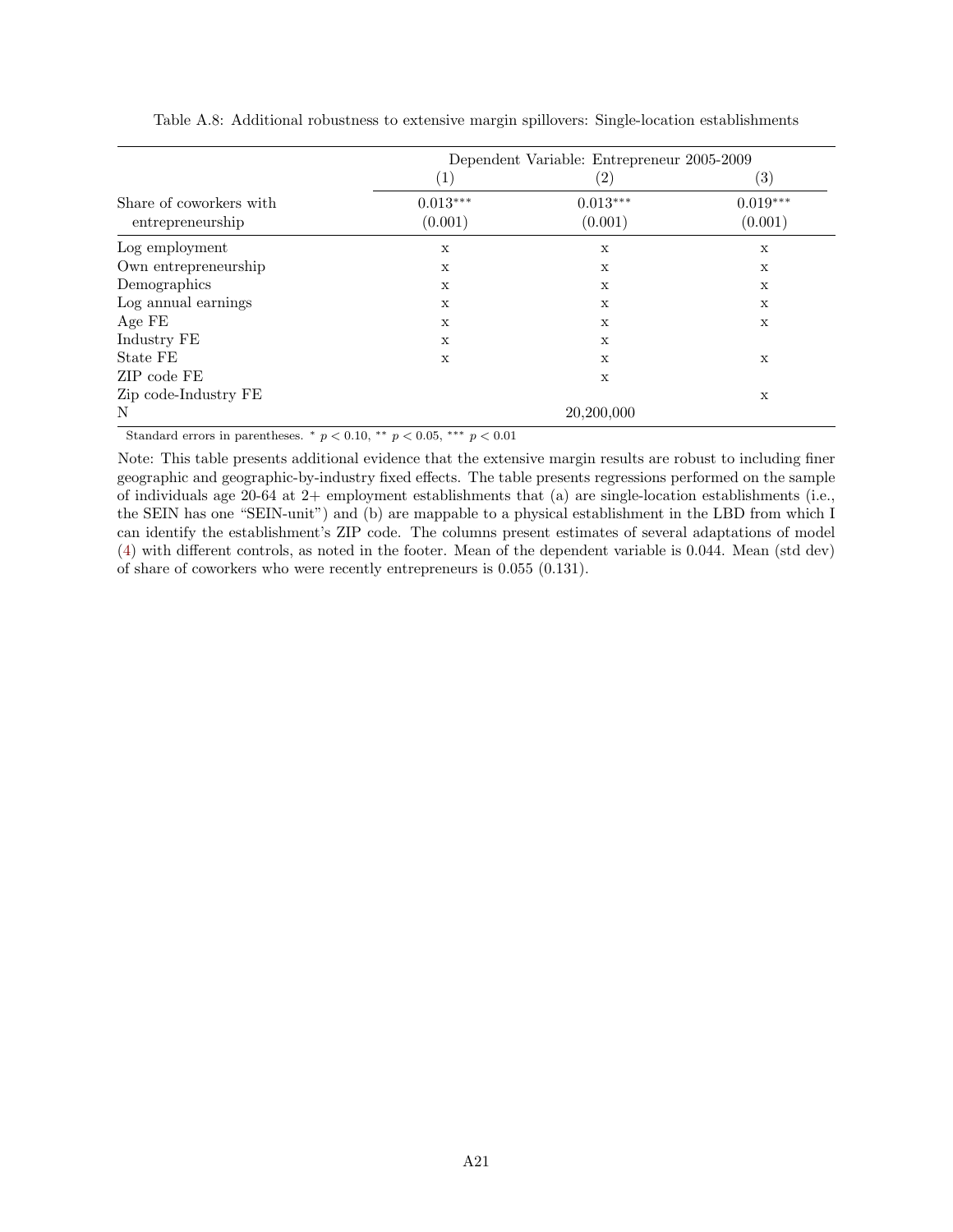|                                                            | Dependent Variable: Entrepreneur 2005-2009 |                       |                       |                       |                              |                       |                       |                       |                       |                       |
|------------------------------------------------------------|--------------------------------------------|-----------------------|-----------------------|-----------------------|------------------------------|-----------------------|-----------------------|-----------------------|-----------------------|-----------------------|
|                                                            | (1)                                        | (2)                   | (3)                   | $\left( 4\right)$     | (5)                          | $\left( 6\right)$     |                       | (8)                   | (9)                   | (10)                  |
| Share of coworkers with entrepreneurship                   | $0.024***$<br>(0.001)                      | $0.024***$<br>(0.001) | $0.025***$<br>(0.001) | $0.025***$<br>(0.001) | $0.025***$<br>(0.001)        | $0.026***$<br>(0.001) | $0.026***$<br>(0.001) | $0.026***$<br>(0.001) | $0.027***$<br>(0.001) | $0.027***$<br>(0.001) |
| Model $(4)$ controls<br>Coworker entr. within past _ years | Х                                          | X<br>$\Omega$         | X<br>3                | $\mathbf x$<br>4      | X<br>h.                      | X<br>6                | X                     | X<br>8                | X<br>9                | $\mathbf x$<br>10     |
| Mean(share)<br>Std dev(share)<br>N                         | 0.008<br>0.054                             | 0.015<br>0.071        | 0.022<br>0.081        | 0.028<br>0.089        | 0.034<br>0.095<br>46,680,000 | 0.039<br>0.100        | 0.045<br>0.105        | 0.051<br>0.108        | 0.056<br>0.111        | 0.060<br>0.114        |

Table A.9: Extensive margin spillovers exist, but are not only, from very recent entrepreneurs

Note: This table presents evidence that the extensive margin spillovers are similar regardless of how recent I measure coworkers' entrepreneurship. The table presents regression estimates of model [\(4\)](#page-13-0) performed on the sample of individuals age 20-64 at 2+ employment establishments in <sup>2004</sup> based on the share of coworkers who entrepreneurs within the past 1, ..., <sup>10</sup> years, with controls indicated in the footer (model ([4\)](#page-13-0) controls are log establishment employment, own recent entrepreneurship, demographics, log earnings, and age, industry, and state fixed effects measured at the timeof exposure). (Column <sup>5</sup> is the baseline estimate from Table [3.](#page-41-0)) Standard errors are robust and clustered at the establishment level.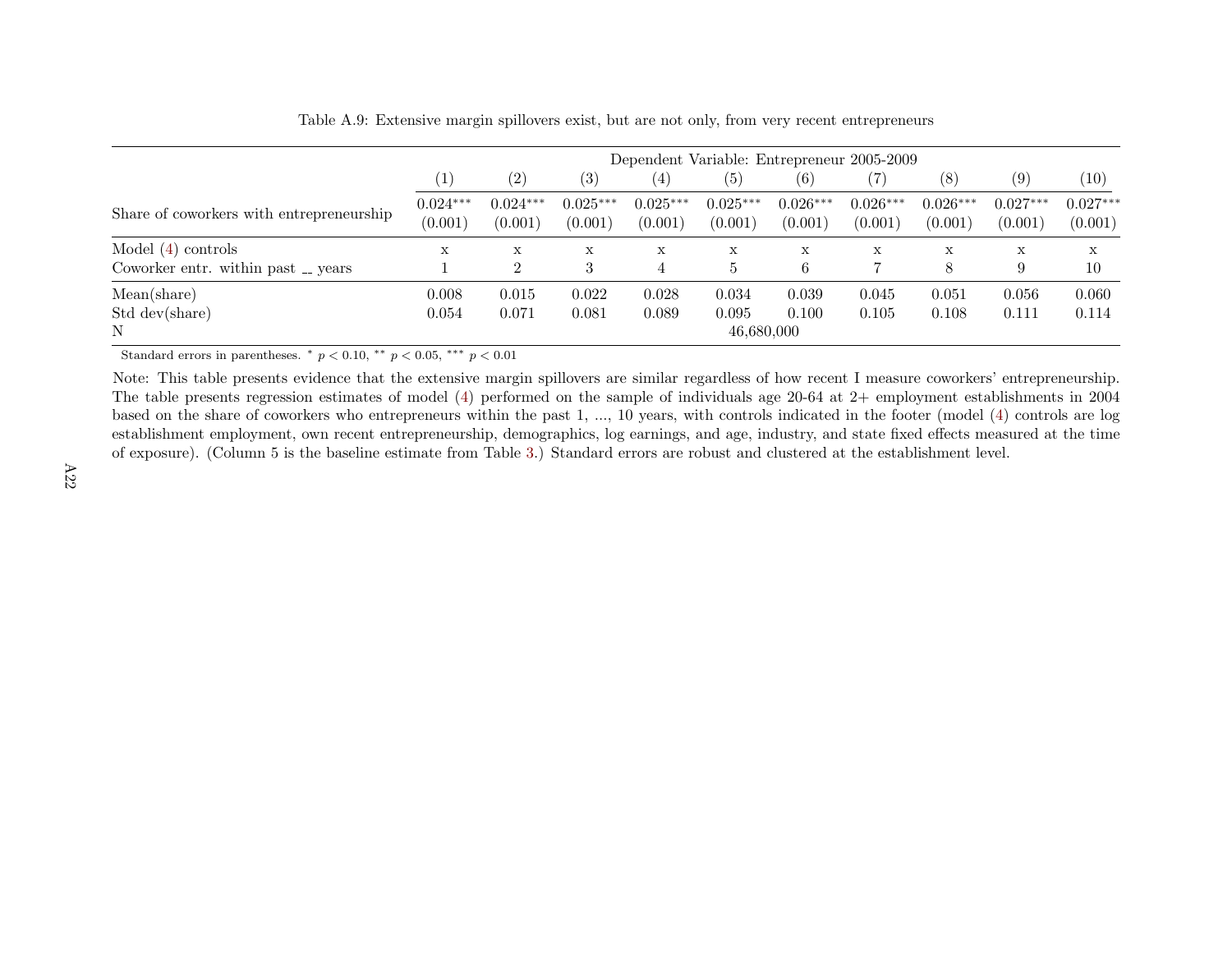|                                                                                      | Dependent Variable:<br>Entrepreneur 2005-2009 |
|--------------------------------------------------------------------------------------|-----------------------------------------------|
|                                                                                      | (1)                                           |
| Panel A: Spillovers strongest from <i>relatively</i> older entrepreneurial coworkers |                                               |
| Share of coworkers with entrepreneurship and younger                                 | $0.016***$                                    |
|                                                                                      | (0.001)                                       |
| Share of coworkers with entrepreneurship and same age                                | $0.020***$                                    |
|                                                                                      | (0.001)                                       |
| Share of coworkers with entrepreneurship and older                                   | $0.033***$                                    |
|                                                                                      | (0.001)                                       |
| Model $(4)$ controls                                                                 | X                                             |
| Share coworkers younger                                                              | X                                             |
| Share coworkers same age                                                             | $\mathbf x$                                   |
| Share coworkers older                                                                | $\mathbf x$                                   |
| N                                                                                    | 46,680,000                                    |
| Panel B: Spillovers lead to <i>new</i> entrepreneurs                                 |                                               |
|                                                                                      | $0.042***$                                    |
| Share of coworkers with entrepreneurship                                             | (0.001)                                       |
|                                                                                      | $0.039***$                                    |
| Previous entrepreneur                                                                | (0.000)                                       |
|                                                                                      | $-0.049***$                                   |
| Share of coworkers with entrepreneurship $\times$ Previous entrepreneur              | (0.001)                                       |
| Model $(4)$ controls                                                                 | X                                             |
| N                                                                                    | 46,680,000                                    |

Table A.10: Extensive margin spillovers depend on relative age and own entrepreneurial experience

Standard errors in parentheses.  $*$   $p < 0.10$ ,  $**$   $p < 0.05$ ,  $***$   $p < 0.01$ 

Note: This table presents evidence that extensive margin spillovers are strongest when coworkers are relatively older (Panel A) and when the individual has no recent entrepreneurial experience (Panel B). The table presents regression estimates of adapted versions of model [\(4\)](#page-13-1) performed on the sample of individuals age 20-64 at 2+ employment establishments in 2004, with controls indicated in the footer (model [\(4\)](#page-13-1) controls are log establishment employment, own recent entrepreneurship, demographics, log earnings, and age, industry, and state fixed effects measured at the time of exposure). Panel A replaces as the main explanatory variable the share of coworkers with recent entrepreneurship with three variables: the share of coworkers with entrepreneurial experience and who are younger than the individual, the share of coworkers with entrepreneurial experience and who are the same age as the individual, and the share of coworkers with entrepreneurial experience and who are older than the individual; the regressions also include controls for the share of all coworkers who are younger, the same age, and older than the individual. I bin an individual's coworkers into three bins based on the relative ages: those "younger" than the individual (i.e., between age 20 and their age minus 3, inclusively); those the "same age" as their (i.e., between their age minus 2 and their age plus 2, inclusively); and those "older" than their (i.e., between their age plus 3 and 69, inclusively). Panel B includes the interaction of the individual's own previous entrepreneurship with the share of their coworkers who were recently entrepreneurs. (Note that Panel B explicitly presents the coefficient on previous entrepreneurship, while that coefficient is suppressed in other tables.) Standard errors are robust and clustered at the establishment level. Mean (std dev) of: share of coworkers with entrepreneurship and younger  $= 0.020 (0.053)$ ; share of coworkers with entrepreneurship and same age  $= 0.005 (0.039)$ ; share of coworkers with entrepreneurship and older  $= 0.0164$  (0.064).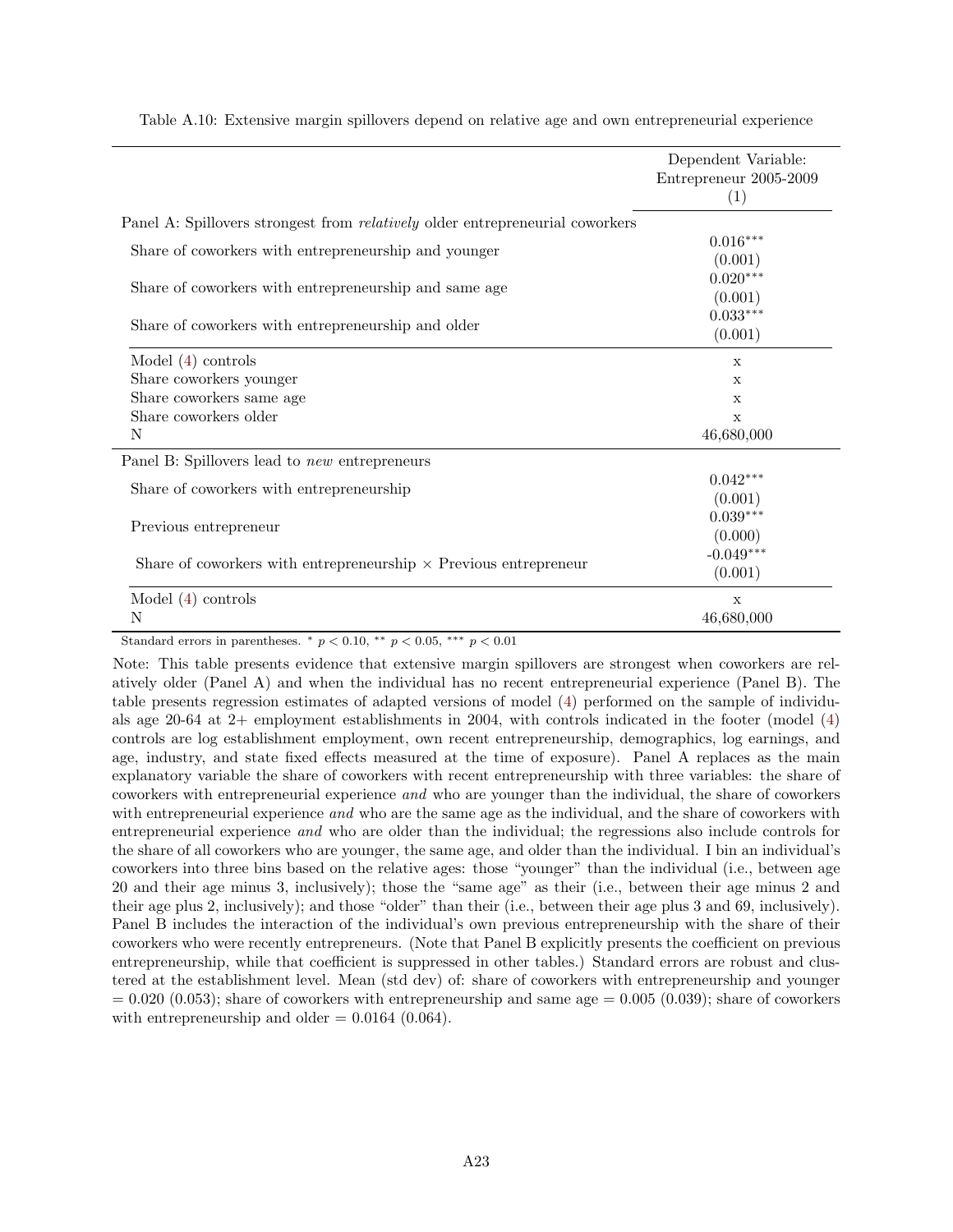|                                                                                                       |                        | Dependent Variable: 2005-2009 Entrepreneurial Firm Survives to Age 2 |                        |                                                |                        |                                                 |                        |                                                |                                                 |                                                 |
|-------------------------------------------------------------------------------------------------------|------------------------|----------------------------------------------------------------------|------------------------|------------------------------------------------|------------------------|-------------------------------------------------|------------------------|------------------------------------------------|-------------------------------------------------|-------------------------------------------------|
|                                                                                                       | $\left( 1\right)$      | $\left( 2\right)$                                                    | (3)                    | $\left( 4\right)$                              | (5)                    | (6)                                             | (7)                    | (8)                                            | (9)                                             | (10)                                            |
| Share of coworkers with<br>entrepreneurship<br>Share of coworkers with entr.<br>and survived to age 2 | $-0.010***$<br>(0.003) | $-0.039***$<br>(0.011)<br>$0.031***$<br>(0.011)                      | $-0.009***$<br>(0.003) | $-0.033***$<br>(0.011)<br>$0.025**$<br>(0.011) | $-0.010***$<br>(0.003) | $-0.039***$<br>(0.011)<br>$0.032***$<br>(0.011) | $-0.009***$<br>(0.002) | $-0.032***$<br>(0.011)<br>$0.024**$<br>(0.011) | $-0.038***$<br>(0.011)<br>$0.030***$<br>(0.011) | $-0.039***$<br>(0.011)<br>$0.031***$<br>(0.011) |
| Model $(4)$ controls                                                                                  | X                      | $\mathbf X$                                                          | $\mathbf X$            | X                                              | X                      | $\mathbf X$                                     | $\mathbf X$            | $\mathbf X$                                    | $\mathbf X$                                     | $\mathbf X$                                     |
| Entr. industry FE                                                                                     |                        |                                                                      | X                      | X                                              |                        |                                                 |                        |                                                |                                                 |                                                 |
| Entry year FE                                                                                         |                        |                                                                      |                        |                                                | X                      | $\mathbf x$                                     |                        |                                                |                                                 |                                                 |
| Entr. industry-Entry year FE                                                                          |                        |                                                                      |                        |                                                |                        |                                                 | $\mathbf x$            | $\mathbf X$                                    |                                                 |                                                 |
| $1$ {Missing revenue}                                                                                 |                        |                                                                      |                        |                                                |                        |                                                 |                        |                                                | X                                               | X                                               |
| Firm $log$ revenue                                                                                    |                        |                                                                      |                        |                                                |                        |                                                 |                        |                                                | X                                               |                                                 |
| Firm $log$ revenue/employment                                                                         |                        |                                                                      |                        |                                                |                        |                                                 |                        |                                                |                                                 | X                                               |
| N                                                                                                     |                        | 1,456,000                                                            |                        |                                                |                        |                                                 |                        |                                                |                                                 |                                                 |

Table A.11: Additional robustness to intensive margin spillovers

Note: This table presents evidence that the intensive margin spillovers (in particular, those measured in terms of firm survival) are robust to several specification extensions. The table presents regressions performed on the sample of individuals age 20-64 at 2+ employment establishments who become entrepreneurs between <sup>2005</sup> and 2009. The columns present estimates of several adaptations of model ([9\)](#page-25-0) for the outcome of whether an individual's entrepreneurial firm survives to <sup>a</sup> second year, with different controls, as indicated in the footer (model [\(4\)](#page-13-0) controls are log establishment employment, own recent entrepreneurship, demographics, log earnings, and age, industry, and state fixed effects measured at the time of exposure). "Entr. industry FE" indicates fixed effects for the future entrepreneur's firm's entry year 6-digit industry; "Entry year FE" indicate fixed effects for the future entrepreneur's firm's entry year. "Entr. instury-Entry year FE" indicate the entrepreneurs' industry-by-entry year fixed effects. In the final two columns, firms with missing revenue information (i.e., does not have LBD revenue data) have revenue or productivity values replaced by the mean; this is controlled for with <sup>a</sup> missing indicator. Columns 1 and 2 present the main baseline results from Table [8](#page-46-0) for comparison. Standard errors are robust and clustered at the establishment level. Mean of dep var is 0.815. Mean (std dev) of share of coworkers with entrepreneurship is0.064 (0.147); mean (std dev) of share of coworkers with entrepreneurship and whose entrepreneurial firm survived to age <sup>2</sup> is 0.057 (0.143).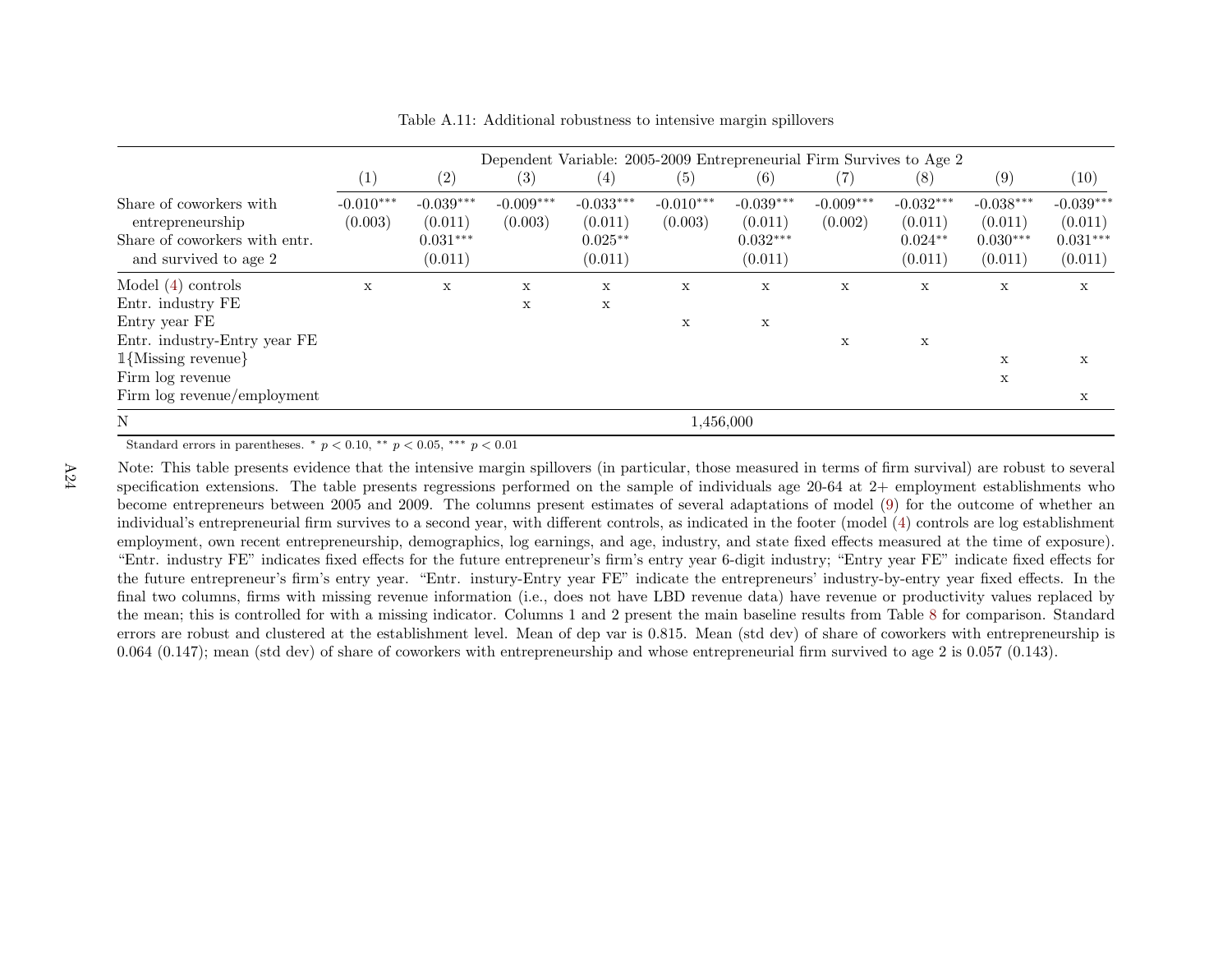|                                                                              | Dependent Variable: Entry Year Log(Earnings) as Entrepreneur 2005-2009 |                        |                        |                        |                        |                        |                        |                        |
|------------------------------------------------------------------------------|------------------------------------------------------------------------|------------------------|------------------------|------------------------|------------------------|------------------------|------------------------|------------------------|
|                                                                              | $\left( 1\right)$                                                      | (2)                    | (3)                    | $\left( 4\right)$      | (5)                    | (6)                    |                        | (8)                    |
| Share of coworkers with entrepreneurship                                     | $-0.164***$<br>(0.007)                                                 | $-0.162***$<br>(0.007) | $-0.163***$<br>(0.007) | $-0.160***$<br>(0.007) | $-0.184***$<br>(0.007) | $-0.180***$<br>(0.007) | $-0.183***$<br>(0.007) | $-0.178***$<br>(0.007) |
| Share of coworkers with entr. and top $10\%$ entry<br>year $log(employment)$ |                                                                        |                        |                        |                        | $0.357***$<br>(0.026)  | $0.338***$<br>(0.026)  | $0.355***$<br>(0.026)  | $0.339***$<br>(0.026)  |
| Model $(4)$ controls                                                         | X                                                                      | X                      | X                      | X                      | X                      | X                      | X                      | X                      |
| Entr. industry FE                                                            |                                                                        | X                      |                        |                        |                        | X                      |                        |                        |
| Entry year FE                                                                |                                                                        |                        | X                      |                        |                        |                        | X                      |                        |
| Entr. industry-Entry year FE                                                 |                                                                        |                        |                        | X                      |                        |                        |                        | х                      |
| N                                                                            |                                                                        |                        |                        | 1,456,000              |                        |                        |                        |                        |

Table A.12: Entrepreneurs who worked with more entrepreneurial coworkers have lower entrepreneurial wages

Note: This table presents evidence that future entrepreneurs' labor earnings as entrepreneurs depend on the relative success of their entrepreneurial coworkers' firms. The table presents regressions performed on the sample of individuals age 20-64 at 2+ employment establishments who become entrepreneurs between <sup>2005</sup> and 2009. The columns present estimates of [\(9\)](#page-25-0) for the wage and salary income that the entrepreneur earns at their entrepreneurial firm in its entry year, with controls indicated in the footer (model [\(4\)](#page-13-0) controls are log establishment employment, own recent entrepreneurship, demographics, log earnings, and age, industry, and state fixed effects measured at the time of exposure). "Entr. industry FE" indicate fixed effects for the future entrepreneur's firm's 6-digit industry (at entry); "Entry year FE" indicates fixed effects for the entry year, and "Entr. industry-Entry year FE" indicate industry-by-entry year fixed effects. The second reported variable ("top 10%") is the share of coworkers who were entrepreneurs and whose entrepreneurial firm's entry year log employment was in the top 10% of firms that entered in the same year and 6-digit industry. Standard errors are robust and clustered at the establishment level. Mean of dep var is 9.832. Mean (std dev) of share is 0.064 (0.147).Mean (std dev) of share top 10% is 0.009 (0.038).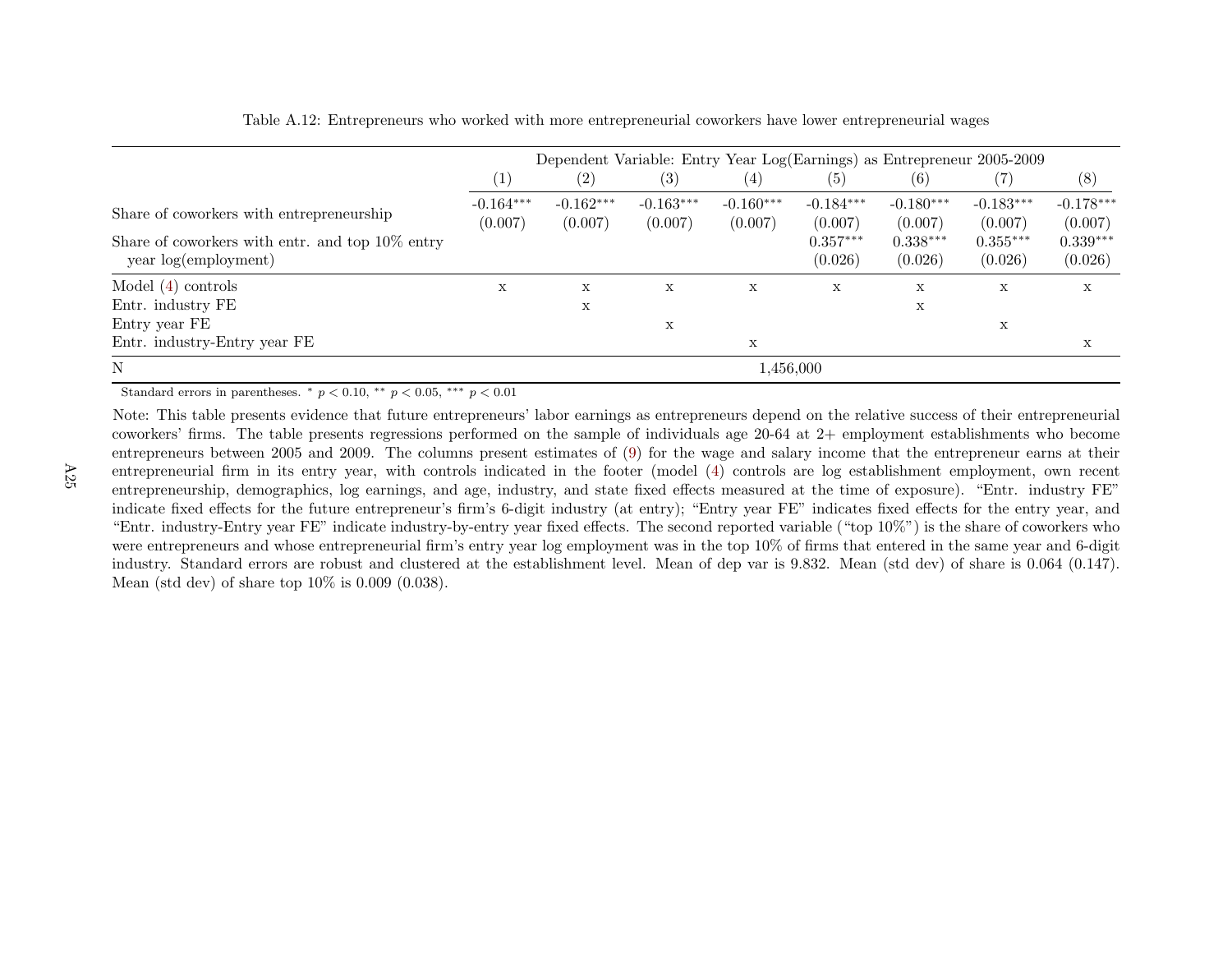|                                                                      |                         | Dependent Variable: Entrepreneur 2005-2009 |                         |                                       |                                |                         |                          |  |
|----------------------------------------------------------------------|-------------------------|--------------------------------------------|-------------------------|---------------------------------------|--------------------------------|-------------------------|--------------------------|--|
|                                                                      | $\left(1\right)$        | (2)                                        | $\left( 3\right)$       | $\left(4\right)$                      | $\left( 5\right)$              | (6)                     | (7)                      |  |
| Share of coworkers with<br>entrepreneurship                          | $0.025***$<br>(0.001)   | $0.025***$<br>(0.001)                      | $0.021***$<br>(0.001)   | $0.015***$<br>(0.001)                 | $0.023***$<br>(0.001)          | $0.025***$<br>(0.001)   | $0.004***$<br>(0.000)    |  |
| Model $(4)$ controls<br>Entrepreneurship definition                  | $\mathbf x$<br>Main     | X<br>LEHD Age                              | X<br>Top 1              | X<br>Corporations                     | X<br>Sole propri-<br>etorships | X<br>Partnerships       | X<br>Other Legal<br>Form |  |
| Mean(dep var)<br>Mean(share)<br>Std Dev(share)<br>Number individuals | 0.031<br>0.034<br>0.095 | 0.026<br>0.029<br>0.088                    | 0.014<br>0.014<br>0.059 | 0.021<br>0.024<br>0.083<br>46,680,000 | 0.005<br>0.006<br>0.038        | 0.007<br>0.005<br>0.033 | 0.002<br>0.006<br>0.036  |  |

Table A.13: Additional robustness to entrepreneurship measurement

Note: This table presents evidence that the extensive margin spillovers are robust to varying the definition of entrepreneurship. The table presents regressions performed on the sample of individuals age 20-64 at 2+ employment establishments. The columns present estimates of several adaptations of model [\(4\)](#page-13-0) with different controls, as noted in the footer (model [\(4\)](#page-13-0) controls are log establishment employment, own recent entrepreneurship, demographics, log earnings, and age, industry, and state fixed effects measured at the time of exposure). Column <sup>1</sup> provides the baseline estimate from Table [3](#page-41-0) for comparison. In column 2, <sup>I</sup> define entrepreneurship (for both the dependent and independent variables, including the unreported controls of own recent entrepreneurship) as being one of the top <sup>3</sup> annual earners at <sup>a</sup> firm at LEHD firm age <sup>0</sup> (based on an calculation of firm age provided by the Census). In column 3, <sup>I</sup> define entrepreneurship as being the top annual earner at <sup>a</sup> new firm, based on my definition of firm entry (based on entry to the LEHD and LBD). In columns 4-7, <sup>I</sup> define entrepreneurship as being one of the top <sup>3</sup> annual earners at <sup>a</sup> new firm of <sup>a</sup> <sup>g</sup>iven legal type; <sup>I</sup> identify firms' legal types from the Business Register (BR), and label <sup>a</sup> firm as <sup>a</sup> corporation, sole proprietorship, partnership, and/or other legal form if it is ever labeled as such in the 1994-2013 BR. Note that of all the legal types, entrepreneurs at corporations are most likely to be true firm owners; owners of sole proprietorship and partnerships are generally not supposed to take wage and salary income and thus should notappear in the LEHD.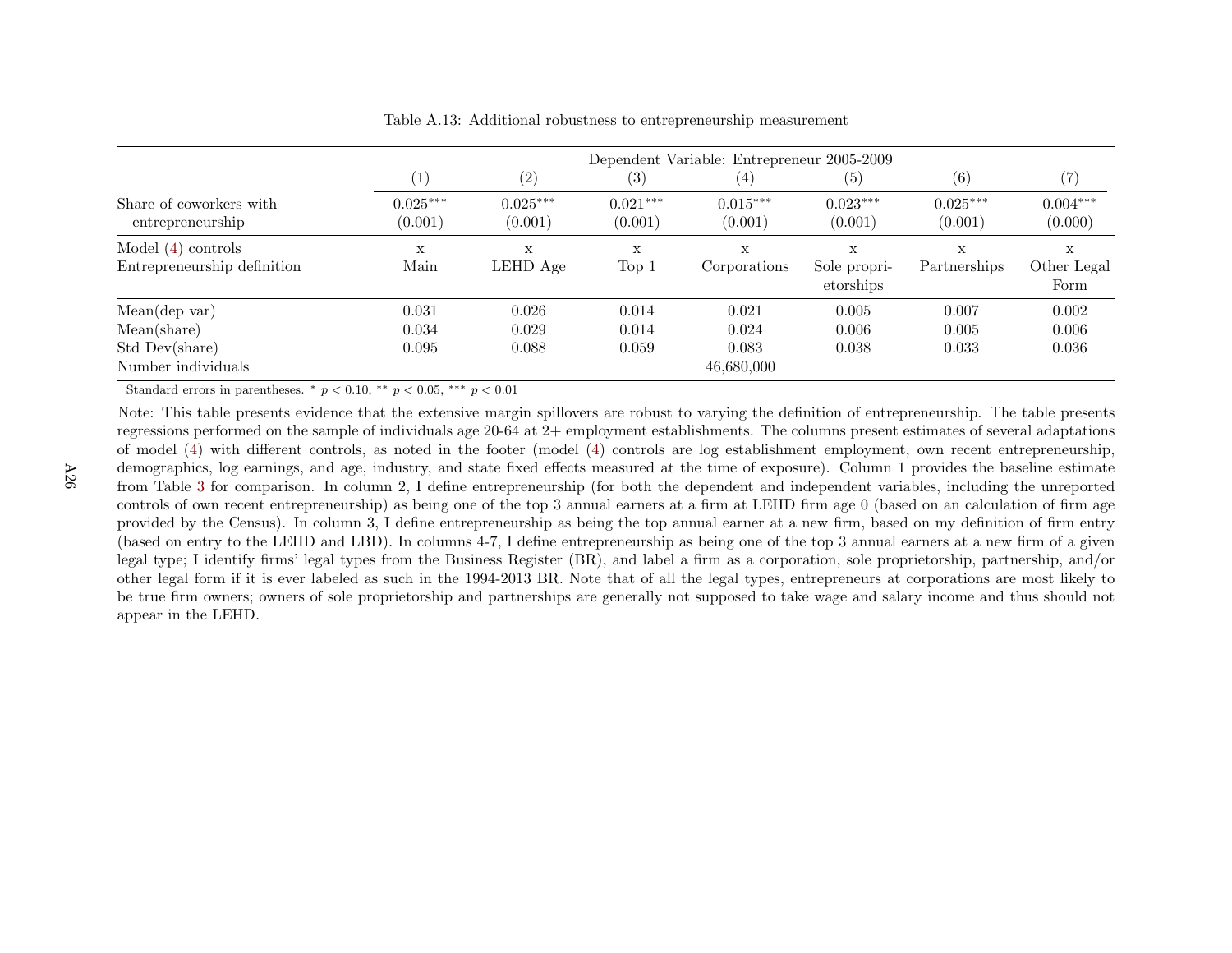|                                                                    | Dependent Variable: Entrepreneurial Firm Outcome |                        |                        |                        |                         |                        |  |
|--------------------------------------------------------------------|--------------------------------------------------|------------------------|------------------------|------------------------|-------------------------|------------------------|--|
|                                                                    | Survive to age 2                                 |                        |                        | Survive to age 5       | Entry year log(payroll) |                        |  |
|                                                                    | $\left(1\right)$                                 | (2)                    | (3)                    | (4)                    | (5)                     | (6)                    |  |
| Share of coworkers with entrepreneurship                           | $-0.018***$<br>(0.005)                           | $-0.041***$<br>(0.018) | $-0.036***$<br>(0.007) | $-0.063***$<br>(0.008) | $-0.408***$<br>(0.016)  | $-0.305***$<br>(0.020) |  |
| Share of coworkers with entrepreneurship<br>and survived to age 2  |                                                  | 0.024<br>(0.019)       |                        |                        |                         |                        |  |
| Share of coworkers with entrepreneurship<br>and survived to age 5  |                                                  |                        |                        | $0.044***$<br>(0.008)  |                         |                        |  |
| Mean entry year log(payroll) of coworkers<br>with entrepreneurship |                                                  |                        |                        |                        |                         | $0.036***$<br>(0.002)  |  |
| Model $(4)$ controls                                               | X                                                | $\mathbf x$            | $\mathbf{x}$           | X                      | X                       | X                      |  |
| $1{0 \text{ entr.} \text{ coworkers}}$                             |                                                  |                        |                        |                        | $\mathbf x$             | X                      |  |
| Mean(dep var)                                                      | 0.789                                            | 0.789                  | 0.514                  | 0.514                  | 10.98                   | 10.98                  |  |
| N                                                                  |                                                  |                        | 640,500                |                        |                         |                        |  |

Table A.14: Intensive margin spillovers are similar when entrepreneurs only include top earners

Note: This table presents evidence of intensive margin spillovers when <sup>I</sup> only consider the top earners (as opposed to top <sup>3</sup> earners) at new firms as entrepreneurs. The table presents regressions performed on the sample of individuals age 20-64 at 2+ employment establishments in 2004 who become entrepreneurs between <sup>2005</sup> and 2009, where entrepreneurship is defined as being the top earner (as opposed to <sup>a</sup> top <sup>3</sup> earner) at <sup>a</sup> new firm. The columns present estimates of versions of model ([9\)](#page-25-0) for different entrepreneurial firm outcomes, including survival to age <sup>2</sup> (columns <sup>1</sup> and 2) and age <sup>5</sup> (columns <sup>3</sup> and 4) and entry year (age 1) log payroll (columns <sup>5</sup> and 6), with controls indicated in the footer (model [\(4\)](#page-13-0) controls are log establishment employment, own recent entrepreneurship, demographics, log earnings, and age, industry, and state fixed effects measured at the time of exposure). In column 2, <sup>I</sup> add as <sup>a</sup> covariate the share of coworkers who were recently entrepreneurs and whose firms survived to <sup>a</sup> second year; in column 4, I similarly add the share who were entrepreneurs and survived to <sup>a</sup> fifth year. In column 6, I add the mean entry year log payroll of entrepreneurial coworkers; if the individual has no entrepreneurial coworkers, I replace this value with the mean and control for this. Note that the model ([4\)](#page-13-0) controls are adapted such that the individual's own recent entrepreneurship is also based on entrepreneurship defined as being the top earner at <sup>a</sup> new firm. Standard errors are robust and clustered at the establishment level. Mean (std dev) of the share of coworkers who were recently entrepreneurs is 0.029 (0.098); mean (std dev) of the share of coworkers who were recently entrepreneurs and whose firms survived to age <sup>2</sup> or age <sup>5</sup> are 0.025 (0.094) and 0.011 (0.098) respectively. Mean (std dev) of entrepreneurial coworkers' mean entry year log payroll (adjusted for missingvalues) is 10.84 (1.115).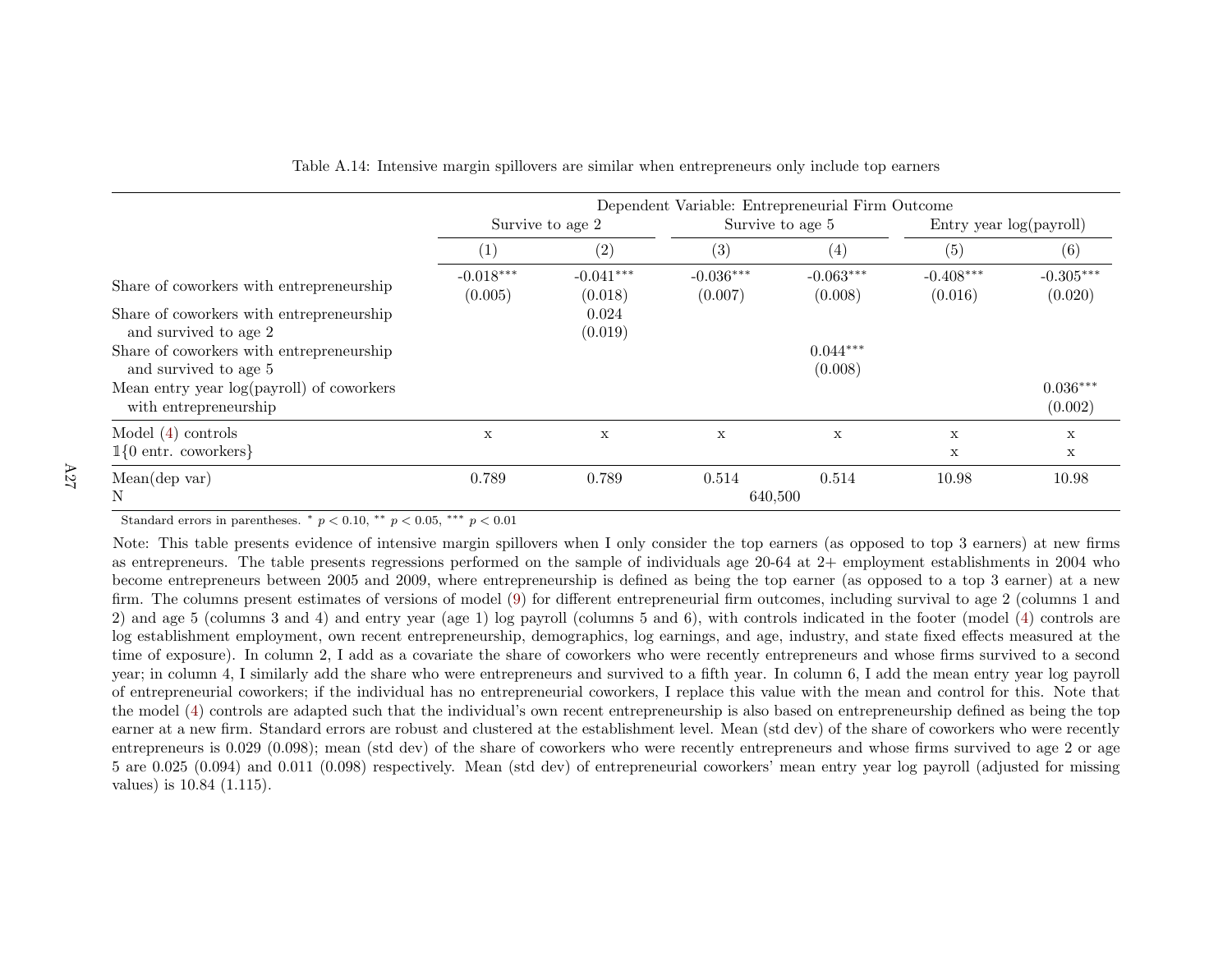|                                          | 2005<br>$\left( 1\right)$ | 2006<br>$\left( 2\right)$ | Dependent Variable: Entrepreneur in<br>2007<br>(3) | 2008<br>(4)           | 2009<br>(5)           |
|------------------------------------------|---------------------------|---------------------------|----------------------------------------------------|-----------------------|-----------------------|
| Share of coworkers with entrepreneurship | $0.008***$<br>(0.000)     | $0.006***$<br>(0.000)     | $0.004***$<br>(0.000)                              | $0.004***$<br>(0.000) | $0.003***$<br>(0.000) |
| Model $(4)$ controls                     | X                         | X                         | X                                                  | X                     | X                     |
| Mean(dep var)<br>N                       | 0.007                     | 0.008                     | 0.007<br>46,680,000                                | 0.006                 | 0.004                 |

Table A.15: Extensive margin spillovers predict entrepreneurship in each of the subsequent years

Note: This table presents evidence that exposure to entrepreneurial coworkers predicts entrepreneurship in each of the five subsequent years. The table presents regression estimates of an adapted version of model [\(4\)](#page-13-1) performed on the sample of individuals age 20-64 at 2+ employment establishments in 2004, with controls indicated in the footer (model [\(4\)](#page-13-1) controls are log establishment employment, own recent entrepreneurship, demographics, log earnings, and age, industry, and state fixed effects measured at the time of exposure). This table adapts model [\(4\)](#page-13-1) by replacing the dependent variable with indicators for becoming an entrepreneur (for the first time between 2005 and 2009) in each year, 2005 through 2009 (note these are mutually exclusive from each other). Standard errors are robust and clustered at the establishment level.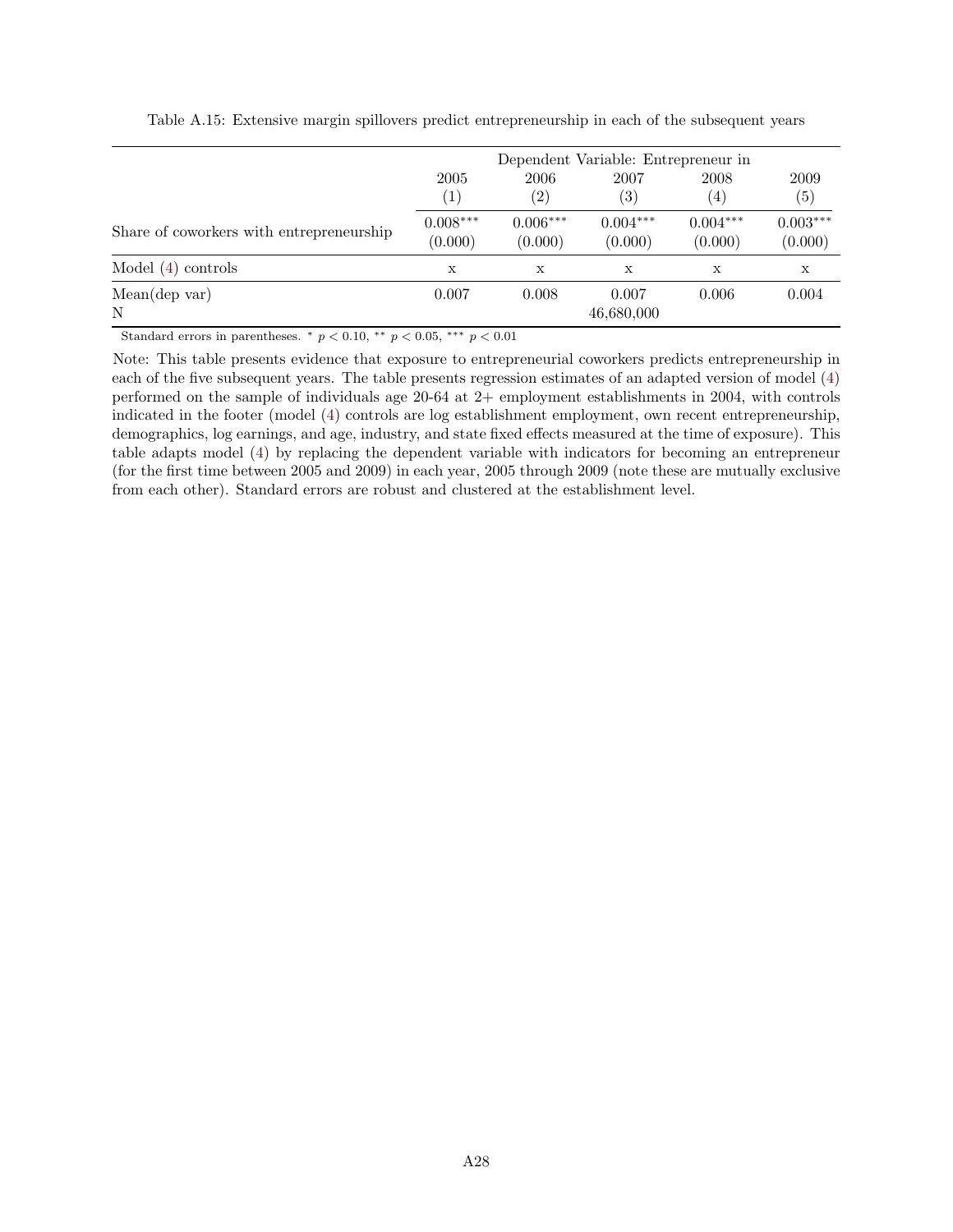| Dependent Variable:                                | $#$ Entrepreneurs      | Co-entrepreneur     |                       | Entrepreneur 2005-2009 |                       |  |
|----------------------------------------------------|------------------------|---------------------|-----------------------|------------------------|-----------------------|--|
| Sample                                             |                        | Future entr.        | Main                  | Leave in $2004$        |                       |  |
|                                                    | (1)                    | (2)                 | (3)                   | (4)                    | (5)                   |  |
| Share of coworkers with entrepreneurship           | $-0.085***$<br>(0.005) | $-0.003$<br>(0.004) |                       | $0.015***$<br>(0.001)  | $0.040***$<br>(0.001) |  |
| Share of coworkers with top 3 earnings at any firm |                        |                     | $0.032***$<br>(0.000) | $0.005***$<br>(0.000)  |                       |  |
| Model $(4)$ controls                               | $\mathbf X$            | $\mathbf x$         | $\mathbf X$           | $\mathbf X$            | $\mathbf x$           |  |
| Mean(dep var)                                      | 2.046                  | 0.241               | 0.034                 | 0.034                  | 0.041                 |  |
| Mean(share)                                        | 0.064                  | 0.064               | 0.034                 | 0.034                  | 0.036                 |  |
| Std dev(share)                                     | 0.147                  | 0.147               | 0.095                 | 0.095                  | 0.094                 |  |
| Mean(share top 3 at any firm)                      |                        |                     | 0.156                 | 0.156                  |                       |  |
| Std dev(share top 3 at any firm)                   |                        |                     | 0.200                 | 0.200                  |                       |  |
| N                                                  | 1,456,000              | 1,456,000           | 46,680,000            | 46,680,000             | 13,030,000            |  |

Table A.16: Evidence against alternative hypotheses: Spawning, exposure to leaders, and workplace culture

Note: This table presents evidence against several alternative mechanisms (coworkers bringing along individuals on their next venture, teaching genera<sup>l</sup> leadership skills, or driving individuals to leave the firm) that could explain the extensive margin spillovers. The table presents regression estimates of versions of model [\(4\)](#page-13-0) performed on the sample of individuals age 20-64 at 2+ employment establishments in <sup>2004</sup> (columns 3-4), the subsample of individuals who become entrepreneurs between <sup>2005</sup> and <sup>2009</sup> (columns <sup>1</sup> and 2), and the subsample of individuals whose last year at the firm is <sup>2004</sup> (column 5); with controls indicated in the footer (model [\(4\)](#page-13-0) controls are log establishment employment, own recent entrepreneurship, demographics, log earnings, and age, industry, and state fixed effects measured at the time of exposure). In columns <sup>1</sup> and 2, the dependent variable is different; in column 1, the dependent variable is the number of entrepreneurs (between <sup>1</sup> and 3, only counting those who appear in the data in 2004) at <sup>a</sup> future entrepreneur's entrepreneurial firm. In column 2, the dependent variable is an indicator equal to 1 if at least one of the other entrepreneurs (if there are any) at an future entrepreneur's firm was employed at the same establishment in 2004, and <sup>0</sup> otherwise. Standard errors are robust andclustered at the establishment level.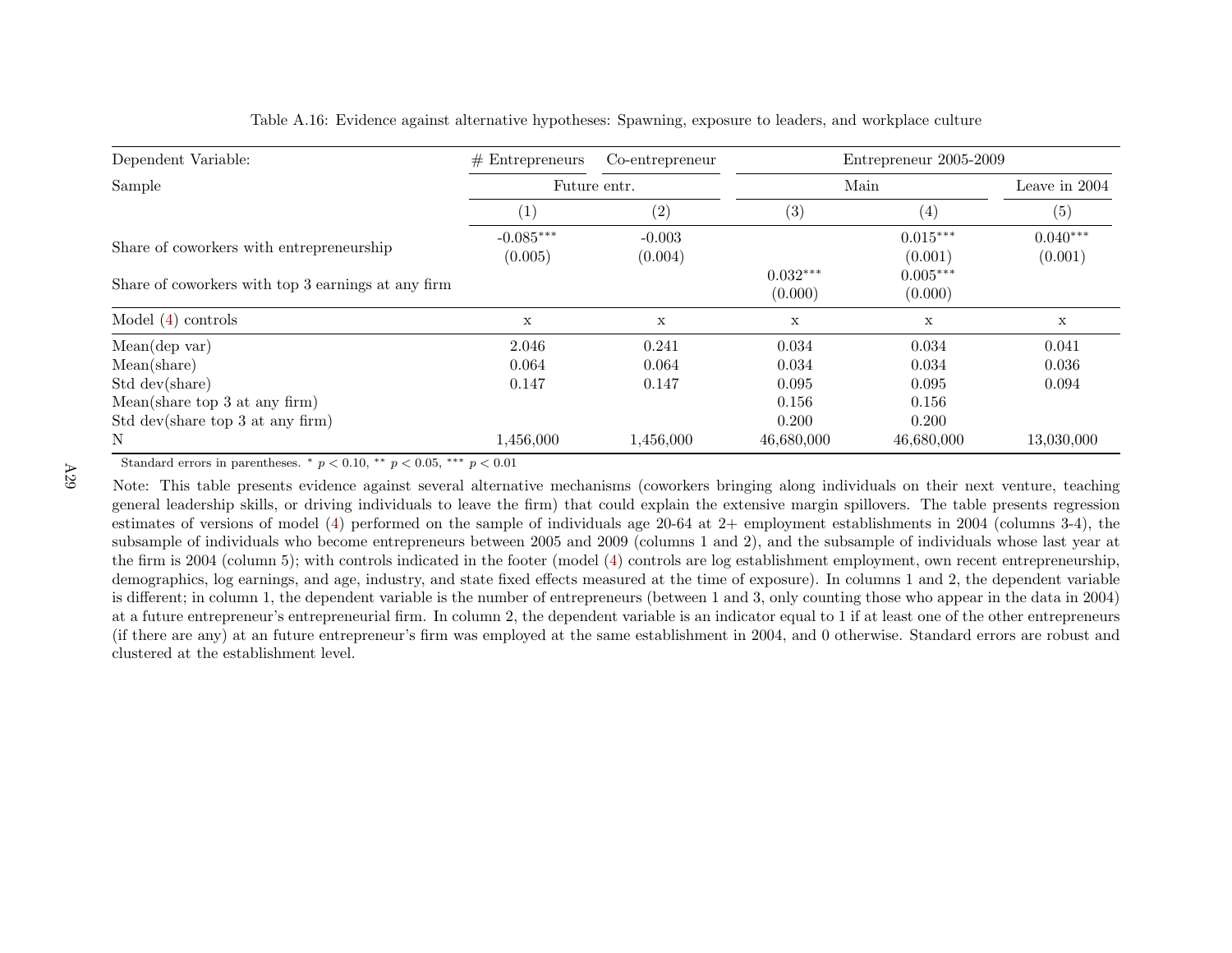|                                              |             | Dependent Variable: Entrepreneur 2005-2009 |
|----------------------------------------------|-------------|--------------------------------------------|
|                                              | (1)         | $\left( 2\right)$                          |
| Share of coworkers with entrepreneurship     | $0.008***$  | $-0.001$                                   |
| $\times$ Earnings in lowest quartile         | (0.001)     | (0.001)                                    |
| Share of coworkers with entrepreneurship     | $0.031***$  | $0.015***$                                 |
| $\times$ Earnings in second lowest quartile  | (0.001)     | (0.001)                                    |
| Share of coworkers with entrepreneurship     | $0.030***$  | $0.052***$                                 |
| $\times$ Earnings in second highest quartile | (0.001)     | (0.001)                                    |
| Share of coworkers with entrepreneurship     | $0.038***$  | $0.037***$                                 |
| $\times$ Earnings in highest quartile        | (0.001)     | (0.001)                                    |
| Model $(4)$ controls                         | X           | X                                          |
| Earnings quartile FE                         | $\mathbf x$ | $\mathbf x$                                |
| Quartile relative to                         | Economy     | Establishment                              |
| N                                            |             | 46,680,000                                 |

Table A.17: Extensive margin spillovers are strongest for top three quartiles of earners

Note: This table presents evidence that extensive margin spillovers are commonplace across the earnings distribution. The table presents regression estimates of model [\(4\)](#page-13-1) performed on the sample of individuals age 20-64 at 2+ employment establishments in 2004, with the share variable broken out into mutuallyexclusive bins based on the individual's 2004 earnings quartile (either relative to the whole economy, in column 1, or their establishment, in column 2) with controls indicated in the footer (model [\(4\)](#page-13-1) controls are log establishment employment, own recent entrepreneurship, demographics, log earnings, and age, industry, and state fixed effects measured at the time of exposure). Standard errors are robust and clustered at the establishment level. For relative to the economy, mean (std dev) of share with entrepreneurship and . . . lowest quartile is 0.009 (0.053); second lowest is 0.010 (0.057); second highest is 0.008 (0.048); and highest is 0.006 (0.039). For relative to the establishment, mean (std dev) of share with entrepreneurship and . . . lowest quartile is 0.007 (0.036); second lowest is 0.010 (0.061); second highest is 0.008 (0.041); and highest is 0.010  $(0.057)$ .

| Dependent variable:                         |                       | Publicly-traded within 5 years | Ever publicly-traded  |                       |  |
|---------------------------------------------|-----------------------|--------------------------------|-----------------------|-----------------------|--|
|                                             | $\left  \right $      | $\left( 2\right)$              | (3)                   | (4)                   |  |
| Share of coworkers with<br>entrepreneurship | $-0.0003$<br>(0.0002) | $-0.0002$<br>(0.0002)          | $-0.0004$<br>(0.0003) | $-0.0003$<br>(0.0003) |  |
| Model $(4)$ controls<br>Entr. industry FEs  | X                     | X<br>X                         | х                     | X<br>X                |  |
| Mean(dep var)<br>N                          | 0.0010                | 0.0010<br>1,456,000            | 0.0014                | 0.0014                |  |

Table A.18: Exposure to more entrepreneurs does not predict becoming publicly-traded

Standard errors in parentheses.  $*$   $p < 0.10$ ,  $*$   $p < 0.05$ ,  $**$   $p < 0.01$ 

Note: This table presents evidence that exposure to entrepreneurial coworkers predicts less successful firms, by the extreme outcome of being publicly-traded. The table presents regressions performed on the sample of individuals age 20-64 at 2+ employment establishments who become entrepreneurs between 2005 and 2009. The columns present estimates of [\(9\)](#page-25-1) for whether a firm becomes publicly-traded (IPO's, i.e., appears in the CSB) within 5 years after entry (columns 1 and 2) or ever (up until 2016, columns 3 and 4), with controls indicated in the footer (model [\(4\)](#page-13-1) controls are log establishment employment, own recent entrepreneurship, demographics, log earnings, and age, industry, and state fixed effects measured at the time of exposure). Standard errors are robust and clustered at the establishment level.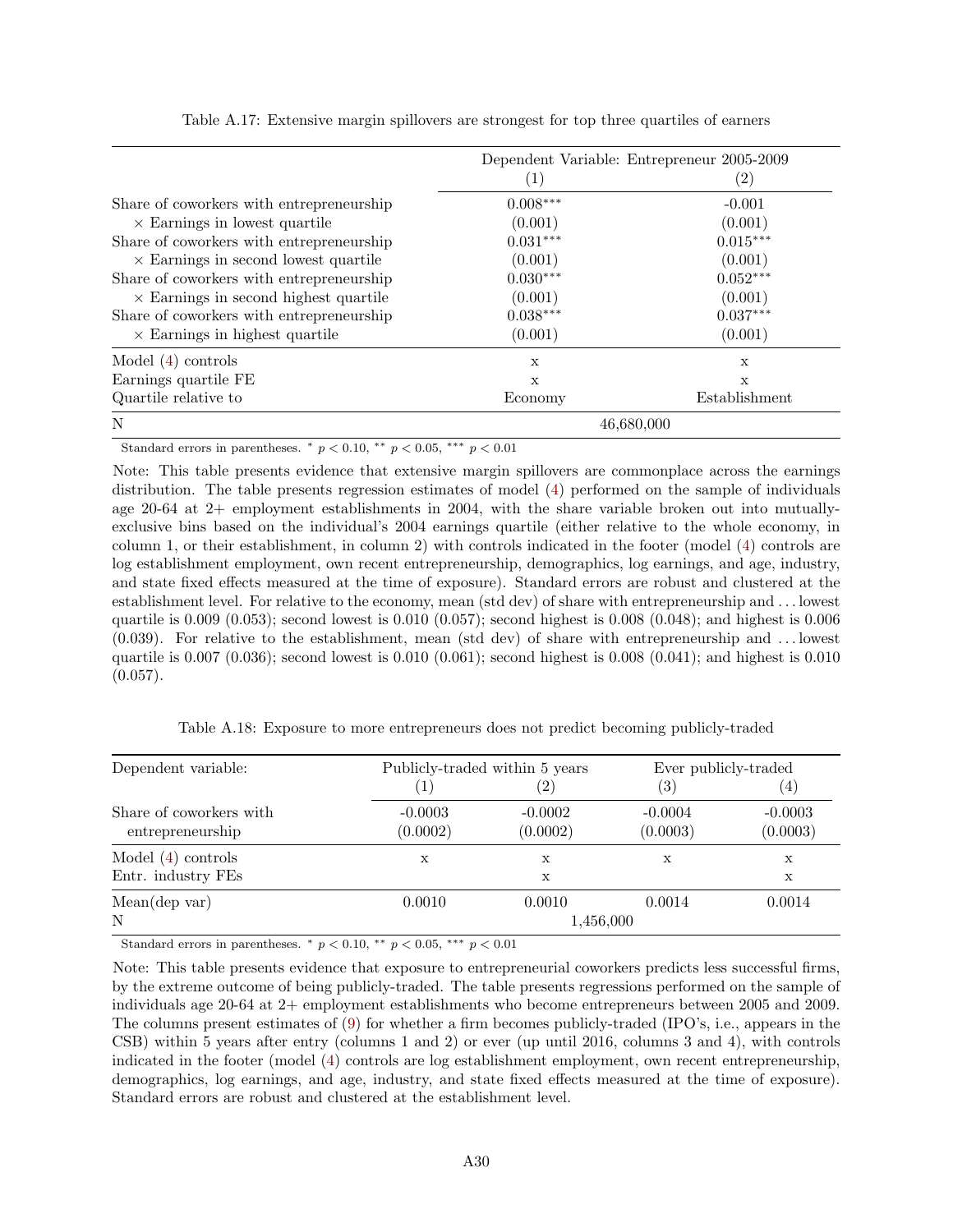|                                                              |                           | Start-up funding sources |                  | Dependent Variable: Entrepreneurial Firm Outcome | Current funding sources | Family              | Patent/          |                      |                         |                        |
|--------------------------------------------------------------|---------------------------|--------------------------|------------------|--------------------------------------------------|-------------------------|---------------------|------------------|----------------------|-------------------------|------------------------|
|                                                              | <b>VC</b><br><b>Banks</b> | Family/<br>friends       | Investors        | <b>Banks</b>                                     | Grants                  | Family/<br>friends  | Owner            | Owned                | copyright/<br>trademark |                        |
|                                                              | $\left( 1\right)$         | (2)                      | (3)              | (4)                                              | (5)                     | (6)                 | (7)              | (8)                  | (9)                     | (10)                   |
| Panel A: Without entrepreneurial firm industry fixed effects |                           |                          |                  |                                                  |                         |                     |                  |                      |                         |                        |
| Share of coworkers with<br>entrepreneurship                  | 0.008<br>(0.005)          | $-0.013$<br>(0.015)      | 0.014<br>(0.012) | 0.007<br>(0.012)                                 | $-0.022$<br>(0.018)     | $-0.010$<br>(0.011) | 0.007<br>0.016)  | $0.030*$<br>(0.016)  | $-0.051***$<br>(0.017)  | $-0.029***$<br>(0.013) |
| Model $(4)$ controls<br>Year-Entry year FE                   | X<br>$\mathbf x$          | X<br>X                   | X<br>X           | X<br>X                                           | X<br>X                  | X<br>X              | X<br>X           | X<br>X               | X<br>X                  | X<br>$\mathbf X$       |
| Panel B: With entrepreneurial firm industry fixed effects    |                           |                          |                  |                                                  |                         |                     |                  |                      |                         |                        |
| Share of coworkers with<br>entrepreneurship                  | 0.006<br>(0.005)          | $-0.014$<br>(0.015)      | 0.013<br>(0.012) | 0.005<br>(0.012)                                 | $-0.025$<br>(0.018)     | $-0.009$<br>(0.011) | 0.006<br>(0.016) | $0.032**$<br>(0.016) | $-0.052***$<br>(0.017)  | $-0.025*$<br>(0.013)   |
| Model $(4)$ controls                                         | $\mathbf{x}$              | X                        | X                | X                                                | $\mathbf x$             | X                   | X                | X                    | $\mathbf x$             | X                      |
| Year-Entry year FE                                           | X                         | X                        | X                | X                                                | X                       | X                   | X                | X                    | X                       | X                      |
| Entr. industry FE                                            | X                         | X                        | X                | X                                                | X                       | X                   | X                | $\mathbf X$          | X                       | X                      |
| Mean(dep var)<br>N                                           | 0.025                     | 0.308                    | 0.109            | 0.130                                            | 0.590                   | 0.096<br>49,000     | 0.274            | 0.682                | 0.376                   | 0.209                  |

Table A.19: Entrepreneurs who worked with more entrepreneurial coworkers tend to be more self-funded, not family owned, and less innovative

Note: This table presents evidence against several potential mechanisms behind the entrepreneurial spillovers, including financing, family connections, and technological knowledge transfers. The table presents regressions performed on the sample of individuals age 20-64 at 2+ employment establishments who become entrepreneurs of firms that are surveyed in the 2014-2016 ASE. The columns present estimates of [\(9\)](#page-25-0) for different ASE binary outcomes, with controls indicated in the footers (model [\(4\)](#page-13-0) controls are log establishment employment, own recent entrepreneurship, demographics, log earnings, and age, industry, and state fixed effects measured at the time of exposure); "Year-Entry year FE" indicates fixed effects of the interaction between the year I measure an individual's exposure to entrepreneurial coworkers and the subsequent year the individual becomes an entrepreneur. Panel <sup>B</sup> includes 6-digit industry fixed effects for the entrepreneur's entrepreneurial firm (at entry). Columns 1-3 present estimates for the sources of the firms' start-up funding, namely whether <sup>a</sup> firm received funding from venture capitalists (VC), business loans from banks, or business loans from family or friends Columns 4-8 present estimates for the sources of the firms' current funding, including from outside investors (angel investors, VC,or other businesses), banks, government grants, family or friends, and the owner themself. Column <sup>9</sup> presents the estimate for whether the firm is family owned (i.e., whether two or more members of one family own <sup>a</sup> majority of the firm); column <sup>10</sup> presents the estimate for whether the firm owns any patents, copyrights, or trademarks. See Section [A.I.4](#page-56-0) for precise definitions of the outcomes. Standard errors are robust and clustered at the establishment level. Mean (std dev) of share: 0.066 (0.151).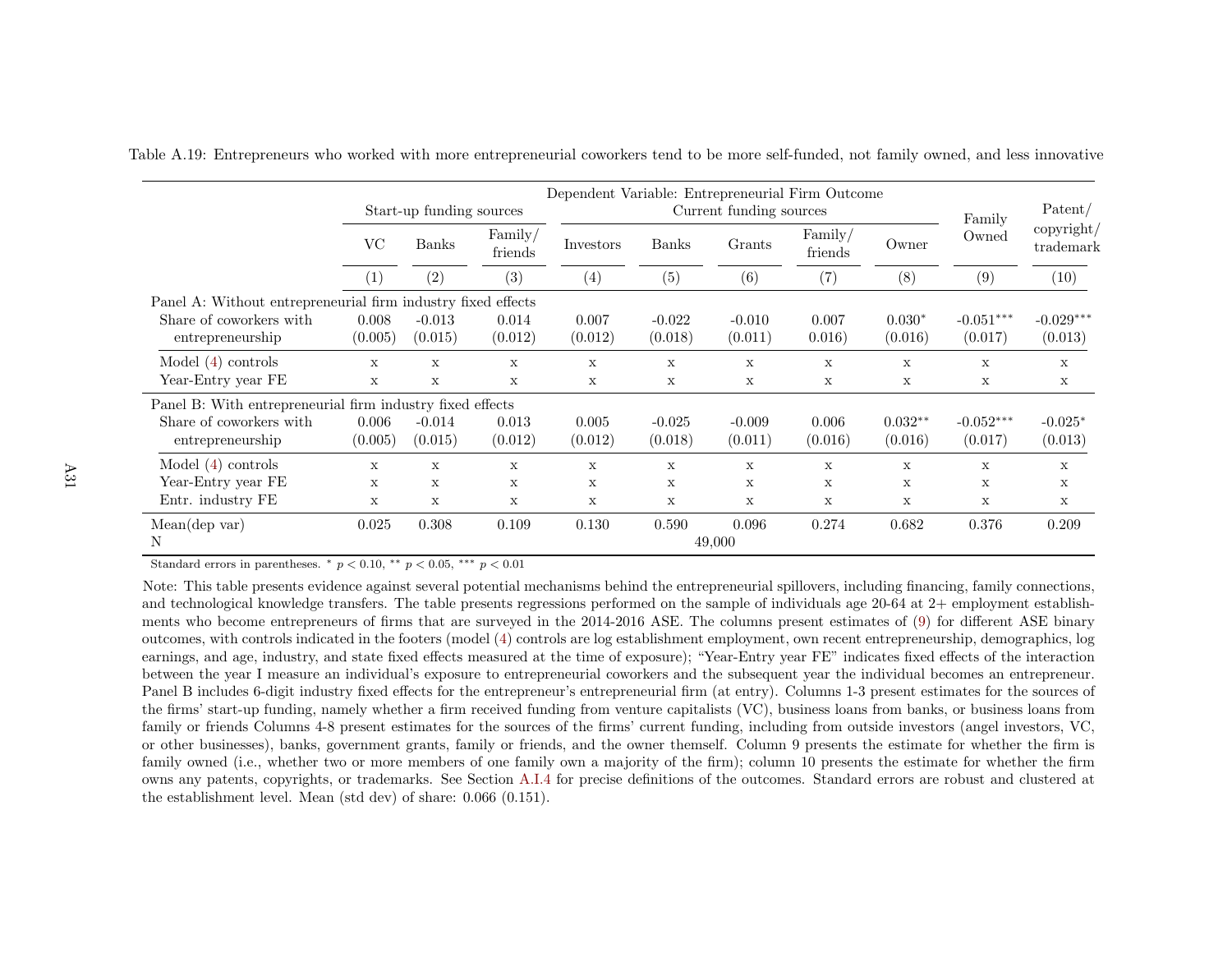|                                                                                                          |                       | Dependent Variable: Entrepreneurial Firm in Sector |                     |                                                |                          |                                                 |                       |                                                |                        |                                                 |
|----------------------------------------------------------------------------------------------------------|-----------------------|----------------------------------------------------|---------------------|------------------------------------------------|--------------------------|-------------------------------------------------|-----------------------|------------------------------------------------|------------------------|-------------------------------------------------|
|                                                                                                          | (1)                   | (2)                                                | (3)                 | (4)                                            | (5)                      | (6)                                             | (7)                   | (8)                                            | (9)                    | (10)                                            |
|                                                                                                          | Agriculture           |                                                    | Mining              |                                                |                          | Utilities                                       |                       | Construction                                   | Manufacturing          |                                                 |
| Share of coworkers with<br>entrepreneurship<br>Share of coworkers with entr.<br>in sector (not estab.'s) | $0.001***$<br>(0.000) | $0.001***$<br>(0.000)<br>$-0.007$<br>(0.004)       | 0.000<br>(0.000)    | 0.000<br>(0.000)<br>$-0.009***$<br>(0.003)     | $-0.000$<br>(0.000)      | $-0.000$<br>(0.000)<br>$-0.001$<br>(0.002)      | 0.000<br>(0.002)      | $-0.004**$<br>(0.002)<br>$0.293***$<br>(0.027) | $-0.004***$<br>(0.001) | $-0.003***$<br>(0.001)<br>$-0.041$<br>(0.037)   |
| Mean(dep var)                                                                                            | 0.004                 | 0.004                                              | 0.003               | 0.003                                          | 0.007                    | 0.007                                           | 0.142                 | 0.142                                          | 0.041                  | 0.041                                           |
|                                                                                                          | Wholesale             |                                                    | Retail              |                                                | Transport/Warehous.      |                                                 | Information           |                                                | Finance/Insurance      |                                                 |
| Share of coworkers with<br>entrepreneurship<br>Share of coworkers with entr.<br>in sector (not estab.'s) | $0.006***$<br>(0.002) | $0.008***$<br>(0.002)<br>$-0.095***$<br>(0.017)    | 0.002<br>(0.002)    | 0.002<br>(0.002)<br>0.012<br>(0.020)           | 0.000<br>(0.001)         | 0.001<br>(0.001)<br>$-0.047***$<br>(0.008)      | $-0.001$<br>(0.001)   | $-0.000$<br>(0.001)<br>$-0.035***$<br>(0.008)  | $0.003**$<br>(0.001)   | $0.004***$<br>(0.001)<br>$-0.097***$<br>(0.012) |
| Mean(dep var)                                                                                            | 0.051                 | 0.051                                              | 0.112               | 0.112                                          | 0.033                    | 0.033                                           | 0.015                 | 0.015                                          | 0.046                  | 0.046                                           |
|                                                                                                          | Real Estate/Licensing |                                                    | Pro/Sci/Tech Serv.  |                                                | Management               |                                                 | Admin                 |                                                | Education              |                                                 |
| Share of coworkers with<br>entrepreneurship<br>Share of coworkers with entr.<br>in sector (not estab.'s) | 0.001<br>(0.001)      | $0.003**$<br>(0.001)<br>$-0.115***$<br>(0.012)     | $-0.000$<br>(0.002) | $-0.004**$<br>(0.002)<br>$0.269***$<br>(0.024) | $0.001**$<br>(0.000)     | $0.001***$<br>(0.000)<br>$-0.020***$<br>(0.001) | $-0.003**$<br>(0.001) | $-0.001$<br>(0.001)<br>$-0.101***$<br>(0.014)  | $-0.000$<br>(0.001)    | 0.000<br>(0.001)<br>$-0.048***$<br>(0.005)      |
| Mean(dep var)                                                                                            | 0.044                 | 0.044                                              | 0.131               | 0.131                                          | 0.003                    | 0.003                                           | 0.063                 | 0.063                                          | 0.012                  | 0.012                                           |
|                                                                                                          | Health                |                                                    | Arts/Entertainment  |                                                | Accomm./Food             |                                                 | Other Services        |                                                |                        |                                                 |
| Share of coworkers with<br>entrepreneurship<br>Share of coworkers with entr.<br>in sector (not estab.'s) | $-0.003**$<br>(0.001) | $-0.003*$<br>(0.001)<br>$-0.054***$<br>(0.013)     | $0.001*$<br>(0.001) | $0.002**$<br>(0.001)<br>$-0.045***$<br>(0.008) | $-0.006***$<br>(0.001)   | $-0.008***$<br>(0.002)<br>$0.126***$<br>(0.017) | 0.000<br>(0.001)      | 0.000<br>(0.001)<br>0.013<br>(0.013)           |                        |                                                 |
| Mean(dep var)                                                                                            | 0.097                 | 0.097                                              | 0.020               | 0.020                                          | 0.113                    | 0.113                                           | 0.072                 | 0.072                                          |                        |                                                 |
| Model $(4)$ controls<br>N                                                                                | $\mathbf X$           | $\mathbf x$                                        | $\mathbf x$         | $\mathbf x$                                    | $\mathbf x$<br>1.456,000 | $\mathbf x$                                     | $\mathbf x$           | $\mathbf X$                                    | $\mathbf x$            | $\mathbf X$                                     |

Table A.20: Entrepreneurial coworkers push entrepreneurs towards some sectors, away from others

Note: This table presents evidence that exposure to entrepreneurial coworkers may predict in which sector an individual starts <sup>a</sup> firm, particularly if those coworkers ran firms in those sectors, suggesting that some spillovers may convey industry-specific information. The table presents regressions performed on the sample of individuals age 20-64 at 2+ employment establishments in 2004 who become entrepreneurs between 2005 and 2009. The columns present estimates of versions of model [\(9\)](#page-25-0) for whether the entrepreneurs start firms in each sector, with controls indicated in the footer ((model [\(4\)](#page-13-0) controls are log establishment employment, own recent entrepreneurship, demographics, log earnings, and age, industry, and state fixed effects measured at the time of exposure). Even columns add as <sup>a</sup> covariate the share of coworkers who were entrepreneurs in the <sup>g</sup>iven column'ssector *if* the individual's 2004 establishment is not in that sector (and 0 otherwise). Standard errors are robust and clustered at the establishment level. Mean (std dev) of share of coworkers with entrepreneurship is 0.064 (0.147).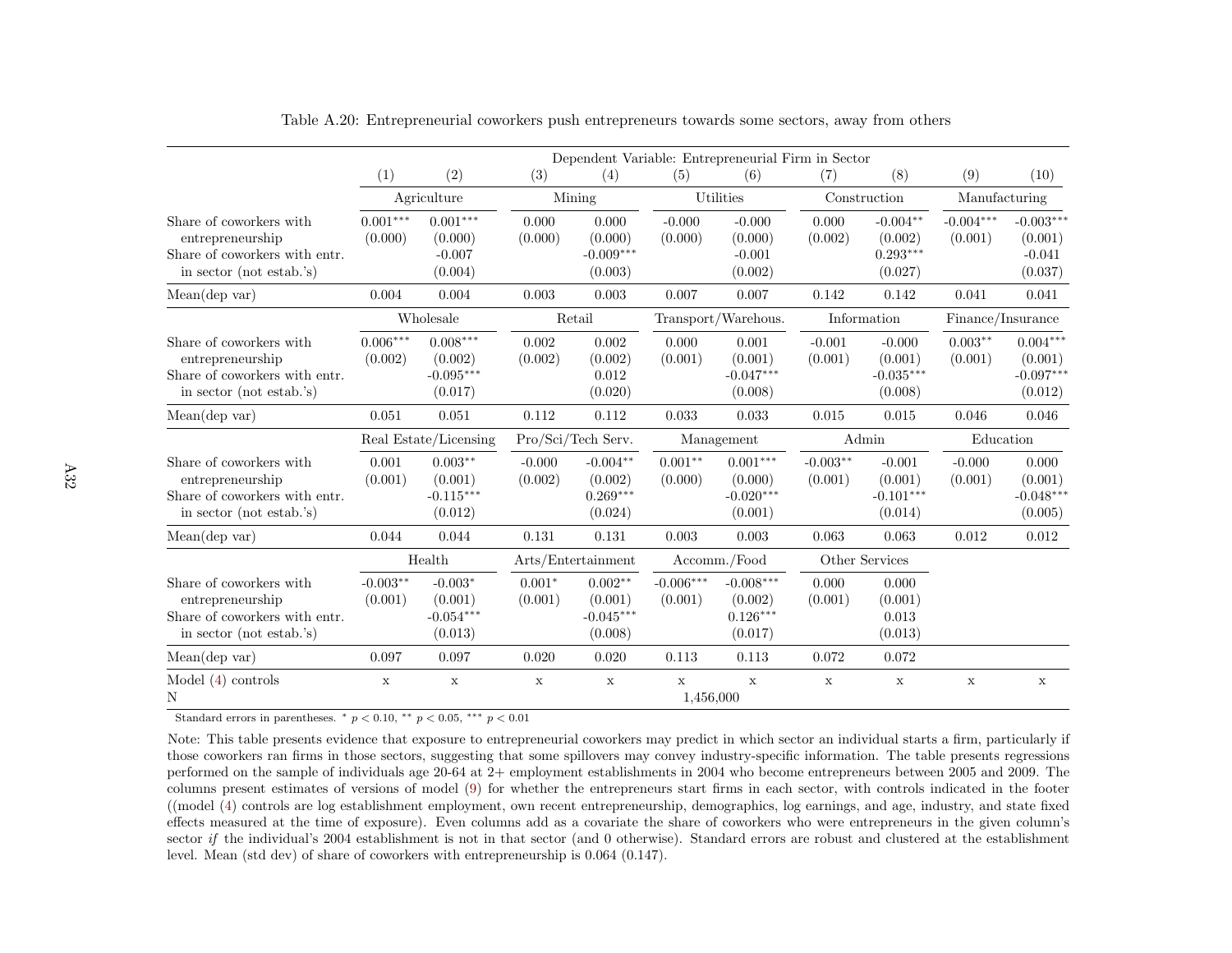Table A.21: Entrepreneurial exposure predicts higher-paying and lower-inequality entrepreneurship, but this is connected to firm size

|                                                                                 |                       | Mean(Log(Earnings))                           |                        | Var(Log(Earning))                              |                        | Dependent Variable: 2005-2009 Entrepreneurial Entry Year Firm Pay<br>$90-10(\text{Log}(\text{Earning}))$ |  |  |
|---------------------------------------------------------------------------------|-----------------------|-----------------------------------------------|------------------------|------------------------------------------------|------------------------|----------------------------------------------------------------------------------------------------------|--|--|
|                                                                                 | $\left( 1\right)$     | $\left( 2\right)$                             | $\left( 3\right)$      | $\left( 4\right)$                              | (5)                    | (6)                                                                                                      |  |  |
| Share of coworkers with<br>entrepreneurship<br>Entry year<br>$log(em$ ployment) | $0.111***$<br>(0.007) | $-0.003$<br>(0.007)<br>$-0.297***$<br>(0.001) | $-0.179***$<br>(0.010) | $-0.020**$<br>(0.009)<br>$0.418***$<br>(0.001) | $-0.327***$<br>(0.011) | $-0.005$<br>(0.008)<br>$0.845***$<br>(0.001)                                                             |  |  |
| Model $(4)$ controls                                                            | X                     | X                                             | X                      | X                                              | X                      | X                                                                                                        |  |  |
| Mean(dep var)<br>N                                                              | 8.884                 | 8.844                                         | 1.507<br>1,456,000     | 1.507                                          | 2.513                  | 2.513                                                                                                    |  |  |

Note: This table presents evidence that exposure to entrepreneurial coworkers predicts higher paying, less unequal firms, but this patterns is largely driven by the fact that the exposure also predicts smaller firms. The table presents regressions performed on the sample of individuals age 20-64 at 2+ employment establishments who become entrepreneurs between 2005 and 2009. The columns present estimates of [\(9\)](#page-25-1) for different measures of entry year firm pay, with controls indicated in the footer (model [\(4\)](#page-13-1) controls are log establishment employment, own recent entrepreneurship, demographics, log earnings, and age, industry, and state fixed effects measured at the time of exposure). Standard errors are robust and clustered at the establishment level. Mean (std dev) of the share is 0.064 (0.147); mean (std dev) of entry year log(employment) is 1.928  $(1.199).$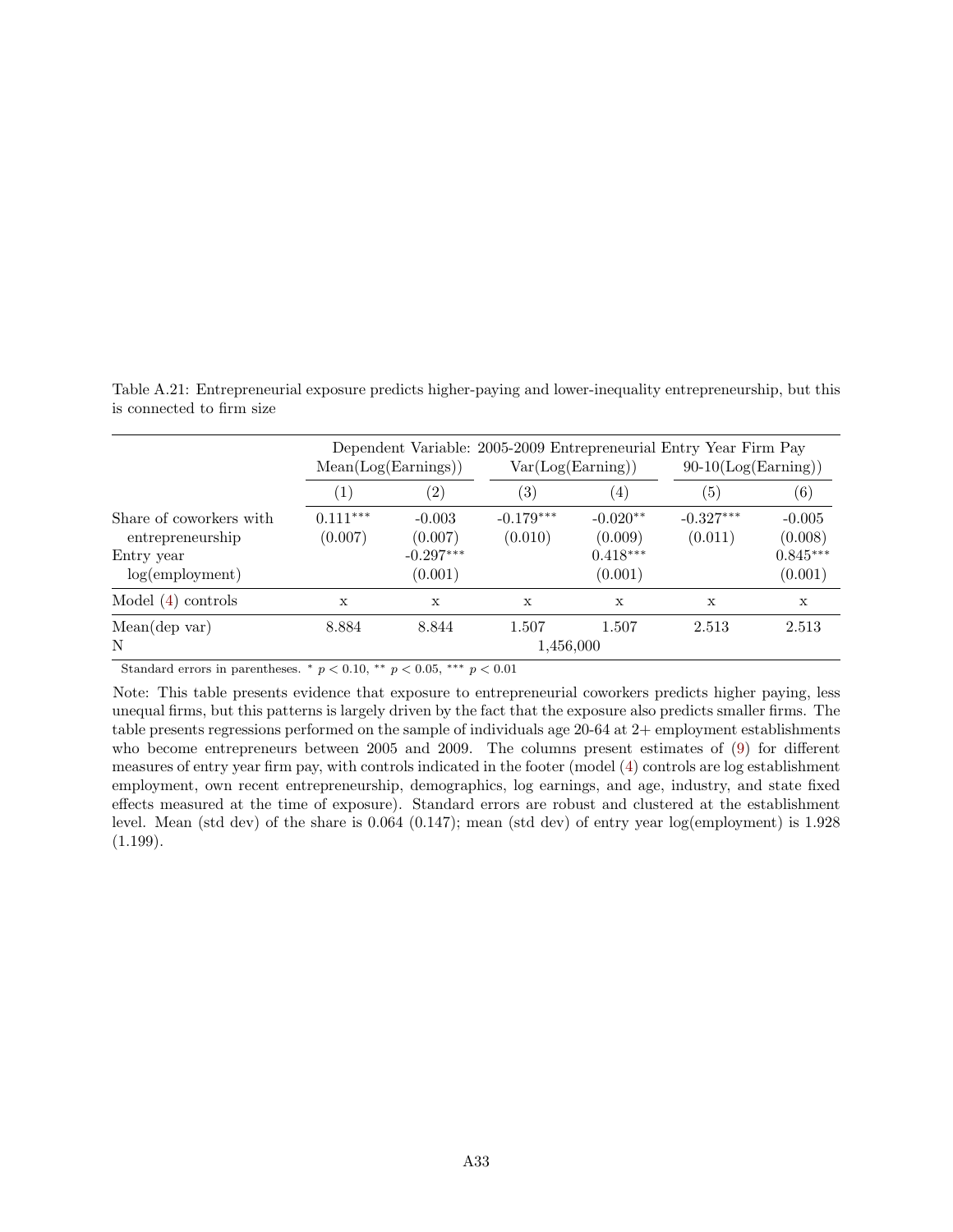|                                             | Dependent Variable: Entrepreneurial Firm Management Score |                       |                            |                       |                         |                       |  |  |  |  |
|---------------------------------------------|-----------------------------------------------------------|-----------------------|----------------------------|-----------------------|-------------------------|-----------------------|--|--|--|--|
|                                             | Overall                                                   |                       | Monitoring/Targeting       |                       | Incentives              |                       |  |  |  |  |
| Sample: Entrepreneurial year                | 2000-2010                                                 | 2010                  | 2000-2010                  | 2013                  | 2000-2010               | 2010                  |  |  |  |  |
|                                             | $\left( 1\right)$                                         | (2)                   | (3)                        | $\left( 4\right)$     | (5)                     | (6)                   |  |  |  |  |
| Share of coworkers with<br>entrepreneurship | $0.041*$<br>(0.024)                                       | $0.233*$<br>(0.134)   | $0.044*$<br>(0.027)        | $0.294*$<br>(0.158)   | 0.046<br>(0.034)        | 0.197<br>(0.167)      |  |  |  |  |
| Model $(4)$ controls<br>Year-Entry year FE  | X<br>X                                                    | X                     | $\mathbf X$<br>$\mathbf X$ | X                     | X<br>X                  | $\mathbf x$           |  |  |  |  |
| Mean(dep var)                               | 0.592                                                     | 0.595                 | 0.619                      | 0.630                 | 0.553                   | 0.553                 |  |  |  |  |
| Mean(share)<br>Std dev(share)<br>N          | 0.044<br>0.113<br>4,400                                   | 0.030<br>0.064<br>300 | 0.044<br>0.113<br>4,400    | 0.030<br>0.064<br>300 | 0.044<br>0.113<br>4,400 | 0.030<br>0.064<br>300 |  |  |  |  |

Table A.22: Entrepreneurs who worked with more entrepreneurial coworkers tend to run better-managed firms in manufacturing

Note: This table presents evidence that, unlike in genera<sup>l</sup> (see Table [A.23\)](#page-87-0), entrepreneurial spillovers may convey some managerial skills for individuals who start firms in the manufacturing sector. The table presents regressions performed on two samples of individuals age 20-64 at 2+ employment establishments who become entrepreneurs of firms that are surveyed in the 2010 MOPS. In odd columns, I include individuals working between <sup>1999</sup> and <sup>2010</sup> (when <sup>I</sup> observe coworkers) who become entrepreneurs within five years (or by 2010). In even columns, <sup>I</sup> include individuals working between <sup>2005</sup> and <sup>2009</sup> who become entrepreneurs in 2010; <sup>I</sup> make this restriction to combat any biases due to selection into survival (as shown in Section [IV,](#page-25-2) exposure to entrepreneurs predicts shorter-surviving entrepreneurial firms). The columns present estimates of [\(9\)](#page-25-0) for different measures of management structure (the overall management score; the monitoring score; and the incentives score), with controls indicated in the footer (model [\(4\)](#page-13-0) controls are log establishment employment, own recent entrepreneurship, demographics, log earnings, and age, industry, and state fixed effects measured at the time of exposure). "Year-Entry year FE" indicates fixed effects of the interaction between the year <sup>I</sup> measure an individual's exposure to entrepreneurial coworkers and the subsequent year the individual becomes an entrepreneur. Standard errors are robust and clustered atthe establishment level.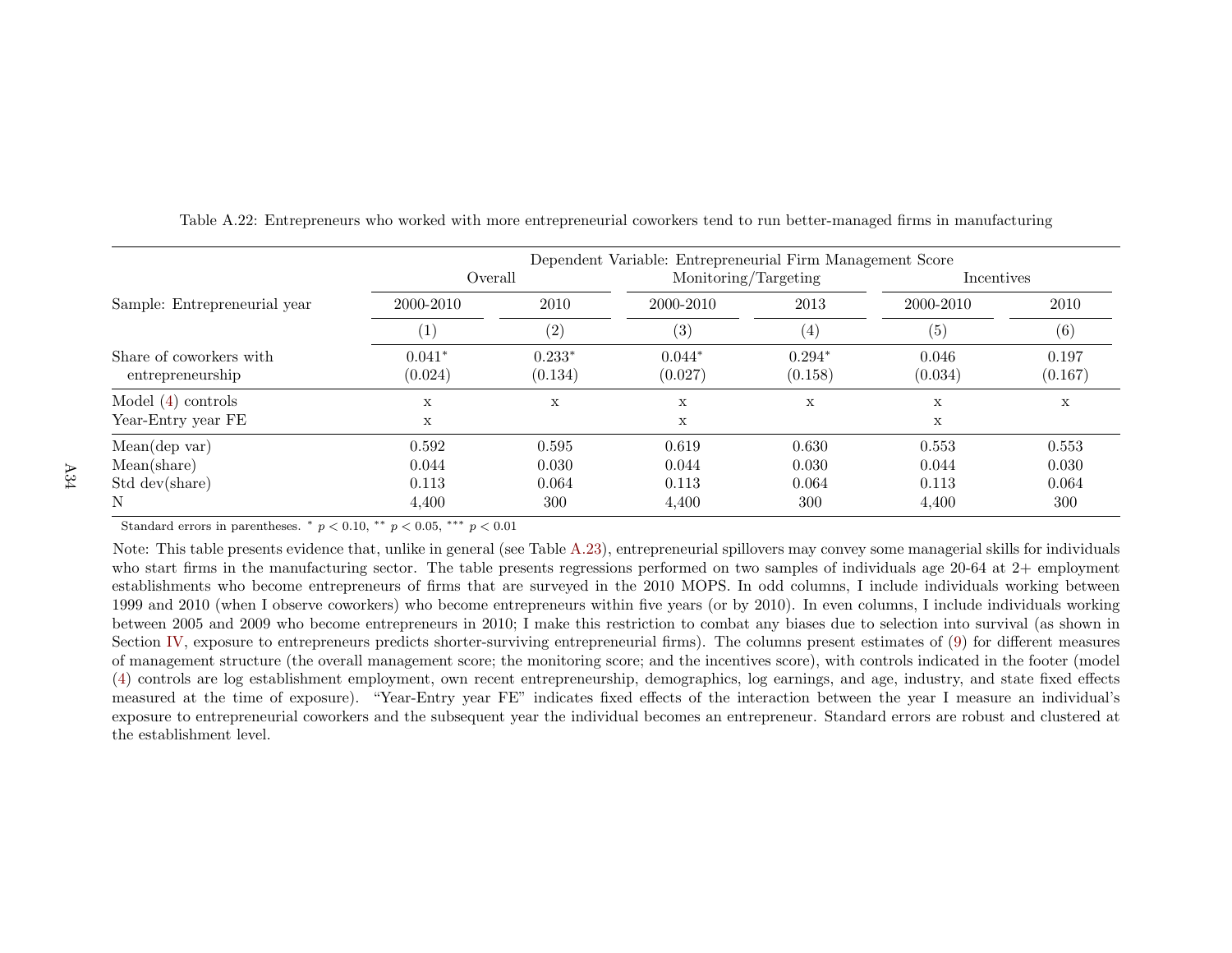|                                             |                        | Dependent Variable: Entrepreneurial Firm Management Score |                     |                      |                      |                     |                        |                        |                     |  |  |
|---------------------------------------------|------------------------|-----------------------------------------------------------|---------------------|----------------------|----------------------|---------------------|------------------------|------------------------|---------------------|--|--|
|                                             |                        | Overall                                                   |                     |                      | Monitoring/Targeting |                     |                        | Incentives             |                     |  |  |
| Sample: Entrepreneurial year                |                        | 2000-2013                                                 |                     | 2000-2013            |                      | 2013                | 2000-2013              |                        | 2013                |  |  |
|                                             | $\left(1\right)$       | (2)                                                       | (3)                 | (4)                  | (5)                  | (6)                 | $\left( 7\right)$      | (8)                    | (9)                 |  |  |
| Share of coworkers with<br>entrepreneurship | $-0.026***$<br>(0.009) | $-0.026***$<br>(0.009)                                    | $-0.016$<br>(0.022) | $-0.016*$<br>(0.010) | $-0.017*$<br>(0.010) | $-0.011$<br>(0.023) | $-0.051***$<br>(0.016) | $-0.048***$<br>(0.016) | $-0.006$<br>(0.039) |  |  |
| Model $(4)$ controls                        | X                      | X                                                         | $\mathbf x$         | X                    | X                    | X                   | X                      | X                      | X                   |  |  |
| Year-Entry year FE                          | X                      | X                                                         |                     | X                    | X                    |                     | X                      | X                      |                     |  |  |
| Entr. industry FE                           |                        | X                                                         |                     |                      | X                    |                     |                        | $\mathbf X$            |                     |  |  |
| Mean(dep var)                               | 0.542                  | 0.542                                                     | 0.533               | 0.507                | 0.507                | 0.499               | 0.596                  | 0.596                  | 0.583               |  |  |
| Mean(share)                                 | 0.066                  | 0.066                                                     | 0.061               | 0.066                | 0.066                | 0.061               | 0.066                  | 0.066                  | 0.061               |  |  |
| Std dev(share)                              | 0.151                  | 0.151                                                     | 0.150               | 0.151                | 0.151                | 0.150               | 0.151                  | 0.151                  | 0.150               |  |  |
| N                                           | 49,000                 | 49,000                                                    | 8,800               | 49,000               | 49,000               | 8,800               | 49,000                 | 49,000                 | 8,800               |  |  |

<span id="page-87-0"></span>Table A.23: Entrepreneurs who worked with more entrepreneurial coworkers tend to run worse-managed firms

Note: This table present evidence that entrepreneurial spillovers do not convey managerial skills on average. The table presents regressions performed on two samples of individuals age 20-64 at 2+ employment establishments who become entrepreneurs of firms that are surveyed in the 2015 ASE (i.e., the ASE wave that includes questions on management). In columns 1, 2, 4, 5, 7, and 8, <sup>I</sup> include individuals working between <sup>1999</sup> and <sup>2012</sup> (when <sup>I</sup> observe coworkers) who become entrepreneurs within five years (or by 2013, i.e., the end of the data). In columns 3, 6, and 9, <sup>I</sup> include individuals working between 2008 and 2012 who become entrepreneurs in 2013; I make this restriction to combat any biases due to selection into survival (as shown in Section [IV,](#page-25-2) exposure to entrepreneurs predicts shorter-surviving entrepreneurial firms). The columns present estimates of [\(9\)](#page-25-0) for different measures of management structure (the overall management score; the monitoring score; and the incentives score), with controls indicated in the footer (model ([4\)](#page-13-0) controls are log establishment employment, own recent entrepreneurship, demographics, log earnings, and age, industry, and state fixed effects measured at the time of exposure). "Year-Entry year FE" indicates fixed effects of the interaction between the year <sup>I</sup> measure an individual's exposure to entrepreneurial coworkers and the subsequent year the individual becomes an entrepreneur. "Entr. industry FE" indicates the 6-digit industry fixed effects for the entrepreneur's entrepreneurial firm (at entry). Standard errors are robust and clustered at the establishmentlevel.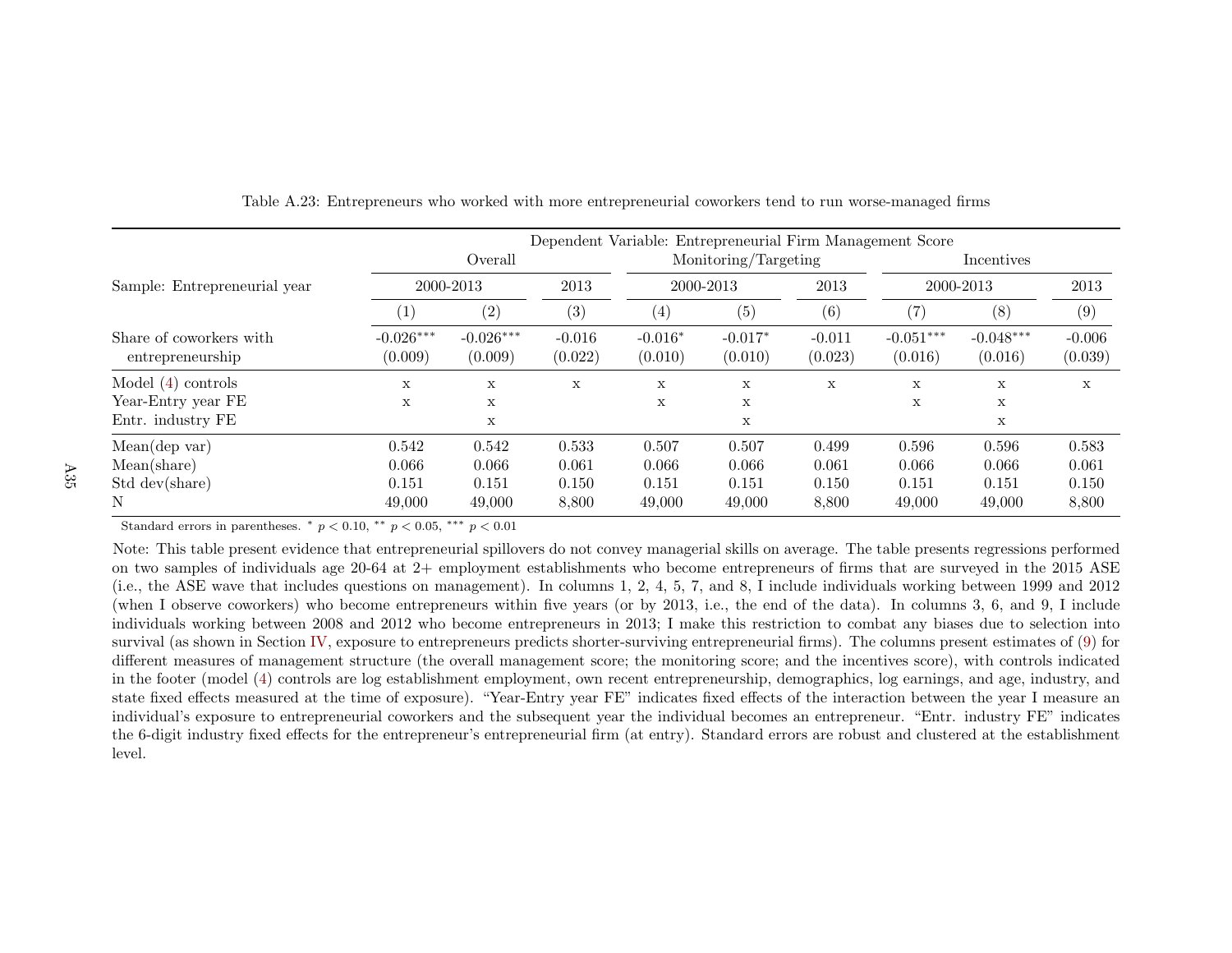| Dependent Variable:                                                                                                                                                            | Entrepreneur 2005-2009 |                                                |                                                | Entrepreneur 2005-2009<br>and top $10\%$ log(employment) |                                                 |                                                 | Entrepreneur 2005-2009<br>and <i>not</i> top $10\%$ log(employment) |                                                 |                                                 |
|--------------------------------------------------------------------------------------------------------------------------------------------------------------------------------|------------------------|------------------------------------------------|------------------------------------------------|----------------------------------------------------------|-------------------------------------------------|-------------------------------------------------|---------------------------------------------------------------------|-------------------------------------------------|-------------------------------------------------|
|                                                                                                                                                                                |                        | (2)                                            | (3)                                            | (4)                                                      | (5)                                             | (6)                                             | $\left( 7\right)$                                                   | (8)                                             | (9)                                             |
| Share of coworkers with<br>entrepreneurship<br>Share of coworkers with entr. and top<br>$10\% \text{ log}(embyment)$<br>Share of coworkers with entr. and earn<br>above \$100k | $0.025***$<br>(0.001)  | $0.024***$<br>(0.001)<br>$0.021***$<br>(0.002) | $0.025***$<br>(0.001)<br>$0.006***$<br>(0.002) | $-0.005***$<br>(0.000)                                   | $-0.007***$<br>(0.000)<br>$0.032***$<br>(0.001) | $-0.005***$<br>(0.000)<br>$0.017***$<br>(0.001) | $0.029***$<br>(0.001)                                               | $0.030***$<br>(0.001)<br>$-0.011***$<br>(0.002) | $0.030***$<br>(0.001)<br>$-0.010***$<br>(0.002) |
| Model $(4)$ controls<br>Share of coworkers earn above \$100k                                                                                                                   | X                      | X                                              | X<br>X                                         | X                                                        | X                                               | X<br>Х                                          | X                                                                   | X                                               | X<br>X                                          |
| Mean(dep var)<br>N                                                                                                                                                             | 0.031                  | 0.031                                          | 0.031                                          | 0.005                                                    | 0.005<br>46,680,000                             | 0.005                                           | 00.026                                                              | 0.026                                           | 0.026                                           |

Table A.24: Successful and high-earning entrepreneurial coworkers may dissuade unsuccessful entrepreneurship

Note: This table presents evidence that particularly successful or high-earning entrepreneurial coworkers may dissuade entrepreneurial ventures that are unlikely to succeed, consistent with the negative spillovers estimated by Lerner and [Malmendier](#page-38-0) ([2013\)](#page-38-0), in the context of spillovers across Harvard MBA classmates. The table presents regressions performed on the sample of individuals age 20-64 at 2+ employment establishments. The columns present estimates of several adaptations of model [\(8\)](#page-21-0) with different controls, as noted in the footer (model ([4\)](#page-13-0) controls are log establishment employment, own recent entrepreneurship, demographics, log earnings, and age, industry, and state fixed effects measured at the time of exposure),and measures of entrepreneurial coworkers' success. "Share of coworkers with entr. and top 10% log(employment)," is the share of coworkers who were recently entrepreneurs and whose entrepreneurial firms was in the top 10% of entry year log employment, amongst firms that entered in the same year and industry; "Share of coworkers with entr. and earn above \$100k" is the share of coworkers who were recently entrepreneurs and who earn above \$100,000 at the firm in <sup>2004</sup> (in <sup>2010</sup> USD). Column <sup>1</sup> presents the main baseline results from Table [3](#page-41-0) for comparison. Mean (std dev) of share of coworkers with entrepreneurship is 0.034 (0.095).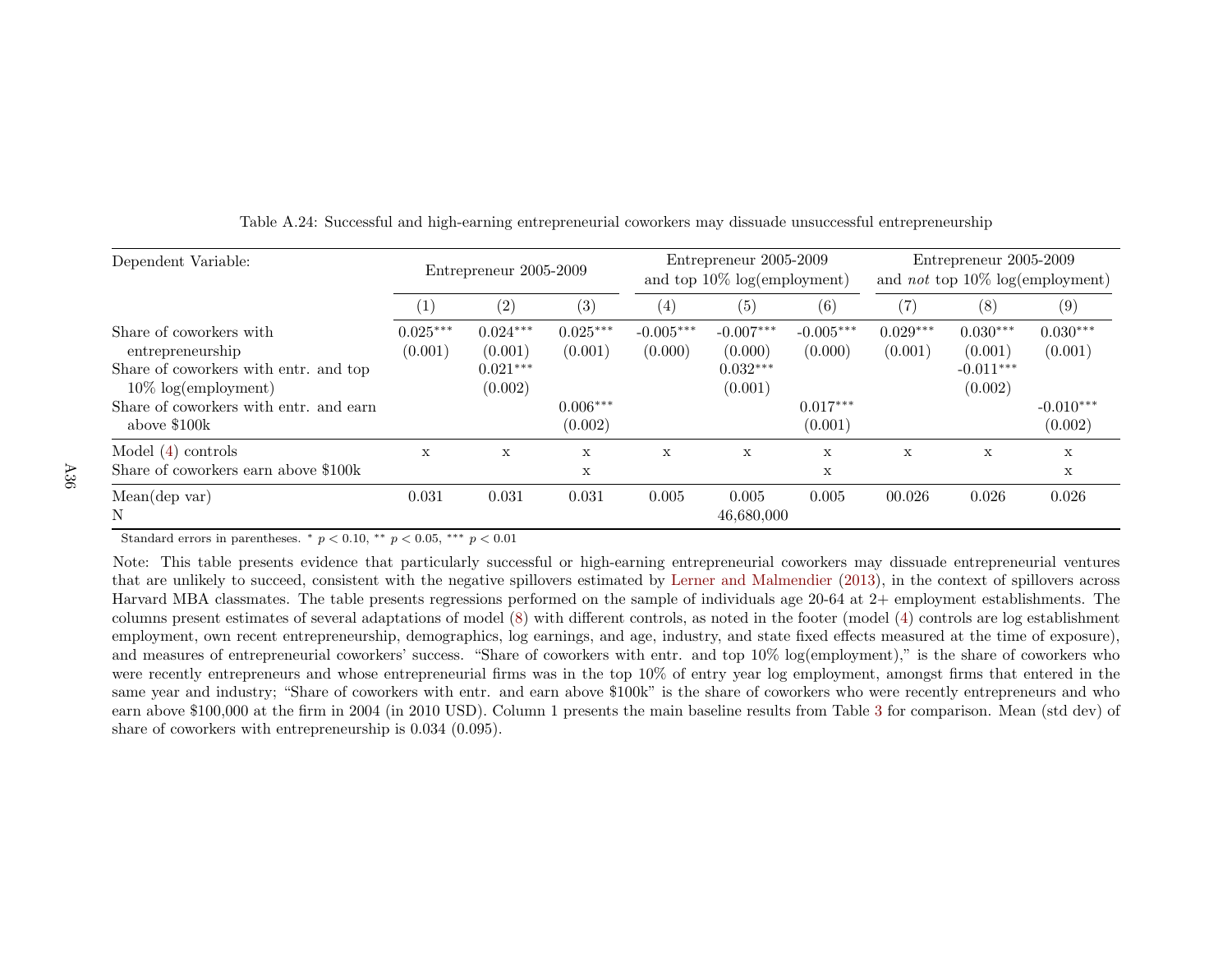Figure A.1: Extensive margin spillovers are concave in exposure to entrepreneurial coworkers



Note: This figure demonstrates that the relationship between an individual's future entrepreneurship and their exposure to entrepreneurial coworkers, conditional on controls, is linear for the majority of the distribution of exposure and generally concave. The figure presents the estimated coefficients from binscatter version of model [\(4\)](#page-13-1), where the share of coworkers with entrepreneurial experience is replaced by indicators for having the share fall in different bins, e.g., between 0 and 0.01, 0.01, and 0.02, etc; the omitted bin is the indicator for having the share equal to zero. The coefficients are normalized against the first bin, such that the first bin plotted takes on a coefficient of zero. The vertical line indicates that over 90% of individuals have a share of coworkers with entrepreneurial experience lower than 7 percentage points.



Figure A.2: Extensive margin spillovers are marginally higher from more recent entrepreneurship

Note: This figure presents evidence that extensive margin spillovers are similar regardless of how recent the entrepreneurship of the coworkers was. The figure presents coefficient and 95% confidence interval estimates of model [\(4\)](#page-13-1), where the share of coworkers with entrepreneurial experience is separated into separate variables by when the (most recent) entrepreneurship occurred (1-10 years ago), performed on the sample of individuals age 20-64 at 2+ employment establishments in 2004, including all controls (akin to column (8) of Table [3\)](#page-41-1). Panel A presents the coefficients. Panel B multiplies the coefficients by one standard deviation of the given variable; there is more variation in the share of coworkers who were more recently entrepreneurs, leading to large value for the exposure to more recent entrepreneurs.